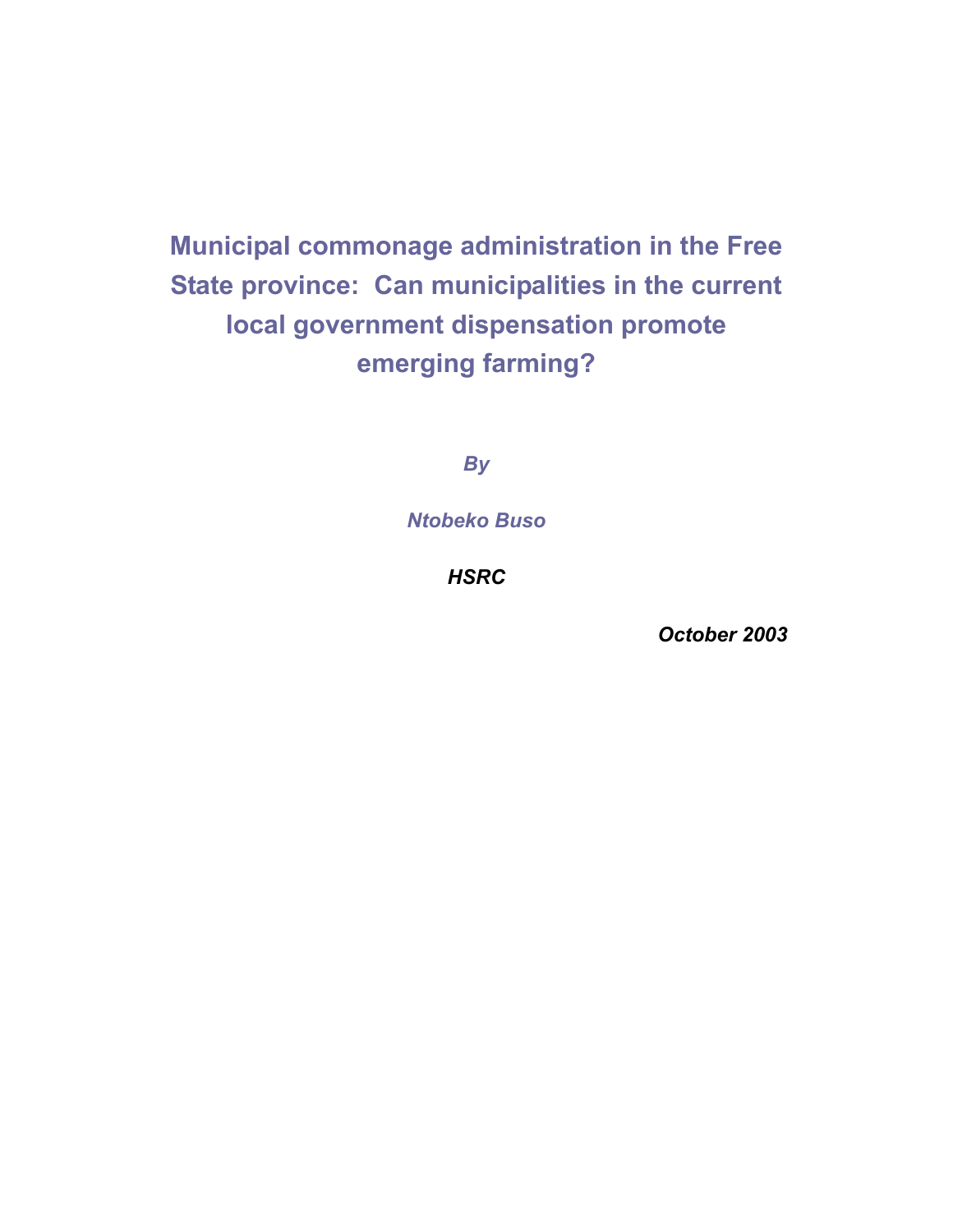## **Table of contents**

| 1.  |                                                                                  |  |
|-----|----------------------------------------------------------------------------------|--|
| 2.  |                                                                                  |  |
| 3.  |                                                                                  |  |
| 4.  |                                                                                  |  |
|     | 4.1.                                                                             |  |
|     | 4.2.                                                                             |  |
|     | 4.3.                                                                             |  |
|     | 4.4.                                                                             |  |
|     | 4.5.                                                                             |  |
|     | 4.6.                                                                             |  |
|     | 4.7.                                                                             |  |
|     | 4.8.                                                                             |  |
| 5.  |                                                                                  |  |
|     | 5.1.                                                                             |  |
|     | 5.2.                                                                             |  |
|     | 5.3.                                                                             |  |
|     | 5.4.                                                                             |  |
|     | 5.5.                                                                             |  |
|     | 5.6.                                                                             |  |
|     | 5.7.                                                                             |  |
|     | 5.8.                                                                             |  |
| 6.  |                                                                                  |  |
|     | 6.1.<br>Technical or financial assistance from external agencies                 |  |
|     |                                                                                  |  |
|     | 6.2.                                                                             |  |
|     | 6.3.                                                                             |  |
|     | 6.4.                                                                             |  |
|     | 6.5.                                                                             |  |
|     | 6.6.                                                                             |  |
| 7.  |                                                                                  |  |
|     | 7.1.                                                                             |  |
|     | 7.2.                                                                             |  |
|     | 7.3.                                                                             |  |
| 8.  |                                                                                  |  |
|     |                                                                                  |  |
|     | (a)                                                                              |  |
|     | (b)                                                                              |  |
|     | 8.2.                                                                             |  |
|     | (a)                                                                              |  |
|     | (b)                                                                              |  |
|     | 8.3.                                                                             |  |
|     | (a)                                                                              |  |
|     | (b)                                                                              |  |
|     | (c)                                                                              |  |
|     | (d)<br>(e)                                                                       |  |
|     |                                                                                  |  |
| 9.  |                                                                                  |  |
| 10. |                                                                                  |  |
|     |                                                                                  |  |
|     | 10. 2. Municipal officials and commonage users interviewed during site visits 71 |  |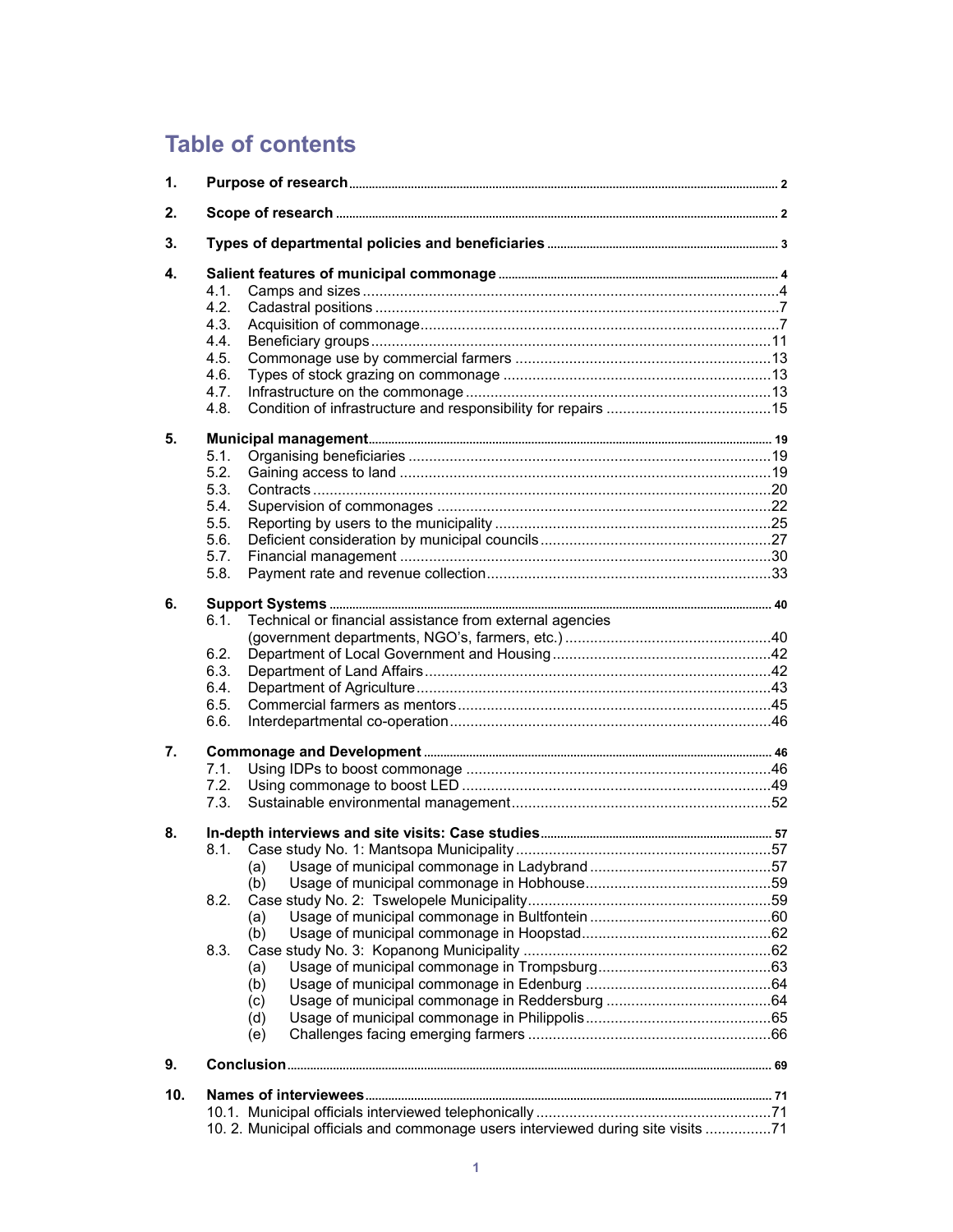### **1. Purpose of research**

The primary purpose of doing the research concerned was to establish whether municipalities in the current local government dispensation in the Free State are able to utilise commonage land to promote emerging farmers so effectively that they become viable commercial farmers. The secondary purpose of the study is to outline how, in the event of emerging farmers on municipal commonage becoming successful commercial farmers, the concept would form part of formulating a formal policy for local economic development (LED).

## **2. Scope of research**

Since land reform is a key priority of government policy, municipalities have been restructured to play a developmental role by making land available to communities in order to practise farming in such a way that they eventually become commercial farmers. Municipalities in the Free State own land that has been part of the towns since their inception, while there is also land that has been bought by the Department of Labour (DLA) for municipalities to distribute to emerging farmers. Thus the ultimate aim of making commonage land available to emerging farmers is to create for them a stepping-stone towards becoming fully-fledged commercial farmers.

The research therefore focussed on municipal commonage administration in the 20 local municipalities in the Free State i.e. those of Letsemeng, Metsimaholo, Phumelela, Tswelopele, Muluti-a-Phofung, Mohokare, Mangaung, Mantsopa, Dihlabeng, Moqhaka, Kopanong, Naledi, Masilonyana, Ngwathe, Nala, Mafube, Matjhabeng, Tokologo, Setsoto and Nketoana. Three of these were chosen for in-depth interviews and site visits, viz. Kopanong, Tswelopele and Mantsopa municipalities.

A key element of the research was to assess the effectiveness of municipal commonage administration in the Free State and more specifically to ascertain the extent to which municipalities in their current format promote emerging farmers. The data for the research has been collected from municipal officials of the above – mentioned municipalities. Telephonic interviews were conducted with the officials ranging from the municipal manager to technical staff, depending on whose responsibility it is to manage commonage, while during in-depth interviews and site visits commonage users were interviewed personally. In so doing, the research findings could indicate what developmental role municipalities have to play together with other stakeholders e.g. DLA, DoA, DLGH in formulating a formal policy that will include commonage as a nurturing ground for local economic development.

The data collected in the course of the research is being presented in this report mostly in the form of text and tables.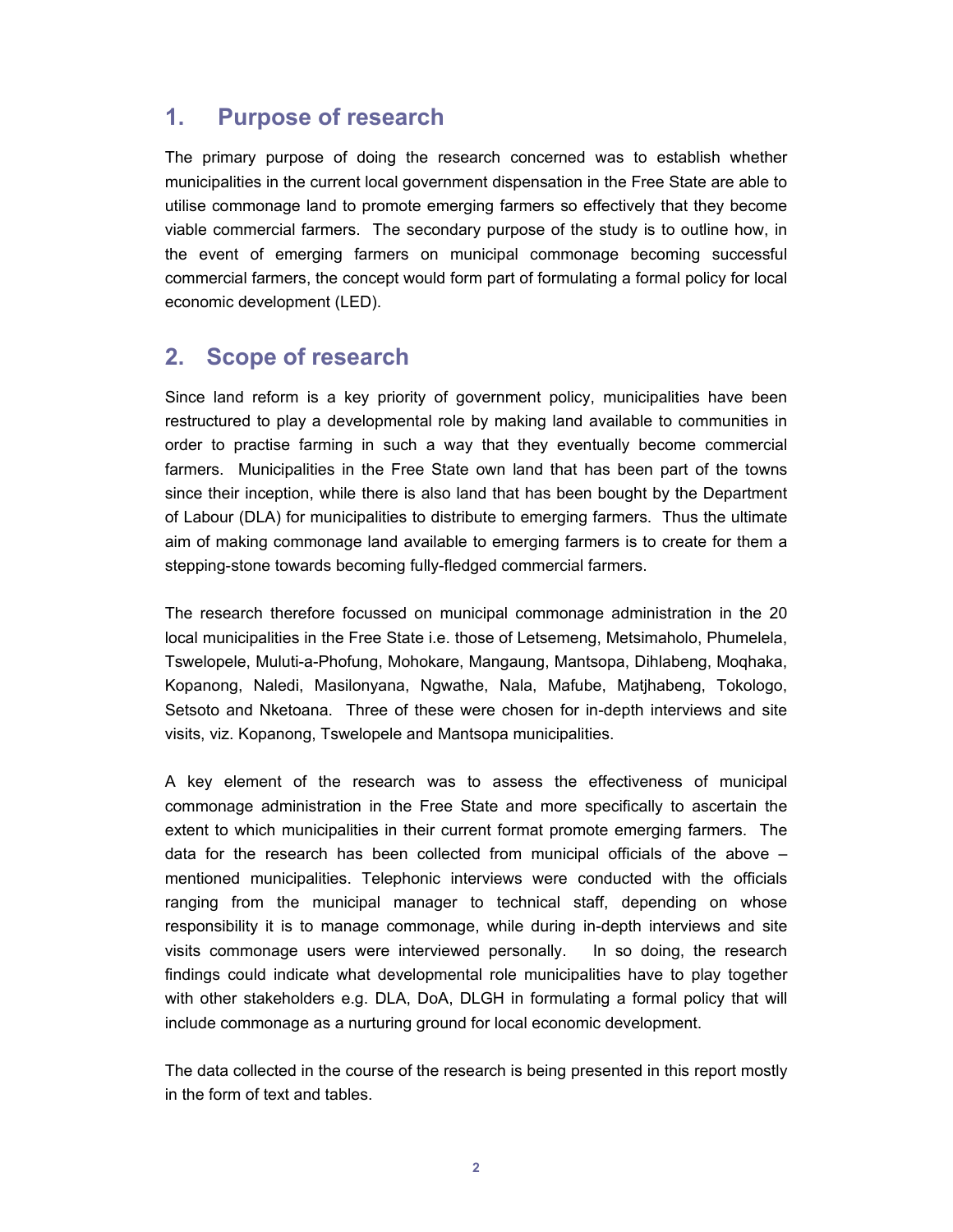## **3. Types of departmental policies and beneficiaries**

Municipalities own two types of commonage: There is municipal commonage land that has been part of the towns since their establishment, while on the other hand there is commonage that the Department of Land Affairs (DLA) purchased for municipalities for the purpose of distributing it to emerging farmers. Municipalities are being expected to come up with a structured policy on how to manage commonage.

From the interviews conducted, it transpired that municipal commonage land is used for the following activities, depending on its location.

- Old commonage that has been part of towns since their inception is used mostly for grazing of stock and growing of crops.
- Commonage land that DLA purchased for land redistribution is used for grazing of stock and crop farming.
- Peri-urban municipal land that is used for projects such as vegetable gardens, poultry farming and centres for rehabilitation.

However, most users of commonage practise livestock farming e.g. cattle, sheep, horses and goats. The users of the commonage could be classified as indigent or lower income groups who hope that their stock would grow and place them in a position to generate income from selling. Their livestock is, however, still low in numbers and they have not as yet sold into big markets. Commonage land is also utilized by middle-income groups such as teachers, and, either engaging in livestock farming or in crop farming, but from the interviews it became clear that livestock farming is predominant.

Since communities utilise commonage, some users keep their stock with no intention to become commercial farmers, whereas other users envisage becoming commercial farmers. This diversity of interests creates a problem, because some users do not commit themselves to ensuring that commonage serves as a stepping-stone for commercial farming and this evidently results in conflict.

The challenge is that whilst community members use commonage on a collective farming basis, individuals should be allowed to pursue their particular interests and aspirations. Consequently municipalities should come up with clear policies and guidelines on who should use the commonage and how. This could ease tensions among commonage users with divergent aspirations. Moreover, government departments should assist municipalities in formulating commonage policies so that all stakeholders could adhere to a singular agreed policy.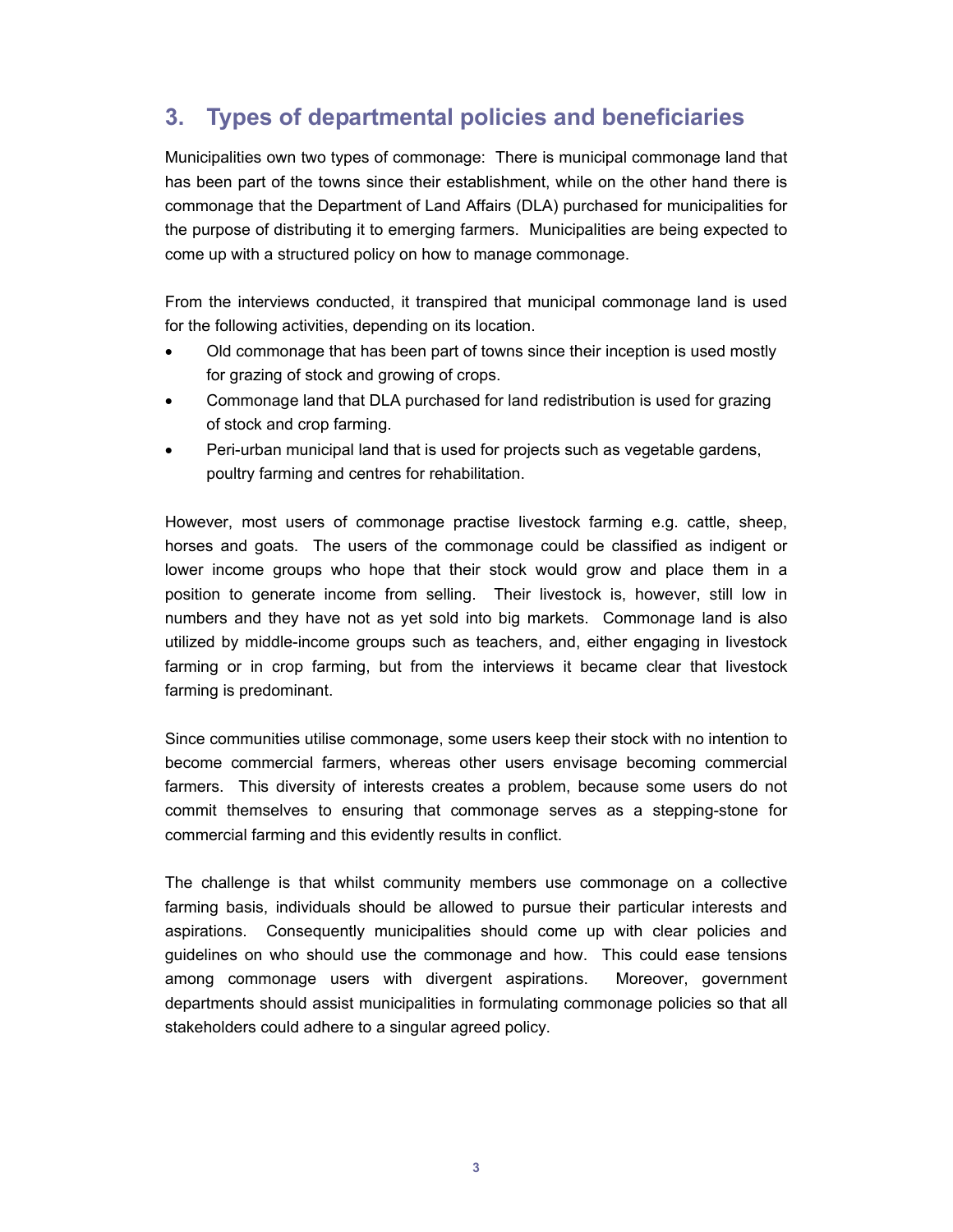## **4. Salient features of municipal commonage**

#### **4.1. Camps and sizes**

The amalgamation of various towns has resulted in municipalities owning large tracts of land. The size of commonage land varies from one municipality to the other - from 83 hectares in Maluti-a-Phofung municipality to 29 701 hectares in Kopanong municipalitity. The total size of municipal commonage land in the Free State has been found to be 112 795 hectares.

The table below shows the different sizes of commonage land per municipality.

#### **Methodological note:**

The figures in the table below were obtained from the Municipalities. The HSRC cannot vouch for the correctness of these figures.

**Table 1. Size of commonage according to Municipality.**

| <b>Town/Camps/Fields</b>                                            | <b>Size</b>      |
|---------------------------------------------------------------------|------------------|
| Letsemeng                                                           |                  |
| Luckhof                                                             | 2921 ha          |
| Jacobsdal                                                           | 4360 ha          |
| Oppermansgronde                                                     | 3400 ha          |
| Total                                                               | 10 681 ha        |
| <b>Metsimaholo</b>                                                  |                  |
| Oranjeville (comprises of Jacobskraal=177 & Vaaldam Settlement=207) | 384 ha           |
| Deneysville                                                         | None             |
| Sasolburg                                                           | Unknown          |
| Total                                                               | 384 ha           |
| Phumelela                                                           |                  |
| Warden (Old commonage=773 and the new commonage=900)                | 773 ha + 900 ha  |
| Total                                                               | 1673 ha          |
| <b>Tswelopele</b>                                                   |                  |
| Bultfontein (Old commonage 3206ha + the new commonage 721ha)        | 3927 ha          |
| Hoopstad (60 ha of grazing in the buffer zone+ 1623 ha of grazing)  | 1683 ha          |
| Total                                                               | 5610 ha          |
| Maluti-a-Phofung                                                    |                  |
| <b>Butchers Camp</b>                                                | 15 <sub>ha</sub> |
| Kestel                                                              | 68 ha            |
| Phuthaditjhaba                                                      | None             |
| Tshiame                                                             | None             |
| Total                                                               | 83 ha            |
| <b>Mohokare</b>                                                     |                  |
| Zastron                                                             | 2172 ha          |
| Smithfield                                                          | 2952 ha          |
| Rouxville                                                           | 3392 ha          |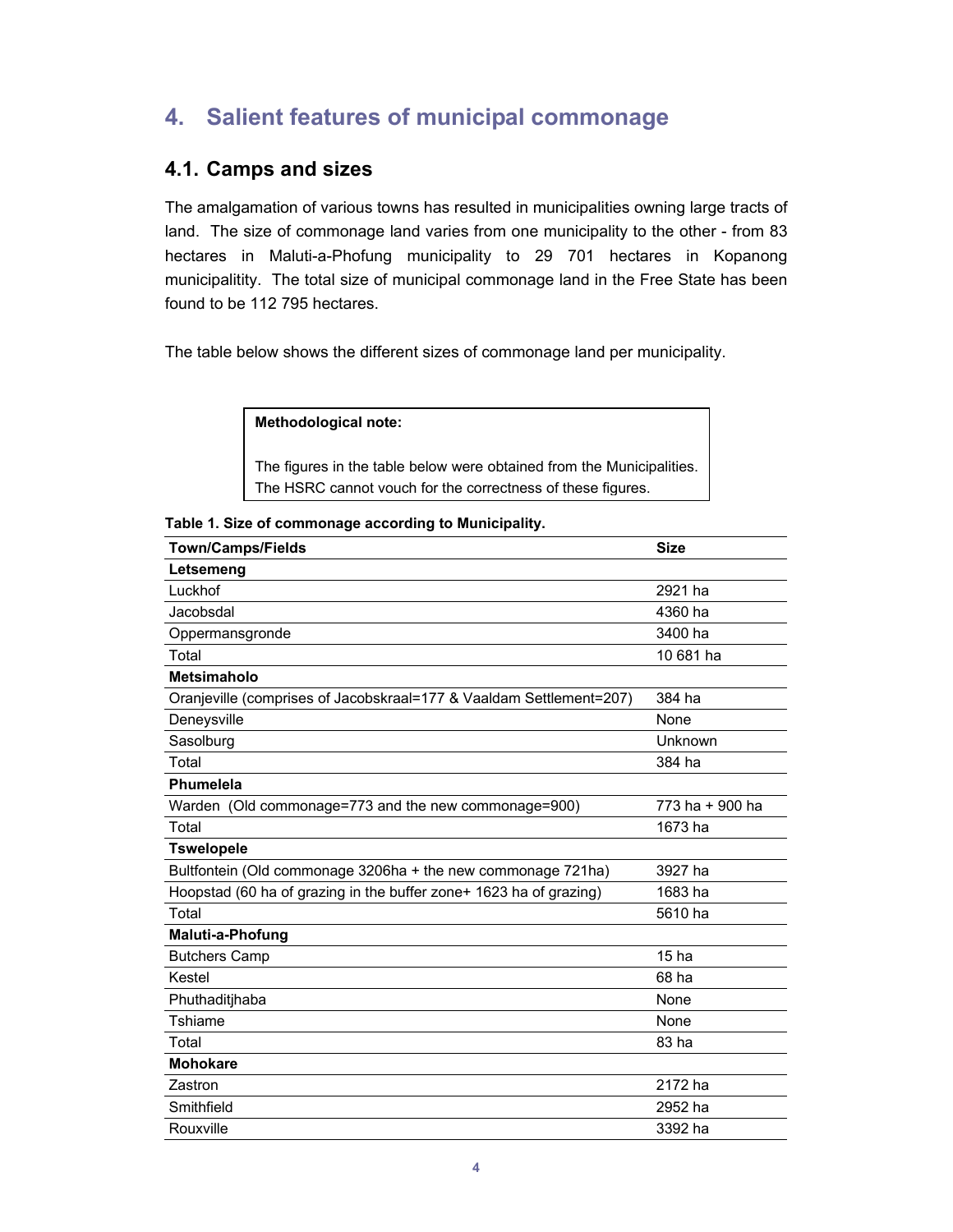| <b>Town/Camps/Fields</b>     | <b>Size</b> |
|------------------------------|-------------|
| Total                        | 8516 ha     |
| <b>Mangaung</b>              |             |
| Unknown                      |             |
| Montsopa                     |             |
| Ladybrand                    | 728 ha      |
| Hobhouse                     | 1210 ha     |
| Thaba Patchoa                | 3704 ha     |
| Tweespruit                   | 431 ha      |
| Total                        | 6073 ha     |
| <b>Dihlabeng</b>             |             |
| Clarens                      | 500 ha      |
| Paul Roux                    | 253 ha      |
| Bethlehem                    | 500 ha      |
| Fouriesburg                  | 600 ha      |
| Rosendal                     | 550 ha      |
| Total                        | 2403 ha     |
| Moqhaka                      |             |
| Steynsrus                    | 1068 ha     |
| Kroonstad                    | 6105 ha     |
| Total                        | 7173 ha     |
| Kopanong                     |             |
| Philippolis                  | 3491 ha     |
| Springfontein                | 4194 ha     |
| <b>Bethulie</b>              | 4798 ha     |
| Reddersburg                  | 2259 ha     |
| Edenburg                     | 3477 ha     |
| Fauresmith                   | 4614 ha     |
| Gariep Dam                   | 583 ha      |
| Trompsburg                   | 4118 ha     |
| Jagersfontein                | 2167 ha     |
| Total                        | 29701 ha    |
| Naledi                       |             |
| Elim                         | Unknown     |
| Frankfort                    | Unknown     |
| $\mathbf 1$                  | 368         |
| $\overline{\mathbf{c}}$      | 394         |
| 3                            | 161         |
| 4                            | 154         |
| 5                            | 432         |
| 6 Saailand (For Agriculture) | 47          |
| $\overline{7}$               | 326         |
| Total                        | 1882 ha     |
| <b>Masilonyana</b>           |             |
| Verkeerdevlei                | 520 ha      |
| Theunissen                   | 639 ha      |
| Soutpan                      | N/A         |
| <b>Brandfort</b>             | 560 ha      |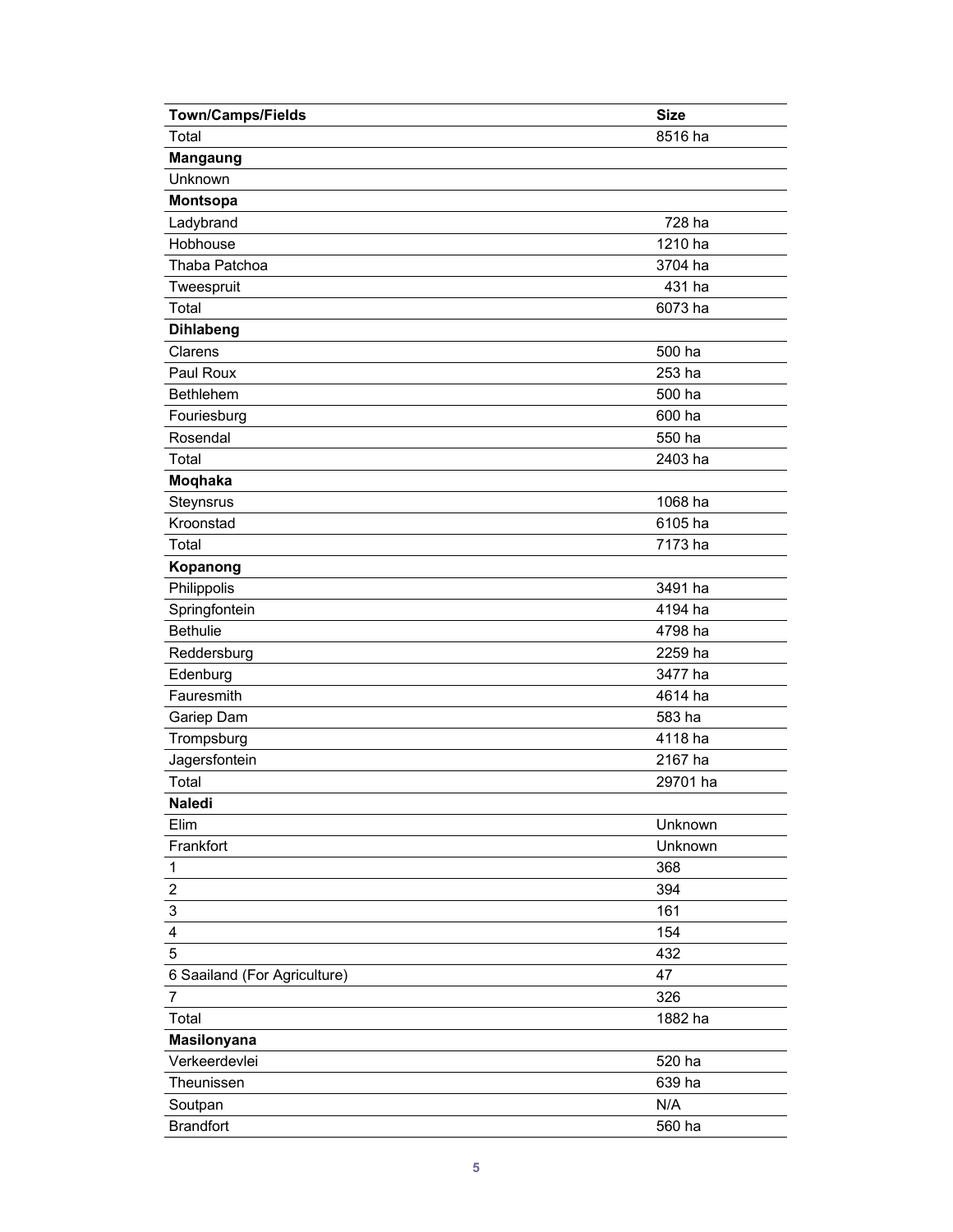| Town/Camps/Fields | <b>Size</b>         |
|-------------------|---------------------|
| Winburg           | 1180 ha             |
| Total             | 2899 ha             |
| <b>Ngwathe</b>    |                     |
| A                 | 248ha               |
| $\sf B$           | 350 ha              |
| $\mathsf C$       | 301 ha              |
| D                 | 412 ha              |
| E                 | 58 ha               |
| J                 | 13 <sub>ha</sub>    |
| L                 | 64 ha               |
| Total             | 1446ha              |
| <b>Nala</b>       |                     |
| <b>Bothaville</b> | 1102 ha             |
| Wesselsbron       | 1175 ha             |
| Total             | 2277 ha             |
| <b>Mafube</b>     |                     |
| 82 camps          | 4850 ha             |
| Total             | 4850 ha             |
| Matjhabeng        |                     |
| 41 camps          | 8432 ha             |
| Total             | 8432 ha             |
| <b>Tokologo</b>   |                     |
| <b>Boshof</b>     | 6327 ha             |
| Hertzogville      | 2150 ha             |
| Dealesville       | 1441 ha             |
| Total             | 9918 ha             |
| <b>Setsoto</b>    |                     |
| Ficksburg         | 2031 ha             |
| Senekal           | 2143 ha             |
| Clocolan          | 2010 ha             |
| Marquard          | 2010 ha             |
| Total             | 8194 ha             |
| <b>Nketoana</b>   |                     |
| Nketoana          | 600 ha              |
| Total             | 600 ha              |
| <b>TOTAL</b>      | At least 112 795 ha |

There are, however, enormous discrepancies regarding official information about the size of commonages. In the case of Kopanong Municipality, various sources of information have been uncovered: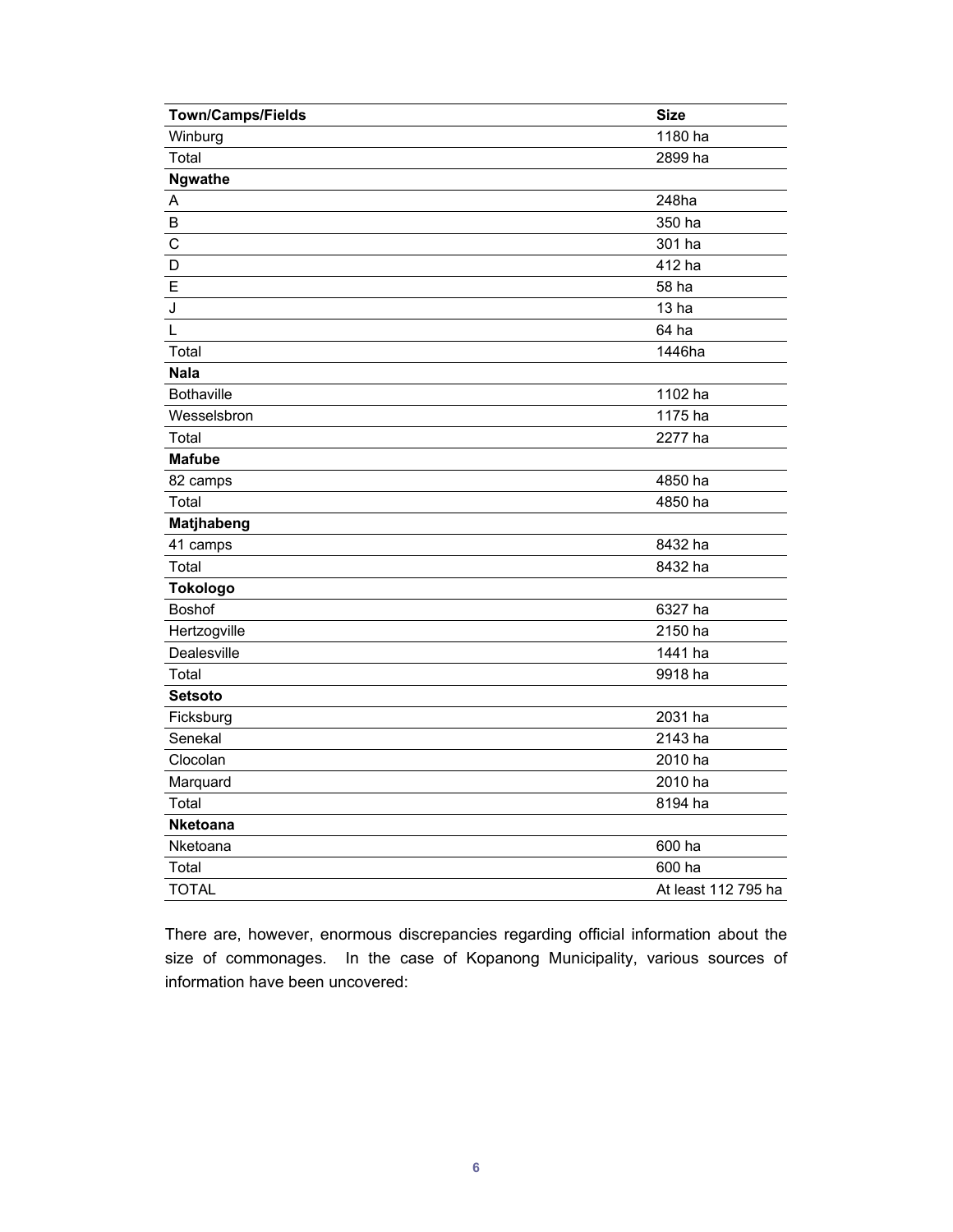|                 |                                                 |                           | Department of Agriculture <sup>2</sup><br>(2001) |              | Kopanong                                           | <b>HSRC</b>                    |
|-----------------|-------------------------------------------------|---------------------------|--------------------------------------------------|--------------|----------------------------------------------------|--------------------------------|
| Town            | <b>Summit</b><br>figures <sup>1</sup><br>(1998) | Original<br>common<br>age | DLA-<br>funded<br>common<br>age                  | <b>TOTAL</b> | <b>Municipal</b><br>figures <sup>3</sup><br>(2003) | figures <sup>4</sup><br>(2003) |
| Reddersburg     | 1997 ha                                         | 1997 ha                   | 762 ha                                           | 2 759 ha     | 1952 ha                                            | 2259 ha                        |
| Edenburg        | 4131 ha                                         | 4131 ha                   | 1003 ha                                          | 5134 ha      | 2634 Ha                                            | 3477 ha                        |
| <b>Bethulie</b> | 4789 ha                                         | 4 789 ha                  | 812 ha                                           | 5 601 ha     | 1921 ha??                                          | 4798 ha??                      |
| Fauresmith      | 5227 ha                                         |                           |                                                  |              | 3894 ha                                            | 4614 ha                        |
| Gariep Dam      |                                                 |                           |                                                  |              | 795                                                | 583 ha                         |
| Philippolis     | 4958 ha                                         | 3958 ha                   | 600 ha                                           | 4558 ha      | 3491 ha                                            | 3491 ha                        |
| Trompsburg      | 4626 ha                                         | 4 626 ha                  | $\overline{\phantom{a}}$                         | 4626 ha      | 4118 ha                                            | 4369 ha                        |
| Springfontein   | 3403 ha                                         | 3403 ha                   | 400 ha                                           | 3803 ha      | 4194 ha                                            | 1466 ha                        |
| Jagersfontein   | 2188 ha                                         | 2 110 ha                  | 996 ha                                           | 3106 ha      | 2167 ha                                            | 1605 ha                        |
| <b>TOTAL</b>    | 31 319 ha                                       | 30 241 ha                 | 4 573 ha                                         | 34 814 ha    | 22 127 ha                                          | 29 701 ha                      |

**Table 2. Different sources of information on commonage in Kopanong**

The discrepancies may well be due to additional purchases of commonage land in some communities (mostly DLA-funded). However, there is evidently a real need for a proper municipal data-base and a spatial survey, including a Geographical Information System (GIS). This situation is likely to prevail in almost all municipalities.

#### **4.2. Cadastral positions**

Most municipalities are in possession of the cadastral positions of their commonage mostly in maps and to a lesser extent in aerial photos. Sixteen out of 20 municipalities have cadastral indicators of their commonage. The reason why the other four municipalities do not have cadastral indicators is that during amalgamation of the towns certain information has not been transmitted to the new municipal incumbents.

### **4.3. Acquisition of commonage**

Most municipalities own land that can be referred to as old commonage, i.e. land that had been earmarked for the towns since their establishment and it is now up to the municipal councils to manage this land. As stated, other land derives from purchasing from commercial farmers by DLA with a view to making it available to emerging farmers. In the Free State, DLA has purchased land for 12 municipalities, while the remaining eight has not received any land from DLA.

l

Drawn from 9 October 1998 summit proceedings.

<sup>2</sup> Provided to Xhariep DM by Department of Agriculture, November 2001.

<sup>3</sup> Drawn from Kopanong survey.

<sup>4</sup> Drawn from telephonic interviews with Unit Managers.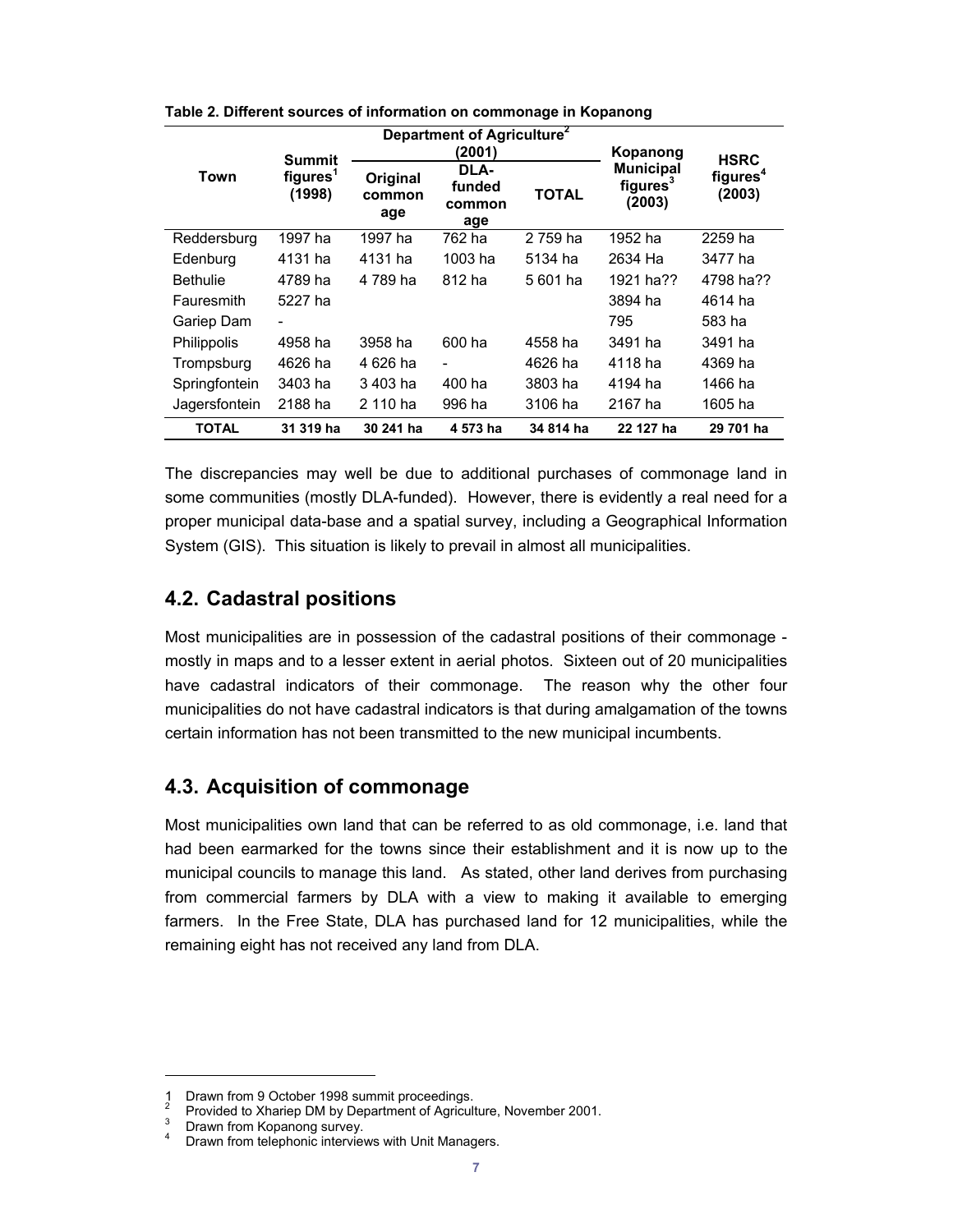| <b>Municipality</b> | <b>Acquisition of</b><br>commonage pre-<br>1994                                              | <b>Acquired from</b>                                                                  | <b>Acquisition of</b><br>commonage<br>post-1994 by<br><b>DLA</b> | <b>Acquired from</b>                                                                                                                                  |
|---------------------|----------------------------------------------------------------------------------------------|---------------------------------------------------------------------------------------|------------------------------------------------------------------|-------------------------------------------------------------------------------------------------------------------------------------------------------|
| Letsemeng           |                                                                                              |                                                                                       |                                                                  |                                                                                                                                                       |
| Luckhoff            | Land purchased<br>when the town<br>was proclaimed                                            | Unknown                                                                               | None                                                             | N/A                                                                                                                                                   |
| Jacobsdal           | Unknown                                                                                      | Unknown                                                                               | None                                                             | N/A                                                                                                                                                   |
| Oppermansgrond<br>е | Unknown                                                                                      | The land is all<br>subject to a land<br>claim by<br>Opperman family                   | None                                                             | N/A                                                                                                                                                   |
| Metsimaholo         |                                                                                              |                                                                                       |                                                                  |                                                                                                                                                       |
| Oranjeville         | Land purchased<br>when the town<br>was founded in<br>1919                                    | <b>Unknown</b>                                                                        | None                                                             | N/A                                                                                                                                                   |
| Deneysville         | No commonage<br>has ever been<br>bought                                                      | N/A                                                                                   | None                                                             | N/A                                                                                                                                                   |
| Sasolburg           | The farm Amelia<br>was bought in<br>2002 by the<br>municipality with<br>the help of<br>SASOL | Land purchased<br>on a sale from the<br>sequestrated<br>estate of Johan<br>Dannhauser | None                                                             | N/A                                                                                                                                                   |
| Phumelela           |                                                                                              |                                                                                       |                                                                  |                                                                                                                                                       |
| Warden              | Old municipal<br>camps acquired<br>when town was<br>founded                                  | Unknown                                                                               | Langpunt farm<br>bought in 1997                                  | Mr. Paul Steyn                                                                                                                                        |
| Tswelopele          |                                                                                              |                                                                                       |                                                                  |                                                                                                                                                       |
| <b>Bultfontein</b>  | Part of the farm<br>when the town<br>was founded                                             | Unknown                                                                               | 2000                                                             | Unknown                                                                                                                                               |
| Hoopstad            | Part of the town<br>since its<br>foundation                                                  | Unknown                                                                               | No.                                                              | N/A                                                                                                                                                   |
| Maluti-a-Phofung    |                                                                                              |                                                                                       |                                                                  |                                                                                                                                                       |
| Maluti-a-Phofung    | None                                                                                         | N/A                                                                                   | All camps are<br>post 1994 camps                                 | These were never<br>purchased but<br>resulted from a<br>grant. Kestell was<br>used by<br>commercial<br>farmers for 3<br>years before<br>being granted |
| Mohokare            |                                                                                              |                                                                                       |                                                                  |                                                                                                                                                       |
| Mohokare            | 1992                                                                                         | Private farmer                                                                        | No.                                                              | N/A                                                                                                                                                   |
| Mangaung            |                                                                                              |                                                                                       |                                                                  |                                                                                                                                                       |
| Mangaung            | Fields were<br>bought sometime<br>in the past                                                | Unknown                                                                               | No                                                               | N/a                                                                                                                                                   |
| Montsopa            |                                                                                              |                                                                                       |                                                                  |                                                                                                                                                       |
| Ladybrand           | Land incorporated Unknown                                                                    |                                                                                       | No                                                               | N/A                                                                                                                                                   |

#### **Table 3. Acquisition of commonage**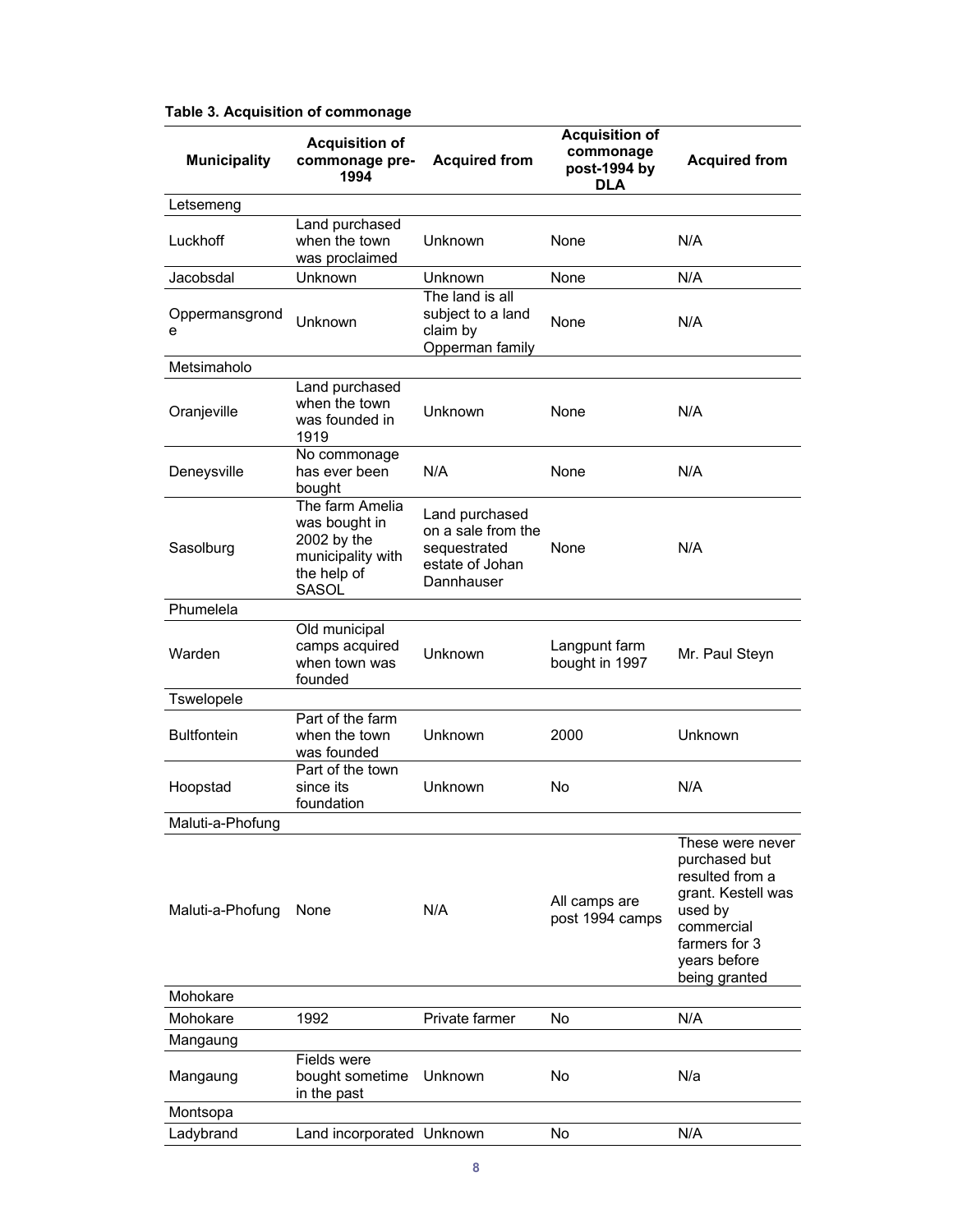| <b>Municipality</b> | <b>Acquisition of</b><br>commonage pre-<br>1994                                                                                                         | <b>Acquired from</b>                                     | <b>Acquisition of</b><br>commonage<br>post-1994 by<br><b>DLA</b> | <b>Acquired from</b>                          |
|---------------------|---------------------------------------------------------------------------------------------------------------------------------------------------------|----------------------------------------------------------|------------------------------------------------------------------|-----------------------------------------------|
|                     | when the town<br>was established                                                                                                                        |                                                          |                                                                  |                                               |
| Hobhouse            | Land bought<br>when the town<br>was established                                                                                                         | Unknown                                                  | Yes                                                              | Commercial<br>farmers                         |
| Thaba Patchoa       | Unknown                                                                                                                                                 | Unknown                                                  | No                                                               | N/A                                           |
| Tweespruit          | They have always<br>formed part of the<br>town land                                                                                                     | Unknown                                                  | No                                                               | N/A                                           |
| Dihlabeng           |                                                                                                                                                         |                                                          |                                                                  |                                               |
| Dihlabeng           | None                                                                                                                                                    | N/A                                                      | All camps<br>purchased in<br>1997                                | Commercial<br>farmers                         |
| Moqhaka             |                                                                                                                                                         |                                                          |                                                                  |                                               |
| Steynsrus           | Land was bought<br>when the town<br>was established                                                                                                     | Unknown                                                  | Yes                                                              | Unknown                                       |
| Kroonstad           | The old<br>commonage was<br>bought before<br>1994                                                                                                       | Unknown                                                  | The new<br>commonage was<br>bought in 1999                       | Local farmer, Mr.<br>Chris Derkson            |
| Kopanong            |                                                                                                                                                         |                                                          |                                                                  |                                               |
| Philippolis         | Unknown                                                                                                                                                 | Unknown                                                  | Yes                                                              | Unknown                                       |
| Springfontein       | Fields purchased<br>at the time the<br>town was founded                                                                                                 | Unknown                                                  | No                                                               | N/A                                           |
| <b>Bethulie</b>     | Fields purchased<br>at the time the<br>town was<br>established and<br>from the<br>Department of<br><b>Water Affairs</b><br>when Gariep Dam<br>was built | Farmers and the<br>Department of<br><b>Water Affairs</b> | No                                                               | N/A                                           |
| Reddersburg         | Fields have<br>always been part<br>of the municipal<br>land                                                                                             | Local farmers                                            | The farm Fairview<br>was bought in<br>1997                       | Local farmers                                 |
| Edenburg            | The old municipal<br>camps have<br>always been part<br>of municipal land                                                                                | Unknown                                                  | Vaalplaas and<br>Welgeluk were<br>bought in 1999                 | Commercial<br>farmers                         |
| Fauresmith          | Fields have<br>always been part<br>of the municipal<br>land                                                                                             | Farmer                                                   | No                                                               | N/A                                           |
| Gariep Dam          | No                                                                                                                                                      | N/A                                                      | Land was<br>transferred in<br>1999                               | <b>Free State</b><br>Provincial<br>Government |
| Trompsburg          | Unknown                                                                                                                                                 | Unknown                                                  | Unknown                                                          | Unknown                                       |
| Jagersfontein       | Unknown                                                                                                                                                 | Unknown                                                  | Land was<br>purchased                                            | Commercial<br>farmer                          |
| Naledi              |                                                                                                                                                         |                                                          |                                                                  |                                               |
| Naledi              | Some fields                                                                                                                                             | Unknown                                                  | Yes, some fields                                                 | Commercial                                    |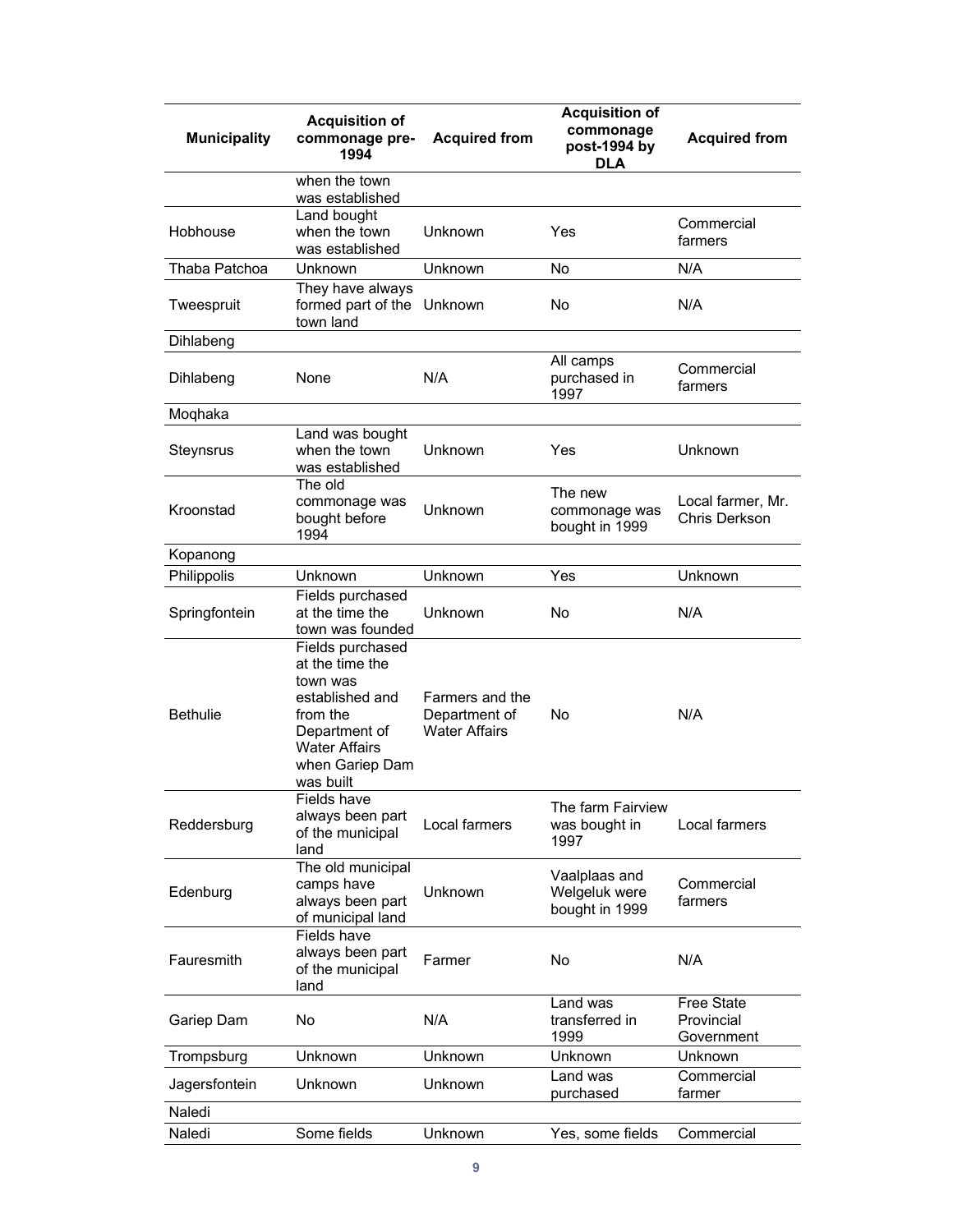| <b>Municipality</b> | <b>Acquisition of</b><br>commonage pre-<br>1994                                               | <b>Acquired from</b> | <b>Acquisition of</b><br>commonage<br>post-1994 by<br><b>DLA</b> | <b>Acquired from</b>  |
|---------------------|-----------------------------------------------------------------------------------------------|----------------------|------------------------------------------------------------------|-----------------------|
|                     |                                                                                               |                      |                                                                  | farmers               |
| Masilonyana         |                                                                                               |                      |                                                                  |                       |
| Verkeerdevlei       | Fields have<br>always been part<br>of the town                                                | Unknown              | No                                                               | N/A                   |
| Theunissen          | Fields were<br>bought at the time<br>the town was<br>founded                                  | Unknown              | No                                                               | N/A                   |
| Soutpan             | None                                                                                          | N/A                  | None                                                             | N/A                   |
| <b>Brandfort</b>    | Fields were<br>purchased during<br>the proclamation<br>of the town                            | Unknown              | No                                                               | N/A                   |
| Winburg             | Fields were<br>purchased during<br>the proclamation<br>of the town                            | Unknown              | No                                                               | N/A                   |
| Ngwathe             |                                                                                               |                      |                                                                  |                       |
| Ngwathe             | Fields are owned<br>by the<br>municipality since Unknown<br>the establishment<br>of the towns |                      | No                                                               | N/A                   |
| Nala                |                                                                                               |                      |                                                                  |                       |
| <b>Bothaville</b>   | Fields were<br>bought at the time<br>the town was<br>founded                                  | Unknown              | No                                                               | N/A                   |
| Wesselsbron         | None                                                                                          | N/A                  | Tybos, Reclain<br>and Lapspruit<br>were bought in<br>1999        | Commercial<br>farmer  |
| Mafube              |                                                                                               |                      |                                                                  |                       |
| Mafube              | Camps have been<br>part of the town<br>since its<br>establishment                             | Unknown              | None                                                             | N/A                   |
| Matjhabeng          |                                                                                               |                      |                                                                  |                       |
| Matjhabeng          | Some camps<br>have been part of<br>the town since its<br>foundation                           | Unknown              | Some camps                                                       | Commercial<br>farmers |
| Tokologo            |                                                                                               |                      |                                                                  |                       |
| <b>Boshof</b>       | Camps have been<br>part of the town<br>since its<br>foundation                                | Unknown              | None                                                             | N/A                   |
| Hertzogville        | Fields were<br>purchased at the<br>time the town was<br>founded                               | Unknown              | None                                                             | N/A                   |
| Dealesville         | Camps have been<br>part of the town<br>since its                                              | Unknown              | None                                                             | N/A                   |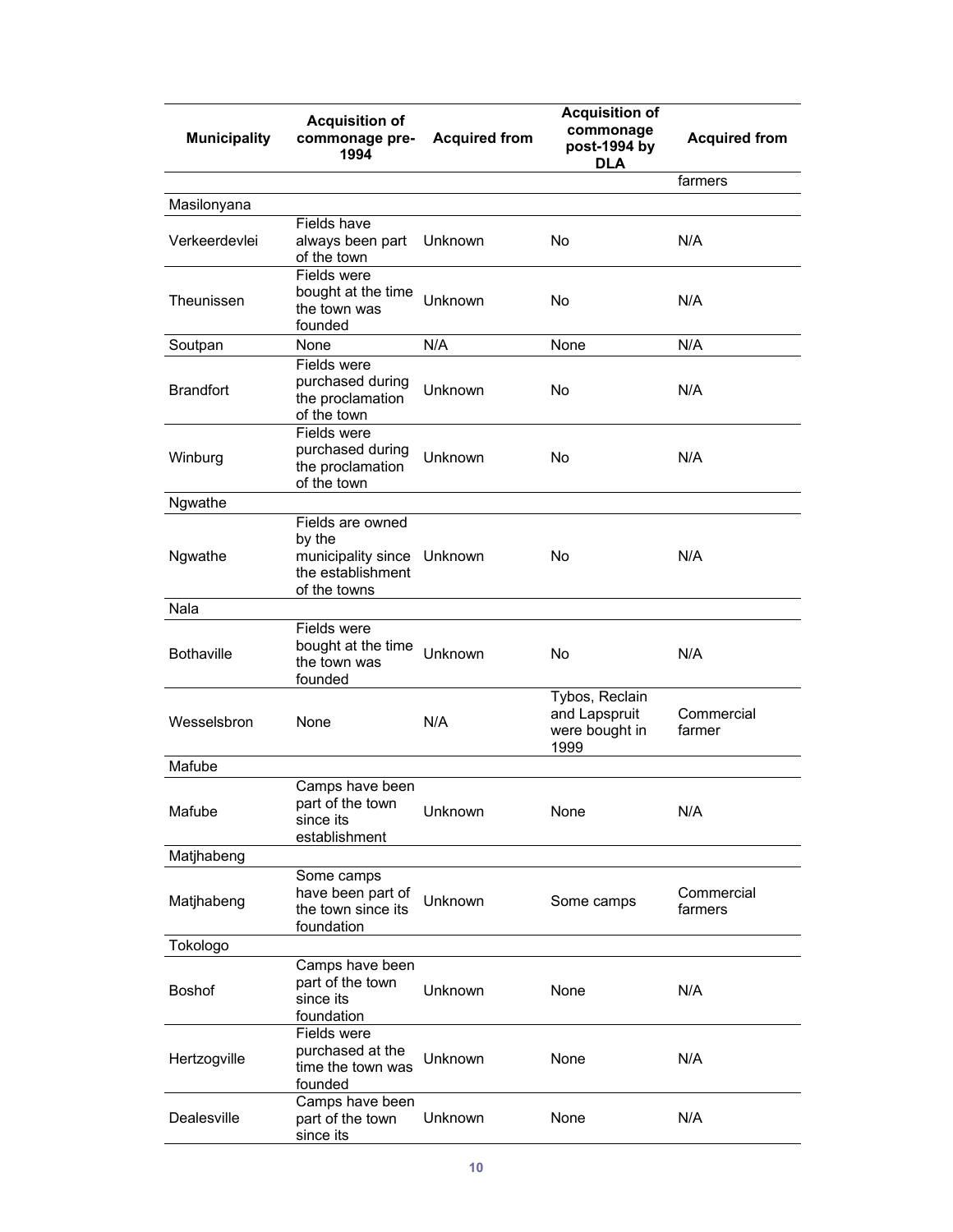| <b>Municipality</b> | <b>Acquisition of</b><br>commonage pre-<br>1994 | <b>Acquired from</b> | <b>Acquisition of</b><br>commonage<br>post-1994 by<br><b>DLA</b> | <b>Acquired from</b>  |
|---------------------|-------------------------------------------------|----------------------|------------------------------------------------------------------|-----------------------|
|                     | foundation                                      |                      |                                                                  |                       |
| Setsoto             |                                                 |                      |                                                                  |                       |
| Ficksburg           | No.                                             | N/A                  | Fields were<br>purchased in<br>1997                              | Commercial<br>farmers |
| Senekal             | No.                                             | N/A                  | Fields bought in<br>1997                                         | Commercial<br>farmers |
| Clocolan            | No.                                             | N/A                  | Fields purchased<br>in 1997                                      | Commercial<br>farmers |
| Marquard            | No.                                             | N/A                  | Fields bought in<br>1997                                         | Commercial<br>farmers |
| Nketoana            |                                                 |                      |                                                                  |                       |
| Nketoana            | No                                              | N/A                  | Fields purchased<br>in 1998                                      | Commercial<br>farmer  |

### **4.4. Beneficiary groups**

It has been found that commonage is being utilised by both commercial farmers and emerging farmers. However, municipalities are moving towards making more commonage available to emerging farmers through making commonage available to emerging farmers, while new commonage purchased by DLA is also being distributed by municipalities to emerging farmers.

#### **Table 4. Usage of the commonage.**

| <b>Municipality</b> | <b>Commercial farmers</b> | Township residents/<br>emergent farmers |
|---------------------|---------------------------|-----------------------------------------|
| Letsemeng           |                           |                                         |
| Luckhof             | None                      | Yes, ever since 1996                    |
| Jacobsdal           | Yes                       | None                                    |
| Oppermansgronde     | None                      | All land is used by Opperman<br>family  |
| Metsimaholo         |                           |                                         |
| Oranjeville         | None                      | Yes                                     |
| Deneysville         | N/A                       | N/A                                     |
| Sasolburg           | Yes                       | Yes                                     |
| Phumelela           |                           |                                         |
| Warden              | Yes                       | Yes                                     |
| <b>Tswelopele</b>   |                           |                                         |
| <b>Bultfontein</b>  | Yes                       | Yes                                     |
| Hoopstad            | Yes                       | Yes                                     |
| Maluti-a-Phofung    |                           |                                         |
| Maluti-a-Phofung    | None                      | Yes                                     |
| Mohokare            |                           |                                         |
| Mohokare            | None                      | Yes                                     |
| Mangaung            |                           |                                         |
| Mangaung            | None                      | Yes                                     |
| Mantsopa            |                           |                                         |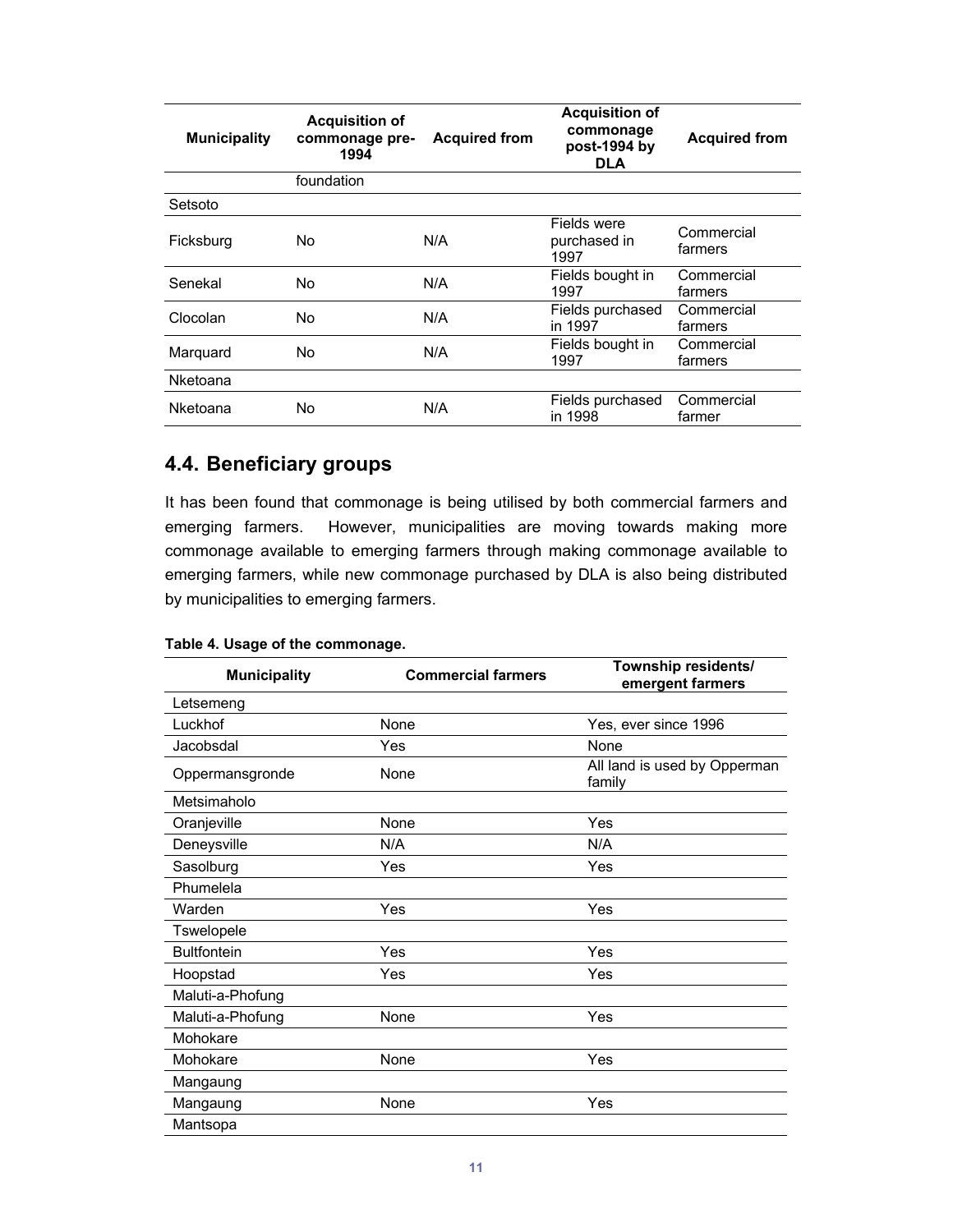| <b>Municipality</b> | <b>Commercial farmers</b>                    | Township residents/<br>emergent farmers |
|---------------------|----------------------------------------------|-----------------------------------------|
| Ladybrand           | Yes                                          | Yes                                     |
| Hobhouse            | No                                           | Yes                                     |
| Thaba Potchoa       | Yes                                          | Yes                                     |
| Tweespruit          | Yes                                          | No                                      |
| Dihlabeng           |                                              |                                         |
| Dihlabeng           | None                                         | Yes                                     |
| Moqhaka             |                                              |                                         |
| Steynsrus           | Yes                                          | Yes                                     |
| Kroonstad           | Yes                                          | Yes                                     |
| Kopanong            |                                              |                                         |
| Philippolis         | Yes                                          | Yes                                     |
| Springfontein       | Yes                                          | Yes                                     |
| <b>Bethulie</b>     | Yes                                          | No                                      |
| Reddersburg         | Yes                                          | Yes                                     |
| Edenburg            | Yes                                          | Yes                                     |
| Fauresmith          | Yes                                          | Yes                                     |
| Gariep Dam          | Yes                                          | Yes                                     |
| Trompsburg          | Yes                                          | Yes                                     |
| Jagersfontein       | Yes                                          | Yes                                     |
| Naledi              |                                              |                                         |
| Naledi              | None                                         | Yes                                     |
| Masilonyana         |                                              |                                         |
| Verkeerdevlei       | Yes                                          | Yes                                     |
| Theunissen          | Yes                                          | No                                      |
| Soutpan             | N/A                                          | N/A                                     |
| <b>Brandfort</b>    | Yes                                          | Yes                                     |
| Winburg             | Yes                                          | Yes                                     |
| Ngwathe             |                                              |                                         |
| Ngwathe             | Yes                                          | Yes                                     |
| Nala                |                                              |                                         |
| <b>Bothaville</b>   | Yes, under the banner of                     | Yes                                     |
|                     | emerging farmers                             |                                         |
| Wesselsbron         | Yes, under the banner of<br>emergent farmers | Yes                                     |
| Mafube              |                                              |                                         |
| Mafube              | Yes                                          | Yes                                     |
| Matjhabeng          |                                              |                                         |
| Matjhabeng          | Yes                                          | Yes                                     |
| Tokologo            |                                              |                                         |
| Boshof              | No                                           | Yes                                     |
| Hertzogville        | No                                           | Yes                                     |
| Dealesville         | No                                           | Yes                                     |
| Setsoto             |                                              |                                         |
| Ficksburg           | Yes                                          | Yes                                     |
| Senekal             | Yes                                          | Yes                                     |
| Clocolan            | Yes                                          | Yes                                     |
| Marquard            | Yes                                          | Yes                                     |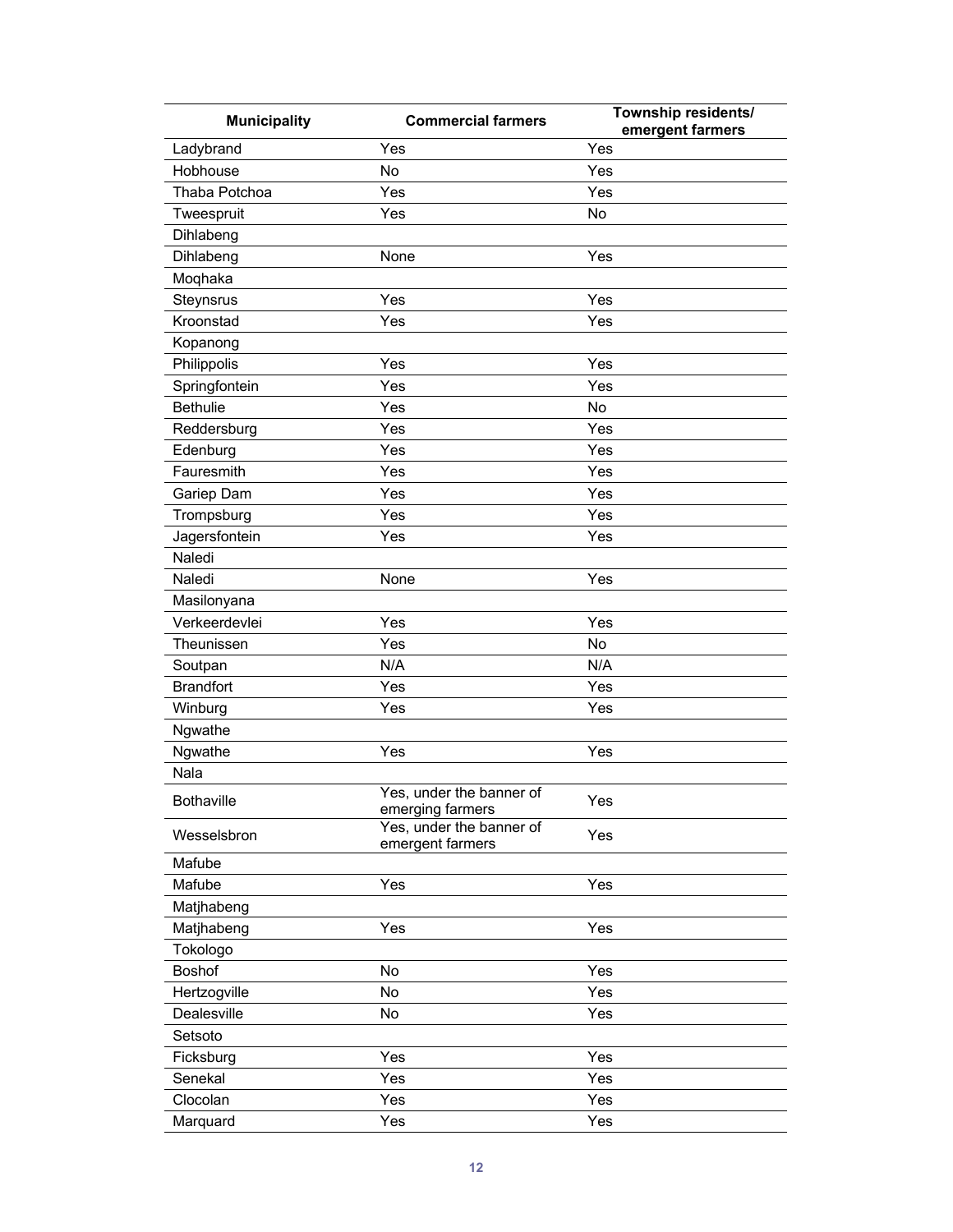| <b>Municipality</b> | <b>Commercial farmers</b> | Township residents/<br>emergent farmers |
|---------------------|---------------------------|-----------------------------------------|
| Nketoana            |                           |                                         |
| Nketoana            | No                        | Yes                                     |

#### **4.5. Commonage use by commercial farmers**

Prior to 1994, commercial farmers used most of the commonage in the Free State. Municipalities would rent out commonage to the commercial farmers, which would thus generate revenue. This meant that the farmers were responsible for the maintenance of commonage infrastructure.

However, after 1994, with the new land reform policy in place, fewer commercial farmers utilise commonage land, because it is to an increasingly extent made available to emerging farmers. Nevertheless, some portions of commonage are still rented to commercial farmers who pay rental to municipalities. What has been found in the research, is that emerging farmers do not keep up their rentals because they are unemployed and this results in a considerable loss of revenue for municipalities.

### **4.6. Types of stock grazing on commonage**

The type of stock that is found on commonage land is mostly cattle, with a small number of sheep, goats and horses.

In Mantsopa Municipality, the municipality owns ostrich and cattle which are kept on the commonage. According to municipal officials, the municipality sells these animals, thereby generating income for their coffers. From the field visits in Mantsopa, Tswelopele and Kopanong municipalities, the cattle farmers prefer cattle grazing because of the abundance of grassland. The cattle is in a healthy condition, but the challenge is to provide water in every camp of the commonage since at present animals have to travel long distances to access water. With smaller numbers of sheep and goats, owners said they do not experience problems, but are still investigating whether these could be bred on commonage on a sustainable basis.

### **4.7. Infrastructure on the commonage**

The table below shows that most of the commonage have infrastructure in the form of windmills, dams, fences, troughs and enclosures. However, during the interviews and site visits, it transpired that there is a problem with maintenance, lack of repairs, vandalism, theft and accountability for the infrastructure.

| <b>Municipality</b> | <b>Infrastructure</b>              |  |
|---------------------|------------------------------------|--|
| Letsemeng           |                                    |  |
| Luckhof             | Windmills, troughs and some fences |  |

**Table 5. Commonage infrastructure**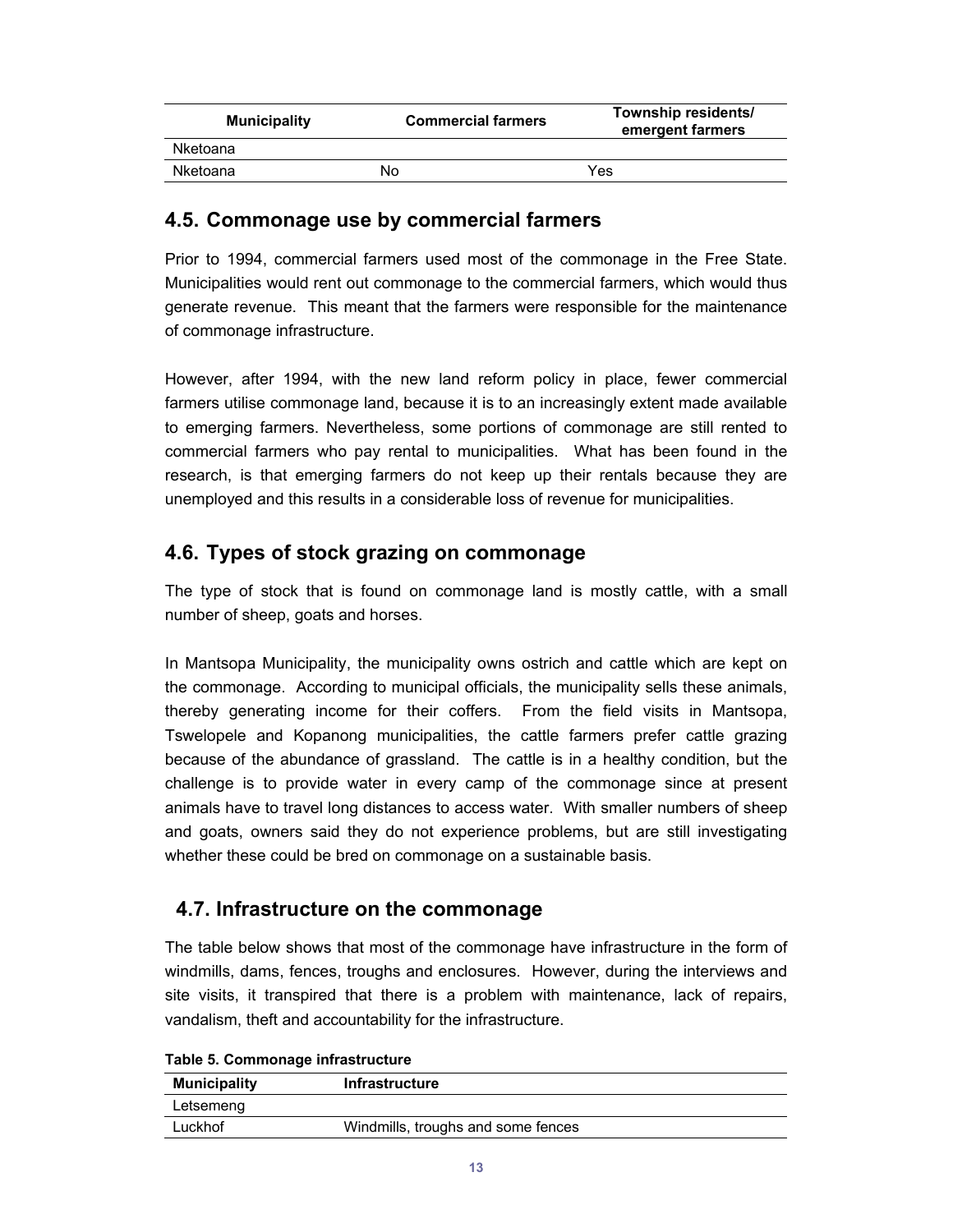| Jacobsdal<br>Windmills, troughs, fences and reservoirs<br>Oppermansgronde<br>Windmills, troughs and fences<br>Metsimaholo<br>Oranjeville<br>Windmills, fences and reservoirs<br>Deneysville<br>None<br>Power laid onto the farm, watercourse with a dam, sewage line and<br>Sasolburg<br>fence are in some areas but not the entire farm.<br>Phumelela<br>Warden<br>Windmills, fences, reservoirs, dams and electricity transformer<br>Tswelopele<br><b>Bultfontein</b><br>Windmills, troughs, fences and reservoirs<br>Hoopstad<br>None<br>Maluti-a-Phofung<br>Maluti-a-Phofung<br>Drinking places for cattle, troughs, fences and taps<br>Mohokare<br>Mohokare<br>Dams, crush and fences were pulled down<br>Mangaung<br>Not much infrastructure, only a vandalised fence<br>Mangaung<br>Montsopa<br>Dams, troughs, fences and reservoirs<br>Ladybrand<br>Hobhouse<br>Dams, fences, boreholes and reservoirs<br>Windmills, troughs, fences and kraals<br>Thaba Patchoa<br>Troughs<br>Tweespruit<br>Dihlabeng<br>Dihlabeng<br>Fences, electric pump and skid<br>Moqhaka<br>Steynsrus<br>Windmills, dams, reservoirs, troughs, fences<br>Kroonstad<br>Windmills, reservoirs, fences, boreholes, electricity<br>Kopanong<br>Philippolis<br>Windmills, troughs, dams, fences<br>Springfontein<br>Windmills, fences, reservoirs<br><b>Bethulie</b><br>Windmills, troughs, fences, reservoirs<br>Reddersburg<br>Windmills, troughs, fences, reservoirs<br>Windmills, troughs, fences, reservoirs, sheds<br>Edenburg<br>Fauresmith<br>Windmills, troughs, dams. Fences have been stolen<br>Gariep Dam<br>Fence and dam<br>Trompsburg<br>Windmills, dams, fence, troughs and enclosures<br>Jagersfontein<br>Windmills, dams, fence, troughs and enclosures<br>Naledi<br>Naledi<br>Windmills, troughs, farm steads, access to electricity<br>Masilonyana<br>Verkeerdevlei<br>Windmills, troughs, reservoirs and some fences<br>Theunissen<br>Windmill, reservoir and trough<br>N/A<br>Soutpan<br><b>Brandfort</b><br>Windmills, troughs, dams<br>Winburg<br>Windmills, troughs, dams | <b>Municipality</b> | Infrastructure |
|-------------------------------------------------------------------------------------------------------------------------------------------------------------------------------------------------------------------------------------------------------------------------------------------------------------------------------------------------------------------------------------------------------------------------------------------------------------------------------------------------------------------------------------------------------------------------------------------------------------------------------------------------------------------------------------------------------------------------------------------------------------------------------------------------------------------------------------------------------------------------------------------------------------------------------------------------------------------------------------------------------------------------------------------------------------------------------------------------------------------------------------------------------------------------------------------------------------------------------------------------------------------------------------------------------------------------------------------------------------------------------------------------------------------------------------------------------------------------------------------------------------------------------------------------------------------------------------------------------------------------------------------------------------------------------------------------------------------------------------------------------------------------------------------------------------------------------------------------------------------------------------------------------------------------------------------------------------------------------------------------------------------------------------------------------------------------------|---------------------|----------------|
|                                                                                                                                                                                                                                                                                                                                                                                                                                                                                                                                                                                                                                                                                                                                                                                                                                                                                                                                                                                                                                                                                                                                                                                                                                                                                                                                                                                                                                                                                                                                                                                                                                                                                                                                                                                                                                                                                                                                                                                                                                                                               |                     |                |
|                                                                                                                                                                                                                                                                                                                                                                                                                                                                                                                                                                                                                                                                                                                                                                                                                                                                                                                                                                                                                                                                                                                                                                                                                                                                                                                                                                                                                                                                                                                                                                                                                                                                                                                                                                                                                                                                                                                                                                                                                                                                               |                     |                |
|                                                                                                                                                                                                                                                                                                                                                                                                                                                                                                                                                                                                                                                                                                                                                                                                                                                                                                                                                                                                                                                                                                                                                                                                                                                                                                                                                                                                                                                                                                                                                                                                                                                                                                                                                                                                                                                                                                                                                                                                                                                                               |                     |                |
|                                                                                                                                                                                                                                                                                                                                                                                                                                                                                                                                                                                                                                                                                                                                                                                                                                                                                                                                                                                                                                                                                                                                                                                                                                                                                                                                                                                                                                                                                                                                                                                                                                                                                                                                                                                                                                                                                                                                                                                                                                                                               |                     |                |
|                                                                                                                                                                                                                                                                                                                                                                                                                                                                                                                                                                                                                                                                                                                                                                                                                                                                                                                                                                                                                                                                                                                                                                                                                                                                                                                                                                                                                                                                                                                                                                                                                                                                                                                                                                                                                                                                                                                                                                                                                                                                               |                     |                |
|                                                                                                                                                                                                                                                                                                                                                                                                                                                                                                                                                                                                                                                                                                                                                                                                                                                                                                                                                                                                                                                                                                                                                                                                                                                                                                                                                                                                                                                                                                                                                                                                                                                                                                                                                                                                                                                                                                                                                                                                                                                                               |                     |                |
|                                                                                                                                                                                                                                                                                                                                                                                                                                                                                                                                                                                                                                                                                                                                                                                                                                                                                                                                                                                                                                                                                                                                                                                                                                                                                                                                                                                                                                                                                                                                                                                                                                                                                                                                                                                                                                                                                                                                                                                                                                                                               |                     |                |
|                                                                                                                                                                                                                                                                                                                                                                                                                                                                                                                                                                                                                                                                                                                                                                                                                                                                                                                                                                                                                                                                                                                                                                                                                                                                                                                                                                                                                                                                                                                                                                                                                                                                                                                                                                                                                                                                                                                                                                                                                                                                               |                     |                |
|                                                                                                                                                                                                                                                                                                                                                                                                                                                                                                                                                                                                                                                                                                                                                                                                                                                                                                                                                                                                                                                                                                                                                                                                                                                                                                                                                                                                                                                                                                                                                                                                                                                                                                                                                                                                                                                                                                                                                                                                                                                                               |                     |                |
|                                                                                                                                                                                                                                                                                                                                                                                                                                                                                                                                                                                                                                                                                                                                                                                                                                                                                                                                                                                                                                                                                                                                                                                                                                                                                                                                                                                                                                                                                                                                                                                                                                                                                                                                                                                                                                                                                                                                                                                                                                                                               |                     |                |
|                                                                                                                                                                                                                                                                                                                                                                                                                                                                                                                                                                                                                                                                                                                                                                                                                                                                                                                                                                                                                                                                                                                                                                                                                                                                                                                                                                                                                                                                                                                                                                                                                                                                                                                                                                                                                                                                                                                                                                                                                                                                               |                     |                |
|                                                                                                                                                                                                                                                                                                                                                                                                                                                                                                                                                                                                                                                                                                                                                                                                                                                                                                                                                                                                                                                                                                                                                                                                                                                                                                                                                                                                                                                                                                                                                                                                                                                                                                                                                                                                                                                                                                                                                                                                                                                                               |                     |                |
|                                                                                                                                                                                                                                                                                                                                                                                                                                                                                                                                                                                                                                                                                                                                                                                                                                                                                                                                                                                                                                                                                                                                                                                                                                                                                                                                                                                                                                                                                                                                                                                                                                                                                                                                                                                                                                                                                                                                                                                                                                                                               |                     |                |
|                                                                                                                                                                                                                                                                                                                                                                                                                                                                                                                                                                                                                                                                                                                                                                                                                                                                                                                                                                                                                                                                                                                                                                                                                                                                                                                                                                                                                                                                                                                                                                                                                                                                                                                                                                                                                                                                                                                                                                                                                                                                               |                     |                |
|                                                                                                                                                                                                                                                                                                                                                                                                                                                                                                                                                                                                                                                                                                                                                                                                                                                                                                                                                                                                                                                                                                                                                                                                                                                                                                                                                                                                                                                                                                                                                                                                                                                                                                                                                                                                                                                                                                                                                                                                                                                                               |                     |                |
|                                                                                                                                                                                                                                                                                                                                                                                                                                                                                                                                                                                                                                                                                                                                                                                                                                                                                                                                                                                                                                                                                                                                                                                                                                                                                                                                                                                                                                                                                                                                                                                                                                                                                                                                                                                                                                                                                                                                                                                                                                                                               |                     |                |
|                                                                                                                                                                                                                                                                                                                                                                                                                                                                                                                                                                                                                                                                                                                                                                                                                                                                                                                                                                                                                                                                                                                                                                                                                                                                                                                                                                                                                                                                                                                                                                                                                                                                                                                                                                                                                                                                                                                                                                                                                                                                               |                     |                |
|                                                                                                                                                                                                                                                                                                                                                                                                                                                                                                                                                                                                                                                                                                                                                                                                                                                                                                                                                                                                                                                                                                                                                                                                                                                                                                                                                                                                                                                                                                                                                                                                                                                                                                                                                                                                                                                                                                                                                                                                                                                                               |                     |                |
|                                                                                                                                                                                                                                                                                                                                                                                                                                                                                                                                                                                                                                                                                                                                                                                                                                                                                                                                                                                                                                                                                                                                                                                                                                                                                                                                                                                                                                                                                                                                                                                                                                                                                                                                                                                                                                                                                                                                                                                                                                                                               |                     |                |
|                                                                                                                                                                                                                                                                                                                                                                                                                                                                                                                                                                                                                                                                                                                                                                                                                                                                                                                                                                                                                                                                                                                                                                                                                                                                                                                                                                                                                                                                                                                                                                                                                                                                                                                                                                                                                                                                                                                                                                                                                                                                               |                     |                |
|                                                                                                                                                                                                                                                                                                                                                                                                                                                                                                                                                                                                                                                                                                                                                                                                                                                                                                                                                                                                                                                                                                                                                                                                                                                                                                                                                                                                                                                                                                                                                                                                                                                                                                                                                                                                                                                                                                                                                                                                                                                                               |                     |                |
|                                                                                                                                                                                                                                                                                                                                                                                                                                                                                                                                                                                                                                                                                                                                                                                                                                                                                                                                                                                                                                                                                                                                                                                                                                                                                                                                                                                                                                                                                                                                                                                                                                                                                                                                                                                                                                                                                                                                                                                                                                                                               |                     |                |
|                                                                                                                                                                                                                                                                                                                                                                                                                                                                                                                                                                                                                                                                                                                                                                                                                                                                                                                                                                                                                                                                                                                                                                                                                                                                                                                                                                                                                                                                                                                                                                                                                                                                                                                                                                                                                                                                                                                                                                                                                                                                               |                     |                |
|                                                                                                                                                                                                                                                                                                                                                                                                                                                                                                                                                                                                                                                                                                                                                                                                                                                                                                                                                                                                                                                                                                                                                                                                                                                                                                                                                                                                                                                                                                                                                                                                                                                                                                                                                                                                                                                                                                                                                                                                                                                                               |                     |                |
|                                                                                                                                                                                                                                                                                                                                                                                                                                                                                                                                                                                                                                                                                                                                                                                                                                                                                                                                                                                                                                                                                                                                                                                                                                                                                                                                                                                                                                                                                                                                                                                                                                                                                                                                                                                                                                                                                                                                                                                                                                                                               |                     |                |
|                                                                                                                                                                                                                                                                                                                                                                                                                                                                                                                                                                                                                                                                                                                                                                                                                                                                                                                                                                                                                                                                                                                                                                                                                                                                                                                                                                                                                                                                                                                                                                                                                                                                                                                                                                                                                                                                                                                                                                                                                                                                               |                     |                |
|                                                                                                                                                                                                                                                                                                                                                                                                                                                                                                                                                                                                                                                                                                                                                                                                                                                                                                                                                                                                                                                                                                                                                                                                                                                                                                                                                                                                                                                                                                                                                                                                                                                                                                                                                                                                                                                                                                                                                                                                                                                                               |                     |                |
|                                                                                                                                                                                                                                                                                                                                                                                                                                                                                                                                                                                                                                                                                                                                                                                                                                                                                                                                                                                                                                                                                                                                                                                                                                                                                                                                                                                                                                                                                                                                                                                                                                                                                                                                                                                                                                                                                                                                                                                                                                                                               |                     |                |
|                                                                                                                                                                                                                                                                                                                                                                                                                                                                                                                                                                                                                                                                                                                                                                                                                                                                                                                                                                                                                                                                                                                                                                                                                                                                                                                                                                                                                                                                                                                                                                                                                                                                                                                                                                                                                                                                                                                                                                                                                                                                               |                     |                |
|                                                                                                                                                                                                                                                                                                                                                                                                                                                                                                                                                                                                                                                                                                                                                                                                                                                                                                                                                                                                                                                                                                                                                                                                                                                                                                                                                                                                                                                                                                                                                                                                                                                                                                                                                                                                                                                                                                                                                                                                                                                                               |                     |                |
|                                                                                                                                                                                                                                                                                                                                                                                                                                                                                                                                                                                                                                                                                                                                                                                                                                                                                                                                                                                                                                                                                                                                                                                                                                                                                                                                                                                                                                                                                                                                                                                                                                                                                                                                                                                                                                                                                                                                                                                                                                                                               |                     |                |
|                                                                                                                                                                                                                                                                                                                                                                                                                                                                                                                                                                                                                                                                                                                                                                                                                                                                                                                                                                                                                                                                                                                                                                                                                                                                                                                                                                                                                                                                                                                                                                                                                                                                                                                                                                                                                                                                                                                                                                                                                                                                               |                     |                |
|                                                                                                                                                                                                                                                                                                                                                                                                                                                                                                                                                                                                                                                                                                                                                                                                                                                                                                                                                                                                                                                                                                                                                                                                                                                                                                                                                                                                                                                                                                                                                                                                                                                                                                                                                                                                                                                                                                                                                                                                                                                                               |                     |                |
|                                                                                                                                                                                                                                                                                                                                                                                                                                                                                                                                                                                                                                                                                                                                                                                                                                                                                                                                                                                                                                                                                                                                                                                                                                                                                                                                                                                                                                                                                                                                                                                                                                                                                                                                                                                                                                                                                                                                                                                                                                                                               |                     |                |
|                                                                                                                                                                                                                                                                                                                                                                                                                                                                                                                                                                                                                                                                                                                                                                                                                                                                                                                                                                                                                                                                                                                                                                                                                                                                                                                                                                                                                                                                                                                                                                                                                                                                                                                                                                                                                                                                                                                                                                                                                                                                               |                     |                |
|                                                                                                                                                                                                                                                                                                                                                                                                                                                                                                                                                                                                                                                                                                                                                                                                                                                                                                                                                                                                                                                                                                                                                                                                                                                                                                                                                                                                                                                                                                                                                                                                                                                                                                                                                                                                                                                                                                                                                                                                                                                                               |                     |                |
|                                                                                                                                                                                                                                                                                                                                                                                                                                                                                                                                                                                                                                                                                                                                                                                                                                                                                                                                                                                                                                                                                                                                                                                                                                                                                                                                                                                                                                                                                                                                                                                                                                                                                                                                                                                                                                                                                                                                                                                                                                                                               |                     |                |
|                                                                                                                                                                                                                                                                                                                                                                                                                                                                                                                                                                                                                                                                                                                                                                                                                                                                                                                                                                                                                                                                                                                                                                                                                                                                                                                                                                                                                                                                                                                                                                                                                                                                                                                                                                                                                                                                                                                                                                                                                                                                               |                     |                |
|                                                                                                                                                                                                                                                                                                                                                                                                                                                                                                                                                                                                                                                                                                                                                                                                                                                                                                                                                                                                                                                                                                                                                                                                                                                                                                                                                                                                                                                                                                                                                                                                                                                                                                                                                                                                                                                                                                                                                                                                                                                                               |                     |                |
|                                                                                                                                                                                                                                                                                                                                                                                                                                                                                                                                                                                                                                                                                                                                                                                                                                                                                                                                                                                                                                                                                                                                                                                                                                                                                                                                                                                                                                                                                                                                                                                                                                                                                                                                                                                                                                                                                                                                                                                                                                                                               |                     |                |
|                                                                                                                                                                                                                                                                                                                                                                                                                                                                                                                                                                                                                                                                                                                                                                                                                                                                                                                                                                                                                                                                                                                                                                                                                                                                                                                                                                                                                                                                                                                                                                                                                                                                                                                                                                                                                                                                                                                                                                                                                                                                               |                     |                |
|                                                                                                                                                                                                                                                                                                                                                                                                                                                                                                                                                                                                                                                                                                                                                                                                                                                                                                                                                                                                                                                                                                                                                                                                                                                                                                                                                                                                                                                                                                                                                                                                                                                                                                                                                                                                                                                                                                                                                                                                                                                                               |                     |                |
|                                                                                                                                                                                                                                                                                                                                                                                                                                                                                                                                                                                                                                                                                                                                                                                                                                                                                                                                                                                                                                                                                                                                                                                                                                                                                                                                                                                                                                                                                                                                                                                                                                                                                                                                                                                                                                                                                                                                                                                                                                                                               |                     |                |
|                                                                                                                                                                                                                                                                                                                                                                                                                                                                                                                                                                                                                                                                                                                                                                                                                                                                                                                                                                                                                                                                                                                                                                                                                                                                                                                                                                                                                                                                                                                                                                                                                                                                                                                                                                                                                                                                                                                                                                                                                                                                               |                     |                |
|                                                                                                                                                                                                                                                                                                                                                                                                                                                                                                                                                                                                                                                                                                                                                                                                                                                                                                                                                                                                                                                                                                                                                                                                                                                                                                                                                                                                                                                                                                                                                                                                                                                                                                                                                                                                                                                                                                                                                                                                                                                                               |                     |                |
|                                                                                                                                                                                                                                                                                                                                                                                                                                                                                                                                                                                                                                                                                                                                                                                                                                                                                                                                                                                                                                                                                                                                                                                                                                                                                                                                                                                                                                                                                                                                                                                                                                                                                                                                                                                                                                                                                                                                                                                                                                                                               | Ngwathe             |                |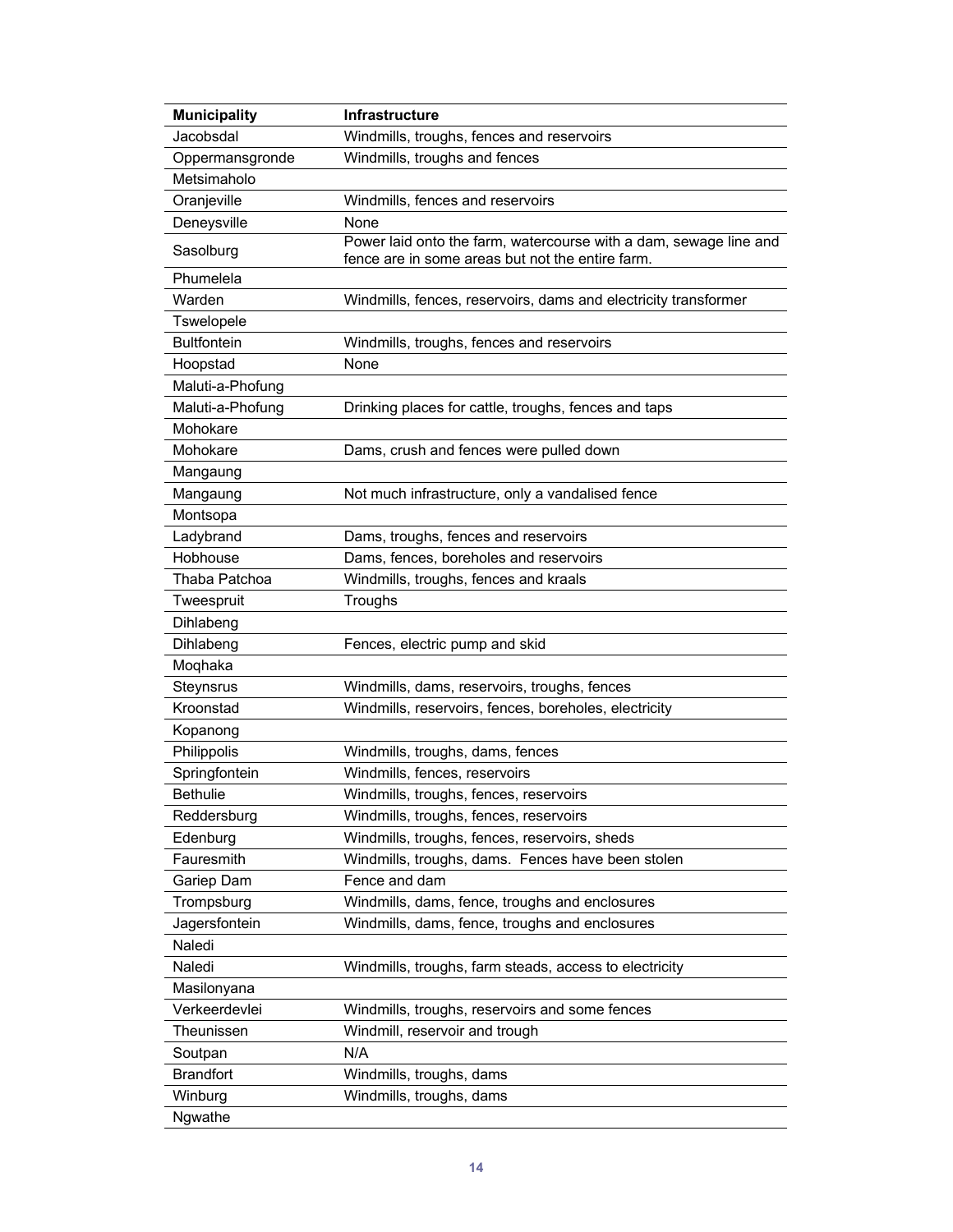| <b>Municipality</b> | <b>Infrastructure</b>                                                |
|---------------------|----------------------------------------------------------------------|
| Ngwathe             | Dams, municipal water and some fencing.                              |
| Nala                |                                                                      |
| <b>Bothaville</b>   | Windmills, troughs, fences, electricity, irrigation system and holes |
| Wesselsbron         | Windmills, troughs, fences, electricity, irrigation system and holes |
| Mafube              |                                                                      |
| Mafube              | Windmills, troughs, fences and dams                                  |
| Matjhabeng          |                                                                      |
| Matjhabeng          | Fences, municipal water                                              |
| Tokologo            |                                                                      |
| <b>Boshof</b>       | Fences, dams, windmills, troughs                                     |
| Hertzogville        | Windmills, dams, vandalised fences, troughs                          |
| Dealesville         | Windmills, vandalised fences, dams, troughs                          |
| Setsoto             |                                                                      |
| Ficksburg           | Fences, dams, windmills, troughs                                     |
| Senekal             | Fences, dams, windmills                                              |
| Clocolan            | Fences, dams, windmills                                              |
| Marquard            | Fences, dams, windmills                                              |
| Nketoana            |                                                                      |
| Nketoana            | Fences, dams, windmills                                              |

#### **4.8. Condition of infrastructure and responsibility for repairs**

In seven municipalities, infrastructure is in a good condition; in six municipalities the infrastructure is in fair condition; and in seven municipalities it is in a very poor condition.

Infrastructure "in fair condition" means that fences, windmills or troughs need to be repaired but are not posing a serious danger to animals. Infrastructure in "bad condition" means that there is an urgent need to repair the infrastructure.

In seven municipalities, the users of commonage are responsible for repairs of the infrastructure. In six municipalities, the municipality is responsible for repairs and in three municipalities both the users and the municipality are responsible for repairs. In eight municipalities, users pay for repairs whereas in seven municipalities the municipality pay for repairs. In two municipalities, both the municipality and the users are responsible for payment of repairs.

In cases, where the municipality and the users are responsible for repairs, such as Masilonyana and Ngwathe municipalities, the users do the repairs they are able to, e.g. tightening of fences whereas the municipality repairs things that need some technical expertise e.g. the water system.

In Kopanong Municipality, the users are responsible for repairs. In six towns, the municipality is responsible for payments for repairs, while in the other three municipalities the users are responsible for payments. The Madikgetla Farmers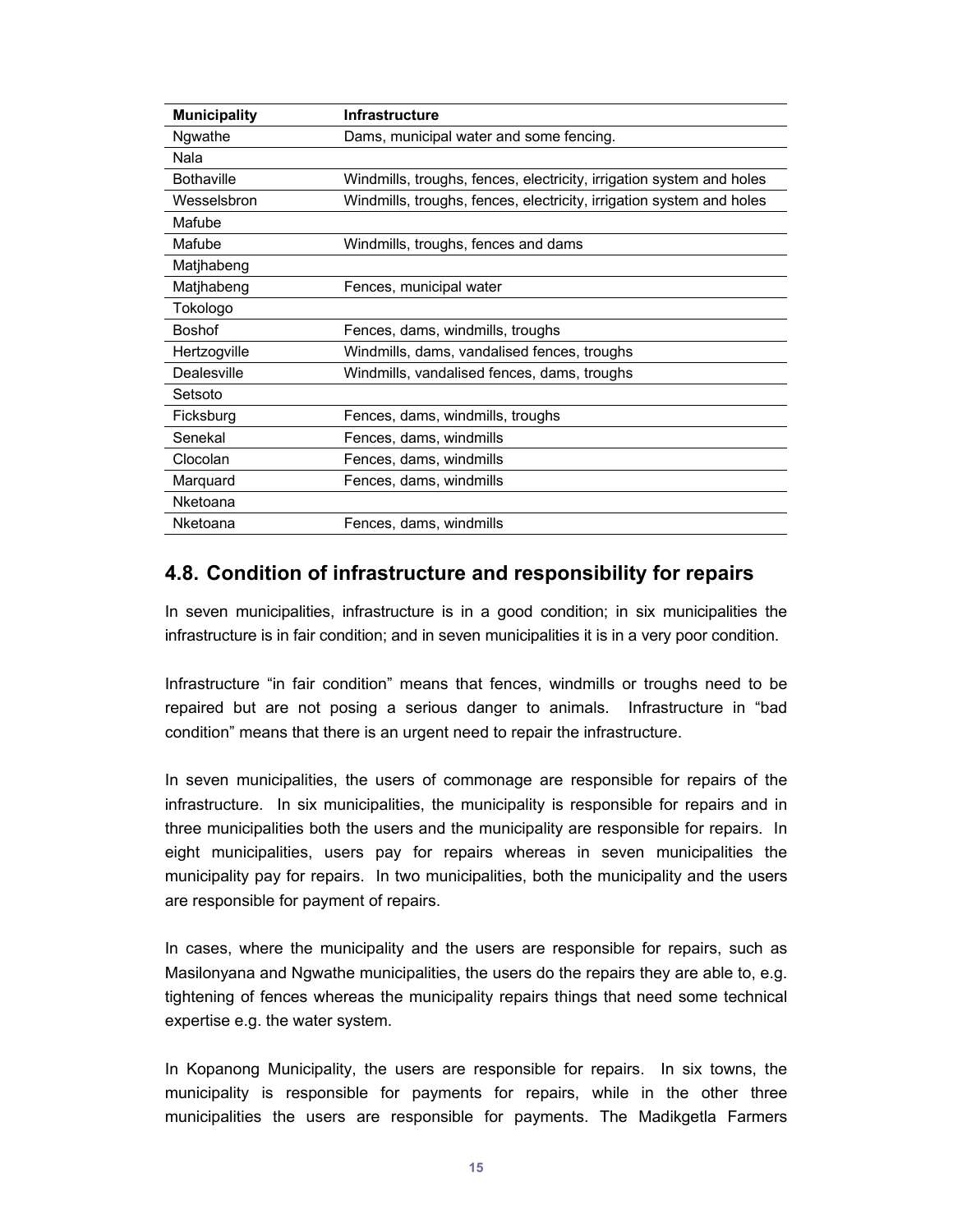Association in Kopanong municipality stated that they used to pay for infrastructure to the municipality, but since the latter does not repair any infrastructure, they terminated payment. According to the Association, they repair the infrastructure on their own.

Municipal officials said that they would like the users to be responsible for the repairs of the infrastructure because by so doing they would also look after it properly. They maintain that if the users are responsible for infrastructure on the commonage, they (users) would take care and be accountable for the infrastructure. Conversely, if the municipality repairs the infrastructure, the users are unlikely to be responsible for the infrastructure. Thus in a nutshell, the municipalities would like to promote a culture of responsibility amongst users of the commonage and to discourage selfish dependency.

| <b>Municipality</b> | <b>Condition of</b><br>infrastructure                       | Party responsible for<br>repairs                                                                                                                                                                             | Party responsible for<br>payment of repairs                                                    |
|---------------------|-------------------------------------------------------------|--------------------------------------------------------------------------------------------------------------------------------------------------------------------------------------------------------------|------------------------------------------------------------------------------------------------|
| Letsemeng           |                                                             |                                                                                                                                                                                                              |                                                                                                |
| Luckhoff            | The users have<br>not complained<br>about the<br>conditions | According to the lease<br>agreement, the users of<br>the land were responsible<br>for maintaining<br>infrastructure, but the<br>town clerk asked<br>engineers to help users<br>with windmills and<br>troughs | Users of the land pay for<br>repairs                                                           |
| Jacobsdal           | Good condition                                              | One farmer who has hired<br>the land from municipality<br>has asked to do additional<br>repair but decision has<br>not yet been taken                                                                        | The users of the camp<br>pay for repairs and claim<br>back the amount from the<br>municipality |
| Oppermansgrond<br>е | Good condition                                              | The farmers                                                                                                                                                                                                  | Users of the land pay for<br>repairs                                                           |
| Metsimaholo         |                                                             |                                                                                                                                                                                                              |                                                                                                |
| Oranjeville         | Good condition                                              | Users repair the<br>infrastructure                                                                                                                                                                           | The users pay                                                                                  |
| Deneysville         | N/A                                                         | N/A                                                                                                                                                                                                          | N/A                                                                                            |
| Sasolburg           | Good condition                                              | N/A because it has not<br>been used yet                                                                                                                                                                      | The municipality is<br>responsible for<br>maintenance and<br>payment.                          |
| Phumelela           |                                                             |                                                                                                                                                                                                              |                                                                                                |
| Warden              | Good condition                                              | Bambanani Forum takes<br>care for infrastructure                                                                                                                                                             | The users pay.                                                                                 |
| Tswelopele          |                                                             |                                                                                                                                                                                                              |                                                                                                |
| <b>Bultfontein</b>  | No, some of<br>the fences<br>need to be<br>repaired         | The Phahameng CMC is<br>responsible for repairs                                                                                                                                                              | The CMC on the land<br>they are renting                                                        |
| Hoopstad            | No                                                          | The users repair                                                                                                                                                                                             | The owner of the land<br>pays                                                                  |
| Maluti-a-Phofung    |                                                             |                                                                                                                                                                                                              |                                                                                                |
| Maluti-a-Phofung    | No, because<br>fence is old                                 | Municipality is supposed<br>to repair. With fence,                                                                                                                                                           | Municipality                                                                                   |

**Table 6. Infrastructure condition, party responsible for repairs and payment for the infrastructure**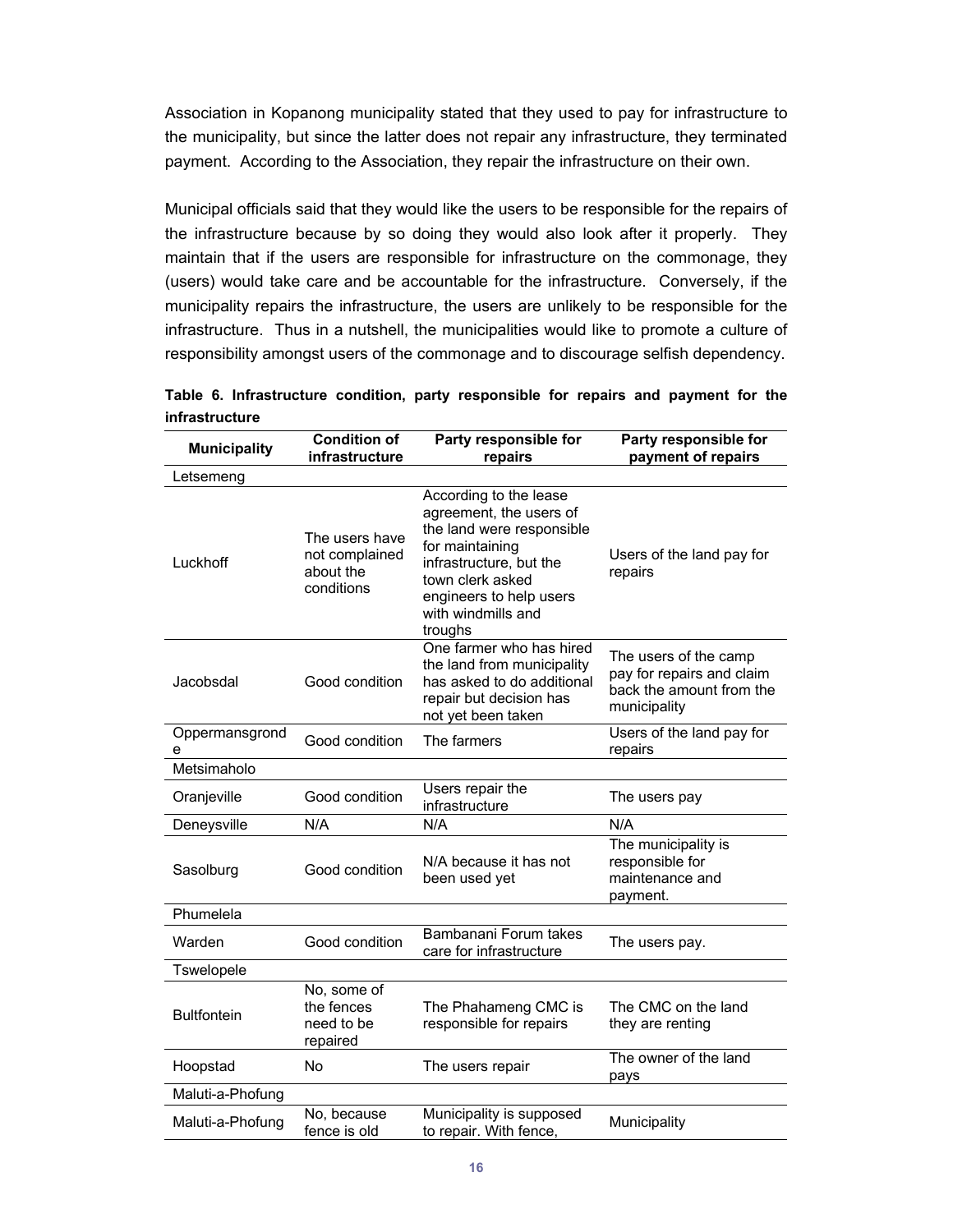| <b>Municipality</b> | <b>Condition of</b><br>infrastructure    | Party responsible for<br>repairs | Party responsible for<br>payment of repairs                                                         |
|---------------------|------------------------------------------|----------------------------------|-----------------------------------------------------------------------------------------------------|
|                     |                                          | camp owners maintain it.         |                                                                                                     |
| Mohokare            |                                          |                                  |                                                                                                     |
| Mohokare            | No                                       | Municipality                     | Municipality                                                                                        |
| Mangaung            |                                          |                                  |                                                                                                     |
| Mangaung            | No                                       | Unknown                          | Unknown                                                                                             |
| Mantsopa            |                                          |                                  |                                                                                                     |
| Ladybrand           | Fair condition                           | Unknown                          | The lessees                                                                                         |
| Hobhouse            | No                                       | The council                      | The council                                                                                         |
| Thaba Potchoa       | Reasonable<br>condition                  | The council                      | The council                                                                                         |
| Tweespruit          | Yes                                      | Unknown                          | The lessees                                                                                         |
| Dihlabeng           |                                          |                                  |                                                                                                     |
| Dihlabeng           | Good condition                           | Users with municipal help.       | Users with municipal help                                                                           |
| Moqhaka             |                                          |                                  |                                                                                                     |
| Steynsrus           | Fair condition                           | The users                        | The users                                                                                           |
| Kroonstad           | Good condition                           | The lessees                      | Municipality for the old<br>commonage and CMC for<br>the new commonage                              |
| Kopanong            |                                          |                                  |                                                                                                     |
| Philippolis         | Fair condition                           | The users                        | The users                                                                                           |
| Springfontein       | Good condition                           | The users                        | The users                                                                                           |
| <b>Bethulie</b>     | Good condition                           | Farmers who use it               | Municipality                                                                                        |
| Reddersburg         | Good condition                           | The lessees                      | Municipality                                                                                        |
| Edenburg            | Good condition                           | The users                        | Municipality                                                                                        |
| Fauresmith          | <b>Bad condition</b>                     | <b>Commercial farmers</b>        | The lessees                                                                                         |
| Gariep Dam          | Fair conditions                          | Users                            | Users                                                                                               |
| Trompsburg          | <b>Fair conditions</b>                   | Lessees                          | Lessees                                                                                             |
| Jagersfontein       | Good condition                           | Users                            | Users                                                                                               |
| Naledi              |                                          |                                  |                                                                                                     |
| Naledi              | <b>Bad condition</b>                     | Lesedi Farmers<br>Association    | Lesedi Farmers<br>Association                                                                       |
| Masilonyana         |                                          |                                  |                                                                                                     |
| Verkeerdevlei       | Fair condition                           | Municipality and users           | Municipality                                                                                        |
| Theunissen          | Fair condition<br>but fences are<br>poor | Municipality                     | Depends on the contract                                                                             |
| Soutpan             | N/A                                      | N/A                              | N/A                                                                                                 |
| <b>Brandfort</b>    | Good condition                           | Municipality                     | Municipality                                                                                        |
| Winburg             | Good condition                           | Municipality                     | Municipality                                                                                        |
| Ngwathe             |                                          |                                  |                                                                                                     |
| Ngwathe             | <b>Bad condition</b>                     | <b>Users &amp; Municipality</b>  | Users & Municipality                                                                                |
| Nala                |                                          |                                  |                                                                                                     |
| <b>Bothaville</b>   | Fair condition                           | The users                        | The users                                                                                           |
| Wesselsbron         | Fair condition                           | The users                        | The users                                                                                           |
| Mafube              |                                          |                                  |                                                                                                     |
| Mafube              | Good condition                           | The municipality                 | The municipality and the<br>person found responsible<br>for the damages caused<br>in the commonage. |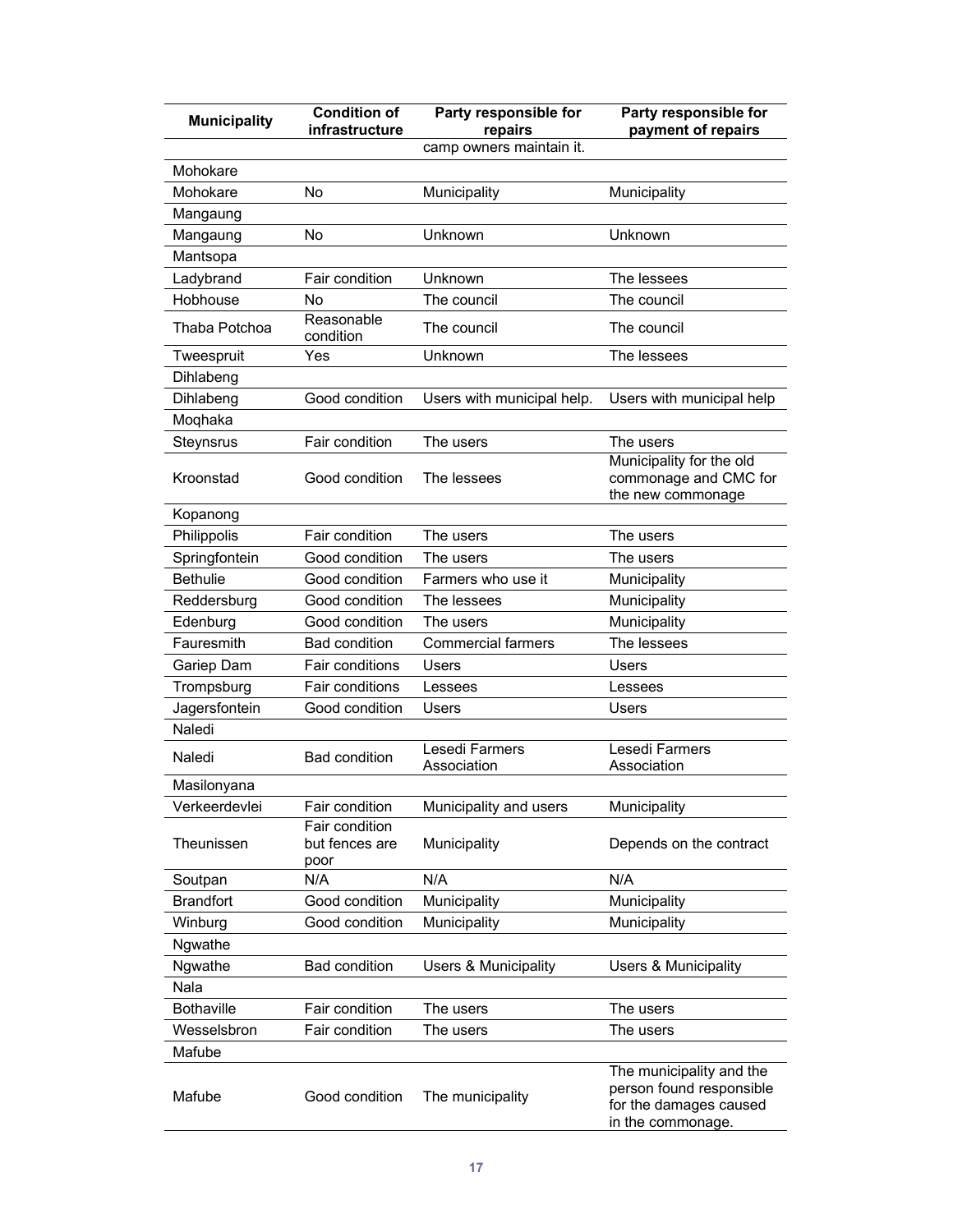| <b>Municipality</b> | <b>Condition of</b><br>infrastructure | Party responsible for<br>repairs | Party responsible for<br>payment of repairs |
|---------------------|---------------------------------------|----------------------------------|---------------------------------------------|
| Matjhabeng          |                                       |                                  |                                             |
| Matjhabeng          | <b>Bad condition</b>                  | The municipality                 | The municipality                            |
| Tokologo            |                                       |                                  |                                             |
| <b>Boshof</b>       | Fair condition                        | Municipality                     | Municipality                                |
| Hertzogville        | Fair condition                        | Municipality                     | Municipality                                |
| Dealesville         | Fair condition                        | Municipality                     | Municipality                                |
| Setsoto             |                                       |                                  |                                             |
| Ficksburg           | Fair condition                        | The users                        | The users                                   |
| Senekal             | Fair condition                        | The users                        | The users                                   |
| Clocolan            | Fair condition                        | The users                        | The users                                   |
| Marquard            | Fair condition                        | The users                        | The users                                   |
| Nketoana            |                                       |                                  |                                             |
| Nketoana            | Fair condition                        | The users                        | The users                                   |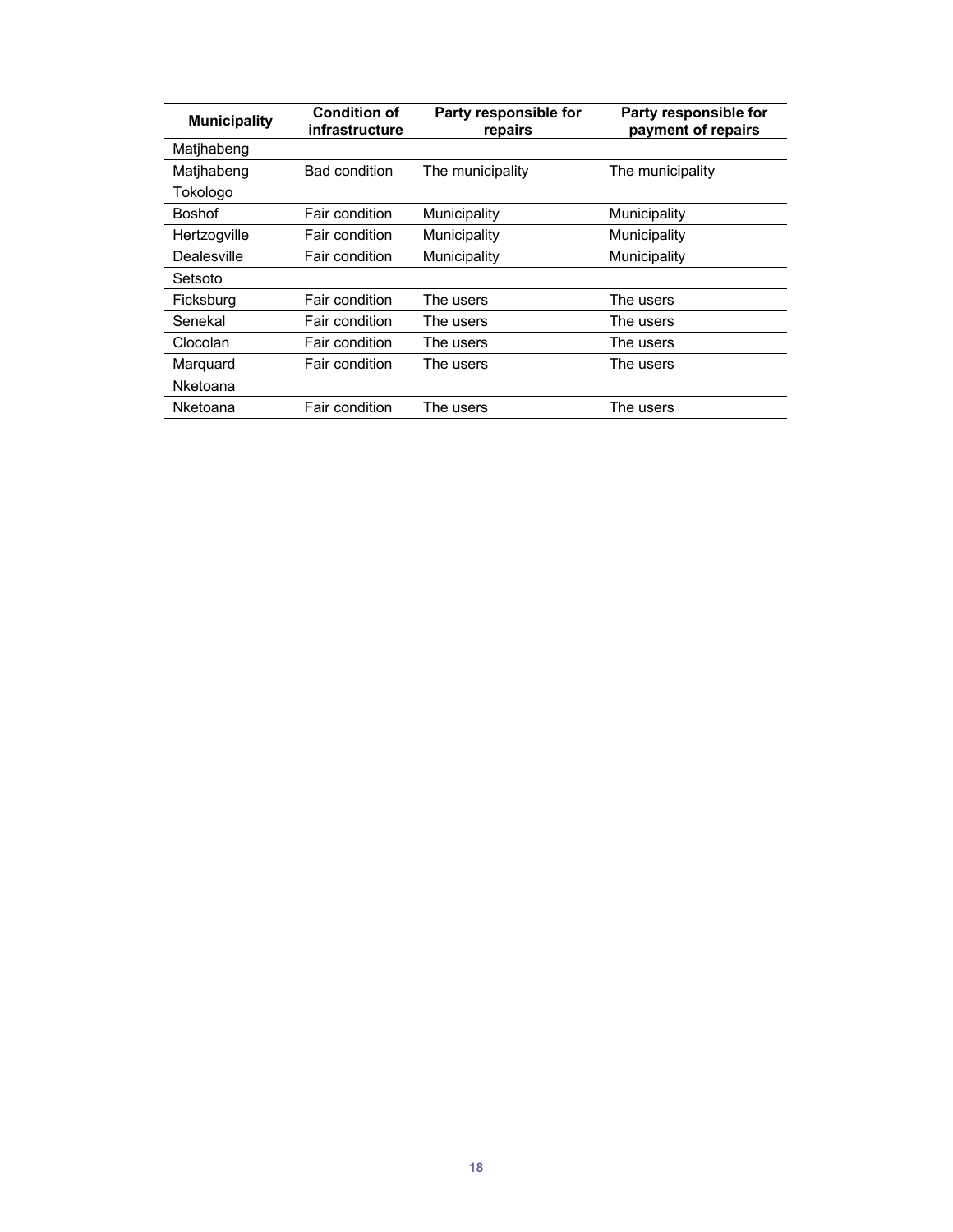## **5. Municipal management**

#### **5.1. Organising beneficiaries**

In most municipalities, emerging farmers are organised into stock or crop committees or associations. For example, in Tswelopele municipality there are the Phahameng Rural Association for Stockowners, the Phahameng Farmers Association for Crop Production, the Ithabeng Vegetable Growers and the Magakajane Poultry Company. Two members from each committee get elected and form the Commonage Management Committee (CMC). According to the members of these committees, each member pays an entry fee of R20. The reason behind the formation of associations and committees is that before the municipality gives land to emerging farmers, they must be organised into a structure enabling the municipality to promote communal ownership of the commonage. Commonage is viewed by members of the community as a collective rather than for individual usage.

These committees and associations are evidently not free from conflict, which in turn impacts on the purpose of using commonage as a group. In Kopanong Municipality, there is a committee for emerging farmers in Reddersburg. This committee is characterised by so much by internal conflict that some members want to form a separate committee. The alternatives are that the municipality must either disband the current committee, or not recognise it, or rather endeavour to resolve their conflict through mediation and negotiation. Though municipalities provide land to groups of emerging farmers, the municipalities are faced with a host of problems relating to management of commonages because they are dealing with groups of emerging farmers with differing aspirations and commitments. Therefore again, the challenge for municipalities is to develop a clear and firm policy on how beneficiaries should be organised and act when utilizing commonage land.

### **5.2. Gaining access to land**

Emerging farmers gain access to land through tendering, through negotiations between the municipality and emerging farmers and through applications by emerging farmers to the municipality. Emerging farmers are given land by the municipality in accordance with government 's land reform policy. Municipalities then first interview emerging farmers to check why and how they are to utilise the commonage and on the basis of such interviews decision is taken. The pre-condition is that the emerging farmers should form associations before they could gain access to commonage. Later new members would join the existing association and utilise the commonage.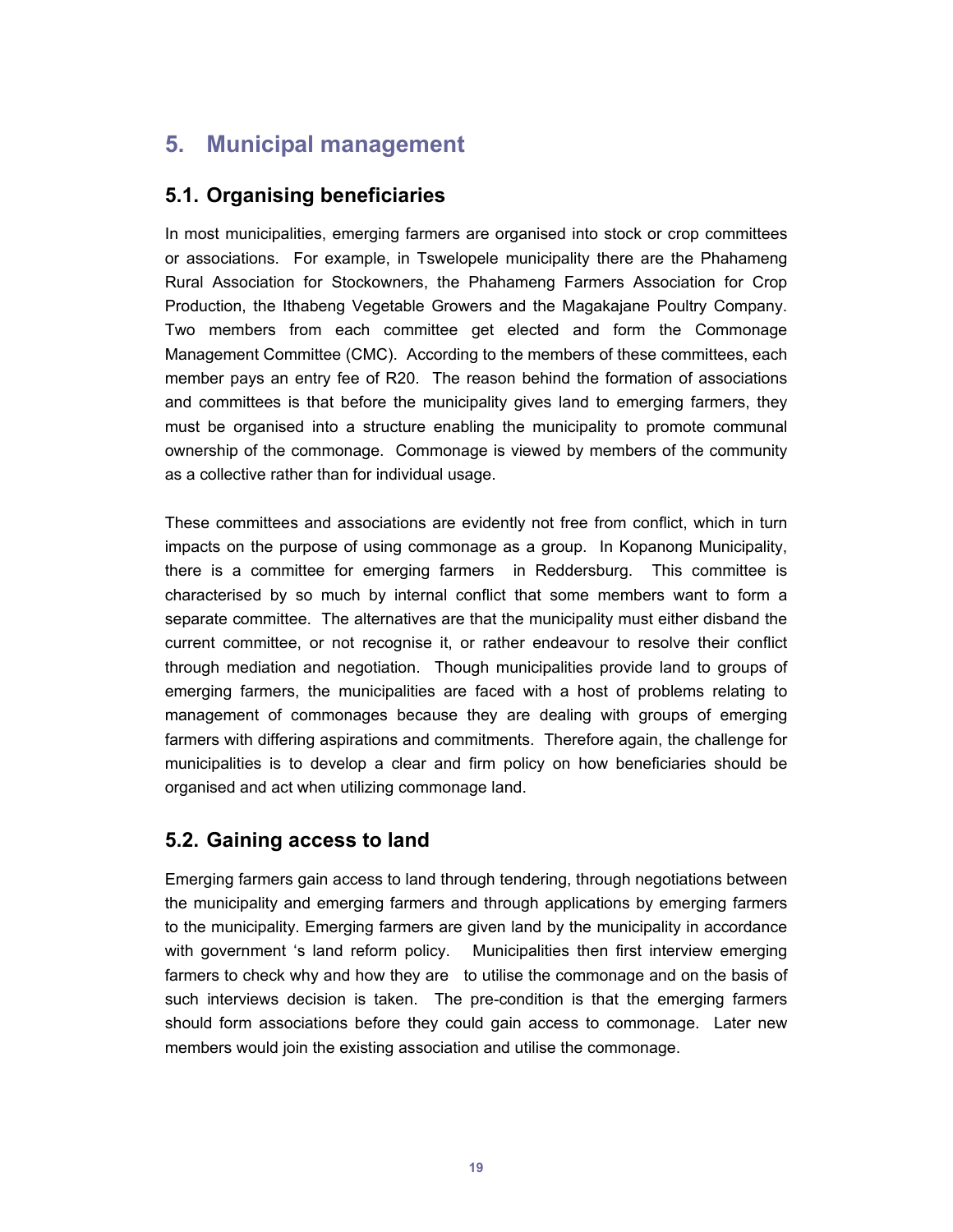#### **5.3. Contracts**

Thirteen municipalities have signed contracts with the users of the commonages, with only six of the municipalities enforcing such contracts. Five municipalities have not signed any contracts with the users, while eight municipalities do not enforce contracts. Lack of enforcement of contracts put municipalities in a difficult position, because users do not pay and as a result the municipality does not generate revenue. It has even happened that municipalities provided land to emerging farmers without contracts because the municipalities were under pressure both from government and communities to make land available for emerging farming.

To aggravate circumstances, the amalgamation of towns have left municipalities with problems such as missing information, while some towns have only cashiers in the local offices. Such staff do not have the expertise to enforce contracts. Clearly, there is a need in all towns for staff to deliver services to all residents. At Bethulie in Kopanong Municipality, the contracts have expired and the council still has to decide on its relevant policy. The most common way of enforcing contracts is to send reminders in a form of letters to those who do not pay. Since, however, this system does not always generate a positive response, municipalities should be encouraged to come up with clear guidelines on contracts and their enforcement.

| <b>Municipality</b> | <b>Existence of contracts: Yes/No</b>                                                                                                           | <b>Reinforcement of contracts</b>                                                                    |
|---------------------|-------------------------------------------------------------------------------------------------------------------------------------------------|------------------------------------------------------------------------------------------------------|
| Letsemeng           |                                                                                                                                                 |                                                                                                      |
| Luckhoff            | Yes, contracts were signed<br>before new municipal structure<br>came into being but now she<br>does not know what happened to<br>such contracts | Does not know but she was asked<br>to write a letter to users to inform<br>them about their arrears. |
| Jacobsdal           | Yes                                                                                                                                             | Unknown                                                                                              |
| Oppermansgronde     | Each user had a contract, but<br>they have expired and they have<br>not been renewed because of the<br>pending land claim.                      | Unknown                                                                                              |
| Metsimaholo         |                                                                                                                                                 |                                                                                                      |
| Oranjeville         | No                                                                                                                                              | <b>No</b>                                                                                            |
| Deneysville         | No                                                                                                                                              | <b>No</b>                                                                                            |
| Sasolburg           | No long term contracts. Kobus<br>Dannhauser has a one year<br>contract                                                                          | Unknown                                                                                              |
| Phumelela           |                                                                                                                                                 |                                                                                                      |
| Warden              | Yes with emerging and<br>commercial farmers but not with<br>Bambanani                                                                           | The contracts are enforced                                                                           |
| Tswelopele          |                                                                                                                                                 |                                                                                                      |
| <b>Bultfontein</b>  | Yes                                                                                                                                             | They are enforced                                                                                    |
| Hoopstad            | Yes                                                                                                                                             | They are enforced                                                                                    |
| Maluti-a-Phufung    |                                                                                                                                                 |                                                                                                      |
| Maluti-a-Phofung    | No                                                                                                                                              | N/A                                                                                                  |

|  | Table 7. Existence of signed and enforced contracts |  |  |  |  |  |
|--|-----------------------------------------------------|--|--|--|--|--|
|--|-----------------------------------------------------|--|--|--|--|--|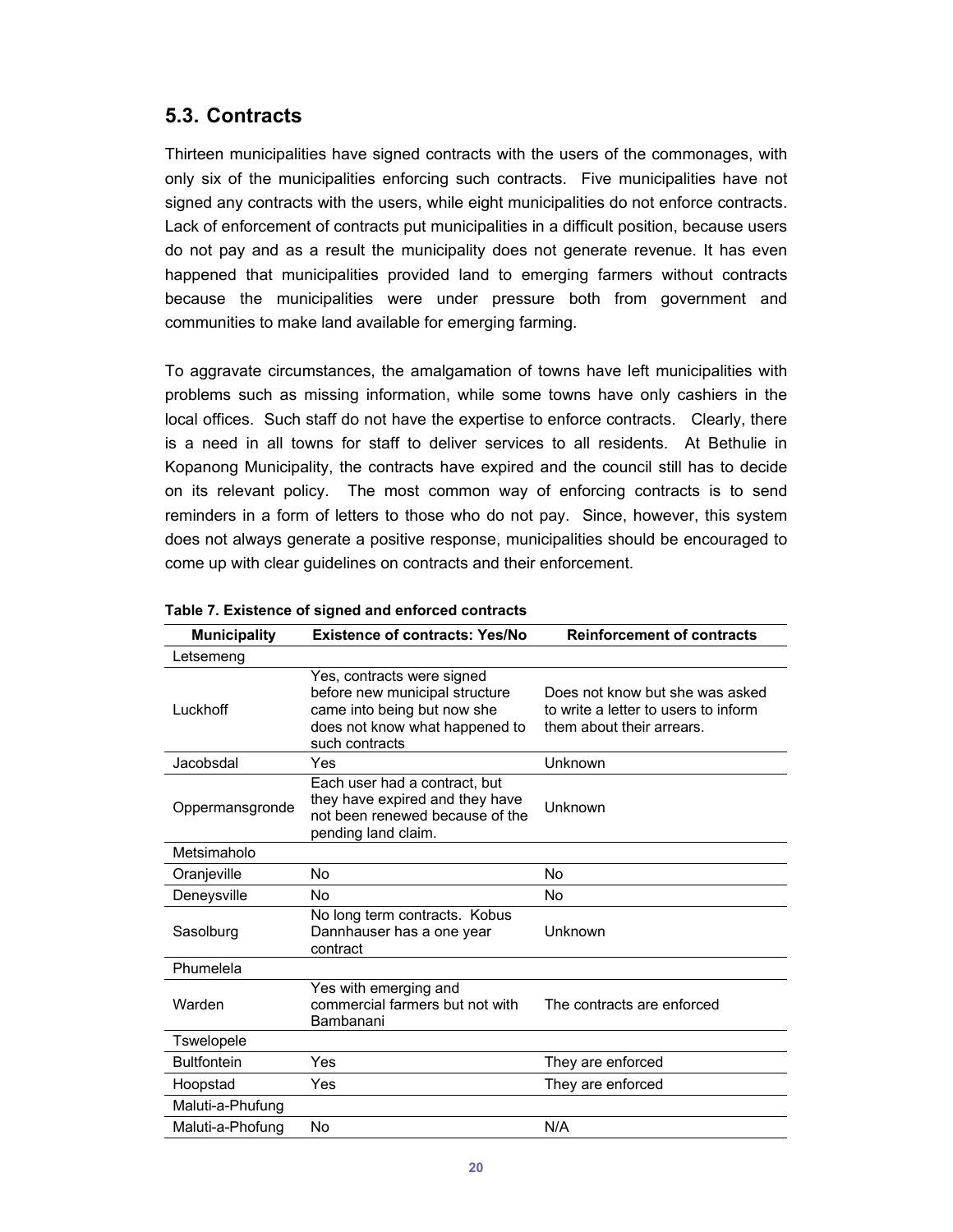| <b>Municipality</b>         | <b>Existence of contracts: Yes/No</b>                                 | <b>Reinforcement of contracts</b>                                                           |
|-----------------------------|-----------------------------------------------------------------------|---------------------------------------------------------------------------------------------|
| Mohokare                    |                                                                       |                                                                                             |
| Mohokare                    | No                                                                    | N/A                                                                                         |
| Mangaung                    |                                                                       |                                                                                             |
| Mangaung                    | Yes                                                                   | Unknown                                                                                     |
| Mantsopa                    |                                                                       |                                                                                             |
| Ladybrand                   | Unknown                                                               | Unknown                                                                                     |
| Hobhouse                    | <b>No</b>                                                             | N/A                                                                                         |
| Thaba Potchoa               | Yes                                                                   | They are enforced                                                                           |
| Tweespruit                  | Unknown                                                               | Unknown                                                                                     |
| Dihlabeng                   |                                                                       |                                                                                             |
| Dihlabeng                   | Unknown                                                               |                                                                                             |
| Moqhaka                     |                                                                       |                                                                                             |
| Steynsrus                   | Yes                                                                   | Unknown                                                                                     |
| Kroonstad                   | Yes                                                                   | They are enforced                                                                           |
| Kopanong                    |                                                                       |                                                                                             |
| Philippolis                 | Yes                                                                   | Unknown                                                                                     |
| Springfontein               | Yes                                                                   | Unknown                                                                                     |
| <b>Bethulie</b>             | All contracts have expired and<br>waiting for Council to finalize the | Unknown                                                                                     |
| Reddersburg                 | policy<br>Yes                                                         | Not enforced                                                                                |
| Edenburg                    | Yes                                                                   | Unknown                                                                                     |
| Fauresmith                  | Yes                                                                   | Relatively enforced                                                                         |
| Gariep Dam                  | Yes                                                                   | They are enforced                                                                           |
|                             | Yes                                                                   |                                                                                             |
| Trompsburg<br>Jagersfontein | Yes                                                                   | Relatively enforced<br>They are enforced                                                    |
|                             |                                                                       |                                                                                             |
| Naledi                      |                                                                       |                                                                                             |
| Naledi                      | Yes                                                                   | They are enforced                                                                           |
| Masilonyana                 |                                                                       | N/A                                                                                         |
| Verkeerdevlei               | No                                                                    | Not enforced because payments                                                               |
| Theunissen                  | Yes                                                                   | are made regularly                                                                          |
| Soutpan                     | N/A                                                                   | N/A                                                                                         |
| <b>Brandfort</b>            | Yes                                                                   | Enforced                                                                                    |
| Winburg                     | Yes                                                                   | Enforced                                                                                    |
| Ngwathe                     |                                                                       |                                                                                             |
| Ngwathe                     | Yes                                                                   | Relatively enforced                                                                         |
| Nala                        |                                                                       |                                                                                             |
| <b>Bothaville</b>           | No                                                                    | N/A                                                                                         |
| Wesselsbron                 | No                                                                    | N/A                                                                                         |
| Mafube                      |                                                                       |                                                                                             |
| Mafube                      | Yes                                                                   | They are enforced in order to<br>ensure that the requirements in the<br>contracts are meet. |
| Matjhabeng                  |                                                                       |                                                                                             |
| Matjhabeng                  | Yes                                                                   | Yes                                                                                         |
| Tokologo                    |                                                                       |                                                                                             |
| <b>Boshof</b>               | Yes                                                                   | Enforced                                                                                    |
| Hertzogville                | Yes                                                                   | Reletively enforced                                                                         |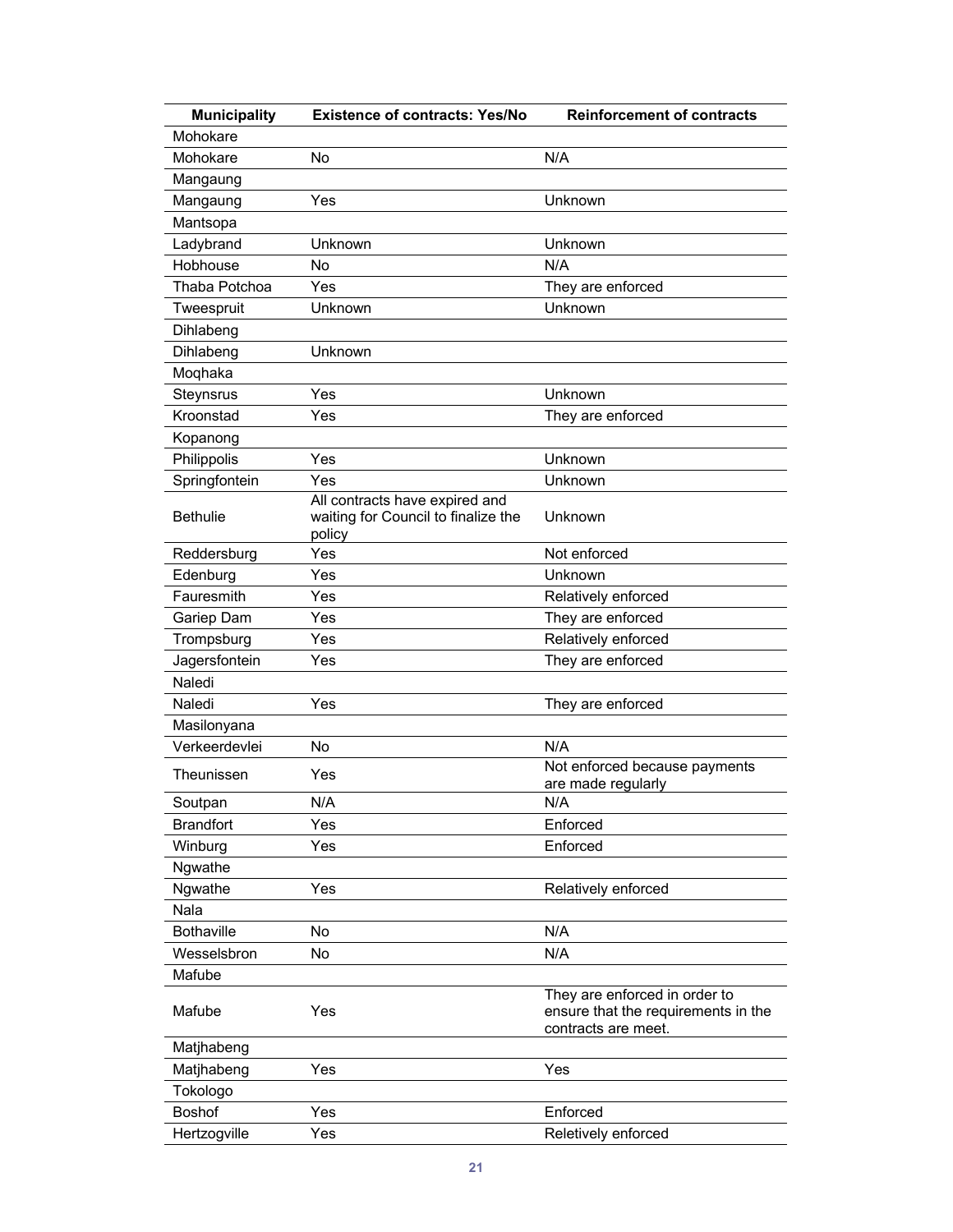| <b>Existence of contracts: Yes/No</b> | <b>Reinforcement of contracts</b> |
|---------------------------------------|-----------------------------------|
| Yes                                   | Reletively enforced               |
|                                       |                                   |
| Yes                                   | Contracts are enforced            |
| Yes                                   | Contarcts are enforced            |
| Yes                                   | Contracts are enforced            |
| Yes                                   | Contracts are enforced            |
|                                       |                                   |
| Yes                                   | Contracts are not enforced        |
|                                       |                                   |

#### **5.4. Supervision of commonages**

Most municipalities do not supervise commonage simply because they are understaffed. Municipalities acknowledge that a shortage of staff with necessary skills to supervise the commonage is one of their challenges. Even in those attempting to supervise, staff is not sufficiently skilled. The supervision of infrastructure repairs is done by the technical services department of the municipality. This, cannot however, be regarded as proper supervision because technical staff only repair infrastructure but do not check on how the users utilise the commonage. A supervisor should be somebody with expertise, sharing that with the users and in so doing, empower them.

In Moqhaka Municipality, though there is no skilled municipal staff for supervision, Community Management Committee provides guidance and assistance with decision making on how the commonage should be utilised. Of course, users cannot rely solely on CMC because they are not properly trained, but the municipality should rather devise means of supervising the commonage with qualified agricultural personnel. Municipalities should also provide commonage with a supervisor with business management skills to advise and supervise LED projects initiated at commonages. In Mantsopa Municipality, a piggery project nearly collapsed because the beneficiaries did not have a supervisor. Later, mismanagement of funds aggravated the situation and the municipality had to request additional funding from DPLG in order to rescue the project. Clearly therefore, there is a dire need for proper supervision of commonage land.

In Mangaung Municipality, the staff responsible for the zoo in Bloemfontein do some check-ups on the commonage, but this arrangement is not enough as the municipality requires qualified people to supervise commonage at all times.

The table below shows the shortage of supervision due to lack of capacity from the side of the municipalities and illustrates the need for proper supervision of commonages by qualified personnel.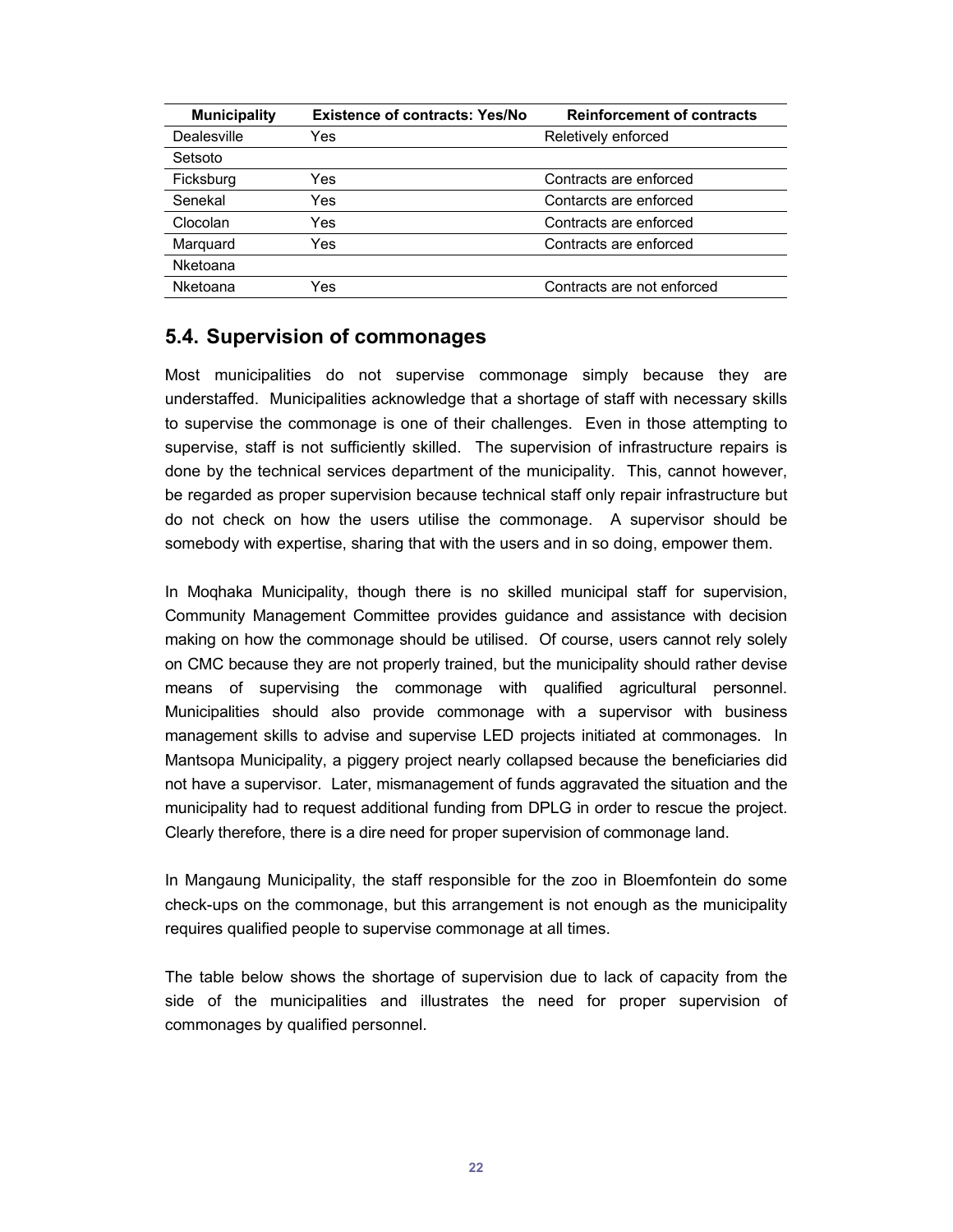| <b>Municipality</b> | <b>Supervision of</b><br>commonage                                                                                                      | Municipal capacity to supervise commonage<br>ito staff, time and skills                                                                                                                                    |
|---------------------|-----------------------------------------------------------------------------------------------------------------------------------------|------------------------------------------------------------------------------------------------------------------------------------------------------------------------------------------------------------|
| Letsemeng           |                                                                                                                                         |                                                                                                                                                                                                            |
| Luckhoff            | No supervision in the<br>new municipal<br>structure whereas in<br>the old structure<br>there was<br>supervision.                        | Does not have staff.                                                                                                                                                                                       |
| Jacobsdal           | No need for<br>supervision as the<br>users (commercial<br>farmers) abide by<br>terms of the contract                                    | N/A                                                                                                                                                                                                        |
| Oppermansgronde     | No supervision,<br>albeit Boereunie and<br>various committees<br>refer problems to the<br>municipality through<br>their representatives | Does not have staff.                                                                                                                                                                                       |
| Metsimaholo         |                                                                                                                                         |                                                                                                                                                                                                            |
| Oranjeville         | No supervision                                                                                                                          | No staff                                                                                                                                                                                                   |
| Deneysville         | N/A                                                                                                                                     | N/A                                                                                                                                                                                                        |
| Sasolburg           | No supervision                                                                                                                          | Kobus Dannhauster uses the land responsibly<br>and abides by the terms of the contract                                                                                                                     |
| Phumelela           |                                                                                                                                         |                                                                                                                                                                                                            |
| Warden              | Supervision is done                                                                                                                     | Supervision is done by Mr Tobie Swart who is the<br>Municipal Technical manager                                                                                                                            |
| Tswelopele          |                                                                                                                                         |                                                                                                                                                                                                            |
| <b>Bultfontein</b>  | Co-ordination and<br>liaison                                                                                                            | The municipality's community services<br>department co-ordinates and liaises with<br>Phahameng CMC and other government<br>departments                                                                     |
| Hoopstad            | No supervision                                                                                                                          | N/A                                                                                                                                                                                                        |
| Maluti-a-Phofung    |                                                                                                                                         |                                                                                                                                                                                                            |
| Maluti-a-Phofung    | No supervision                                                                                                                          | No staff                                                                                                                                                                                                   |
| Mohokare            |                                                                                                                                         |                                                                                                                                                                                                            |
| Mohokare            | There is supervision<br>of stock                                                                                                        | Stock inspectors do supervision in the sense that<br>all commonage users bring their stock for<br>supervision and they should produce receipt.<br>Without a receipt the stock is withheld by<br>inspectors |
| Mangaung            |                                                                                                                                         |                                                                                                                                                                                                            |
| Mangaung            | Occasional spot<br>checks                                                                                                               | Zoo staff does occasional spot checks, however<br>there is not enough staff                                                                                                                                |
| Mantsopa            |                                                                                                                                         |                                                                                                                                                                                                            |
| Ladybrand           | No supervision                                                                                                                          | No staff                                                                                                                                                                                                   |
| Hobhouse            | No supervision                                                                                                                          | No staff                                                                                                                                                                                                   |
| Thaba Patchoa       | No supervision only<br>the Ward councillor<br>keeps an eye                                                                              | No staff                                                                                                                                                                                                   |
| Tweespruit          | No supervision                                                                                                                          | Farmers look after themselves                                                                                                                                                                              |
| Dihlabeng           |                                                                                                                                         |                                                                                                                                                                                                            |
| Dihlabeng           | Unknown                                                                                                                                 |                                                                                                                                                                                                            |
| Moqhaka             |                                                                                                                                         |                                                                                                                                                                                                            |

#### **Table 8. Capacity to supervise the utilization of commonage**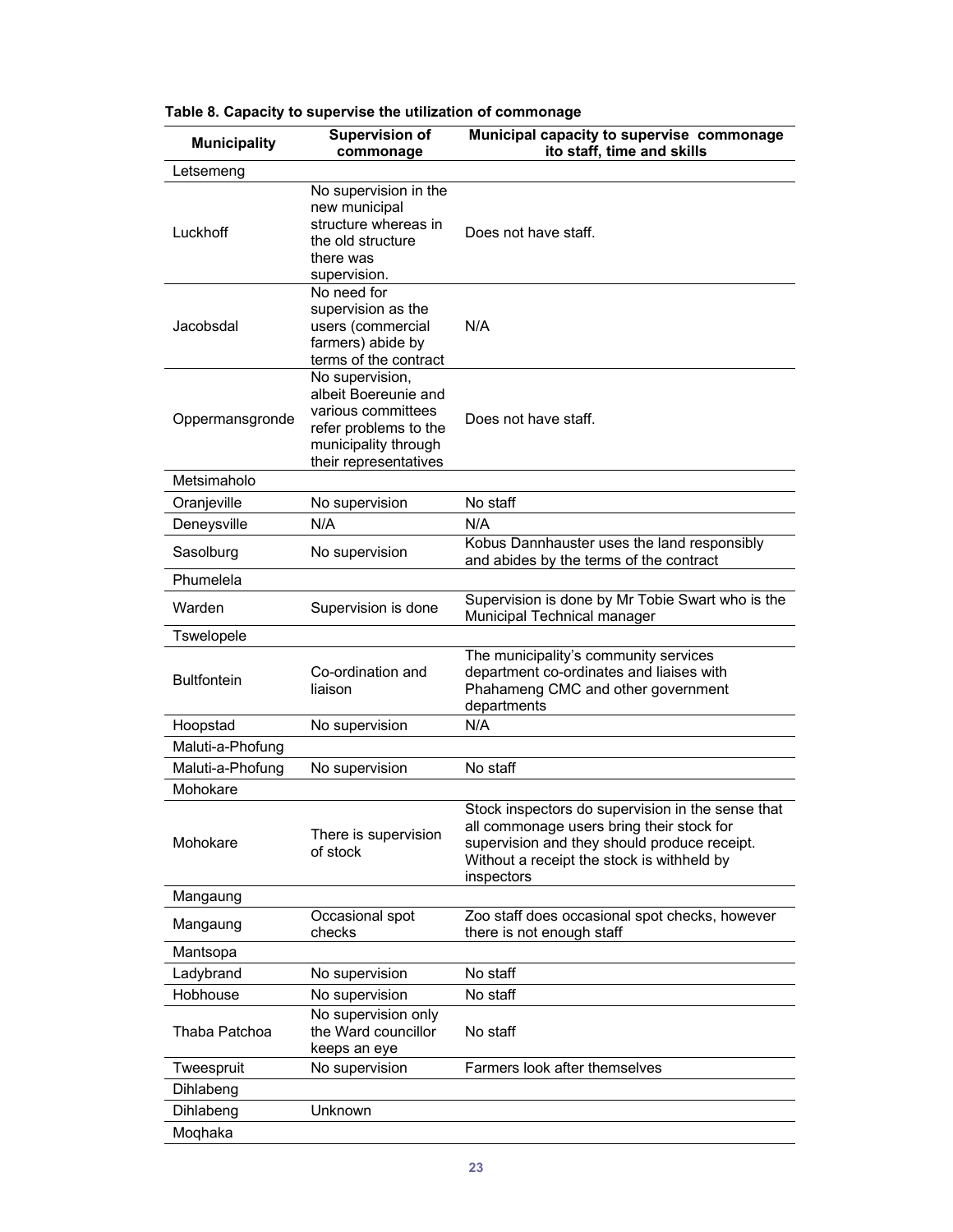| <b>Municipality</b> | <b>Supervision of</b><br>commonage                                                           | Municipal capacity to supervise commonage<br>ito staff, time and skills         |
|---------------------|----------------------------------------------------------------------------------------------|---------------------------------------------------------------------------------|
| Steynsrus           | No supervision                                                                               | No staff                                                                        |
| Kroonstad           | The is input and<br>guidance by the<br>member of CMC and<br>help with decision<br>making     | No staff                                                                        |
| Kopanong            |                                                                                              |                                                                                 |
| Philippolis         | There is supervision<br>that takes a head<br>count of cattle                                 | No information                                                                  |
| Springfontein       | No supervision                                                                               | No staff                                                                        |
| <b>Bethulie</b>     | There is supervision                                                                         | There is supervision through the Technical<br>Supervisor who inspects all camps |
| Reddersburg         | Not proper<br>supervision                                                                    | No staff                                                                        |
| Edenburg            | Not adequate<br>supervision                                                                  | No staff                                                                        |
| Fauresmith          | No supervision                                                                               | No staff                                                                        |
| Gariep Dam          | There is supervision                                                                         | One councillor and one official control and<br>monitor the commonage            |
| Trompsburg          | There is supervision                                                                         | A councillor and one official control and monitor<br>the commonage              |
| Jagersfontein       | There is supervision                                                                         | A councillor and one official control and monitor<br>the commonage              |
| Naledi              |                                                                                              |                                                                                 |
| Naledi              | Supervision is<br>through inspection of<br>boundaries/ fences<br>of camps by<br>municipality | Not enough staff                                                                |
| Masilonyana         |                                                                                              |                                                                                 |
| Verkeerdevlei       | No supervision, only<br>the town engineer<br>sees that water is<br>working in the camps      | No staff                                                                        |
| Theunissen          | No supervision                                                                               | Users adhere to terms of contract                                               |
| Soutpan             | N/A                                                                                          | N/A                                                                             |
| <b>Brandfort</b>    | No supervision                                                                               | No staff                                                                        |
| Winburg             | No supervision                                                                               | No staff                                                                        |
| Ngwathe             |                                                                                              |                                                                                 |
| Ngwathe             | Little supervision                                                                           | No staff                                                                        |
| Nala                |                                                                                              |                                                                                 |
| <b>Bothaville</b>   | There is supervision<br>though its not<br>enough                                             | Staff is not enough                                                             |
| Wesselsbron         | There is supervision<br>though its not<br>enough                                             | Staff is not enough                                                             |
| Mafube              |                                                                                              |                                                                                 |
| Mafube              | No supervision                                                                               | No staff                                                                        |
| Matjhabeng          |                                                                                              |                                                                                 |
| Matjhabeng          | No supervision                                                                               | No staff, no time and no skills                                                 |
| Tokologo            |                                                                                              |                                                                                 |
| Boshof              | Insufficient                                                                                 | Staff is not enough                                                             |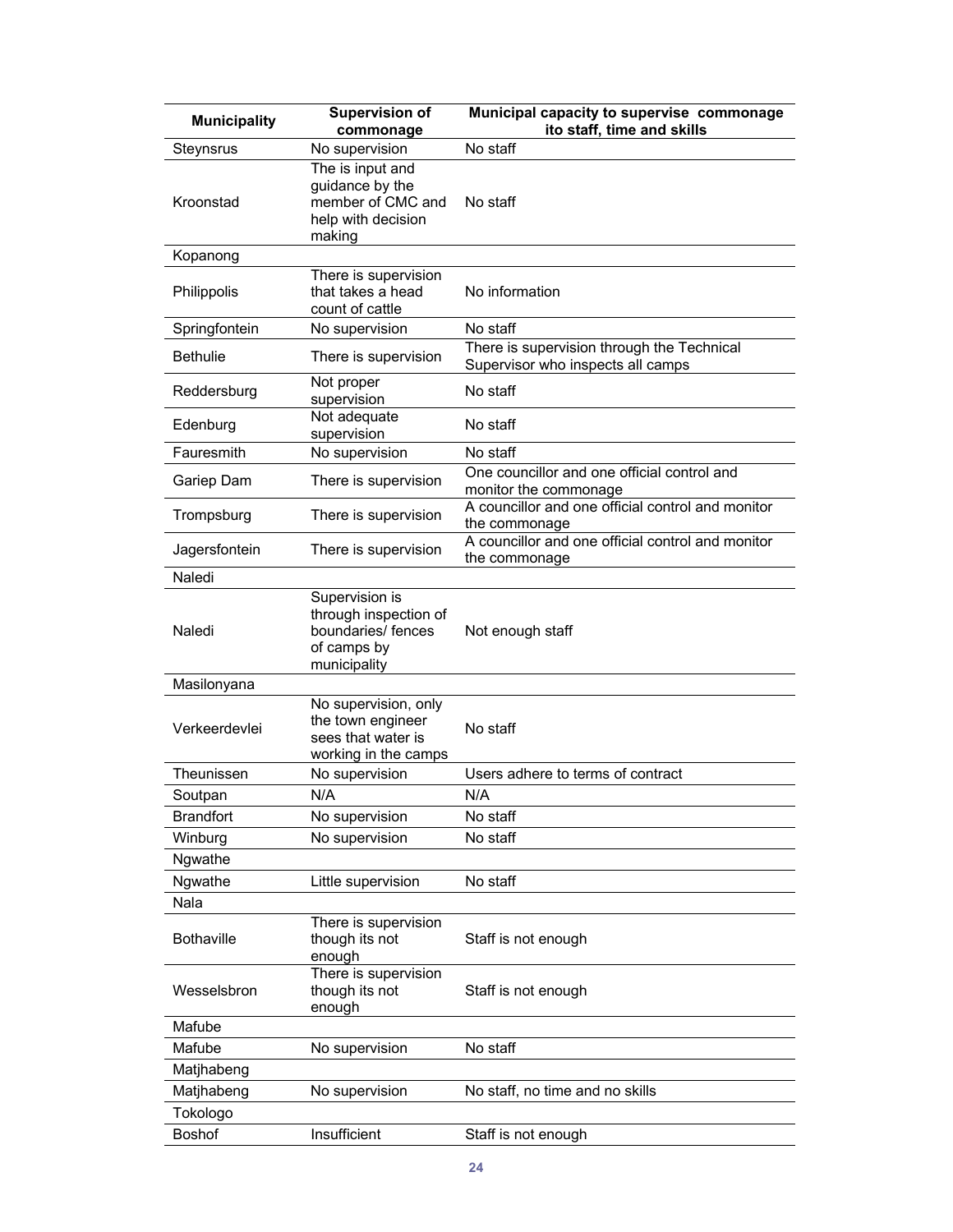| <b>Municipality</b> | <b>Supervision of</b><br>commonage | Municipal capacity to supervise commonage<br>ito staff, time and skills |  |
|---------------------|------------------------------------|-------------------------------------------------------------------------|--|
|                     | supervision                        |                                                                         |  |
| Hertzogville        | Insufficient<br>supervision        | Staff is not enough                                                     |  |
| Dealsville          | Insufficient<br>supervision        | Staff is not enough                                                     |  |
| Setsoto             |                                    |                                                                         |  |
| Ficksburg           | No supervision                     | No staff                                                                |  |
| Senekal             | No supervision                     | No staff                                                                |  |
| Clocolan            | No supervision                     | No staff                                                                |  |
| Marquard            | No supervision                     | No staff                                                                |  |
| Nketoana            |                                    |                                                                         |  |
| Nketoana            | No supervision                     | Monitoring is the responsibility of DoA                                 |  |

### **5.5. Reporting by users to the municipality**

No formal reporting mechanism exists between the municipality and the commonage users. However, the latter do informally report to the municipality, and the municipality makes a follow-up. For example, in Mafube Municipality, there was a trough that was broken and when the matter was brought to the municipality, the person responsible was charged to pay an amount to the municipality. Generally, it was found that municipalities do respond to issues that users submit to them.

It needs to be pointed out that in Nala Municipality, a formal reporting mechanism exists in the form of monthly reporting through workshops. The municipality organises workshops monthly for commonage management and during such workshops users report to the municipality about what is happening on the commonage.

In Setsoto Municipality at Senekal, for instance there is no formal reporting mechanism, but the Senekal commonage committee meets with council representatives on commonage issues such as infrastructure and payments. These meetings convene every two months.

It could therefore be concluded that there is a need for a formal reporting mechanism by users so that a municipality could be informed of what is happening on the commonage and to make follow ups if need be. This could avoid instances like in Kopanong Municipality at Reddersburg where the municipality had to intervene and arbitrate in the running disputes between commonage users.

| <b>Municipality</b> | <b>Reporting mechanism</b>                        | Follow-up by municipalities                                                |
|---------------------|---------------------------------------------------|----------------------------------------------------------------------------|
| Letsemeng           |                                                   |                                                                            |
| Luckhoff            | None                                              | N/A                                                                        |
| Jacobsdal           | None                                              | N/A                                                                        |
| Oppermansgronde     | No formal reporting<br>mechanism. Only complaints | Municipality refers stock theft to the<br>SAPS Stock Theft Unit and stolen |

**Table 9. Reporting mechanisms to the commonage**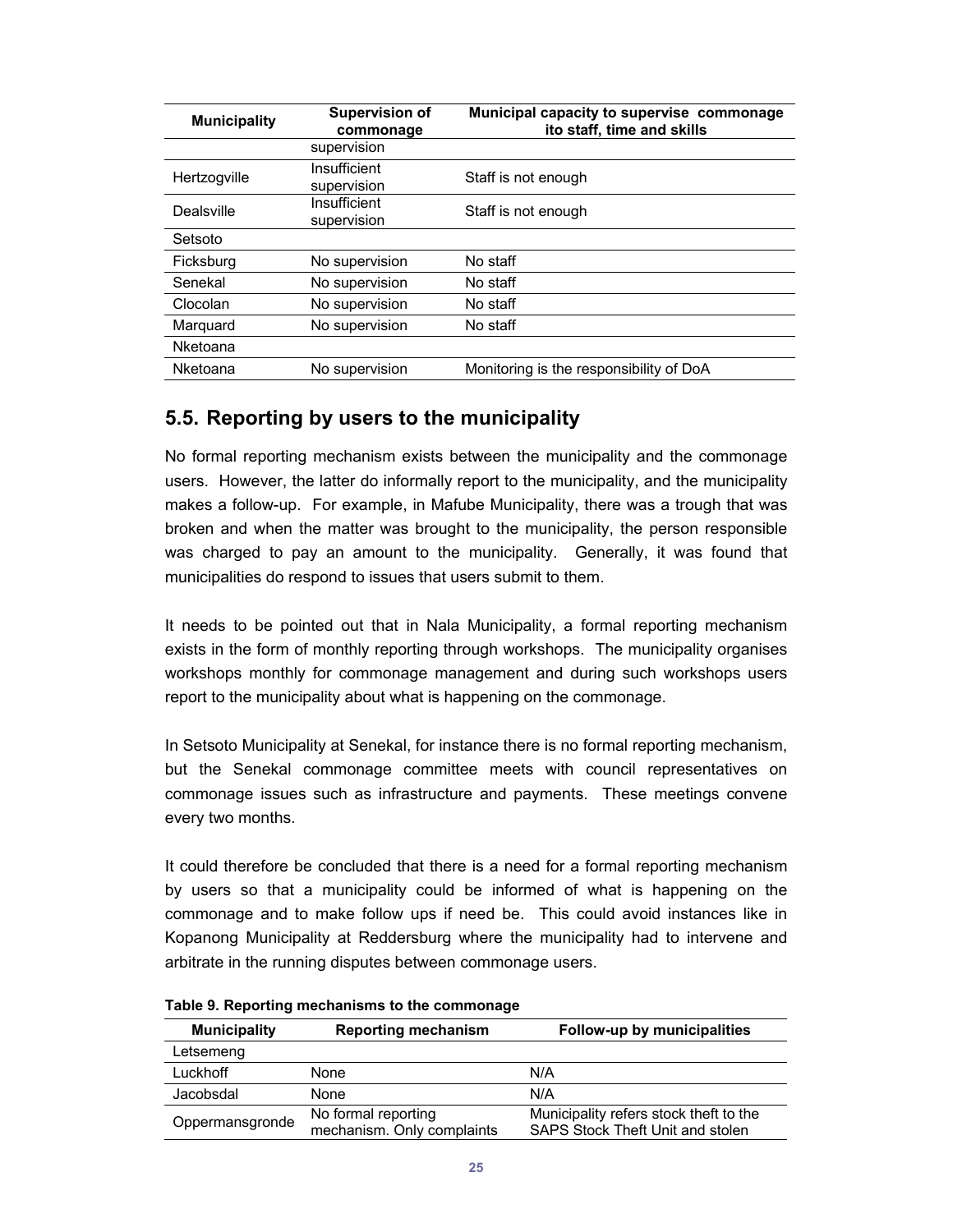| <b>Municipality</b> | <b>Reporting mechanism</b>                                                                                                                        | Follow-up by municipalities                                                              |
|---------------------|---------------------------------------------------------------------------------------------------------------------------------------------------|------------------------------------------------------------------------------------------|
|                     | of various farmers committees                                                                                                                     | fences to local SAPS who do<br>investigations                                            |
| Metsimaholo         |                                                                                                                                                   |                                                                                          |
| Oranjeville         | None                                                                                                                                              | N/A                                                                                      |
| Deneysville         | None                                                                                                                                              | N/A                                                                                      |
| Sasolburg           | None                                                                                                                                              | N/A                                                                                      |
| Phumelela           |                                                                                                                                                   |                                                                                          |
| Warden              | None                                                                                                                                              | Plan to meet with Mr. Swart regularly<br>in future                                       |
| Tswelopele          |                                                                                                                                                   |                                                                                          |
| <b>Bultfontein</b>  | None but meetings are held<br>with CMC if there are<br>constraints                                                                                | Municipal action taken after the<br>meeting                                              |
| Hoopstad            | None                                                                                                                                              | N/A                                                                                      |
| Maluti-a-Phofung    |                                                                                                                                                   |                                                                                          |
| Maluti-a-Phofung    | None                                                                                                                                              | Unknown                                                                                  |
| Mohokare            |                                                                                                                                                   |                                                                                          |
| Mohokare            | No formal mechanism                                                                                                                               | A councillor acts in a meeting as a link<br>between municipality and stock<br>committee. |
| Mangaung            |                                                                                                                                                   |                                                                                          |
| Mangaung            | A Peri-Urban Policy has been<br>drafted                                                                                                           | Unknown                                                                                  |
| Mantsopa            |                                                                                                                                                   |                                                                                          |
| Ladybrand           | None                                                                                                                                              | N/A                                                                                      |
| Hobhouse            | None                                                                                                                                              | N/A                                                                                      |
| Thaba Potchoa       | None                                                                                                                                              | The ward councillor gives verbal<br>reports                                              |
| Tweespruit          | None                                                                                                                                              | N/A                                                                                      |
| Dihlabeng           |                                                                                                                                                   |                                                                                          |
| Dihlabeng           | Unknown                                                                                                                                           |                                                                                          |
| Moghaka             |                                                                                                                                                   |                                                                                          |
| Steynsrus           | Not clear but reporting is done<br>the head of the unit                                                                                           | Council attends to bigger issues.                                                        |
| Kroonstad           | None                                                                                                                                              | Not clear, the Council takes decisions                                                   |
| Kopanong            |                                                                                                                                                   |                                                                                          |
| Philippolis         | None                                                                                                                                              | N/A                                                                                      |
| Springfontein       | None                                                                                                                                              | N/A                                                                                      |
| <b>Bethulie</b>     | No reporting from the lessees.<br>Mr. Malefane reports on the<br>camps and the Technical<br>Supervisor reports to the<br><b>Technical Manager</b> | The municipality asks towns to write<br>down their needs as requests for<br>funding      |
| Reddersburg         | No official form of reporting                                                                                                                     | Unknown                                                                                  |
| Edenburg            | No formal reporting structure                                                                                                                     | Unknown                                                                                  |
| Fauresmith          | None                                                                                                                                              | Councillor Jonas deals with<br>complaints                                                |
| Gariep Dam          | Monthly reports to the<br>municipality                                                                                                            | The municipality makes follow-ups                                                        |
| Trompsburg          | Monthly reports to the<br>municipality                                                                                                            | The municipality makes follow-ups                                                        |
| Jagersfontein       | Monthly reports to the<br>municipality                                                                                                            | The municipality makes follow-ups                                                        |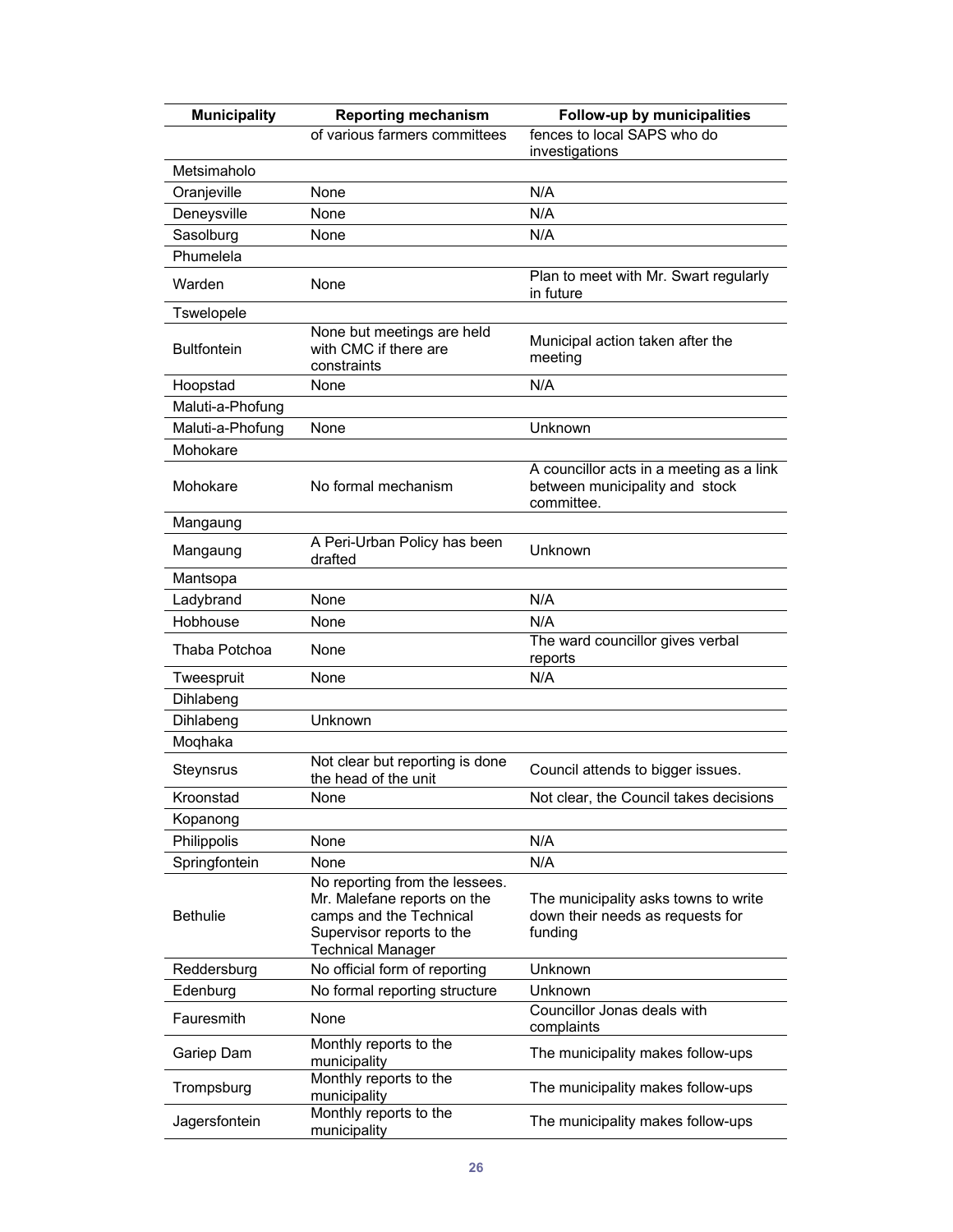| <b>Municipality</b> | <b>Reporting mechanism</b>                                                                                               | Follow-up by municipalities                                                                                                                   |
|---------------------|--------------------------------------------------------------------------------------------------------------------------|-----------------------------------------------------------------------------------------------------------------------------------------------|
| Naledi              |                                                                                                                          |                                                                                                                                               |
| Naledi              | None                                                                                                                     | N/A                                                                                                                                           |
| Masilonyana         |                                                                                                                          |                                                                                                                                               |
| Verkeerdevlei       | None                                                                                                                     | N/A                                                                                                                                           |
| Theunissen          | None                                                                                                                     | N/A                                                                                                                                           |
| Soutpan             | N/A                                                                                                                      | N/A                                                                                                                                           |
| <b>Brandfort</b>    | None                                                                                                                     | N/A                                                                                                                                           |
| Winburg             | None                                                                                                                     | N/A                                                                                                                                           |
| Ngwathe             |                                                                                                                          |                                                                                                                                               |
| Ngwathe             | None                                                                                                                     | N/A                                                                                                                                           |
| Nala                |                                                                                                                          |                                                                                                                                               |
| <b>Bothaville</b>   | Monthly reports through<br>workshops                                                                                     | Municipality takes action on the<br>matters that need action                                                                                  |
| Wesselsbron         | Monthly reports through<br>workshops                                                                                     | Municipality takes action on the<br>matters that need action                                                                                  |
| Mafube              |                                                                                                                          |                                                                                                                                               |
| Mafube              | No formal reporting structure,<br>rather those with problems go<br>to the municipality to report                         | The municipality make follow-ups e.g.<br>there was a trough that was broken<br>and the person responsible was<br>charged a certain amount.    |
| Matjhabeng          |                                                                                                                          |                                                                                                                                               |
| Matjhabeng          | None                                                                                                                     | N/A                                                                                                                                           |
| Tokologo            |                                                                                                                          |                                                                                                                                               |
| <b>Boshof</b>       | No formal reporting structure,<br>but those with complaints<br>inform the municipality                                   | The municipality makes follow-ups<br>e.g. removal of farmers' horses from<br>community grounds                                                |
| Hertzogville        | No formal reporting structure,<br>but those with complaints<br>inform the municipality                                   | Municipality takes action on matters<br>that need action                                                                                      |
| Dealsville          | No formal reporting structure,<br>but those with complaints<br>inform the municipality                                   | Municipality takes action on matters<br>that need action                                                                                      |
| Setsoto             |                                                                                                                          |                                                                                                                                               |
| Ficksburg           | No reporting                                                                                                             | N/A                                                                                                                                           |
| Senekal             | No reporting but there is<br>Senekal committee where<br>council representatives meet<br>with members of the<br>committee | Council representatives meet with<br>Senekal committee on issues related<br>to commonage e.g. infrastructure on<br>the commonage and payments |
| Clocolan            | No reporting                                                                                                             | N/A                                                                                                                                           |
| Marquard            | No reporting                                                                                                             | N/A                                                                                                                                           |
| Nketoana            |                                                                                                                          |                                                                                                                                               |
| Nketoana            | No reporting                                                                                                             | The municipality plans to appoint an<br>official who will be responsible for<br>monitoring                                                    |

### **5.6. Deficient consideration by municipal councils**

In Maluti-a-Phofung and Mangaung Municipalities, no commonage-elated issues were discussed at council level. With other municipalities the scenario is that one or two towns have taken commonage issues to council meeting, whereas other town councils have never discussed commonage related issues.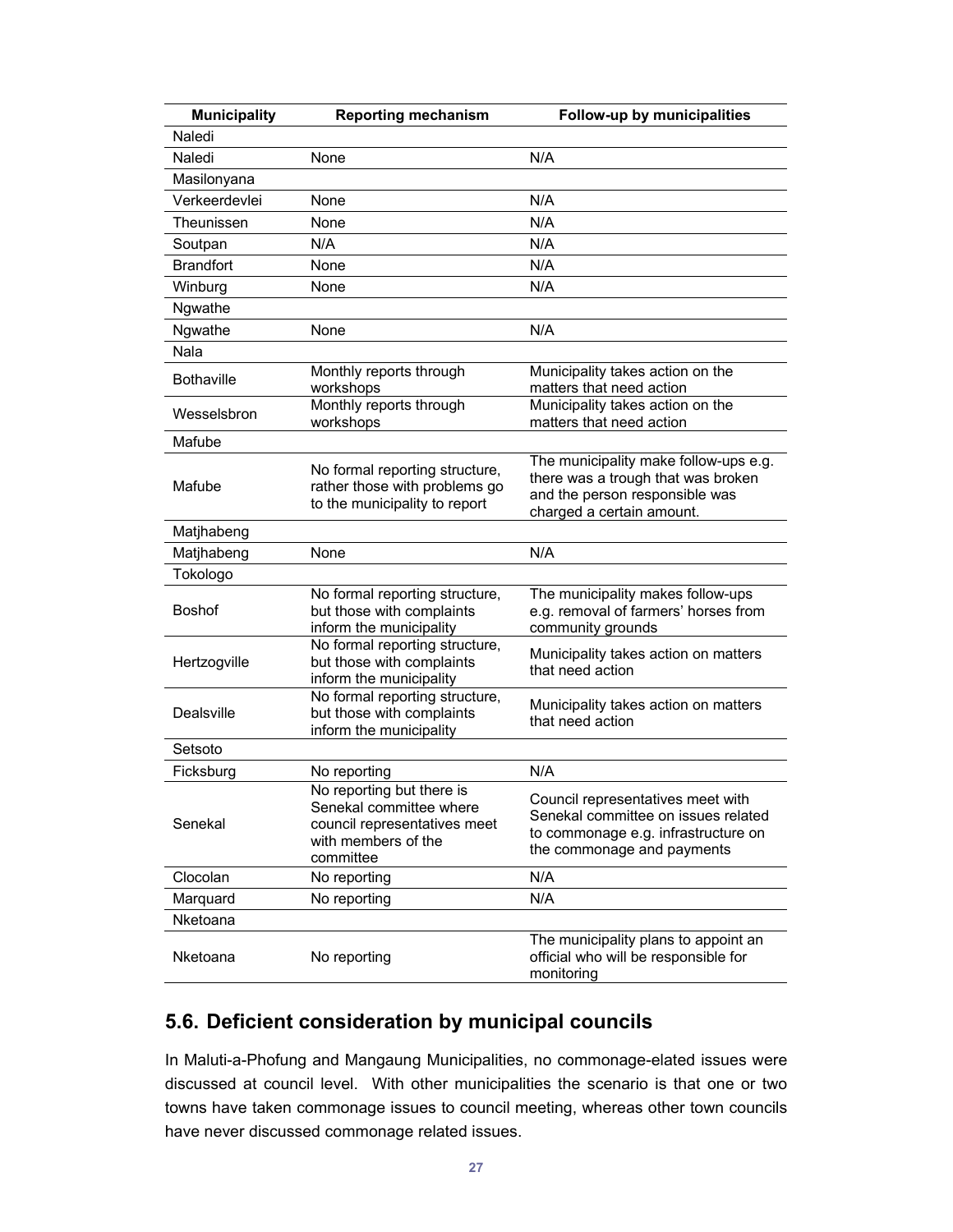In municipalities where council discussed commonage related issues, it concerned issues such as empowerment and training of small farmers in order to cope with challenges such as identifying good market, issuing of local economic development grants to emerging farmers, issuing of tenders for commonage users and formulation of a commonage management policy.

In Tswelopele Municipality, council discussed the issue of who and how commonage users should be advised on matters such as prevention of overgrazing, decrease of rental for arable land and provision of more land for township residents, especially in view of an increasing number of people taking up farming.

The table below indicates the kinds of commonage related issues the various councils have discussed.

| <b>Municipality</b> | Commonage related issues discussed in council in the past year                                                                                                           |
|---------------------|--------------------------------------------------------------------------------------------------------------------------------------------------------------------------|
| Letsemeng           |                                                                                                                                                                          |
| Luckhoff            | None                                                                                                                                                                     |
| Jacobsdal           | None, because there has been no consultation on commonage issues                                                                                                         |
| Oppermansgronde     | Council discussed land claim issues and this issue featured prominently<br>on the agenda of the council meeting                                                          |
| Metsimaholo         |                                                                                                                                                                          |
| Oranjeville         | No commonage issues have been discussed by council                                                                                                                       |
| Deneysville         | Council has discussed no commonage issues.                                                                                                                               |
| Sasolburg           | The council has only taken a decision to buy the farm Amelia for<br>agricultural development for township residents but has not taken a<br>decision on how to manage it. |
| Phumelela           |                                                                                                                                                                          |
| Warden              | The council is compiling a report on commonage for the Thaba<br>Mofutsanyane District Council                                                                            |
| Tswelopele          |                                                                                                                                                                          |
| <b>Bultfontein</b>  | Council discussed the issue of overgrazing, decrease of rental for arable<br>land, enlargement of farming land for township residents and the CMC                        |
| Hoopstad            | None                                                                                                                                                                     |
| Maluti-a-Phofung    |                                                                                                                                                                          |
| Maluti-a-Phofung    | None                                                                                                                                                                     |
| Mohokare            |                                                                                                                                                                          |
| Mohokare            | Stock control on the commonage and horses that overgraze the land                                                                                                        |
| Mangaung            |                                                                                                                                                                          |
| Mangaung            | None                                                                                                                                                                     |
| Mantsopa            |                                                                                                                                                                          |
| Ladybrand           | Yes, but no issues are provided.                                                                                                                                         |
| Hobhouse            | Yes, the issue of overgrazing                                                                                                                                            |
| Thaba Potchoa       | Yes, but no issues are provided                                                                                                                                          |
| Tweespruit          | <b>No</b>                                                                                                                                                                |
| Dihlabeng           |                                                                                                                                                                          |
| Dihlabeng           | Unknown                                                                                                                                                                  |
| Moqhaka             |                                                                                                                                                                          |
| Steynsrus           | None                                                                                                                                                                     |

**Table 10. Discussion of commonage related issues in council in the past year**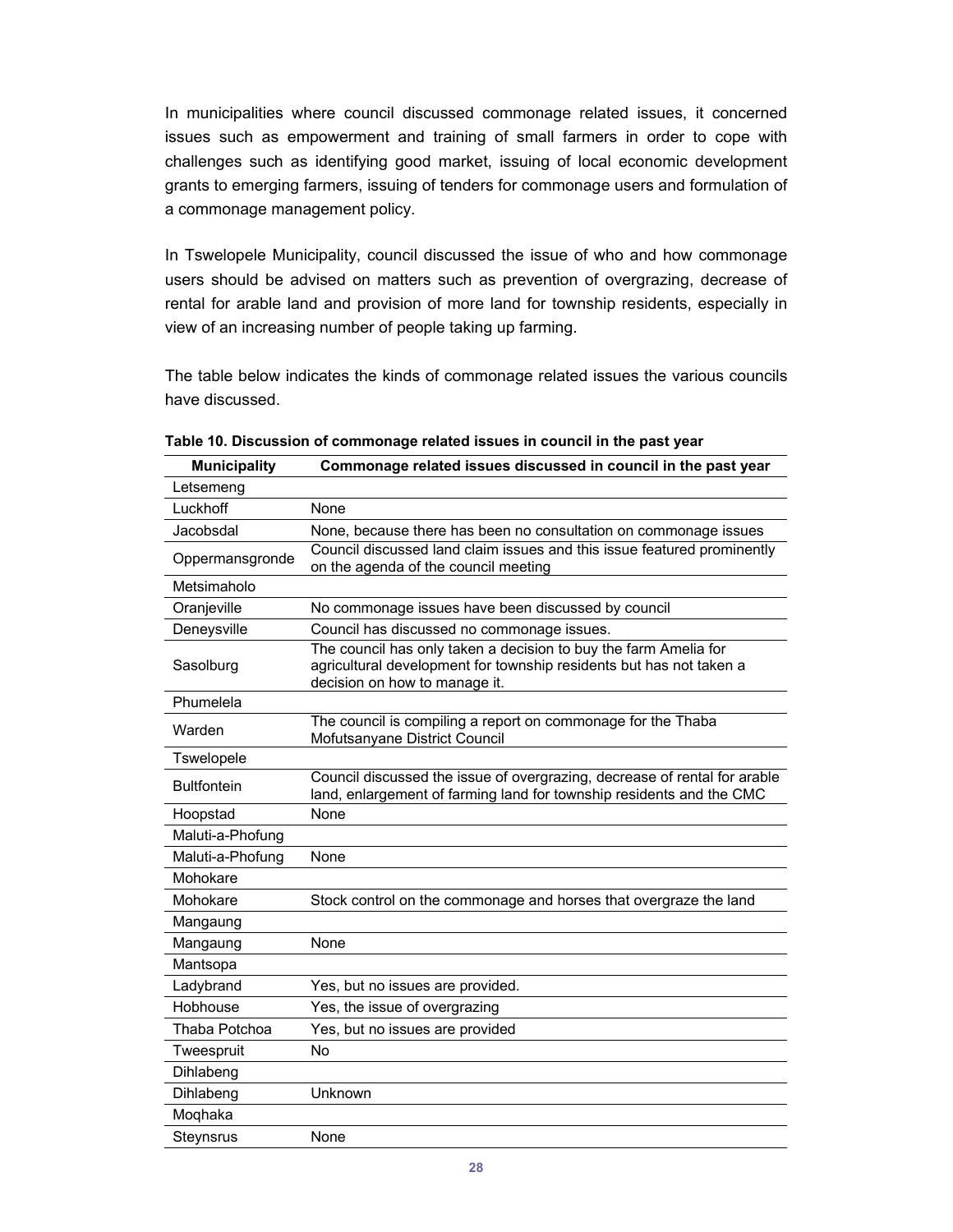| <b>Municipality</b> | Commonage related issues discussed in council in the past year                                                                                                                         |
|---------------------|----------------------------------------------------------------------------------------------------------------------------------------------------------------------------------------|
| Kroonstad           | Yes, the lease agreement and the income from the new commonage                                                                                                                         |
| Kopanong            |                                                                                                                                                                                        |
| Philippolis         | None                                                                                                                                                                                   |
| Springfontein       | Problems related to commonage are dealt with at ward committee level                                                                                                                   |
| <b>Bethulie</b>     | Residents of Lephoi need grazing land                                                                                                                                                  |
| Reddersburg         | Mr. Modise does not know what is discussed at Council meetings, as he<br>does not receive the minutes and agenda.                                                                      |
| Edenburg            | None                                                                                                                                                                                   |
| Fauresmith          | None                                                                                                                                                                                   |
| Gariep Dam          | Empowerment and training of small farmers                                                                                                                                              |
| Trompsburg          | Capacity building of farmers through training in their areas, e.g. crop<br>farming and livestock farming                                                                               |
| Jagersfontein       | Empowerment and training of small farmers                                                                                                                                              |
| Naledi              |                                                                                                                                                                                        |
| Naledi              | Ways of taking out livestock that is within township                                                                                                                                   |
| Masilonyana         |                                                                                                                                                                                        |
| Verkeerdevlei       | None                                                                                                                                                                                   |
| Theunissen          | Formulation of a policy that focuses on commonage management                                                                                                                           |
| Soutpan             | N/A                                                                                                                                                                                    |
| <b>Brandfort</b>    | Issuing of tenders for commonage use                                                                                                                                                   |
| Winburg             | Issuing of tenders for commonage use                                                                                                                                                   |
| Ngwathe             |                                                                                                                                                                                        |
| Ngwathe             | Capacity building for users and proper usage of the commonage                                                                                                                          |
| Nala                |                                                                                                                                                                                        |
| <b>Bothaville</b>   | Local economic development grants, integration of all camps into one<br>Nala commonage, IDP                                                                                            |
| Wesselsbron         | Local economic development grants, integration of all camps into one<br>Nala commonage, IDP                                                                                            |
| Mafube              |                                                                                                                                                                                        |
| Mafube              | The council has never discussed issues related to management of the<br>commonage. Technical Services department discusses such issues.                                                 |
| Matjhabeng          |                                                                                                                                                                                        |
| Matjhabeng          | A policy for the administration of the commonage i.e. working hand in<br>hand with the municipality and the users with the municipality<br>overseeing administration of the commonage. |
| Tokologo            |                                                                                                                                                                                        |
| <b>Boshof</b>       | Payment from commonage users for livestock farming and repairs                                                                                                                         |
| Hertzogville        | Payment from users for livestock farming and repairs                                                                                                                                   |
| Dealesville         | Payment from users for livestock farming and repairs                                                                                                                                   |
| Setsoto             |                                                                                                                                                                                        |
| Ficksburg           | Policy for administration of commonage and formation of commonage<br>committee                                                                                                         |
| Senekal             | Policy for administration of commonage                                                                                                                                                 |
| Clocolan            | Formation of commonage committee                                                                                                                                                       |
| Marquard            | Formation of commonage committee                                                                                                                                                       |
| Nketoana            |                                                                                                                                                                                        |
| Nketoana            | Policy to recover money from cattle owners who utilize camps but do not<br>pay monthly rentals via credit control measures                                                             |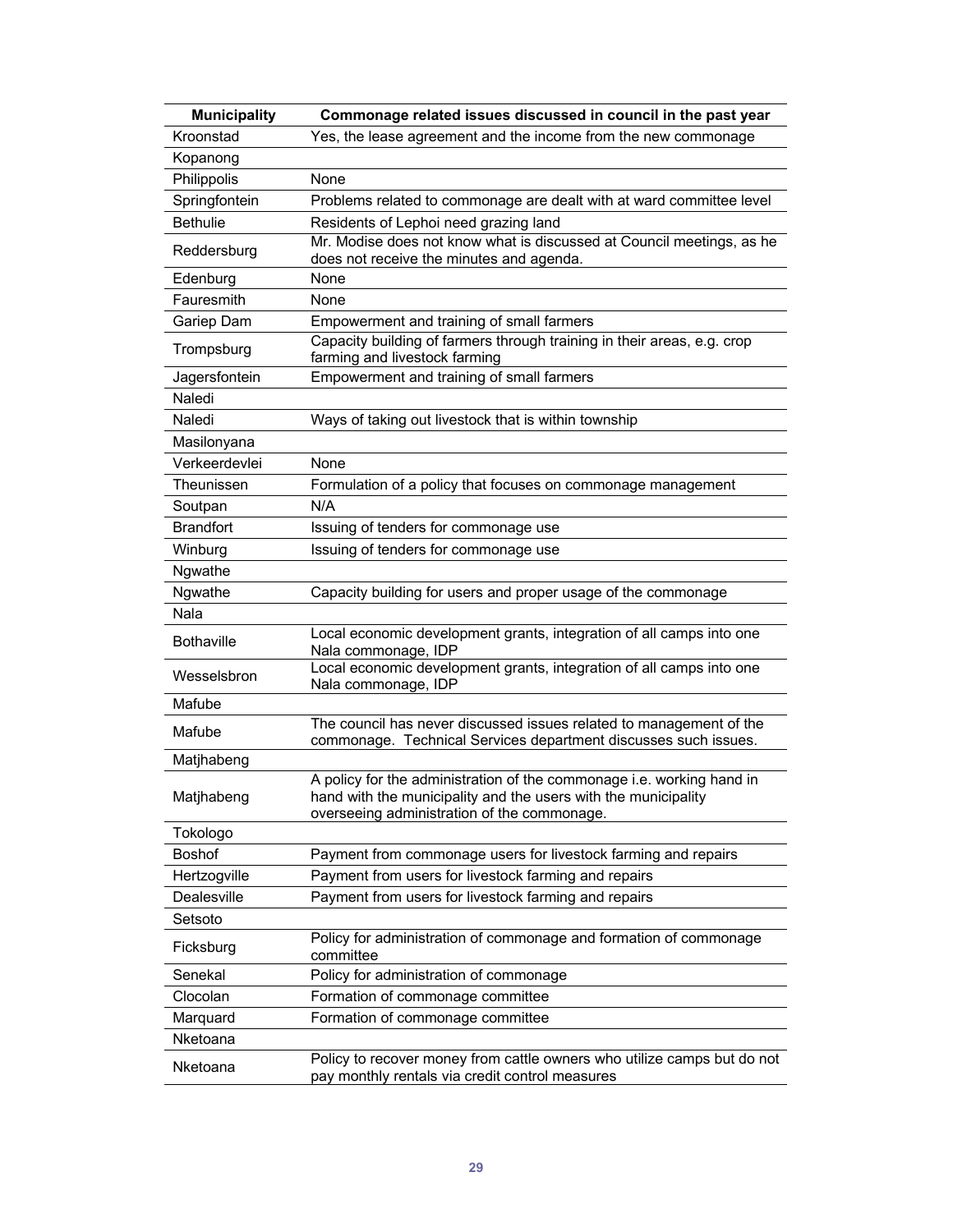#### **5.7. Financial management**

In 11 municipalities, accounts are sent to the users of the commonage on a monthly basis. For the rest of the municipalities, users do not receive any accounts and accordingly they do not pay rentals. The various municipalities levy different levels of rentals. Even within one municipality there are different levels of rentals users are expected to pay. For example, in Kopanong Municipality with nine towns, there are different levels of rentals. In Fauresmith, rentals range between R25. and R41 per number of small livestock, whereas in Gariep Dam rentals are calculated at the rate of R4 per small livestock per month.

The amount that commercial farmers pay, differ from what emerging farmers are paying. For example in Tswelopele Municipality, a commercial farmer pays R140 000 per ha per year for arable land, whereas emerging farmers pay R25 per ha per year for arable land.

It is therefore deemed advisable that a municipality should have a uniform basis for rentals in its towns so that there could be conformity. If municipalities levy different rentals, they run the risk of losing considerable income because users are refusing to pay different rentals within one municipality.

|                     | Level to which commonage         |                                          |  |
|---------------------|----------------------------------|------------------------------------------|--|
| <b>Municipality</b> | users receive accounts for their | Levels of rentals levied                 |  |
|                     | rentals                          |                                          |  |
| Letsemeng           |                                  |                                          |  |
|                     |                                  | Five camps are rented out as one         |  |
| Lockhoff            | Accounts are sent out on a       | unit. The entire area of 2 921 ha is     |  |
|                     | monthly basis                    | rented out for R1800 per month           |  |
|                     |                                  | working out at R7, 39/ha/annum           |  |
|                     | None, but only knows of one      |                                          |  |
| Jacobsdal           | person who pays for his two      | N/A                                      |  |
|                     | camps                            |                                          |  |
|                     | Farmers have been given annual   | All land was leased at a rate of         |  |
| Oppermansgronde     | accounts in the past every month |                                          |  |
|                     | of June                          | R <sub>1</sub> ,50 per hectare per annum |  |
| Metsimaholo         |                                  |                                          |  |
|                     | <b>None</b>                      | None because there are no                |  |
| Oranjeville         |                                  | contracts                                |  |
| Deneysville         | <b>None</b>                      | None                                     |  |
|                     | Kobus Dannhauser pays six        |                                          |  |
| Sasolburg           | monthly in advance according to  | Unknown                                  |  |
|                     | the contract                     |                                          |  |
| Phumelela           |                                  |                                          |  |
| Warden              | Accounts are sent out.           | 461 ha of old commonage is               |  |

**Table 11. Levels of rentals levied and levels to which accounts are received.**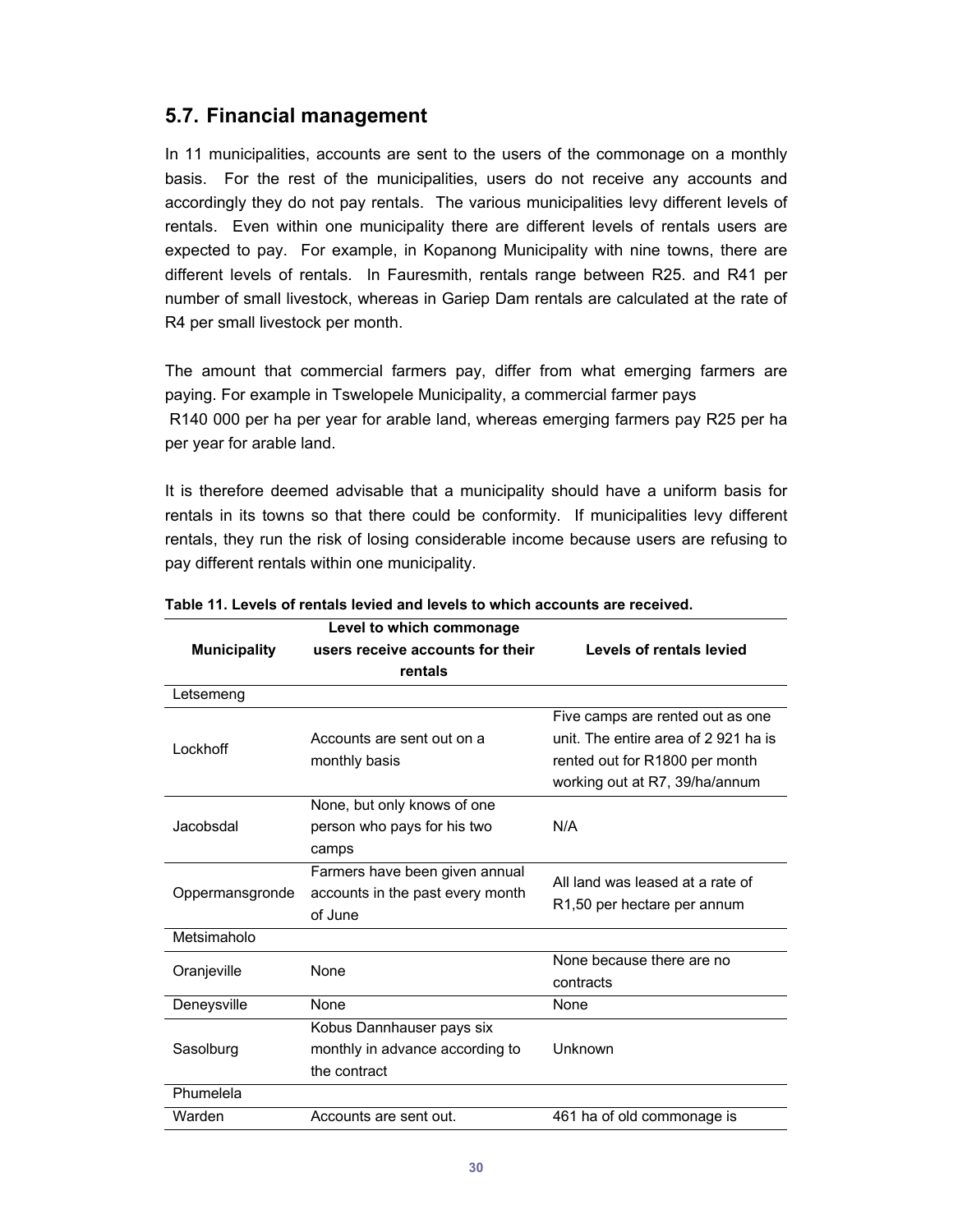|                    |                                   | leased out at a rate of R60 per      |
|--------------------|-----------------------------------|--------------------------------------|
|                    |                                   | hectare while 312 ha is used free    |
|                    |                                   | of charge. The council has also      |
|                    |                                   | reduced rental to make land more     |
|                    |                                   | accessible to emerging farmers       |
| Tswelopele         |                                   |                                      |
|                    |                                   | Commercial farmers pay R140          |
|                    | No accounts are sent out but they | 000 per ha. per year for arable      |
| <b>Bultfontein</b> | pay according to their lease      | land and the CMC pay R25 per ha      |
|                    | contracts                         | per year for arable land and R10     |
|                    |                                   | per ha. per year for grazing         |
|                    | No accounts are sent out but they | The total income from arable land    |
|                    |                                   | hired to six commercial farmers is   |
| Hoopstad           | pay according to their terms of   |                                      |
|                    | contract                          | R513 729,66 per year                 |
| Maluti-a-Phofung   |                                   |                                      |
| Maluti-a-Phofung   | None                              | None                                 |
| Mohokare           |                                   |                                      |
| Mohokare           | None                              | A levy of R5 per herd per month is   |
|                    |                                   | charged                              |
| Mangaung           |                                   |                                      |
| Mangaung           | Accounts are sent out             | R2/ ha is the fee charged for rental |
| Mantsopa           |                                   |                                      |
| Ladybrand          | Accounts are sent out             | Accounts per rental agreement        |
| Hobhouse           | No accounts are sent              | N/A                                  |
| Thaba Patchoa      | Accounts are sent out             | Unknown                              |
| Tweespruit         | Accounts are sent out             | Unknown                              |
| Dihlabeng          |                                   |                                      |
| Dihlabeng          | Unknown                           |                                      |
| Moqhaka            |                                   |                                      |
|                    |                                   | The camp used by the livestock       |
| Steynsrus          | Accounts are sent out             | committee is R5 per animal per       |
|                    |                                   | month                                |
|                    |                                   | 6ha has a rental of R800.,           |
|                    |                                   | 4,2ha has a rental of R2 and for     |
| Kroonstad          | Accounts are sent out             |                                      |
|                    |                                   | the new commonage affiliated         |
|                    |                                   | members pay R10.                     |
| Kopanong           |                                   |                                      |
| Philippolis        | They hire the land                | They pay according to their          |
|                    |                                   | contracts                            |
| Springfontein      | Accounts are sent out for         | On 3 595 ha rented out, farmers      |
|                    | commercial farmers only           | pay in total R45 606,00              |
|                    | Farmers pay on montly basis as    | The rentals are culculated at the    |
| <b>Bethulie</b>    | such no accounts are sent out     | rate of R4 per large livestock unit  |
|                    |                                   | per month                            |
|                    | No information                    | The commercial farmers pay R55       |
| Reddersburg        |                                   | per ha. per year whereas Fairview    |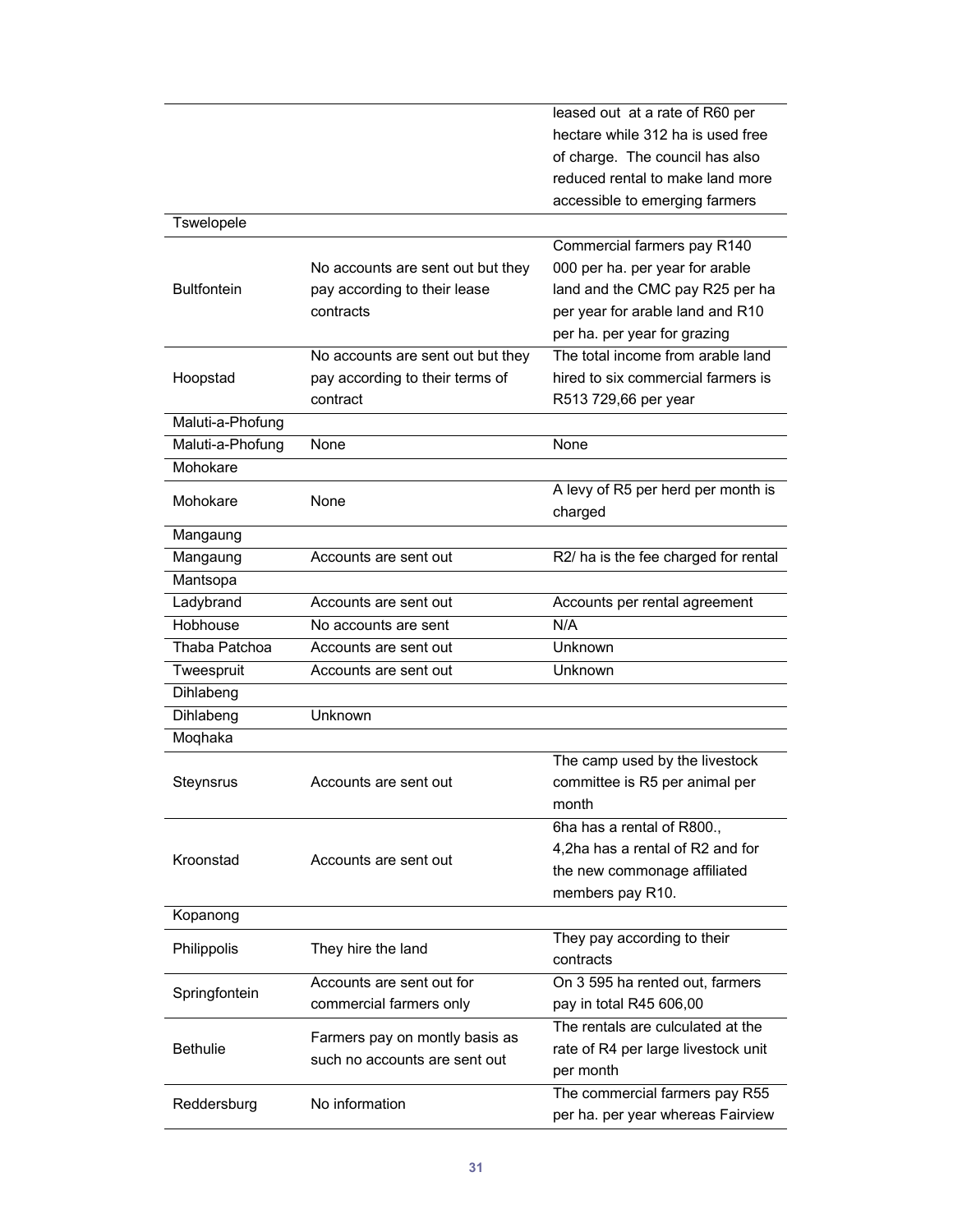|                   |                                    | users pay R15 per large livestock   |
|-------------------|------------------------------------|-------------------------------------|
| Edenburg          | No accounts are sent out           | Users pay according to the terms    |
|                   |                                    | of contract                         |
|                   |                                    | Rentals range between R25 and       |
| Fauresmith        | Quarterly accounts are sent out    | R41, 50 per small livestock unit    |
|                   |                                    | per year                            |
|                   | Accounts are sent out              | The rentals are calculated at the   |
| Gariep Dam        |                                    | rate of R4 per livestock per month  |
| Trompsburg        | Accounts are sent out              | The rate is R4 per livestock per    |
|                   |                                    | month                               |
| Jagersfontein     | Accounts are sent out              | The rate is R4 per livestock per    |
|                   |                                    | month                               |
| Naledi            |                                    |                                     |
| Naledi            | No accounts are given out          | Users are not levied                |
| Masilonyana       |                                    |                                     |
| Verkeerdevlei     | None                               | N/A                                 |
|                   |                                    | Total income from 3 camps rented    |
| Theunissen        | Farmers pay in advance             | out to commercial farmers is R50    |
|                   |                                    | 000.                                |
| Soutpan           | N/A                                | N/A                                 |
| <b>Brandfort</b>  | Accounts are sent out              | R25 for grazing camp and R40 for    |
|                   |                                    | agricultural use                    |
| Winburg           | Accounts are sent out              | R25 for grazing camp and R40 for    |
|                   |                                    | agricultural use                    |
| Ngwathe           |                                    |                                     |
| Ngwathe           | Accounts are sent out              | R2 for grazing camp and R8 for      |
|                   |                                    | agricultural use                    |
| Nala              |                                    |                                     |
| <b>Bothaville</b> | No accounts                        | N/A                                 |
| Wesselsbron       | No accounts                        | N/A                                 |
| Mafube            |                                    |                                     |
|                   |                                    | Rates vary according to the size of |
|                   | No accounts are sent out, only the | the camps e.g. R300 for a small     |
| Mafube            | contracts people signed inform     | camp per annum is levied while      |
|                   | them of their payments             | the biggest camp amounts to         |
|                   |                                    | R600 per annum                      |
| Matjhabeng        |                                    |                                     |
| Matjhabeng        | Accounts are sent out              | R5 per large stock unit, with bulls |
|                   |                                    | counting as R10 per month           |
| Tokologo          |                                    |                                     |
| <b>Boshof</b>     | Accounts are sent out              | R11 per month for cattle and R2     |
|                   |                                    | per month for sheep and goats       |
| Hertzogville      | Accounts are sent out              | R11 per month for cattle and R2     |
|                   |                                    | per month for sheep and goats       |
| Dealesville       | Accounts are sent out              | R11 per month for cattle and R2     |
|                   |                                    | per month for sheep and goats       |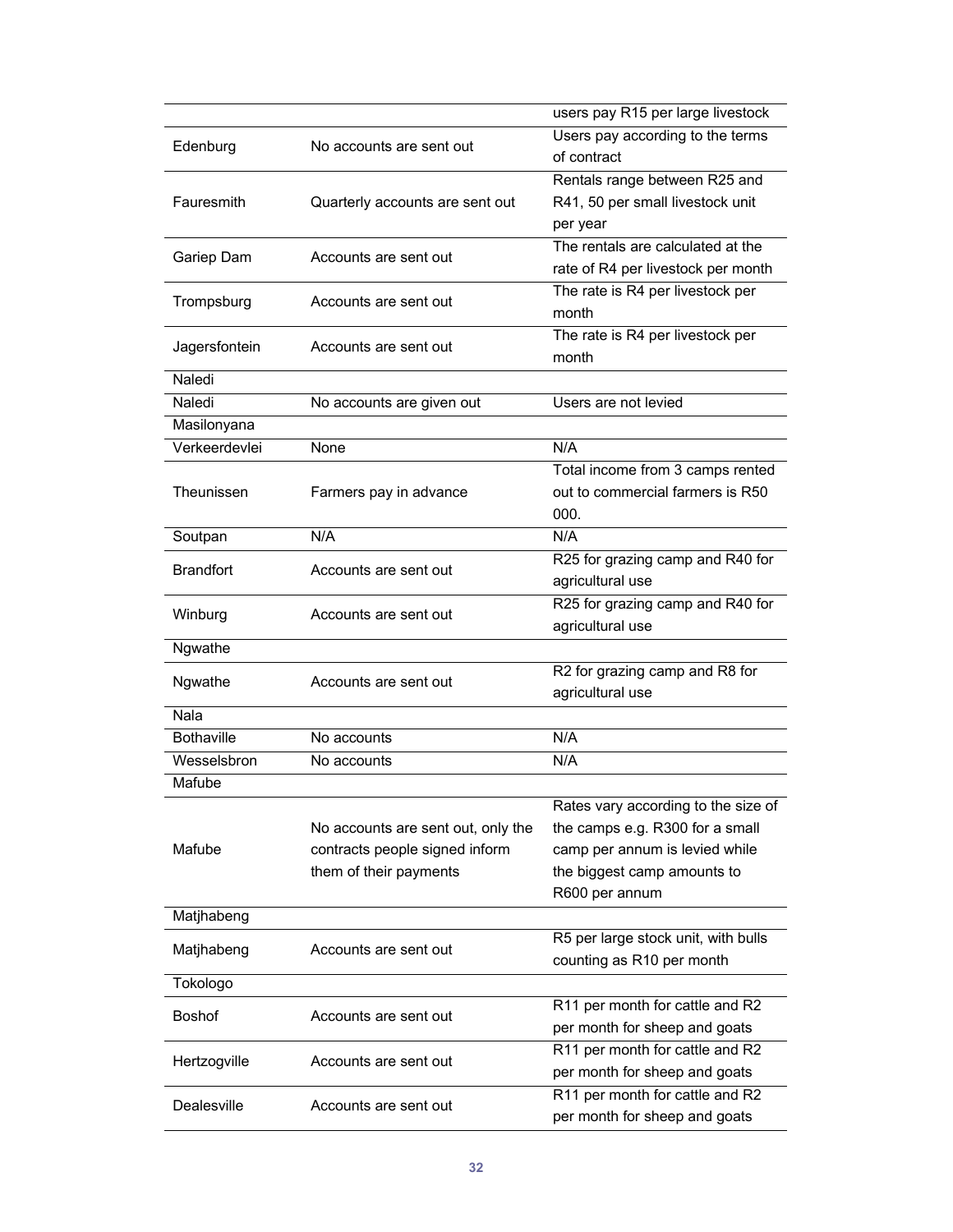| Setsoto   |                       |                                                         |
|-----------|-----------------------|---------------------------------------------------------|
| Ficksburg | Accounts are sent out | R <sub>10</sub> per month for cattle and R <sub>2</sub> |
|           |                       | per month for sheep and goats                           |
| Senekal   | Accounts are sent out | R <sub>10</sub> per month for cattle and R <sub>2</sub> |
|           |                       | per month for sheep and goats                           |
| Clocolan  | Accounts are sent out | R 10 per month for cattle and R2                        |
|           |                       | per month for sheep and goats                           |
|           | Accounts are sent out | R 10 per month for cattle and R2                        |
| Marquard  |                       | per month for sheep and goats                           |
| Nketoana  |                       |                                                         |
| Nketoana  | Accounts are sent out | R5 per month for both large and                         |
|           |                       | small scale livestock                                   |

#### **5.8. Payment rate and revenue collection**

The table below reflects that, in nine municipalities, users pay regularly to the municipality, mostly on a monthly basis. Some municipalities do not receive regular payments and others do not recall getting payments from the users of the commonage. Even within municipalities the payment rate varies from town to town. This might be because of different levels of rates within one municipality and of course as a result of the financial status of users in the municipality.

In municipalities such as Naledi, Maluti-a-Phofung and Mohokare, users of the commonage do not pay either to the municipality or to their committees. In cases where the payment goes to the committee, the committee pays to the municipality on behalf of all its members. This creates problems in the sense that the municipality does not have a contract with the individuals but with the group, and with some members not paying this has disadvantages even for the group itself. For example, in Reddersburg, members of Ikaheng Association raised the alleged misuse of funds by the executive of the committee while the municipality on the other hand wants due payment. The ideal situation would be for the individuals to each pay to the municipality even though they are members of the group.

| <b>Municipality</b> | Regular payment/payment culture of<br>commonage users (emerging farmers)                                                               | <b>Payment to the</b><br>municipality or to the<br>users' committee |
|---------------------|----------------------------------------------------------------------------------------------------------------------------------------|---------------------------------------------------------------------|
| Letsemeng           |                                                                                                                                        |                                                                     |
| Lockhoff            | Every month                                                                                                                            | Users committee collects<br>the money                               |
| Jacobsdal           | One person pays regularly; not sure of the<br>others                                                                                   | Payment to the<br>municipality                                      |
| Oppermansgronde     | They used to pay directly to the<br>municipality, but since the land claim was<br>submitted, some individuals have not paid<br>at all. | They used to pay directly<br>to the municipality                    |
| Metsimaholo         |                                                                                                                                        |                                                                     |
| Oranjeville         | No payments are made                                                                                                                   | No payments                                                         |

#### **Table 12. Commonage payment rate**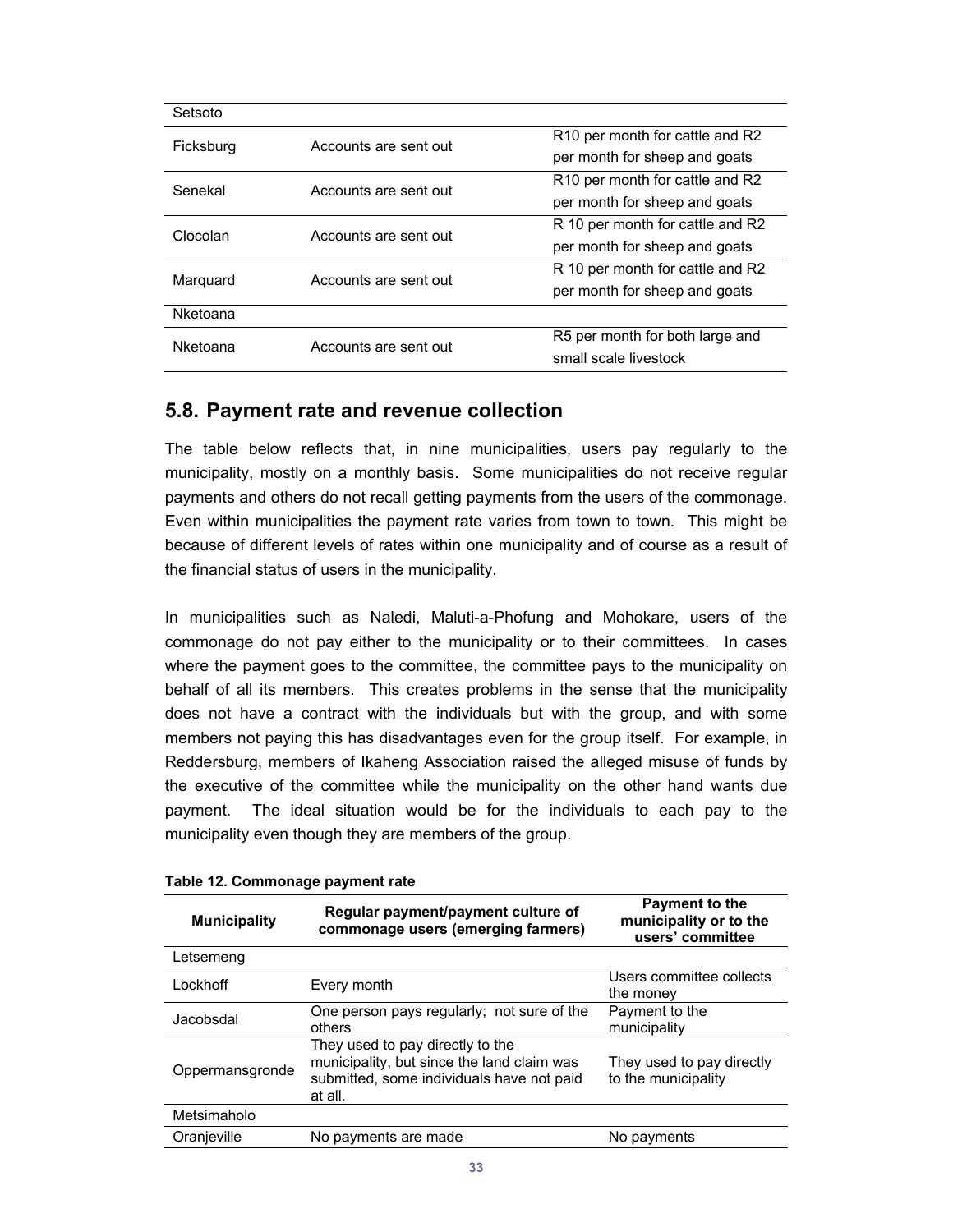| <b>Municipality</b> | Regular payment/payment culture of<br>commonage users (emerging farmers)                      | <b>Payment to the</b><br>municipality or to the<br>users' committee                            |
|---------------------|-----------------------------------------------------------------------------------------------|------------------------------------------------------------------------------------------------|
| Deneysville         | N/A                                                                                           | N/A                                                                                            |
| Sasolburg           | Regular payments                                                                              | Payment to the<br>municipality                                                                 |
| Phumelela           |                                                                                               |                                                                                                |
| Warden              | Regular payments                                                                              | Pay to the municipality                                                                        |
| Tswelopele          |                                                                                               |                                                                                                |
| <b>Bultfontein</b>  | Regular payments                                                                              | Pay to the municipality                                                                        |
| Hoopstad            | Regular payments                                                                              | Pay to the municipality                                                                        |
| Maluti-a-Phofung    |                                                                                               |                                                                                                |
| Maluti-a-Phofung    | None                                                                                          | None                                                                                           |
| Mohokare            |                                                                                               |                                                                                                |
| Mohokare            | No regular payments - sporadically                                                            | Only Zastron has a plan to<br>pay but whether to<br>municipality or<br>committees is not clear |
| Mangaung            |                                                                                               |                                                                                                |
| Mangaung            | Regular payments by people who have<br>lease contracts but illegal stock remains a<br>problem | Unknown                                                                                        |
| Mantsopa            |                                                                                               |                                                                                                |
| Ladybrand           | Regular payments                                                                              | Municipality                                                                                   |
| Hobhouse            | No regular payment                                                                            | They should pay to the<br>municipality                                                         |
| Thaba Patchoa       | No regular payments                                                                           | Unknown                                                                                        |
| Tweespruit          | Regular payments                                                                              | Municipality                                                                                   |
| Dihlabeng           |                                                                                               |                                                                                                |
| Dihlabeng           | Unknown                                                                                       |                                                                                                |
| Moqhaka             |                                                                                               |                                                                                                |
| Steynsrus           | Regular payments                                                                              | Municipality                                                                                   |
| Kroonstad           | Regular payments                                                                              | Municipality                                                                                   |
| Kopanong            |                                                                                               |                                                                                                |
| Philippolis         | Commercial farmers pay regularly whereas<br>emerging farmers do not pay regularly             | Municipality                                                                                   |
| Springfontein       | Commercial farmers pay regularly whereas<br>township residents refuse to pay.                 | Municipality                                                                                   |
| <b>Bethulie</b>     | Regular payments on monthly basis                                                             | Municipality                                                                                   |
| Reddersburg         | Commercial farmers pay annually whereas<br>Ikaheng Association no longer pays.                | Municipality                                                                                   |
| Edenburg            | Regular payments by commercial farmers<br>but Boramehlape members pay their<br>committee      | Municipality                                                                                   |
| Fauresmith          | Regular payments                                                                              | Municipality                                                                                   |
| Gariep Dam          | Regular payments                                                                              | Municipality                                                                                   |
| Trompsburg          | Regular payments                                                                              | Municipality                                                                                   |
| Jagersfontein       | Regular payments                                                                              | Municipality                                                                                   |
| Naledi              |                                                                                               |                                                                                                |
| Naledi              | None                                                                                          | None                                                                                           |
| Masilonyana         |                                                                                               |                                                                                                |
| Verkeerdevlei       | None                                                                                          | None                                                                                           |
| Theunissen          | Regular payments                                                                              | Municipality                                                                                   |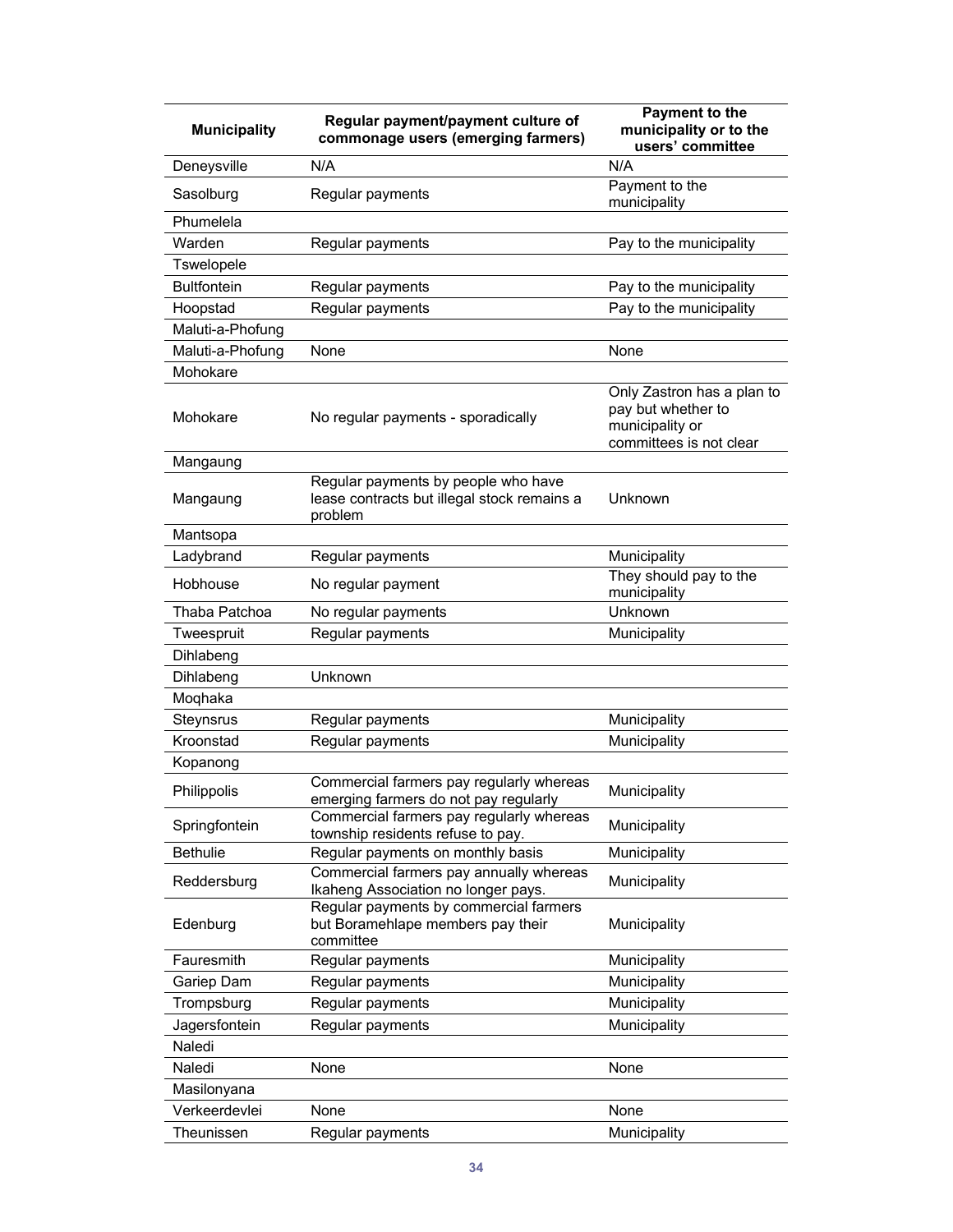| <b>Municipality</b> | Regular payment/payment culture of<br>commonage users (emerging farmers)                                                                                     | Payment to the<br>municipality or to the<br>users' committee |
|---------------------|--------------------------------------------------------------------------------------------------------------------------------------------------------------|--------------------------------------------------------------|
| Soutpan             | N/A                                                                                                                                                          | N/A                                                          |
| <b>Brandfort</b>    | Regular payments                                                                                                                                             | Municipality                                                 |
| Winburg             | Regular payments                                                                                                                                             | Municipality                                                 |
| Ngwathe             |                                                                                                                                                              |                                                              |
| Ngwathe             | No regular payments - sporadically                                                                                                                           | Municipality                                                 |
| Nala                |                                                                                                                                                              |                                                              |
| <b>Bothaville</b>   | Unknown                                                                                                                                                      | Pay to their committee                                       |
| Wesselsbron         | Unknown                                                                                                                                                      | Pay to their committee                                       |
| Mafube              |                                                                                                                                                              |                                                              |
| Mafube              | They could pay once a year or twice<br>depending on their financial ability, but<br>whichever way they take, at the end of the<br>day payments must be done. | Pay to municipality                                          |
| Matjhabeng          |                                                                                                                                                              |                                                              |
| Matjhabeng          | Regular payments                                                                                                                                             | Municipality                                                 |
| Tokologo            |                                                                                                                                                              |                                                              |
| <b>Boshof</b>       | Regular payments monthly                                                                                                                                     | Municipality                                                 |
| Hertzogville        | Regular payment monthly                                                                                                                                      | Municipality                                                 |
| Dealesville         | Regular payment monthly                                                                                                                                      | Municipality                                                 |
| Setsoto             |                                                                                                                                                              |                                                              |
| Ficksburg           | Payments are made half yearly                                                                                                                                | Municipality                                                 |
| Senekal             | Payments are made half yearly                                                                                                                                | Municipality                                                 |
| Clocolan            | Payments are made half yearly                                                                                                                                | Municipality                                                 |
| Marquard            | Payments are made half yearly                                                                                                                                | Municipality                                                 |
| Nketoana            |                                                                                                                                                              |                                                              |
| Nketoana            | No regular payments                                                                                                                                          | They are supposed to pay<br>to the municipality              |

The table below shows that nine municipalities do respond to non-payment. Two municipalities do not have any policy or strategy to respond to non-payment, while other municipalities do not experience a problem with non-payment.

Municipalities dealing with non-payment send out reminders in the form of letters to commonage users. In Tswelopele and Nketoana, users who do not pay, are handed over to the Credit Control department to be dealt with. Ngwathe Municipality cuts services to those who do not pay and reinstall after they have paid. According to municipalities that send reminders, users of the commonage respond positively, with those that cannot pay explaining their situation and paying when their financial status permits – the municipality treats each case on its merit.

| <b>Municipality</b> | How does the municipality deal with non-payment                                                                                           |  |
|---------------------|-------------------------------------------------------------------------------------------------------------------------------------------|--|
| Letsemeng           |                                                                                                                                           |  |
| Lockhof             | Nada (Acting town clerk) has been instructed to send a letter of<br>demand to the users' committee to instruct them to pay their arrears. |  |
| Jacobsdal           | This has not been an issue recently. In the old system, when farmers                                                                      |  |

|  |  | Table 13. Response to non-payment |
|--|--|-----------------------------------|
|--|--|-----------------------------------|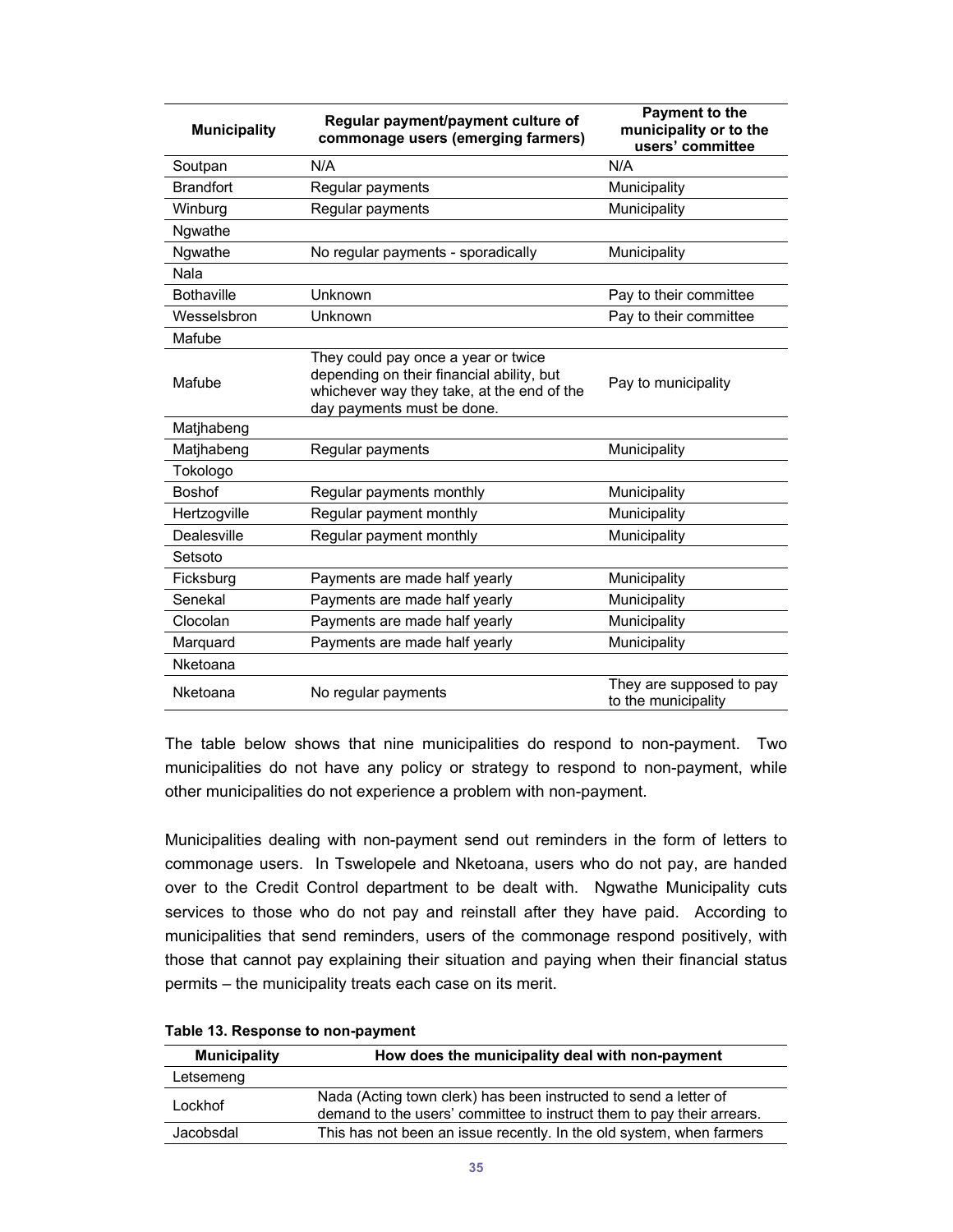| <b>Municipality</b> | How does the municipality deal with non-payment                                                                                                 |
|---------------------|-------------------------------------------------------------------------------------------------------------------------------------------------|
|                     | were late with their payments interest at bank rates was added to their<br>accounts.                                                            |
| Oppermansgronde     | In the past warnings were issued, but this no longer applies. Because                                                                           |
|                     | of the sensitivity of this land, no person was ever taken to court or<br>evicted for non-payment.                                               |
| Metsimaholo         |                                                                                                                                                 |
| Oranjeville         | The municipality does nothing                                                                                                                   |
| Deneysville         | N/A                                                                                                                                             |
| Sasolburg           | This has not been a problem so far.                                                                                                             |
| Phumelela           |                                                                                                                                                 |
| Warden              | This has not been a problem                                                                                                                     |
| <b>Tswelopele</b>   |                                                                                                                                                 |
| <b>Bultfontein</b>  | Hand over defaulters to the Credit control Department for follow up and<br>action                                                               |
| Hoopstad            | This has not been a problem                                                                                                                     |
| Maluti-a-Phofung    |                                                                                                                                                 |
| Maluti-a-Phofung    | N/A                                                                                                                                             |
| Mohokare            |                                                                                                                                                 |
| Mohokare            | Only Zastron has a plan but not clear as to how the plan works                                                                                  |
| Mangaung            |                                                                                                                                                 |
| Mangaung            | Unknown                                                                                                                                         |
| Mantsopa            |                                                                                                                                                 |
| Ladybrand           | Reminders are sent out                                                                                                                          |
| Hobhouse            | Non-payment problem is not addressed                                                                                                            |
| Thaba Patchoa       | Reminders are sent out                                                                                                                          |
| Tweespruit          | This has not yet happened                                                                                                                       |
| Dihlabeng           |                                                                                                                                                 |
| Dihlabeng           | Unknown                                                                                                                                         |
| Moqhaka             |                                                                                                                                                 |
| Steynsrus           | Letters are delivered to the persons concerned and if necessary further<br>action is taken                                                      |
| Kroonstad           | This has not be a problem                                                                                                                       |
| Kopanong            |                                                                                                                                                 |
| Philippolis         | The municipality does not have ways of dealing with non-payment                                                                                 |
| Springfontein       | The municipality does not know how to deal with non-payment<br>problems but the ward councillor convenes meetings to try to resolve<br>problems |
| <b>Bethulie</b>     | This has not been a problem                                                                                                                     |
| Reddersburg         | The problem has been referred to the Speaker and the Municipal<br>Manager but no solution has come out so far                                   |
| Edenburg            | This has not been a problem                                                                                                                     |
| Fauresmith          | This has not been a problem                                                                                                                     |
| Gariep Dam          | Reminder letters are sent out                                                                                                                   |
| Trompsburg          | Reminder letters are sent out                                                                                                                   |
| Jagersfontein       | Reminder letters are sent out                                                                                                                   |
| Naledi              |                                                                                                                                                 |
| Naledi              | No strategies in place to deal with non-payment                                                                                                 |
| Masilonyana         |                                                                                                                                                 |
| Verkeerdevlei       | No policy in place to deal with non-payment                                                                                                     |
| Theunissen          | This has not been a problem                                                                                                                     |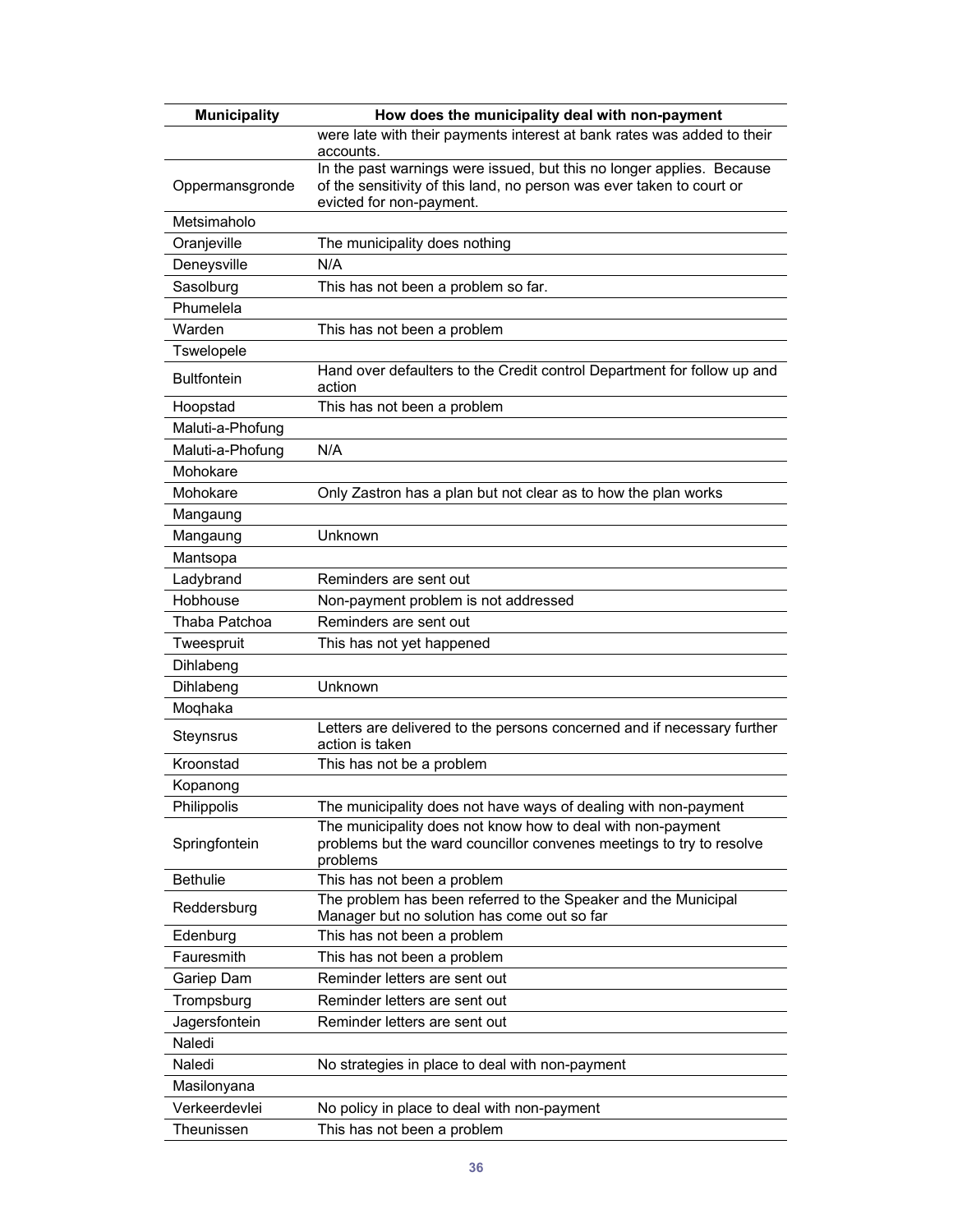| <b>Municipality</b> | How does the municipality deal with non-payment                                                              |
|---------------------|--------------------------------------------------------------------------------------------------------------|
| Soutpan             | N/A                                                                                                          |
| <b>Brandfort</b>    | This has not been a problem                                                                                  |
| Winburg             | This has not been a problem                                                                                  |
| Ngwathe             |                                                                                                              |
| Ngwathe             | The municipality cuts services and re-install them after payment                                             |
| Nala                |                                                                                                              |
| <b>Bothaville</b>   | N/A                                                                                                          |
| Wesslesbron         | N/A                                                                                                          |
| Mafube              |                                                                                                              |
| Mafube              | Inform people about the terms of contract they signed and take case by<br>case for those who are really poor |
| Matjhabeng          |                                                                                                              |
| Matjhabeng          | No policy for non-payment, the municipality just send reminders in a<br>form of letter and calls.            |
| Tokologo            |                                                                                                              |
| <b>Boshof</b>       | Reminder letters are sent out                                                                                |
| Hertzogville        | Reminder letters are sent out                                                                                |
| Dealesville         | Reminder letters are sent out                                                                                |
| Setsoto             |                                                                                                              |
| Ficksburg           | No no-payment problem                                                                                        |
| Senekal             | No non-payment problem                                                                                       |
| Clocolan            | No non-payment problem                                                                                       |
| Marquard            | No non-payment problem                                                                                       |
| Nketoana            |                                                                                                              |
| Nketoana            | Enforce credit control measures                                                                              |

Table 13 below indicates that in 11 municipalities, commonage revenue flows back into the central municipal coffers. In three municipalities the revenue generated from commonage is used to upgrade the commonage, while the other six municipalities bear no knowledge about the commonage revenue and do not receive any such revenue from the commonage. The reason why some municipalities deposit commonage revenue into municipal coffers is that they fund other municipal items with this revenue in the same way as they would take revenue generated from any other source and use it for commonage. This is disadvantageous because the sources of income of the municipalities do not sustain themselves, which means that municipalities would never be sure of how different sources of income contribute to the general municipal revenue account. However, the difficulty with this kind of cross-subsidisation is that accurate, zero-based costings of specific municipal functions are often not done.

Thus in order for municipalities to sustain development programmes initiated by them, revenue from such programmes should be used to maintain and upgrade the very same programmes. Consequently, revenue generated from commonage should be used for commonage issues and in so doing municipalities would know where the problems occur and how to address such problems.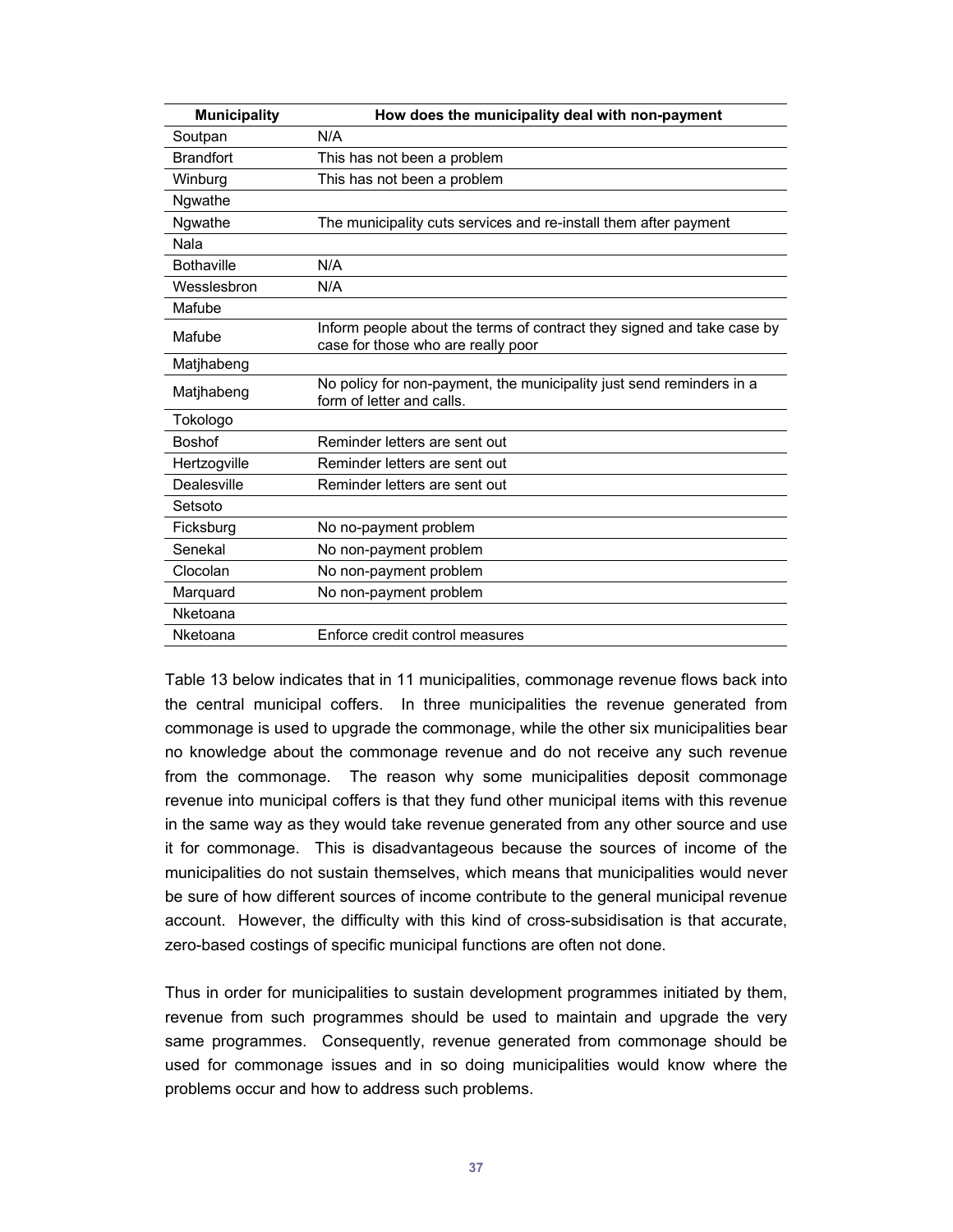Municipalities could also keep separate budgetary entries for commonage in order to avoid spending commonage revenue on other expenses. It is recommended that this approach be adopted, because there are unavoidably various kinds of commonage items needing to be addressed e.g. new comers into the commonage, maintenance of infrastructure and implementation of developmental projects for the commonage. All of these need money and the best way to fund would be from commonage-generated funds, thus creating a self-driven development process.

| <b>Municipality</b> | Is revenue ring-fenced?                                                                                                                                                                                                                   |
|---------------------|-------------------------------------------------------------------------------------------------------------------------------------------------------------------------------------------------------------------------------------------|
| Letsemeng           |                                                                                                                                                                                                                                           |
| Lockhof             | Money flows back into the municipal coffers.                                                                                                                                                                                              |
| Jacobsdal           | Money goes into the general municipal coffers.                                                                                                                                                                                            |
| Oppermansgronde     | Money is used to improve infrastructure like roads and water<br>provisioning for farmers.                                                                                                                                                 |
| Metsimaholo         |                                                                                                                                                                                                                                           |
| Oranjeville         | No revenue received                                                                                                                                                                                                                       |
| Deneysville         | N/A                                                                                                                                                                                                                                       |
| Sasolburg           | Money goes into the general municipal coffers                                                                                                                                                                                             |
| Phumelela           |                                                                                                                                                                                                                                           |
| Warden              | Money goes into municipal coffers and some goes for repairs                                                                                                                                                                               |
| Tswelopele          |                                                                                                                                                                                                                                           |
| <b>Bultfontein</b>  | Money flows into the general municipal coffers                                                                                                                                                                                            |
| Hoopstad            | Money goes into the general municipal coffers                                                                                                                                                                                             |
| Maluti-a-Phofung    |                                                                                                                                                                                                                                           |
| Maluti-a-Phofung    | No revenue is received from rentals                                                                                                                                                                                                       |
| Mohokare            |                                                                                                                                                                                                                                           |
| Mohokare            | Revenue received is too little to have an impact                                                                                                                                                                                          |
| Mangaung            |                                                                                                                                                                                                                                           |
| Mangaung            | Money goes into the general municipal coffers                                                                                                                                                                                             |
| Mantsopa            |                                                                                                                                                                                                                                           |
| Ladybrand           | Money goes into central municipal coffers                                                                                                                                                                                                 |
| Hobhouse            | Money goes into general municipal coffers                                                                                                                                                                                                 |
| Thaba Potchoa       | Unknown what the money is used for                                                                                                                                                                                                        |
| Tweespruit          | Money flows into the general municipal coffers                                                                                                                                                                                            |
| Dihlabeng           |                                                                                                                                                                                                                                           |
| Dihlabeng           | Unknown                                                                                                                                                                                                                                   |
| Moqhaka             |                                                                                                                                                                                                                                           |
| Steynsrus           | Money goes into central municipal coffers                                                                                                                                                                                                 |
| Kroonstad           | Ring-fenced for the repairs and development of the commonage                                                                                                                                                                              |
| Kopanong            |                                                                                                                                                                                                                                           |
| Philippolis         | Money goes into the general municipal coffers                                                                                                                                                                                             |
| Springfontein       | Money goes into the general municipal coffers                                                                                                                                                                                             |
| <b>Bethulie</b>     | Revenue goes into the central municipal coffers and some is put aside<br>for repairs and maintenance                                                                                                                                      |
| Reddersburg         | Revenue goes into the central municipal coffers but expenditure for<br>repairs is debited to this amount when commercial farmers lodge<br>claims. Users of Fairview do not get a share for repairs because they<br>do not pay for rentals |

**Table 14. Commonage revenue: Is it being ring-fenced or not?**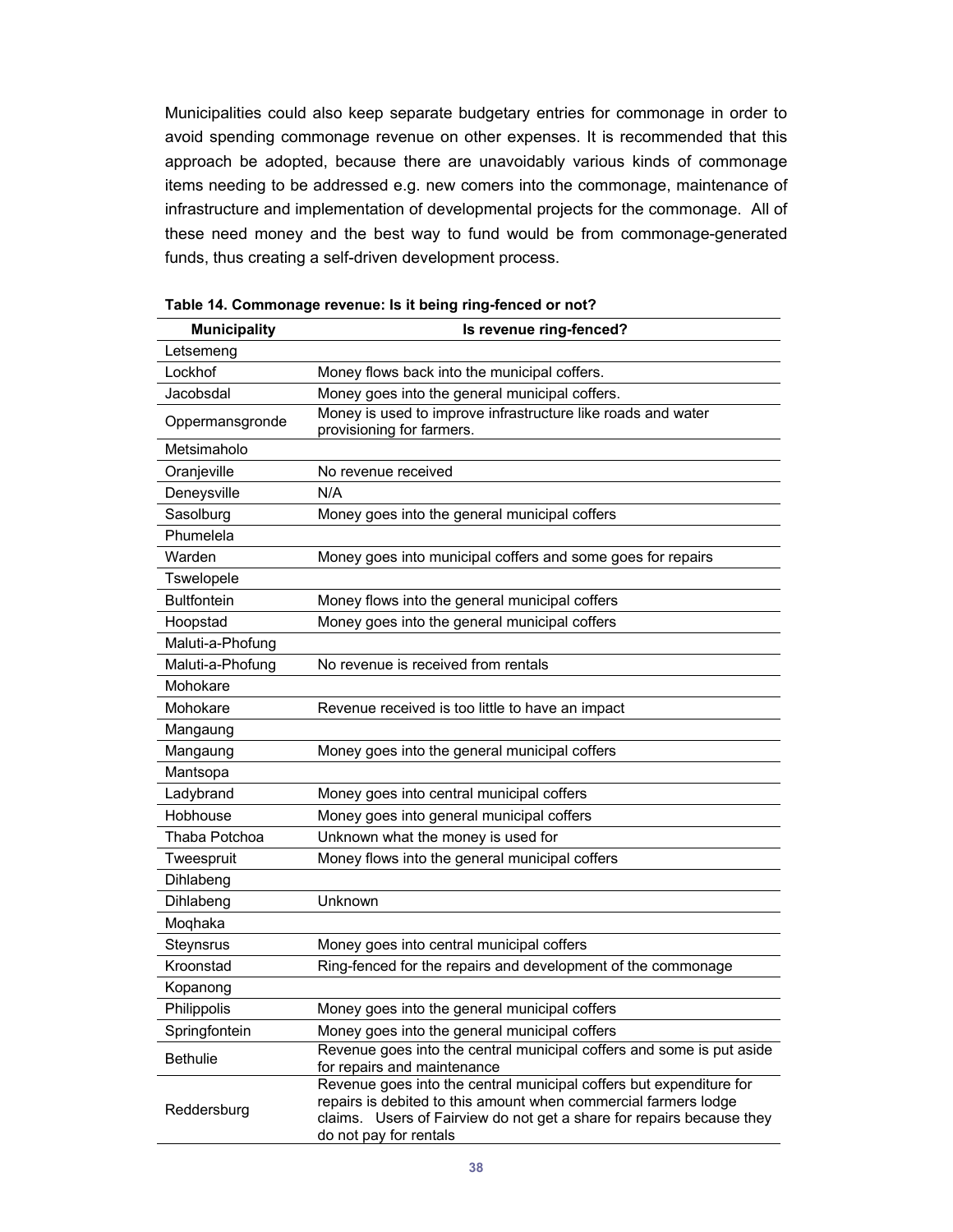| <b>Municipality</b> | Is revenue ring-fenced?                                                |
|---------------------|------------------------------------------------------------------------|
| Edenburg            | Money goes into the general municipal coffers                          |
| Fauresmith          | The revenue goes into the central municipal coffers                    |
| Gariep Dam          | The revenue is ring-fenced                                             |
| Trompsburg          | The revenue is ring-fenced                                             |
| Jagersfontein       | The revenue is ring-fenced                                             |
| Naledi              |                                                                        |
| Naledi              | No revenue is received from the rentals                                |
| Masilonyana         |                                                                        |
| Verkeerdevlei       | N/A as there is no income from the commonage                           |
| Theunissen          | Money goes into the general muncipal coffers                           |
| Soutpan             | N/A                                                                    |
| <b>Brandfort</b>    | Revenue goes into central municipal coffers                            |
| Winburg             | Revenue goes into central municipal coffers                            |
| Ngwathe             |                                                                        |
| Ngwathe             | Revenue goes back into central municipal coffers                       |
| Nala                |                                                                        |
| <b>Bothaville</b>   | No revenue is received                                                 |
| Wesselsbron         | No revenue is received                                                 |
| Mafube              |                                                                        |
| Mafube              | The money they pay once or twice a year goes to municipal coffers      |
| Matjhabeng          |                                                                        |
| Matjhabeng          | Revenue goes back to commonage for its development and<br>maintenance. |
| Tokologo            |                                                                        |
| <b>Boshof</b>       | Revenue used to upgrade the commonage                                  |
| Hertzogville        | Revenue used to upgrade the commonage                                  |
| Dealesville         | Revenue used to upgrade the commonage                                  |
| Setsoto             |                                                                        |
| Ficksburg           | Revenue flows back into central municipal coffers                      |
| Senekal             | Revenue flows back into central municipal coffers                      |
| Clocolan            | Revenue flows back into central municipal coffers                      |
| Marquard            | Revenue flows back into central municipal coffers                      |
| Nketoana            |                                                                        |
| Nketoana            | Revenue flows back into central municipal coffers                      |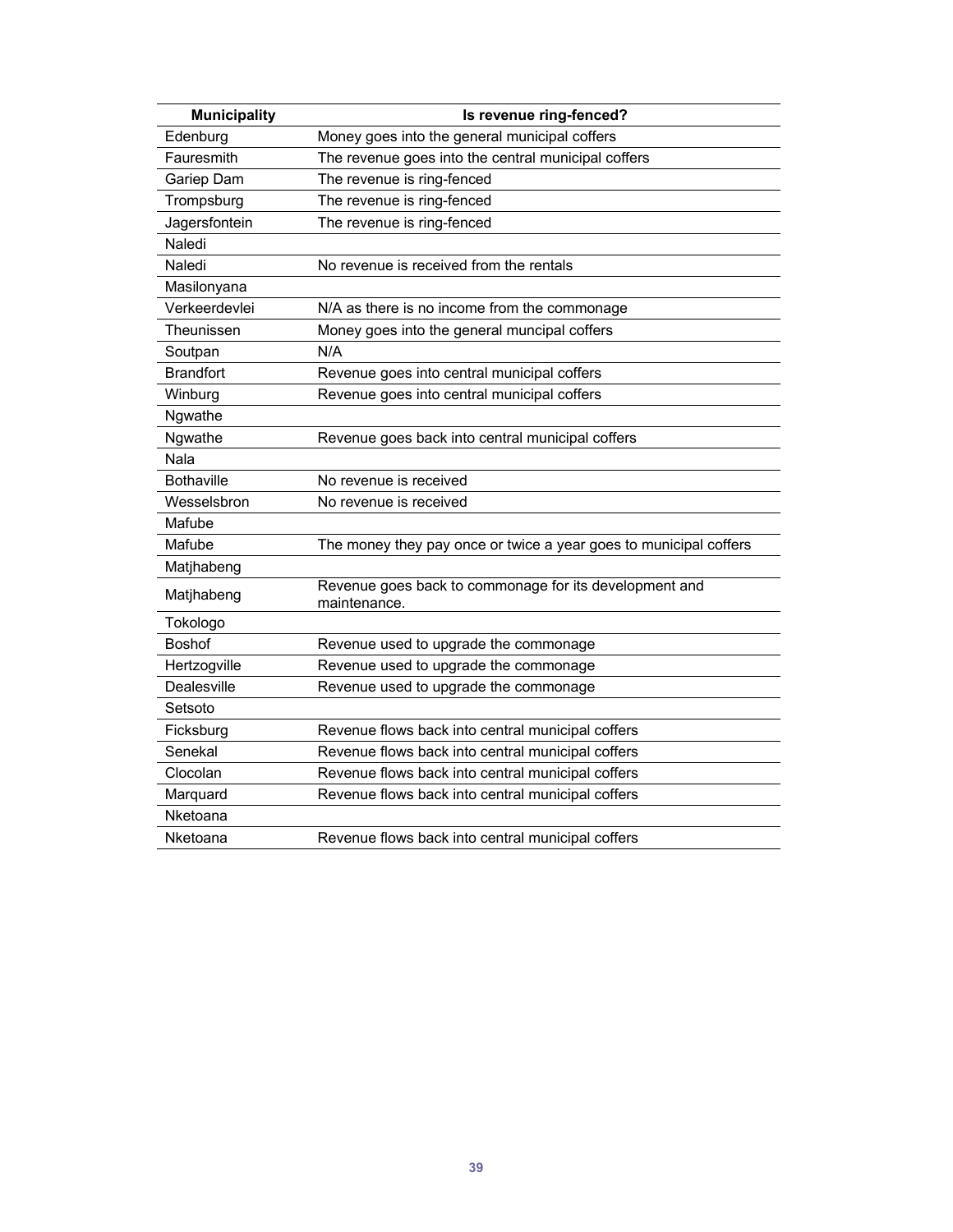## **6. Support Systems**

### **6.1. Technical or financial assistance from external agencies (government departments, NGO's, farmers, etc.)**

It has been found that seven of the 20 municipalities have received support from external agencies. This does not include the support given by agricultural extension officers, as they are obliged and duty-bound to assist emerging farmers.

Table 14 below shows that emerging farmers have received technical and financial assistance from DoA, DLA and Land Bank. There is a need for government departments and NGOs to assist all the municipalities because municipal officials and emerging farmers need technical and financial help in order to manage commonages. Financial assistance could be of two kinds i.e. lending money and advice on how to access funds. For example in Kopanong Municipality, emerging farmers of Philippolis indicated that they would like to be given advice on how to access funds as they are struggling to pay the municipal rentals.

| <b>Municipality</b> | <b>Support from external agencies</b>                       |
|---------------------|-------------------------------------------------------------|
| Letsemeng           |                                                             |
| Lockhoff            | Official from DoA visit the town on a fairly regular basis. |
| Jacobsdal           | <b>DoA</b>                                                  |
| Oppermansgronde     | DLA and DoA                                                 |
| Metsimaholo         |                                                             |
| Oranjeville         | None                                                        |
| Deneysville         | None                                                        |
| Sasolburg           | <b>DoA</b>                                                  |
| Phumelela           |                                                             |
| Warden              | DoA advises Bambanani farmers.                              |
| Tswelopele          |                                                             |
| <b>Bultfontein</b>  | None                                                        |
| Hoopstad            | None                                                        |
| Maluti-a-Phofung    |                                                             |
| Maluti-a-Phofung    | None                                                        |
| Mohokare            |                                                             |
| Mohokare            | <b>DoA</b>                                                  |
| Mangaung            |                                                             |
| Mangaung            | <b>DLA</b>                                                  |
| Mantsopa            |                                                             |
| Ladybrand           | Unknown                                                     |
| Hobhouse            | <b>DoA</b>                                                  |
| Thaba Potchoa       | Unknown                                                     |
| Tweespruit          | Unknown                                                     |
| Dihlabeng           |                                                             |

**Table 15. Assistance provided by external agencies**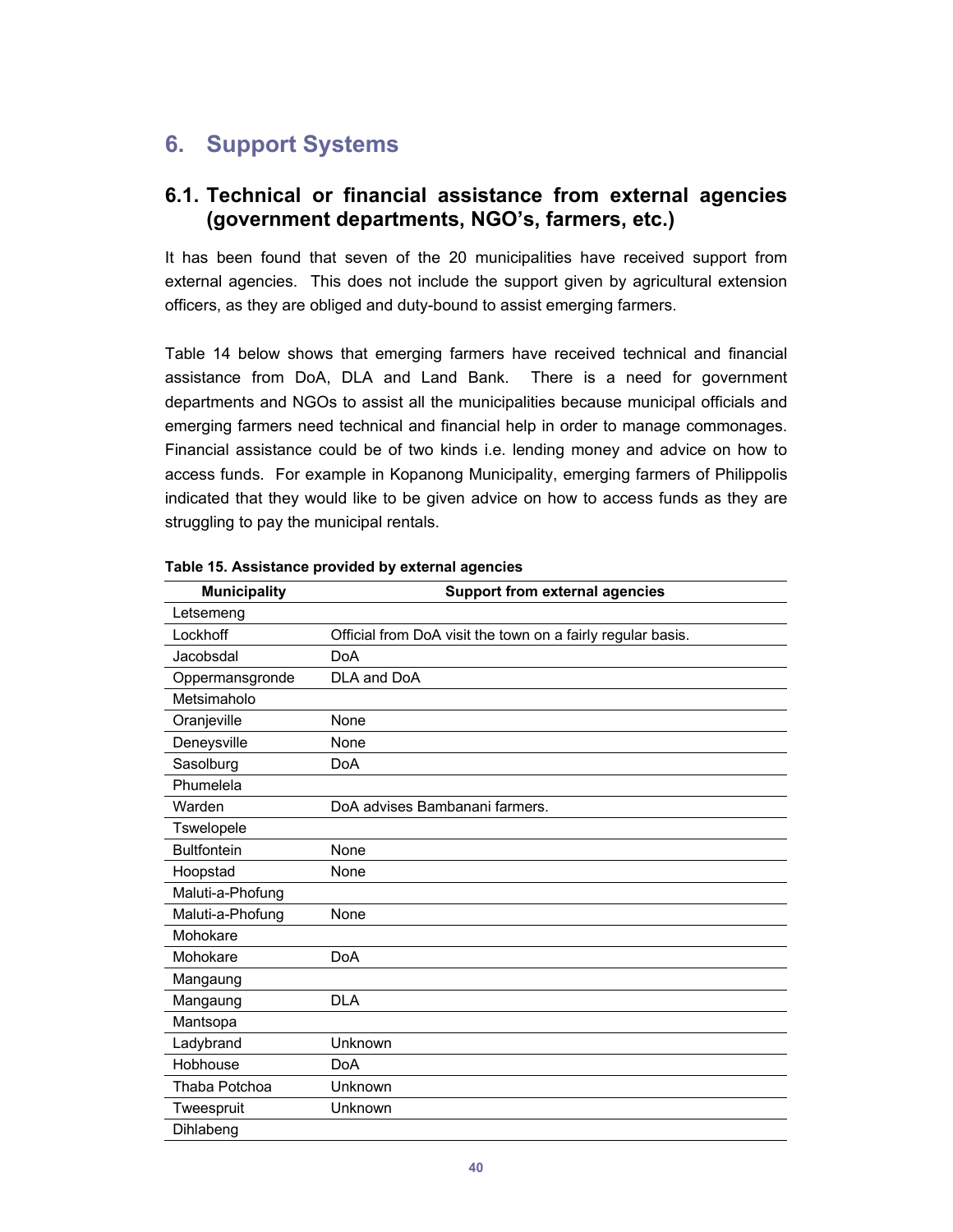| <b>Municipality</b> | <b>Support from external agencies</b>                                     |  |
|---------------------|---------------------------------------------------------------------------|--|
| Dihlabeng           | Unknown                                                                   |  |
| Moqhaka             |                                                                           |  |
| Steynsrus           | Not for the new commonage, but for the old commonage, DoA has<br>assisted |  |
| Kroonstad           | DLA and DoA                                                               |  |
| Kopanong            |                                                                           |  |
| Philippolis         | None                                                                      |  |
| Springfontein       | None                                                                      |  |
| <b>Bethulie</b>     | DoA assist with municipal problems that are being experienced             |  |
| Reddersburg         | None                                                                      |  |
| Edenburg            | DoA helps with municipal problems                                         |  |
| Fauresmith          | <b>DoA</b>                                                                |  |
| Gariep Dam          | <b>DoA</b>                                                                |  |
| Trompsburg          | <b>DoA</b>                                                                |  |
| Jagersfontein       | No                                                                        |  |
| Naledi              |                                                                           |  |
| Naledi              | No                                                                        |  |
| Masilonyana         |                                                                           |  |
| Verkeerdevlei       | No                                                                        |  |
| Theunissen          | No                                                                        |  |
| Soutpan             | N/A                                                                       |  |
| <b>Brandfort</b>    | <b>DoA</b>                                                                |  |
| Winburg             | <b>DoA</b>                                                                |  |
| Ngwathe             |                                                                           |  |
| Ngwathe             | Land Bank and DLA                                                         |  |
| Nala                |                                                                           |  |
| <b>Bothaville</b>   | DoA and DLA                                                               |  |
| Wesselsbron         | DoA and DLA                                                               |  |
| Mafube              |                                                                           |  |
| Mafube              | No                                                                        |  |
| Matjhabeng          |                                                                           |  |
| Matjhabeng          | None                                                                      |  |
| Tokologo            |                                                                           |  |
| <b>Boshof</b>       | No                                                                        |  |
| Hertzogville        | No                                                                        |  |
| Dealesville         | No                                                                        |  |
| Setsoto             |                                                                           |  |
| Ficksburg           | No                                                                        |  |
| Senekal             | No                                                                        |  |
| Clocolan            | No                                                                        |  |
| Marquard            | No                                                                        |  |
| Nketoana            |                                                                           |  |
| Nketoana            | No                                                                        |  |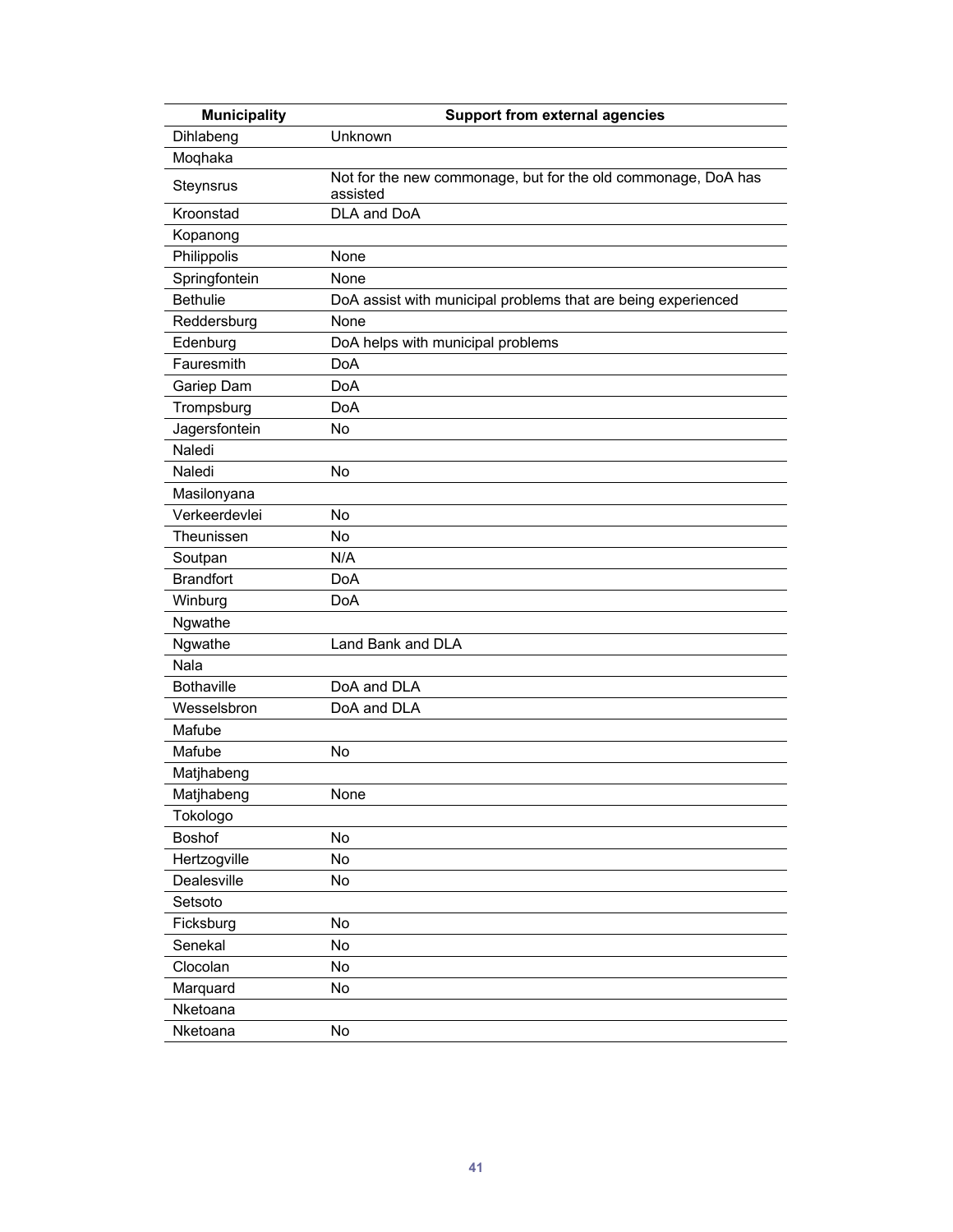### **6.2. Department of Local Government and Housing**

DLGH does not have a concrete policy on how the old commonage should be used and it has been left to municipalities to manage as they deem fit. However, various problems are found to crop up and as a result it would be advisable for DLGH and the municipalities to synergise and develop a concrete and workable policy in this regard.

### **6.3. Department of Land Affairs**

The Department of Land Affairs (DLA) follows a policy of purchasing land from commercial farmers and giving it to municipalities for emerging farmers. This land, referred to as "new commonage", forms part of land reform. According to DLA, the new commonage should be seen as a stepping-stone by emerging farmers towards becoming eventually viable commercial farmers and ultimately owners of the land.

The DLA stipulates that the land it is buying should be allocated to hitherto disadvantaged communities so that they could practise farming with a view to improve standards of living. To achieve this goal, DLA encourages disadvantaged groups (unemployed poor people) to apply for land reform funding. On the basis of the application an applicant obtains a sum of R20 000 enabling him/her to commence farming.

After emerging farmers have acquired the land, DoA through extension officers assists them with farming knowledge and skills. Land Redistribution for Agricultural Development (LRAD) is the vehicle that DLA uses to participate in land reform by making funds available for emerging farmers to start farming. DLA and DoA assist emerging farmers to cope with the challenges that confront them.

LRAD seeks to encourage emerging farmers to increase their stock, to strive to acquire their own farms and to become commercial farmers after a period of five years. DoA also assists with funding so that when the emerging farmers have acquired land they could start projects that will generate income. However, many emerging farmers have not as yet reached the stage where they could be self-sustaining and they still farm on commonages as groups, especially because many emerging farmers are cattle farmers and cattle take longer time to breed and expand.

Though DLA assists emerging farmers with acquisition of new land, there is a critical need for after care. Many emerging farmers raised the concern that after they have been given land, there is no after care and this makes farming difficult because they still have much to learn and vast experience to be gained.

Municipalities are expected to administer and be responsible for commonages, but they do not have the skilled personnel to supervise the commonages. This results in a host of problems, for example in many instances emerging farmers are at loggerheads with municipalities over maintenance of the commonage infrastructure, non-payment of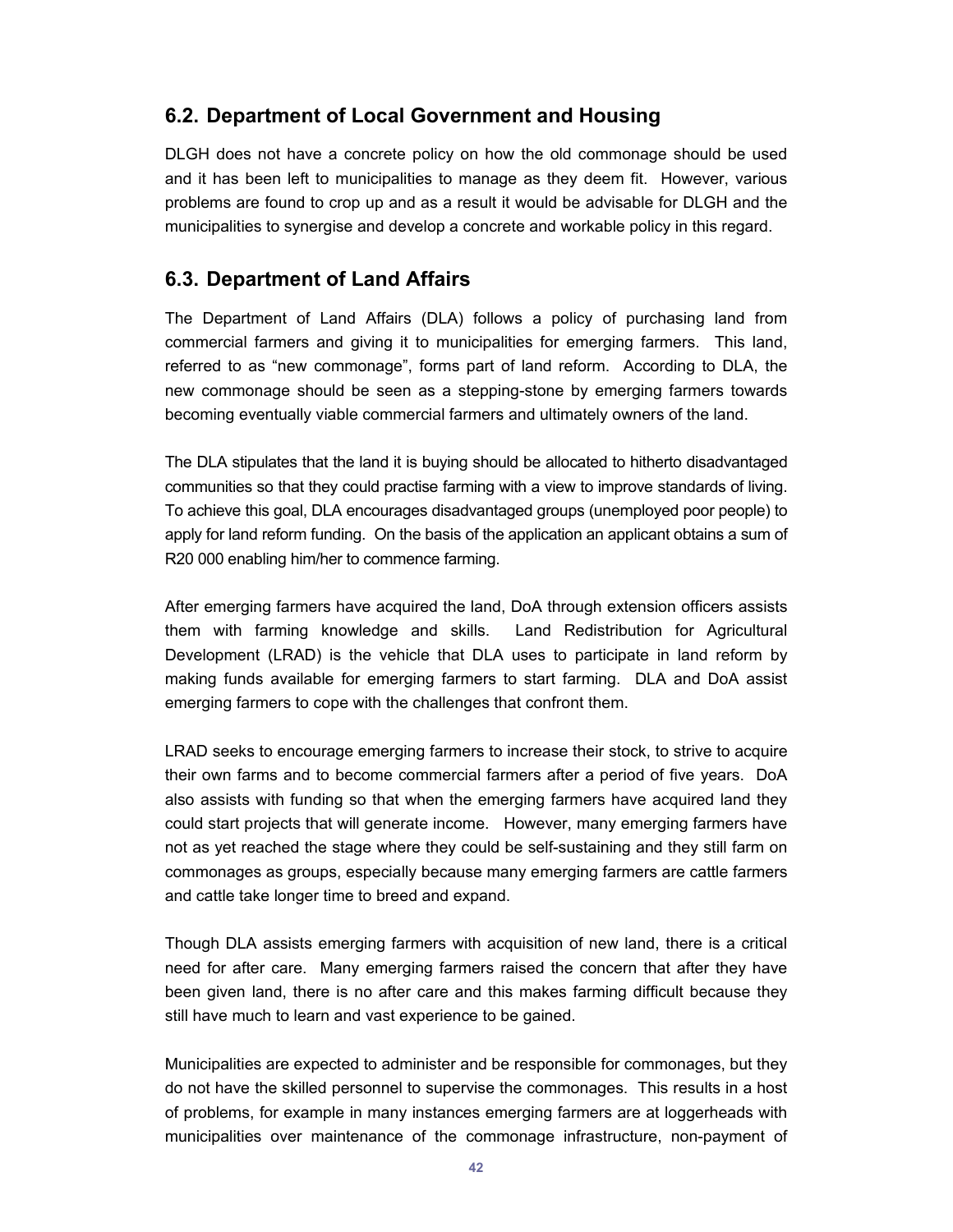rentals and contracts not clearly defining the respective roles of the municipality, DLA and the emerging farmers. This scenario places municipalities in a difficult position because DLA does not keep track of what is happening in the commonage. Also the municipalities are expected to respond to other developmental initiatives required from them by government with the result that municipalities are carrying a heavy onus. Therefore again, DLA, DoA and municipalities should together devise means to provide the necessary aftercare and training to emerging farmers.

### **6.4. Department of Agriculture**

The Department of Agriculture (DoA) is involved in commonage in two ways. Firstly, DoA provides Community Project Funds (CPF) to communities to start projects in the commonages and also with seeds. Secondly, the extension officers of DoA assist emerging farmers with agricultural skills e.g. prevention of overgrazing, marking of stock, ploughing of suitable crops during suitable seasons and disease control. DoA policy is that such CPF funds should be allocated to disadvantaged people in order to start beneficial projects.

In Tswelopele Municipality, a poultry project, a vegetable garden project and crop farming have been funded by CPF from DoA. All these projects are aimed at helping poor communities to earn a living. However, the vegetable garden project nearly collapsed because of a lack of project management skills from the beneficiaries. So it is the duty of DoA to ensure that the beneficiaries of the projects are trained so that the projects could achieve the desired goals. Apart from CPF funds, DoA also assists communities by giving them seeds to plant.

It has been found that while extension officers serve as mentors for commonage users and municipal officials responsible for commonage, emerging farmers have indicated that extension officers seldom visit the camps and advise them. This makes farming difficult for emerging farmers as they still have a lot to learn. To remedy this, extension officers should provide guidance to both the municipal officials responsible for commonage and the emerging farmers. This would assist both the municipal official and emerging farmers about how the commonage could be utilized to improve the standard of living of people by way of agricultural projects. In this regard both DLA and DoA could play a much larger beneficiary role.

Table 15 below clearly shows that DoA has not as yet extended its support to all the municipalities, e.g. eight of the 20 municipalities have not as yet received any assistance from DoA. Again, DoA should assist the municipal officials and commonage users to the extent that they would be able to earn a living from the commonage and become viable commercial farmers serving as an example to other emerging farmers and motivating them to follow in their footsteps.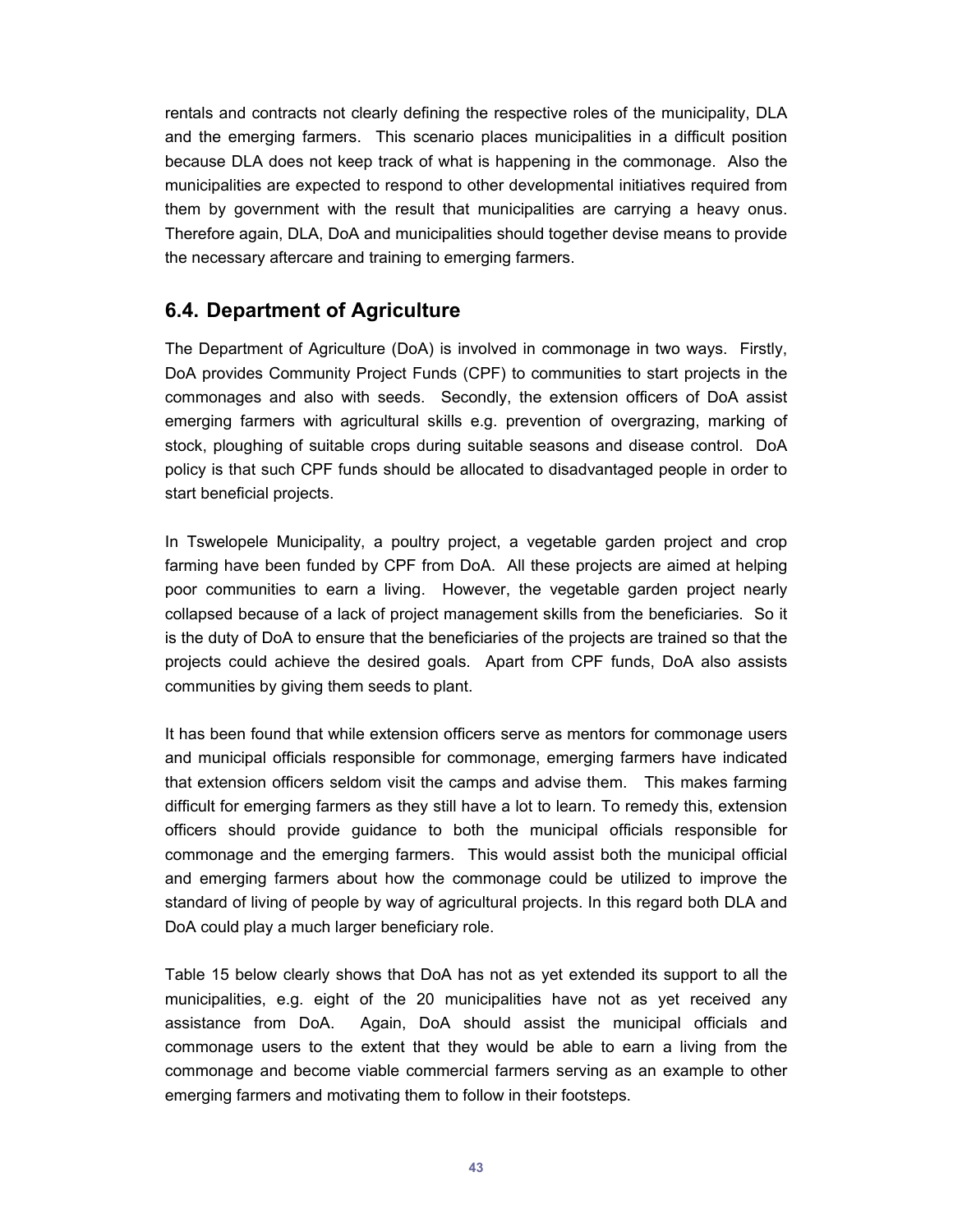| <b>Municipality</b> | Technical assistance received from DoA/ any other departments                                                                                                                                                                                       |
|---------------------|-----------------------------------------------------------------------------------------------------------------------------------------------------------------------------------------------------------------------------------------------------|
| Letsemeng           |                                                                                                                                                                                                                                                     |
| Luckhoff            | Officials from DoA pay visits to the towns, but Nada personally is not<br>aware of any technical advice given to the municipality                                                                                                                   |
| Jacobsdal           | The two officials left in the office at Jacobsdal do not see any one from<br>DoA because it is only a pay point. In contrast, when the vineyard for<br>emerging farmers was established, Mr Hoffman used to frequently see<br>Jannie Koch from DoA. |
| Oppermansgronde     | DLA deals with the land claims and pays regular visits while DoA<br>advises the municipality on the matter of overgrazing.                                                                                                                          |
| Metsimaholo         |                                                                                                                                                                                                                                                     |
| Oranjeville         | None                                                                                                                                                                                                                                                |
| Deneysville         | None                                                                                                                                                                                                                                                |
| Sasolburg           | DoA on the development of the land                                                                                                                                                                                                                  |
| Phumelela           |                                                                                                                                                                                                                                                     |
| Warden              | DoA advises Bambanani farmers not the municipality                                                                                                                                                                                                  |
| Tswelopele          |                                                                                                                                                                                                                                                     |
| <b>Bultfontein</b>  | DoA closed certain camps that have been overgrazed                                                                                                                                                                                                  |
| Hoopstad            | <b>No</b>                                                                                                                                                                                                                                           |
| Maluti-a-phofung    |                                                                                                                                                                                                                                                     |
| Maluti-a-Phofung    | <b>No</b>                                                                                                                                                                                                                                           |
| Mohokare            |                                                                                                                                                                                                                                                     |
| Mohokare            | DoA gave advice on breeding                                                                                                                                                                                                                         |
| Mangaung            |                                                                                                                                                                                                                                                     |
| Mangaung            | DLA gives support                                                                                                                                                                                                                                   |
| Mantsopa            |                                                                                                                                                                                                                                                     |
| Ladybrand           | Unknown                                                                                                                                                                                                                                             |
| Hobhouse            | DoA but did not tell how                                                                                                                                                                                                                            |
| Thaba Potchoa       | Unknown                                                                                                                                                                                                                                             |
| Tweespruit          | Unknown                                                                                                                                                                                                                                             |
| Dihlabeng           |                                                                                                                                                                                                                                                     |
| Dihlabeng           | Unknown                                                                                                                                                                                                                                             |
| Moqhaka             |                                                                                                                                                                                                                                                     |
| Steynsrus           | No                                                                                                                                                                                                                                                  |
| Kroonstad           | DoA but not enough support                                                                                                                                                                                                                          |
| Kopanong            |                                                                                                                                                                                                                                                     |
| Philippolis         | No                                                                                                                                                                                                                                                  |
| Springfontein       | No                                                                                                                                                                                                                                                  |
| <b>Bethulie</b>     | A facilitator from DoA helps the municipality                                                                                                                                                                                                       |
| Reddersburg         | No                                                                                                                                                                                                                                                  |
| Edenburg            | Christo Geldenhuys from DoA helps commonage users                                                                                                                                                                                                   |
| Fauresmith          | DoA has assisted farmers to brand their livestock                                                                                                                                                                                                   |
| Gariep Dam          | DoA has assisted with ploughing of the land                                                                                                                                                                                                         |
| Trompsburg          | DoA has assisted with marking of stock                                                                                                                                                                                                              |
| Jagersfontein       | No                                                                                                                                                                                                                                                  |
| Naledi              |                                                                                                                                                                                                                                                     |
| Naledi              | No                                                                                                                                                                                                                                                  |
| Masilonyana         |                                                                                                                                                                                                                                                     |
| Verkeerdevlei       | No                                                                                                                                                                                                                                                  |

**Table 16. Support from DoA and other departments**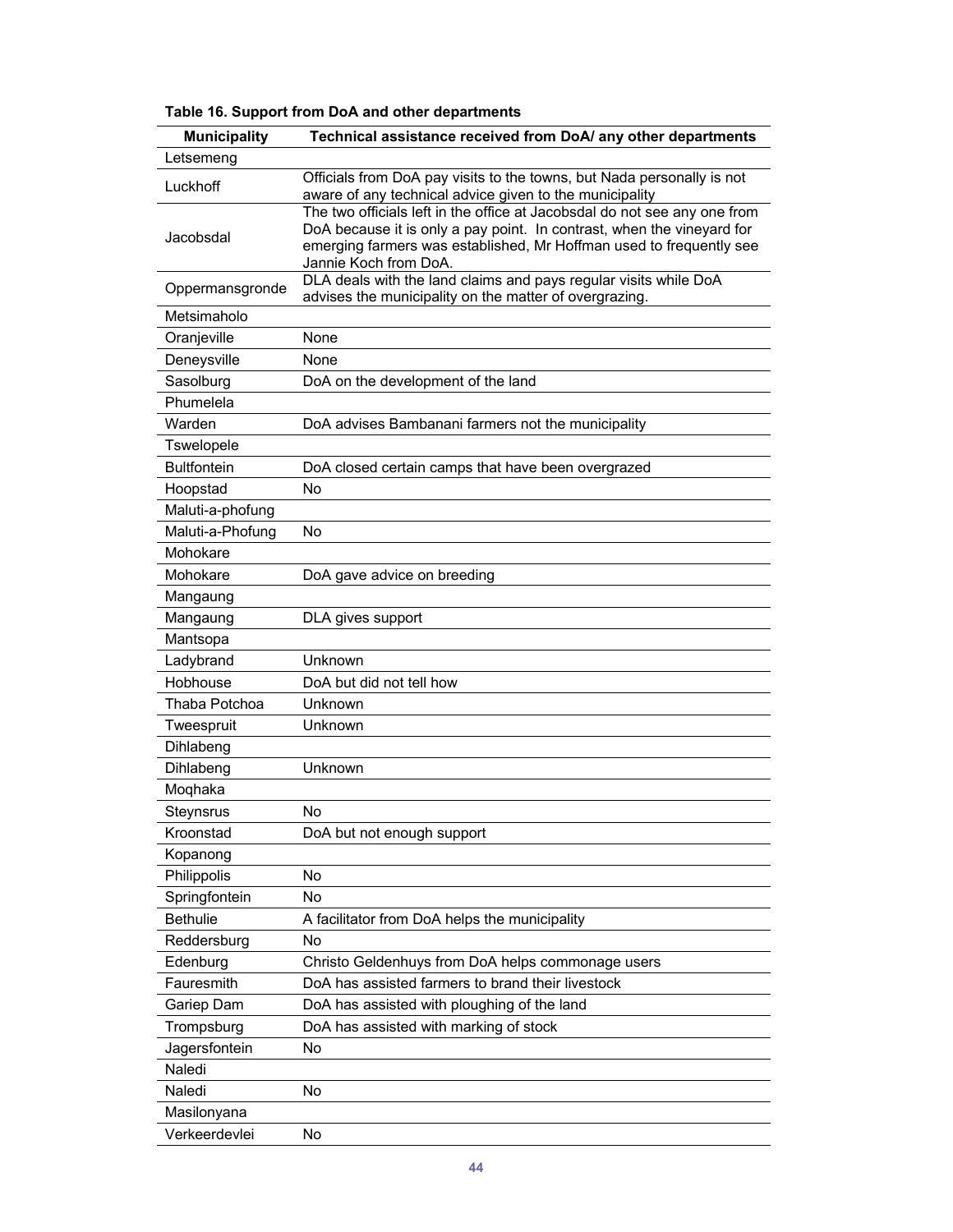| <b>Municipality</b> | Technical assistance received from DoA/ any other departments                     |
|---------------------|-----------------------------------------------------------------------------------|
| Theunissen          | No                                                                                |
| Soutpan             | N/A                                                                               |
| <b>Brandfort</b>    | DoA assisted with the development of the land                                     |
| Winburg             | DoA assisted with the development of the land                                     |
| Ngwathe             |                                                                                   |
| Ngwathe             | DoA helped during the initial stages of the commonage implementation              |
| Nala                |                                                                                   |
| <b>Bothaville</b>   | DoA helps to educate users about prevention of overgrazing                        |
| Wesselsbron         | DoA helps to educate users about prevention of overgrazing                        |
| Mafube              |                                                                                   |
| Mafube              | DoA helped users to draft business plans                                          |
| Matjhabeng          |                                                                                   |
| Matjhabeng          | DoA helped during the initial stages of the commonage implementation              |
| Tokologo            |                                                                                   |
| <b>Boshof</b>       | DoA helped by recommending certain crops to be ploughed during<br>suitable season |
| Hertzogville        | DoA helped by recommending certain crops to be ploughed during<br>suitable season |
| Dealesville         | DoA helped by recommending certain crops to be ploughed during<br>suitable season |
| Setsoto             |                                                                                   |
| Ficksburg           | Extension officer from DoA assisted on rehabilitation of land                     |
| Senekal             | Extension officer from DoA assisted on rehabilitation of land                     |
| Clocolan            | No assistance                                                                     |
| Marquard            | No assistance                                                                     |
| Nketoana            |                                                                                   |
| Nketoana            | Little assistance from DoA which focused on farming of poultry                    |

#### **6.5. Commercial farmers as mentors**

Commercial farmers could be of great assistance to emerging farmers by serving as mentors, because the former have experience in farming and some of the farms that the emerging farmers now utilize used to belong to commercial farmers. Commercial farmers could also assist emerging farmers in identifying good markets for their production and stock. A case in point here is that of Kopanong Municipality where at Philippolis, emerging farmers who own goats co-operate with the commercial farmer by transporting their goats to the market in Kimberley and thereby together obtaining income.

Also in Mantsopa and Tswelopele Municipalities, emerging crop farmers co-operate with a commercial farmer because the commercial farmer has got all the necessary machinery to plough big fields. The agreement is that the commercial farmer gets 85 % while emerging farmers get 15 % of the total produce. While the emerging farmers have indicated that this arrangement does not suit them well because they are getting only 15 %, the fact is that they still managed to purchase their own tractor, and are hoping to buy more machinery so that they could become self-sustaining. Thus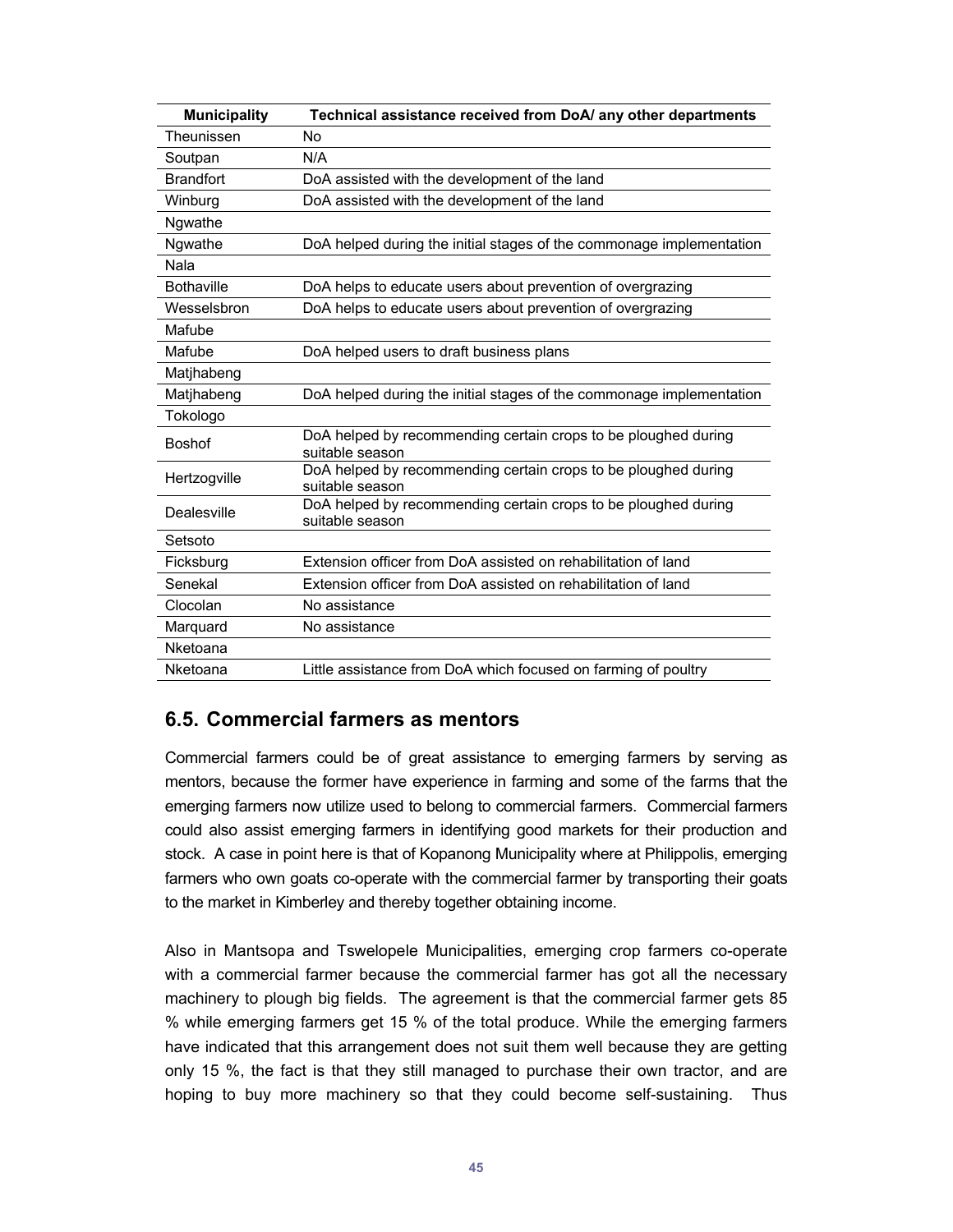evidently, though the emerging farmers complain about the percentage they get, it is better than nothing.

Good working relations between the commercial farmers and emerging farmers could lessen the burden on government departments and the municipality because services such as mentoring and identification of good market could be provided by commercial farmers. Clearly therefore, there is a need for a formal arrangement by all stakeholders of the commonage to use the existing expertise of the commercial farmers for the benefit of emerging farmers. It would consequently be in the interest of stakeholders to work out some form of compensation for commercial farmers who assist emerging farmers.

### **6.6. Interdepartmental co-operation**

With the Department of Local Government and Housing (DLGH) leaving old commonage land with municipalities to manage, municipalities have come under a lot of pressure from communities because the latter do not only want land but still have to be monitored and advised on how to utilise commonage effectively. This means that the municipalities must come up with clear guidelines on who exactly has access to the commonage, how should it be utilized, for what purposes and above all at what stage should a self-reliant farmer leave the commonage in order to make room for new community members who want to start farming. Municipalities do indicate that demands from communities for more commonage land are increasing.

On the other hand, while DLA and DoA do provide some support regarding new commonage, this is by far not sufficient because commonage users lack know-how, finance and business skills. DLGH, DLA, DoA, municipalities and emerging farmers should therefore develop a concrete common policy for all stakeholders towards achieving the desired goals of the commonage.

# **7. Commonage and Development**

### **7.1. Using IDPs to boost commonage**

The table below indicates that commonage is included in most municipal IDP's. The issues that are discussed include policy to access commonage, usage of the commonage, making more commonage available for new farmers, training of emerging farmers and how commonage needs could be provided for in the municipal budget.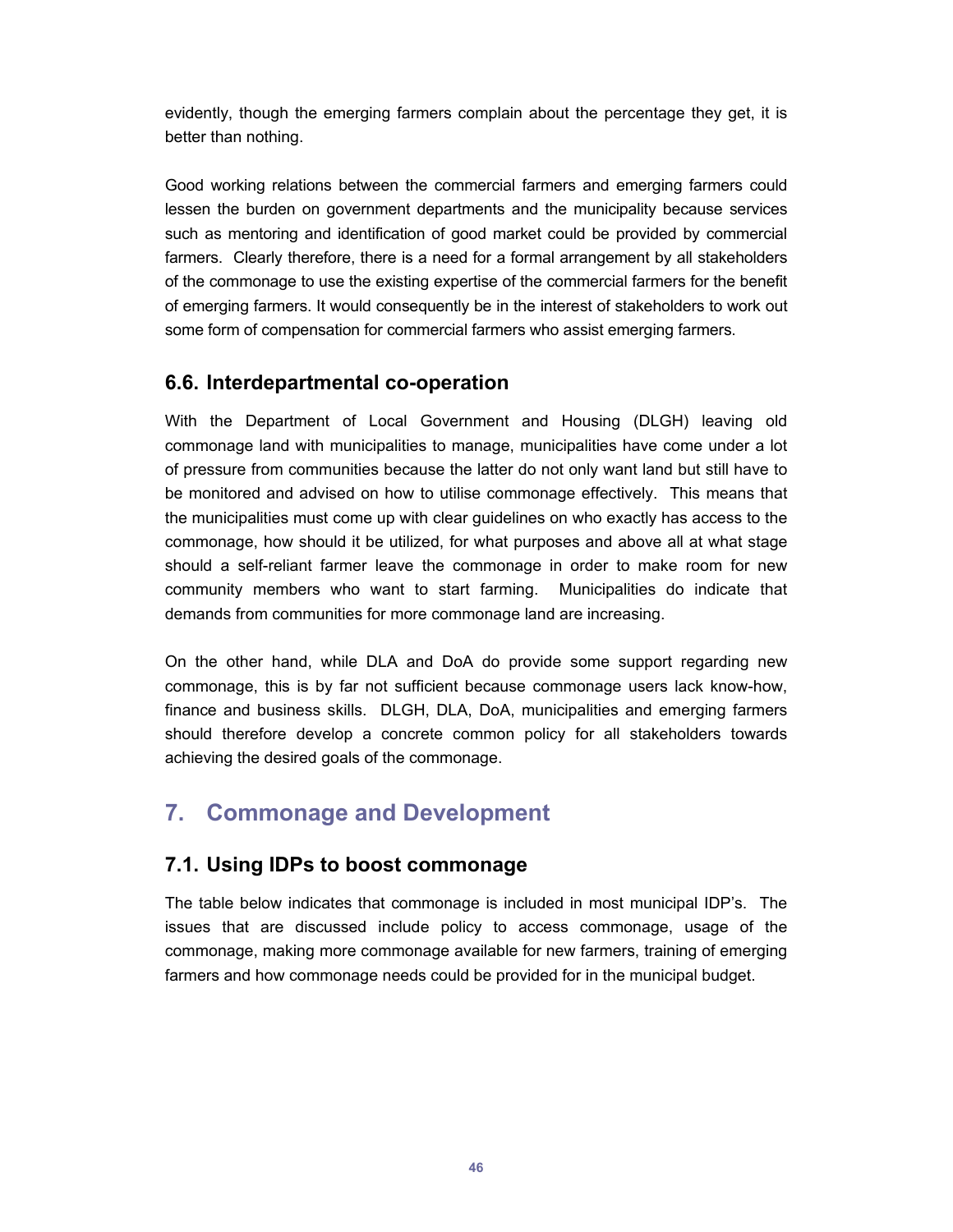|  | Table 17. Commonage as featuring in the IDP's |  |  |
|--|-----------------------------------------------|--|--|
|--|-----------------------------------------------|--|--|

| <b>Municipality</b> | Are<br>commonage<br>related<br><b>issues</b><br>included in<br>the IPD? | If so, what are the proposals in terms of<br>development of the commonage?                                              |
|---------------------|-------------------------------------------------------------------------|-------------------------------------------------------------------------------------------------------------------------|
| Letsemeng           |                                                                         |                                                                                                                         |
| Luckhoff            | Yes                                                                     | Unknown                                                                                                                 |
| Jacobsdal           | Yes                                                                     | Only a need for a commonage for township residents                                                                      |
| Oppermansgronde     | Yes                                                                     | Support for land claims so that the farmers could own<br>the land and get individual title deeds for allotments         |
| Metsimaholo         |                                                                         |                                                                                                                         |
| Oranjeville         | Not yet                                                                 | N/A                                                                                                                     |
| Deneysville         | No                                                                      | N/A                                                                                                                     |
| Sasolburg           | Yes                                                                     | Seek funding for proper investigation and feasibility<br>study on how best to develop Amelia                            |
| Phumelela           |                                                                         |                                                                                                                         |
| Warden              | Unknown                                                                 | None                                                                                                                    |
| Tswelopele          |                                                                         |                                                                                                                         |
| <b>Bultfontein</b>  | No                                                                      | N/A                                                                                                                     |
| Hoopstad            | No                                                                      | N/A                                                                                                                     |
| Maluti-a-Phofung    |                                                                         |                                                                                                                         |
| Maluti-a-Phofung    | Yes                                                                     | Improve access to commonage and grazing areas.<br>Identify more land for commonage and apply for grants<br>from the DLA |
| Mohokare            |                                                                         |                                                                                                                         |
| Mohokare            | <b>No</b>                                                               | N/A                                                                                                                     |
| Mangaung            |                                                                         |                                                                                                                         |
| Mangaung            | Yes                                                                     | Spatial development framework has been approved by<br>council                                                           |
| Mantsopa            |                                                                         |                                                                                                                         |
| Ladybrand           | Yes                                                                     | Policies for future utilization of commonage                                                                            |
| Hobhouse            | Yes                                                                     | Policies for future utilization of commonage                                                                            |
| Thaba Potchoa       | Yes                                                                     | Policies for future utilization of commonage                                                                            |
| Tweespruit          | Yes                                                                     | Policies for future utilization of commonage                                                                            |
| Dihlabeng           |                                                                         |                                                                                                                         |
| Dihlabeng           | Unknown                                                                 |                                                                                                                         |
| Moqhaka             |                                                                         |                                                                                                                         |
| Steynsrus           | Yes                                                                     | Policies for future use of commonage                                                                                    |
| Kroonstad           | Yes                                                                     | Proposals on uniform economic and infrastructural<br>development                                                        |
| Kopanong            |                                                                         |                                                                                                                         |
| Philippolis         | Yes                                                                     | Included in the overall IDP                                                                                             |
| Springfontein       | Yes                                                                     | Included in the overall IDP                                                                                             |
| <b>Bethulie</b>     | Yes                                                                     | Land should be made available for Lephoi residents                                                                      |
| Reddersburg         | Yes                                                                     | Development issues for the commonage                                                                                    |
| Edenburg            | Yes                                                                     | Unknown                                                                                                                 |
| Fauresmith          | Yes                                                                     | More land should be put aside for housing construction                                                                  |
| Gariep Dam          | Yes                                                                     | Unknown                                                                                                                 |
| Trompsburg          | Yes                                                                     | Unknown                                                                                                                 |
| Jagersfontein       | Yes                                                                     | Unknown                                                                                                                 |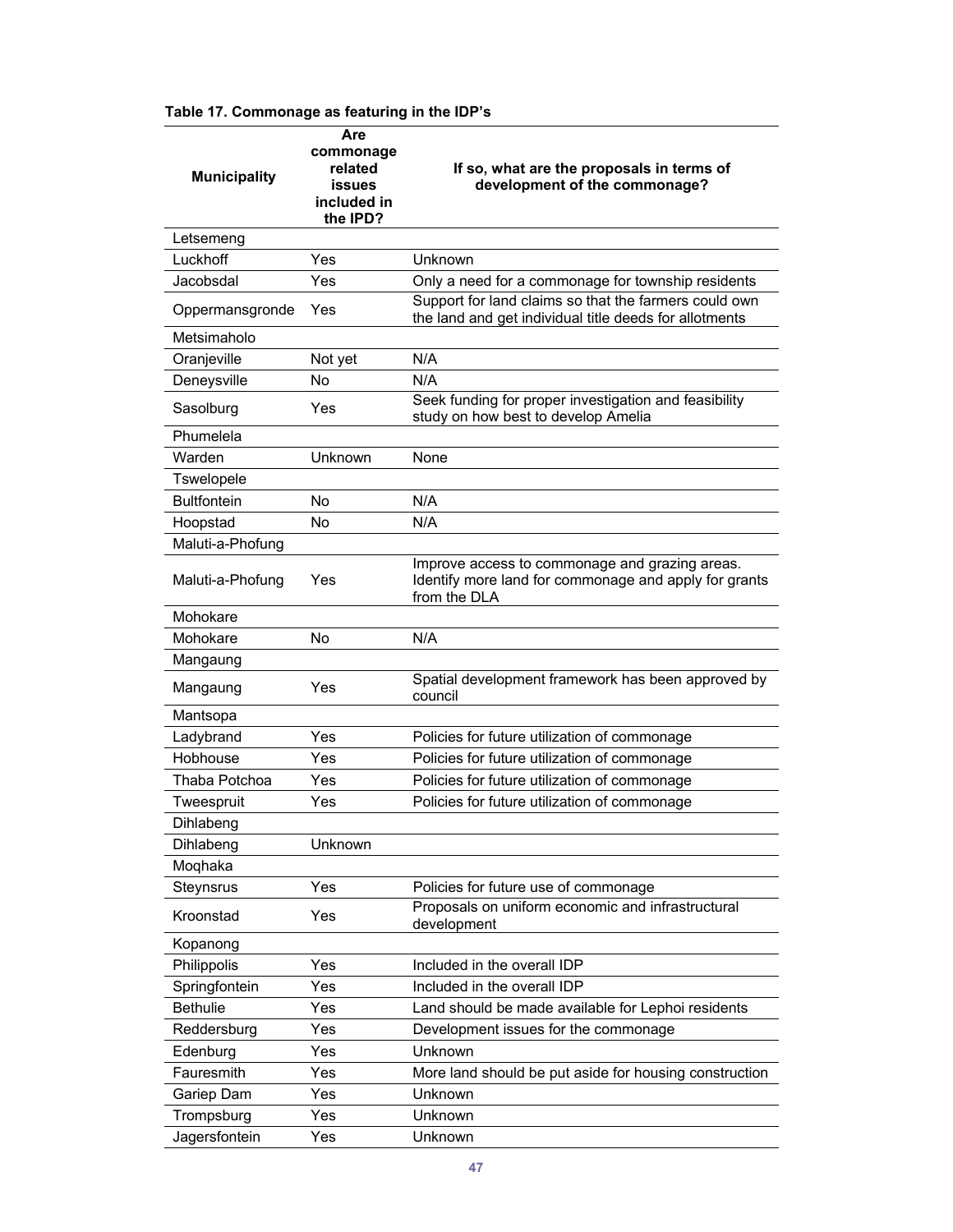| <b>Municipality</b> | Are<br>commonage<br>related<br><b>issues</b><br>included in<br>the IPD? | If so, what are the proposals in terms of<br>development of the commonage?                                                            |
|---------------------|-------------------------------------------------------------------------|---------------------------------------------------------------------------------------------------------------------------------------|
| Naledi              |                                                                         |                                                                                                                                       |
| Naledi              | Yes                                                                     | Apply for funding from the DoA for managing the<br>commonage and review policy on commonage                                           |
| Masilonyana         |                                                                         |                                                                                                                                       |
| Verkeerdevlei       | Unknown                                                                 | N/A                                                                                                                                   |
| Theunissen          | Yes                                                                     | Unknown                                                                                                                               |
| Soutpan             | N/A                                                                     | N/A                                                                                                                                   |
| <b>Brandfort</b>    | Yes                                                                     | Development of small scale farmers through training<br>and funding                                                                    |
| Winburg             | Yes                                                                     | Development of small scale framers through training<br>and funding                                                                    |
| Ngwathe             |                                                                         |                                                                                                                                       |
| Ngwathe             | Yes                                                                     | Assisting emergent farmers to become commercial<br>farmers and market their produce                                                   |
| Nala                |                                                                         |                                                                                                                                       |
| <b>Bothaville</b>   | Yes                                                                     | Inclusion of commonage in municipal capital and<br>operational budget so as to keep the commonage<br>going and improve infrastructure |
| Wesselsbron         | Yes                                                                     | Inclusion of commonage in municipal capital and<br>operational budget so as to keep the commonage<br>going and improve infrastructure |
| Mafube              |                                                                         |                                                                                                                                       |
| Mafube              | Yes                                                                     | Inclusion of commonage in municipal capital budget so<br>as to keep the commonage infrastructure and<br>development operating.        |
| Matjhabeng          |                                                                         |                                                                                                                                       |
| Mathjabeng          | Yes                                                                     | Establishment of a training centre for farmers in a<br>defunct mine property                                                          |
| Tokologo            |                                                                         |                                                                                                                                       |
| <b>Boshof</b>       | Yes                                                                     | Capital budget for infrastructure and assisting farmers<br>to sell their produce in markets                                           |
| Hertzogville        | Yes                                                                     | Capital budget for infrastructure and assisting farmers<br>to sell their produce in markets                                           |
| Dealesville         | Yes                                                                     | Capital budget for infrastructure and assisting farmers<br>to sell their produce in markets                                           |
| Setsoto             |                                                                         |                                                                                                                                       |
| Ficksburg           | Yes                                                                     | Upgrading of the commonage infrastructure                                                                                             |
| Senekal             | Yes                                                                     | Capital budget for commonage management                                                                                               |
| Clocolan            | Yes                                                                     | Upgrading of commonage infrastructure and capital<br>budget for commonage                                                             |
| Marquard            | Yes                                                                     | Capital budget for the commonage management                                                                                           |
| Nketoana            |                                                                         |                                                                                                                                       |
| Nketoana            |                                                                         | Working with commonage users to come up with<br>projects that need to be implemented in the<br>commonage e.g. piggery and poultry     |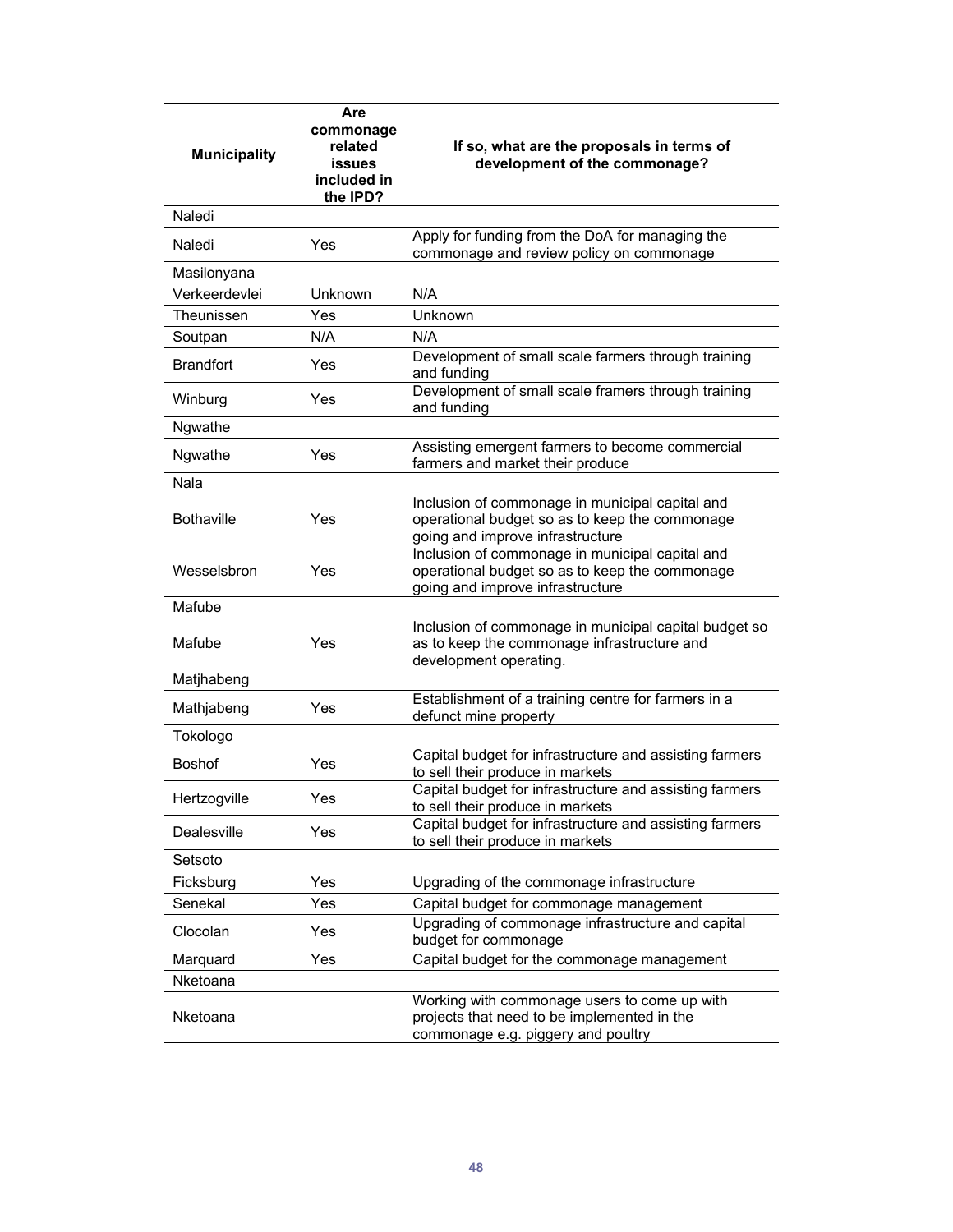### **7.2. Using commonage to boost LED**

The table below illustrates the wide variety of ideas that municipalities entertain in utilizing commonage to boost local economic development. Many municipalities are of the opinion that commonage should be used as an income base for unemployed poor people. Commonage users should sell their production and stock to bigger markets in order to generate income.

In Mantsopa Municipality, commonage land is used for a piggery and vegetable gardening. The beneficiaries sell the pigs and pork to generate income, likewise with vegetable growers they sell to schools, clinics, households and the hospital. In Tswelopele municipality, there is a poultry project and a vegetable garden, with beneficiaries selling their production to generate income. However, these projects have not achieved the set goals due to problems ranging from misuse of funds to lack of business skills, but if these projects could be run effectively, the commonage could indeed boost local economic development.

| <b>Municipality</b> | Commonage as part of LED: ideas                                             |  |
|---------------------|-----------------------------------------------------------------------------|--|
| Letsemeng           |                                                                             |  |
| Luckhoff            | Land could be used for the development of small-scale farmers and           |  |
|                     | must get enough support.                                                    |  |
| Jacobsdal           | If township residents had land they could use it for farming which would    |  |
|                     | be a valuable source of income.                                             |  |
| Oppermansgronde     | Farmers should get official titles to the land and use irrigation water for |  |
|                     | production of irrigated crops.                                              |  |
| Metsimaholo         |                                                                             |  |
|                     | Cattle should be removed from municipal area and the camps hired to         |  |
| Oranjeville         | commercial farmers. Cattle owners who are Metsimaholo residents             |  |
|                     | should be assisted to purchase their own farms.                             |  |
| Deneysville         | After the disaster at Refengkhotso, there is no future for communal         |  |
|                     | farming                                                                     |  |
|                     | Communal farming is unsuccessful. Individuals should farm on a small        |  |
| Sasolburg           | scale and emerging farmers should be established around the                 |  |
|                     | township in order to produce fruit, vegetables, poultry, and milk.          |  |
| Phumelela           |                                                                             |  |
|                     | Investment should be directed in training and skills development of         |  |
| Warden              | commonage users. Commonage should be used for commercial                    |  |
|                     | farming and not subsistence farming. The Cornelia River and the             |  |
|                     | engineering plan could be used to develop irrigation.                       |  |
| Tswelopele          |                                                                             |  |
|                     | Ensure access to commonage by different levels of income groups,            |  |
| <b>Bultfontein</b>  | enlarge the commonage land, secure funding to buy the necessary             |  |
|                     | equipment and train the commonage users to ensure effective farming         |  |

**Table 18. Commonage featuring in LED policies**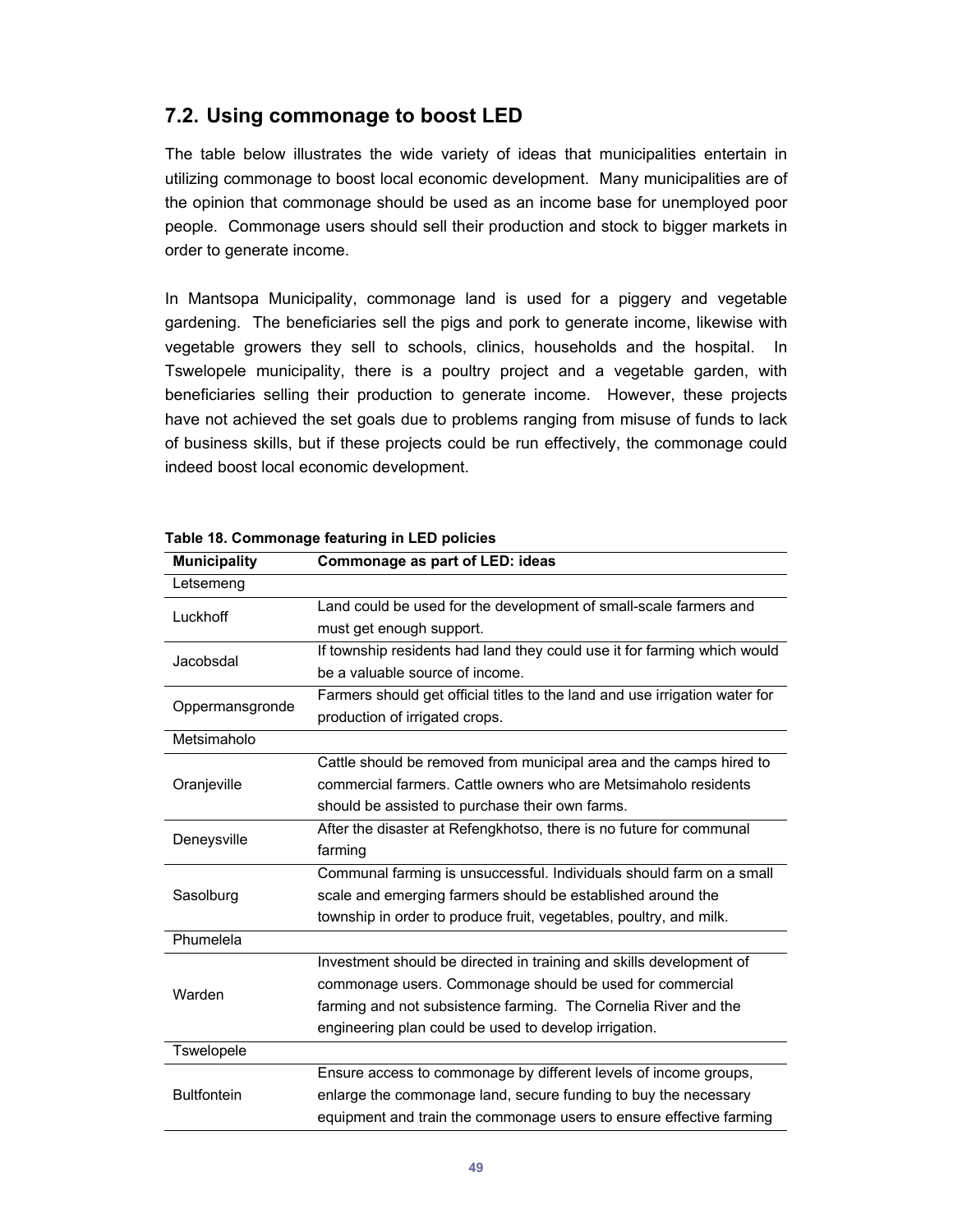| <b>Municipality</b> | Commonage as part of LED: ideas                                           |  |  |
|---------------------|---------------------------------------------------------------------------|--|--|
|                     | Ensure access to commonage by different levels of income groups,          |  |  |
| Hoopstad            | enlarge the commonage land, secure funding to buy the necessary           |  |  |
|                     | equipment and train the commonage users to ensure effective farming       |  |  |
| Maluti-a-Phofung    |                                                                           |  |  |
|                     | Opening up of commonage to more people would almost surely result         |  |  |
| Maluti-a-Phofung    | in many economic activities being taken up leading to economic            |  |  |
|                     | development of the commonage                                              |  |  |
| Mohokare            |                                                                           |  |  |
|                     | Purchase more land and utilise it properly, thus solving the problem of   |  |  |
| Mohokare            | overgrazing.                                                              |  |  |
| Mangaung            |                                                                           |  |  |
|                     | Empowerment of commonage farmers by government in order to be             |  |  |
|                     |                                                                           |  |  |
| Mangaung            | skilful. More staff is needed. Experts in agriculture and economics       |  |  |
|                     | should be employed.                                                       |  |  |
| Mantsopa            |                                                                           |  |  |
| Ladybrand           | Not sure, maybe specialized inputs could be of value                      |  |  |
| Hobhouse            | Not sure, maybe specialized inputs could be of value                      |  |  |
| Thaba Potchoa       | Not sure, maybe specialized inputs could be of value                      |  |  |
| Tweespruit          | Not sure, maybe specialized inputs could be of value                      |  |  |
| Dihlabeng           |                                                                           |  |  |
| Dihlabeng           | Unknown                                                                   |  |  |
| Moqhaka             |                                                                           |  |  |
|                     | Feasibility studies to be done in conjunction with the DoA that will be   |  |  |
| Steynsrus           | also involved in skills training. The land should be sub-divided and be   |  |  |
|                     | leased out to the users.                                                  |  |  |
|                     | Sufficient support through intensive training for staff on agricultural   |  |  |
| Kroonstad           | products and also trained to monitor and evaluate projects.               |  |  |
|                     | Commonage users to be taught about marketing products                     |  |  |
| Kopanong            |                                                                           |  |  |
|                     | Commonage should be used by emerging and small scale farmers for          |  |  |
| Philippolis         | income generation and creation of jobs to be managed properly             |  |  |
| Springfontein       | Commonage should be used for job creation and development                 |  |  |
|                     | Much land should be made available for agricultural projects as this will |  |  |
| <b>Bethulie</b>     | contribute to job creation                                                |  |  |
|                     |                                                                           |  |  |
| Reddersburg         | Intensive training is needed for residents so that they could start       |  |  |
|                     | farming and then develop economically                                     |  |  |
| Edenburg            | More land, capital and skills development should be made available for    |  |  |
|                     | emerging farmers so that they could develop economically                  |  |  |
| Fauresmith          | More land and skills training should be made available for emerging       |  |  |
|                     | farmers so that they could practise farming properly                      |  |  |
| Gariep Dam          | Commonage should be used for job creation and development                 |  |  |
| Trompsburg          | Commonage should be used for job creation and development                 |  |  |
| Jagersfontein       | Commonage should be used for job creation and development                 |  |  |
| Naledi              |                                                                           |  |  |
| Naledi              | Community must be aware of the commonage activities. Experts on           |  |  |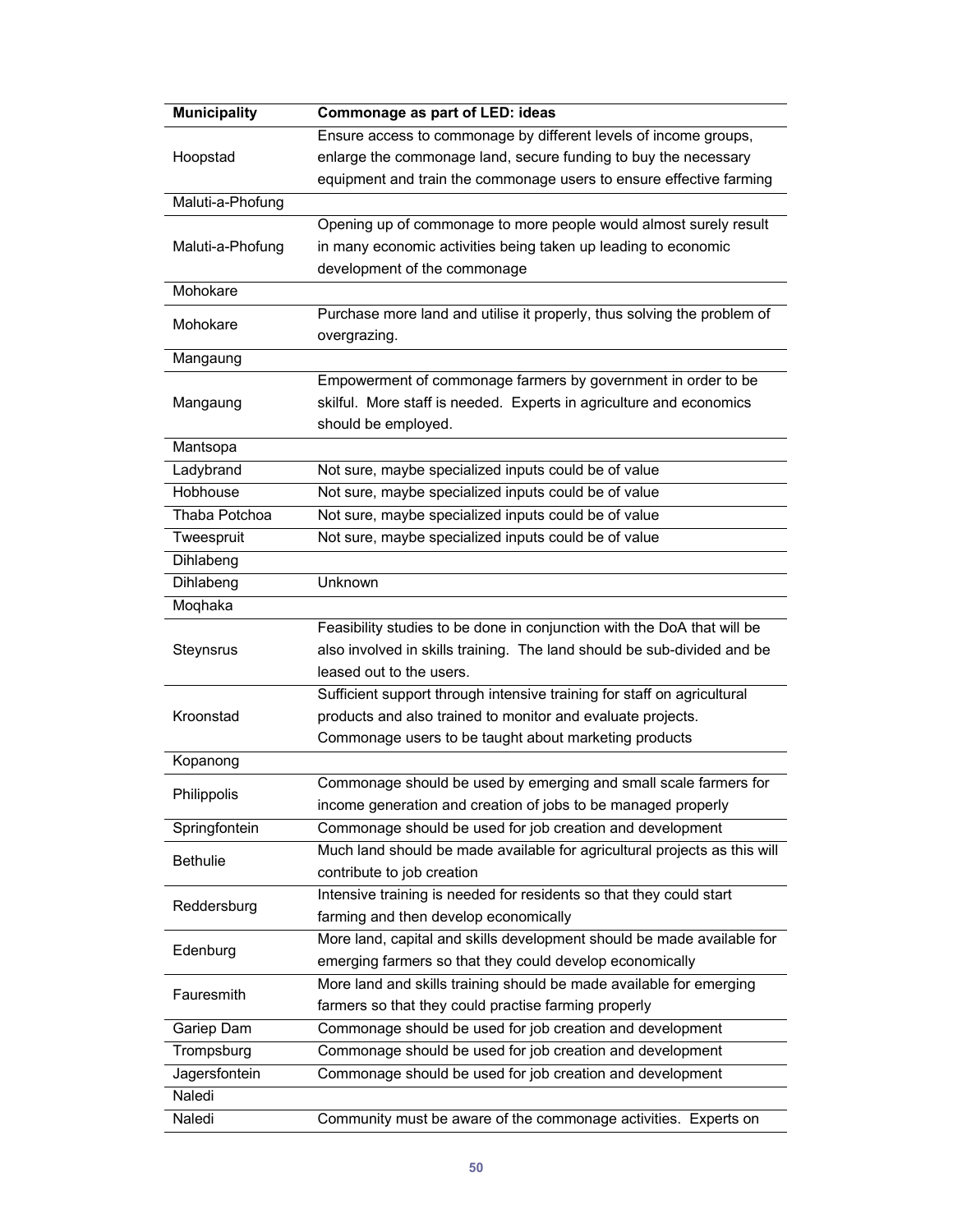| <b>Municipality</b> | Commonage as part of LED: ideas                                           |
|---------------------|---------------------------------------------------------------------------|
|                     | stock farming from the DoA should give advice on stock management         |
|                     | and farming issues. Creation of centre or office for referral of problems |
|                     | recommended                                                               |
| Masilonyana         |                                                                           |
|                     | The users should be properly organized and trained so as to use the       |
| Verkeerdevlei       | land efficiently. Users should pay for the land they use and this could   |
|                     | contribute in economic growth thereby improving employment levels         |
| Theunissen          | Unable to offer opinion                                                   |
| Soutpan             | N/A                                                                       |
|                     | Division of camps into small plots so that there could be more users      |
| <b>Brandfort</b>    | benefiting from farming                                                   |
|                     | Division of camps into small plots so that there could be more users      |
| Winburg             |                                                                           |
|                     | benefiting from farming                                                   |
| Ngwathe             |                                                                           |
| Ngwathe             | Vegetable producers to be more commercial and should assist in food       |
|                     | security programmes and be participants in bigger markets                 |
| Nala                |                                                                           |
|                     | There has to be an establishment of local economic development            |
| <b>Bothaville</b>   | agency through section 21 company so that commonage users could           |
|                     | form partnership with service providers thereby sharing resources         |
|                     | There should be establishment of a local economic development             |
| Wesselsbron         | agency through section 21 company so that commonage users could           |
|                     | form partnership with service providers thereby sharing resources         |
| Mafube              |                                                                           |
|                     | DoA should provide commonage users with skills, training and funding.     |
|                     | Much as the commonage appear in local municipal IDP, DoA should           |
| Mafube              | have hard and fast rules and policies for the commonage and take          |
|                     | necessary steps in the event of matters not being up to standard          |
| Matjhabeng          |                                                                           |
|                     | Coupling commonage use with formal training of emerging farmers at        |
| Matjhabeng          | training centres would empower them in their areas of interests so that   |
|                     | they could graduate into viable commercial farmers                        |
| Tokologo            |                                                                           |
|                     | Many people should be encouraged to start farming in the                  |
| Boshof              | commonage, use camps effectively and be trained and be supported          |
|                     | financial so that they could produce and earn a livelihood                |
|                     | Many people should be encouraged to start farming and use camps           |
|                     |                                                                           |
| Hertzogville        | effectively and be trained and be supported financially so that they      |
|                     | could produce and earn a livelihood                                       |
|                     | Many people should be encouraged to start farming and use camps           |
| Dealesville         | effectively and be trained and supported financially so that they can     |
|                     | produce and sell their production and earn a livelihood                   |
| Setsoto             |                                                                           |
| Ficksburg           | Commonage users should be trained in a sustainable manner so that         |
|                     | they could participate in job creation opportunities.                     |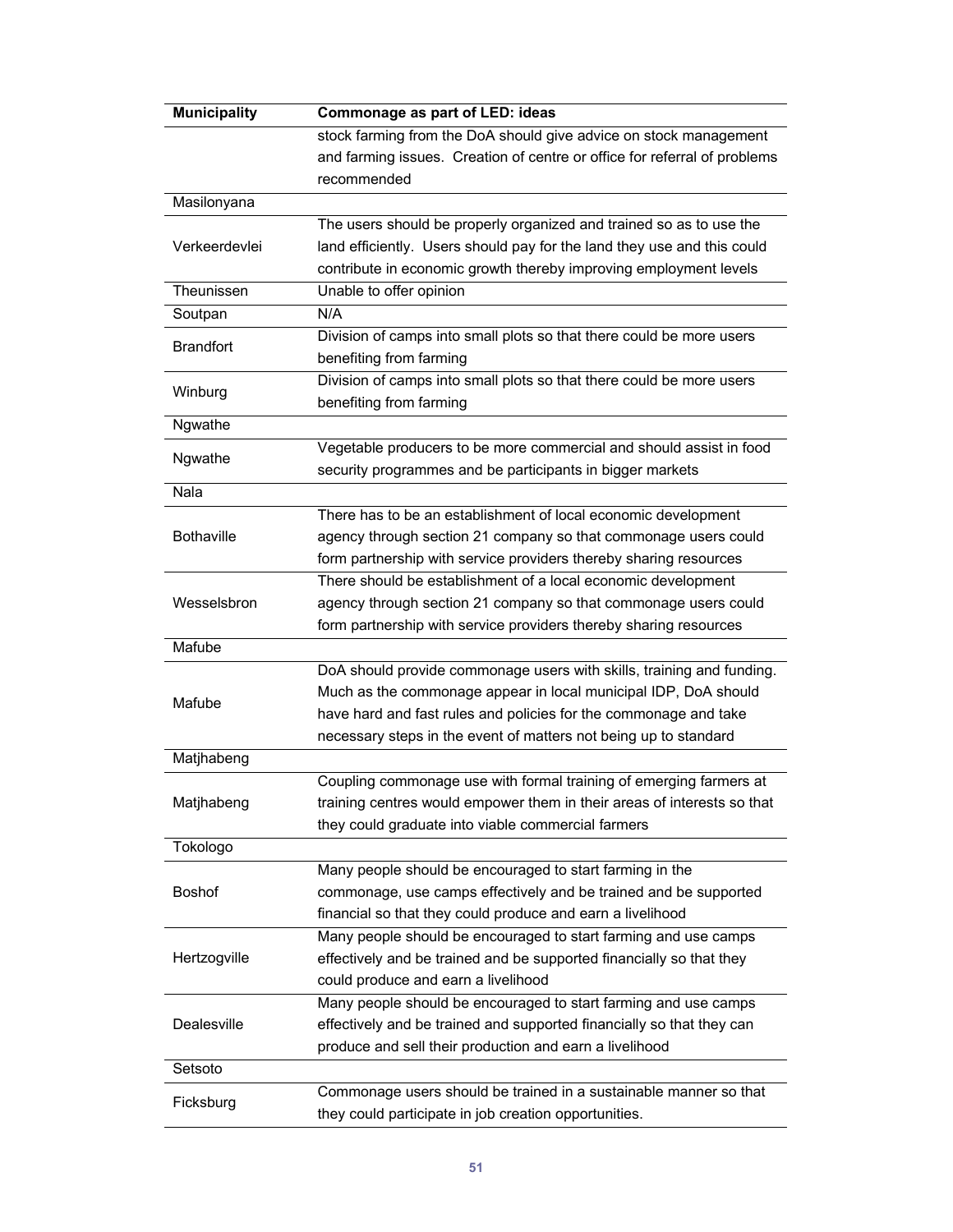| <b>Municipality</b> | Commonage as part of LED: ideas                                         |  |
|---------------------|-------------------------------------------------------------------------|--|
| Senekal             | Commonage users should be trained to acquire skills for job creation    |  |
|                     | initiatives                                                             |  |
| Clocolan            | Training of commonage users to acquire job initiative skills and assist |  |
|                     | poor rural people in upstream economic development                      |  |
| Marquard            | Training commonage users to get skills so that they could initiate jobs |  |
|                     | hence participating in economic development                             |  |
| Nketoana            |                                                                         |  |
|                     | The commonage users should be trained technically to have business      |  |
|                     | plan skills that will serve as strategic guiding force on how to be     |  |
|                     | productive and sustainable in farming. Instead of the users having      |  |
| Nketoana            | mixed breeds, they can focus and form partnership around one breed      |  |
|                     | and identify market and start selling to such a market. The problem     |  |
|                     | now is that they are engaged in mixed breeds that the market does not   |  |
|                     | demand                                                                  |  |
|                     |                                                                         |  |

### **7.3. Sustainable environmental management**

Most of municipal commonages have experienced problems of overgrazing and soil erosion. This is due to the fact that commonage users do not receive the necessary training and information on how to farm proactively. Since the Department of Environmental Affairs and Tourism (DEAT) does not assist all municipalities with environmental problems, there is a need for DLA, DoA, DLGH, municipalities and emerging farmers to bring DEAT on board to assist with environmental issues facing commonages.

For example, in Kopanong Municipality, at Philippolis stock farmers indicated that they are facing a problem with pig owners not wanting to put their pigs inside the commonage thus leading to pigs roaming around town and the township, creating negative environmental effects in the community as a whole. It is seen as the task of the municipality to request environmental consultants to get pig owners to understand and comply with environmental policies.

| <b>Municipality</b> | Has commonage<br>usage led to the<br>degradation of the<br>natural<br>environment? | Have steps been<br>taken to remedy<br>this?                                | Has any assistance<br>come forward from<br>the Dept of<br>Environmental<br>Affairs? |
|---------------------|------------------------------------------------------------------------------------|----------------------------------------------------------------------------|-------------------------------------------------------------------------------------|
| Letsemeng           |                                                                                    |                                                                            |                                                                                     |
| Luckhoff            | Overgrazing which<br>leads to soil erosion<br>is a problem                         | DoA had a meeting<br>with the commonage<br>users to discuss<br>overgrazing | No                                                                                  |
| Jacobsdal           | No.                                                                                | Not necessary                                                              | No                                                                                  |
| Oppermansgronde     | Overgrazing which<br>leads to soil erosion<br>is the problem                       | DoA has sent<br>persons to spray<br>noxious weeds                          | Officials from the<br>Dept of<br>Environmental                                      |

#### **Table 19. Commonage use and environmental degradation**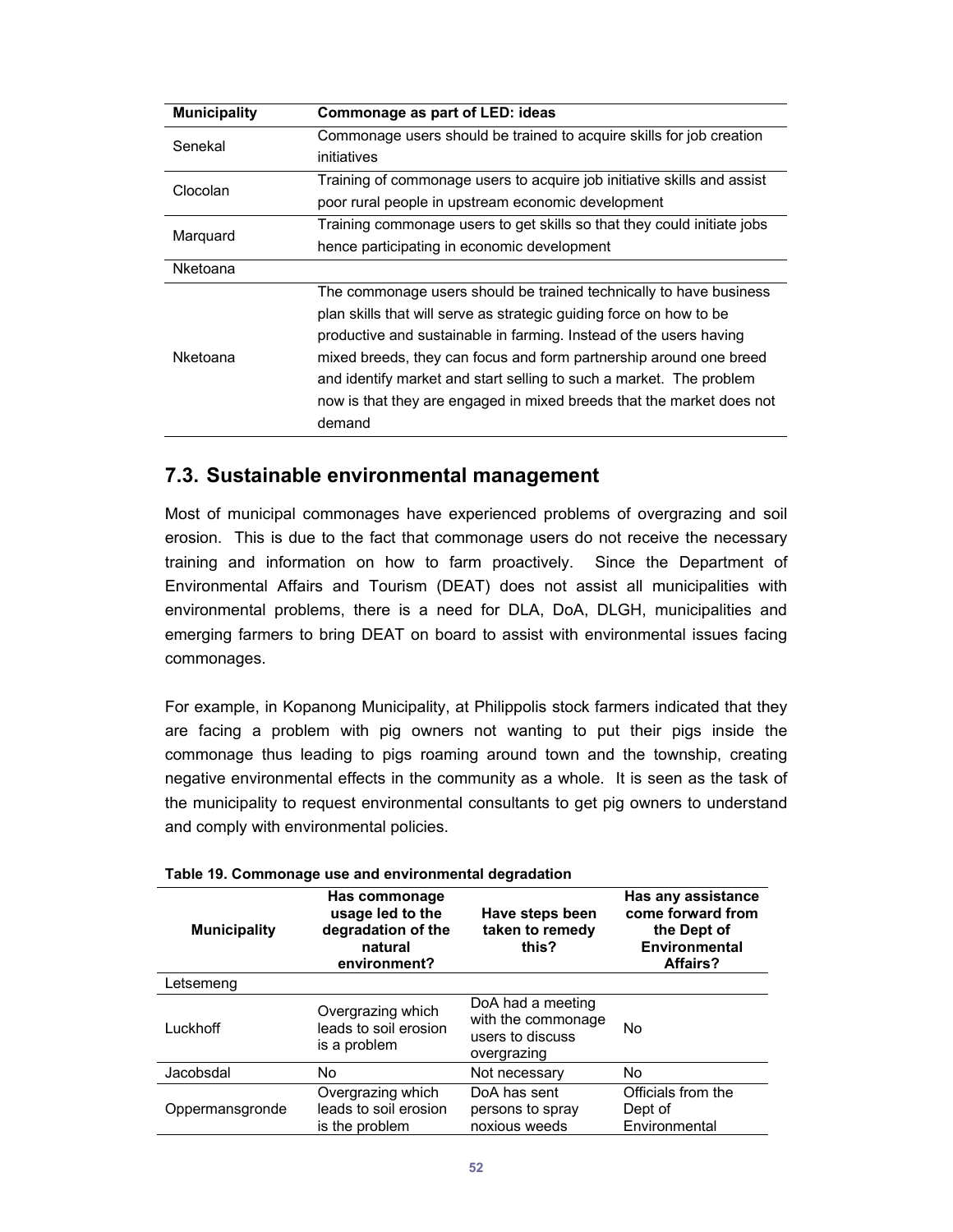| <b>Municipality</b> | <b>Has commonage</b><br>usage led to the<br>degradation of the<br>natural<br>environment? | Have steps been<br>taken to remedy<br>this?                                  | Has any assistance<br>come forward from<br>the Dept of<br><b>Environmental</b><br>Affairs?                                              |
|---------------------|-------------------------------------------------------------------------------------------|------------------------------------------------------------------------------|-----------------------------------------------------------------------------------------------------------------------------------------|
|                     |                                                                                           |                                                                              | Affairs visited the<br>area once in the last<br>five years                                                                              |
| Metsimaholo         |                                                                                           |                                                                              |                                                                                                                                         |
| Oranjeville         | No, rather the camps<br>are under utilized                                                | Not necessary                                                                | No                                                                                                                                      |
| Deneysville         | N/A                                                                                       | N/A                                                                          | No                                                                                                                                      |
| Sasolburg           | No                                                                                        | N/A                                                                          | Council works with<br>the Department of<br>Environmental<br>Affairs on air<br>pollution that is<br>generated by<br><b>SASOL</b>         |
| Phumelela           |                                                                                           |                                                                              |                                                                                                                                         |
| Warden              | Yes, some camps<br>near Ezenzeleni<br>township are<br>overgrazed                          | No because the<br>municipality does not<br>have the necessary<br>information | There used to be a<br>visit by the Dept of<br>Environmental<br>Affairs, but since he<br>moved to Qwaqwa,<br>there are no more<br>visits |
| Tswelopele          |                                                                                           |                                                                              |                                                                                                                                         |
| <b>Bultfontein</b>  | Yes, overgrazing is a<br>problem                                                          | Yes, grazing in<br>overgrazed areas is<br>prohibited                         | No                                                                                                                                      |
| Hoopstad            | Yes, overgrazing is a<br>problem                                                          | Meetings are held<br>with users to tell<br>them to stop<br>overgrazing       | No                                                                                                                                      |
| Maluti-a-Phofung    |                                                                                           |                                                                              |                                                                                                                                         |
| Maluti-a-Phofung    | Yes, overgrazing is a<br>problem                                                          | DLA inspected the<br>land and advised on<br>resting the land for<br>recovery | No                                                                                                                                      |
| Mohokare            |                                                                                           |                                                                              |                                                                                                                                         |
| Mohokare            | Overgrazing which<br>has led to soil<br>erosion is a problem                              | Stock limits were set<br>but were never<br>enforced                          | No                                                                                                                                      |
| Mangaung            |                                                                                           |                                                                              |                                                                                                                                         |
| Mangaung            | Illegal grazing is a<br>problem                                                           | Urban rangers have<br>been trained.                                          | Urban rangers have<br>been trained by the<br>Dept of<br>Environmental<br>Affairs                                                        |
| Mantsopa            |                                                                                           |                                                                              |                                                                                                                                         |
| Ladybrand           | Yes, there is<br>overgrazing                                                              | No                                                                           | No                                                                                                                                      |
| Hobhouse            | Yes, overgrazing is<br>the problem                                                        | No                                                                           | No                                                                                                                                      |
| Thaba Potchoa       | Overgrazing is a<br>problem                                                               | No                                                                           | No                                                                                                                                      |
| Tweespruit          | Overgrazing is<br>problematic                                                             | No                                                                           | No                                                                                                                                      |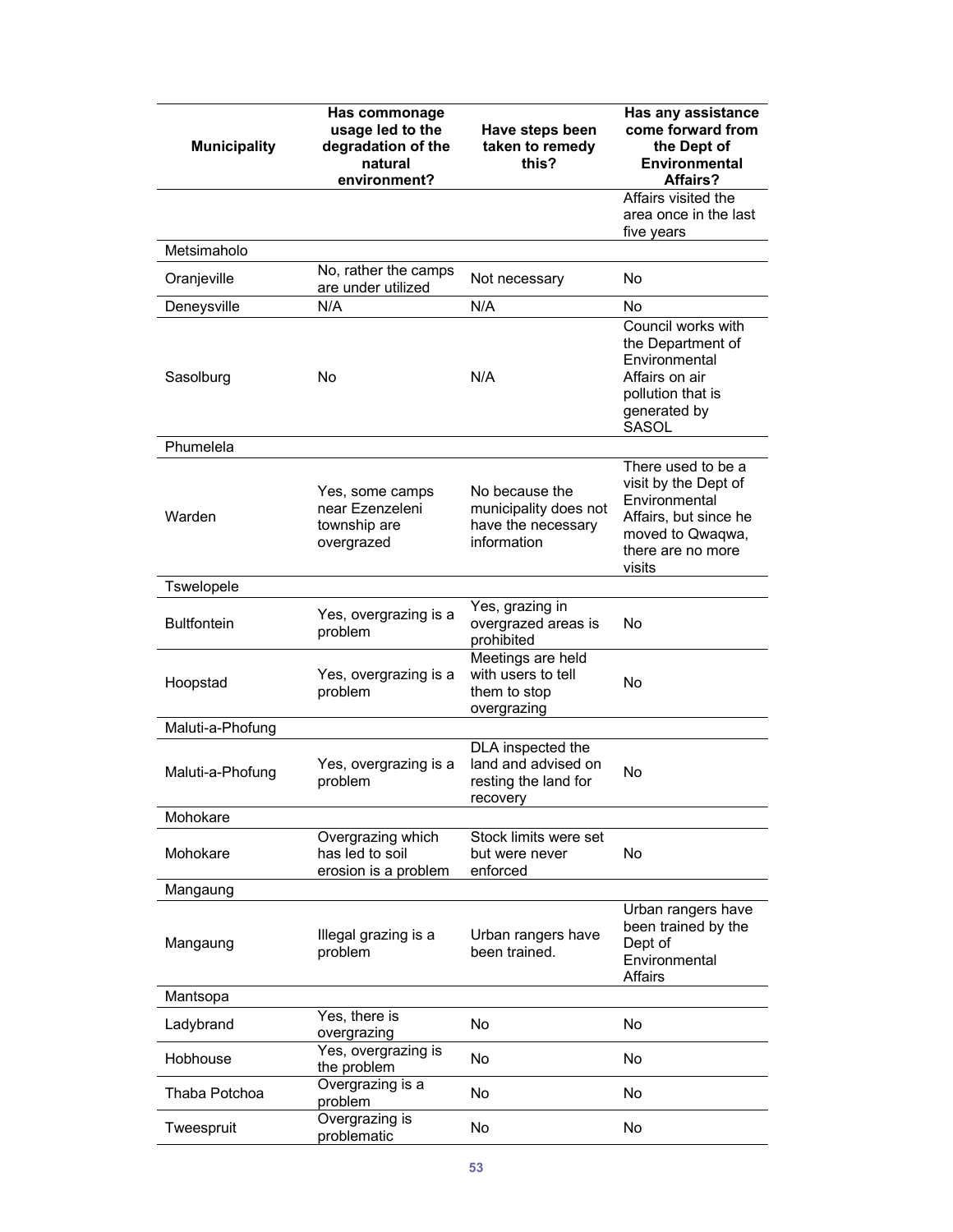| <b>Municipality</b> | Has commonage<br>usage led to the<br>degradation of the<br>natural<br>environment?                               | Have steps been<br>taken to remedy<br>this?                                                                                                       | Has any assistance<br>come forward from<br>the Dept of<br><b>Environmental</b><br>Affairs?                                                             |
|---------------------|------------------------------------------------------------------------------------------------------------------|---------------------------------------------------------------------------------------------------------------------------------------------------|--------------------------------------------------------------------------------------------------------------------------------------------------------|
| Dihlabeng           |                                                                                                                  |                                                                                                                                                   |                                                                                                                                                        |
| Dihlabeng           | Unknown                                                                                                          | Unknown                                                                                                                                           | Unknown                                                                                                                                                |
| Moqhaka             |                                                                                                                  |                                                                                                                                                   |                                                                                                                                                        |
| Steynsrus           | Overgrazing is a<br>problem                                                                                      | No                                                                                                                                                | No                                                                                                                                                     |
| Kroonstad           | Overgrazing is a<br>problem in old<br>commonage                                                                  | Some camps have<br>been closed to allow<br>them to grow grass                                                                                     | Inspectors from<br>Department of<br>Environmental<br>Affairs and Tourism<br>pay regular visits to<br>municipal property<br>and make<br>recommendations |
| Kopanong            |                                                                                                                  |                                                                                                                                                   |                                                                                                                                                        |
| Philippolis         | There is proliferation<br>of noxious weeds                                                                       | Yes, the municipality<br>has assisted users<br>to spray weeds and<br>chop them out                                                                | Yes, the Department<br>of Environmental<br>Affairs has advised<br>users on the<br>eradication of these<br>weeds and supplied<br>herbicide.             |
| Springfontein       | Overgrazing is a<br>problem                                                                                      | No                                                                                                                                                | No                                                                                                                                                     |
| <b>Bethulie</b>     | Overgrazing is a<br>problem                                                                                      | Yes, the farmers<br>were advised that<br>they should not use<br>the camp for a<br>specific period in<br>order to allow the<br>camp to be restored | Yes the Department<br>of Environmental<br>Affairs helped with<br>overgrazing problem                                                                   |
| Reddersburg         | Overgrazing and<br>noxious weeds are<br>problematic in<br>Fairview but no<br>problems with<br>commercial farmers | No                                                                                                                                                | No                                                                                                                                                     |
| Edenburg            | No                                                                                                               | N/A                                                                                                                                               | No                                                                                                                                                     |
| Fauresmith          | Overgrazing and soil<br>erosion are<br>problematic                                                               | Two years ago an<br>official came to<br>assist with spraying<br>of Boetebos, but<br>since then nothing<br>has happened                            | No                                                                                                                                                     |
| Gariep Dam          | No                                                                                                               | N/a                                                                                                                                               | No                                                                                                                                                     |
| Trompsburg          | No                                                                                                               | N/A                                                                                                                                               | No                                                                                                                                                     |
| Jagersfontein       | No                                                                                                               | N/A                                                                                                                                               | No                                                                                                                                                     |
| Naledi              |                                                                                                                  |                                                                                                                                                   |                                                                                                                                                        |
| Naledi              | Soil erosion and<br>proliferation of<br>noxious weeds                                                            | Rotation system of<br>grazing is used                                                                                                             | Some information on<br>environmental<br>management was<br>once given                                                                                   |
| Masilonyana         |                                                                                                                  |                                                                                                                                                   |                                                                                                                                                        |
| Verkeerdevlei       | There is severe                                                                                                  | No                                                                                                                                                | No                                                                                                                                                     |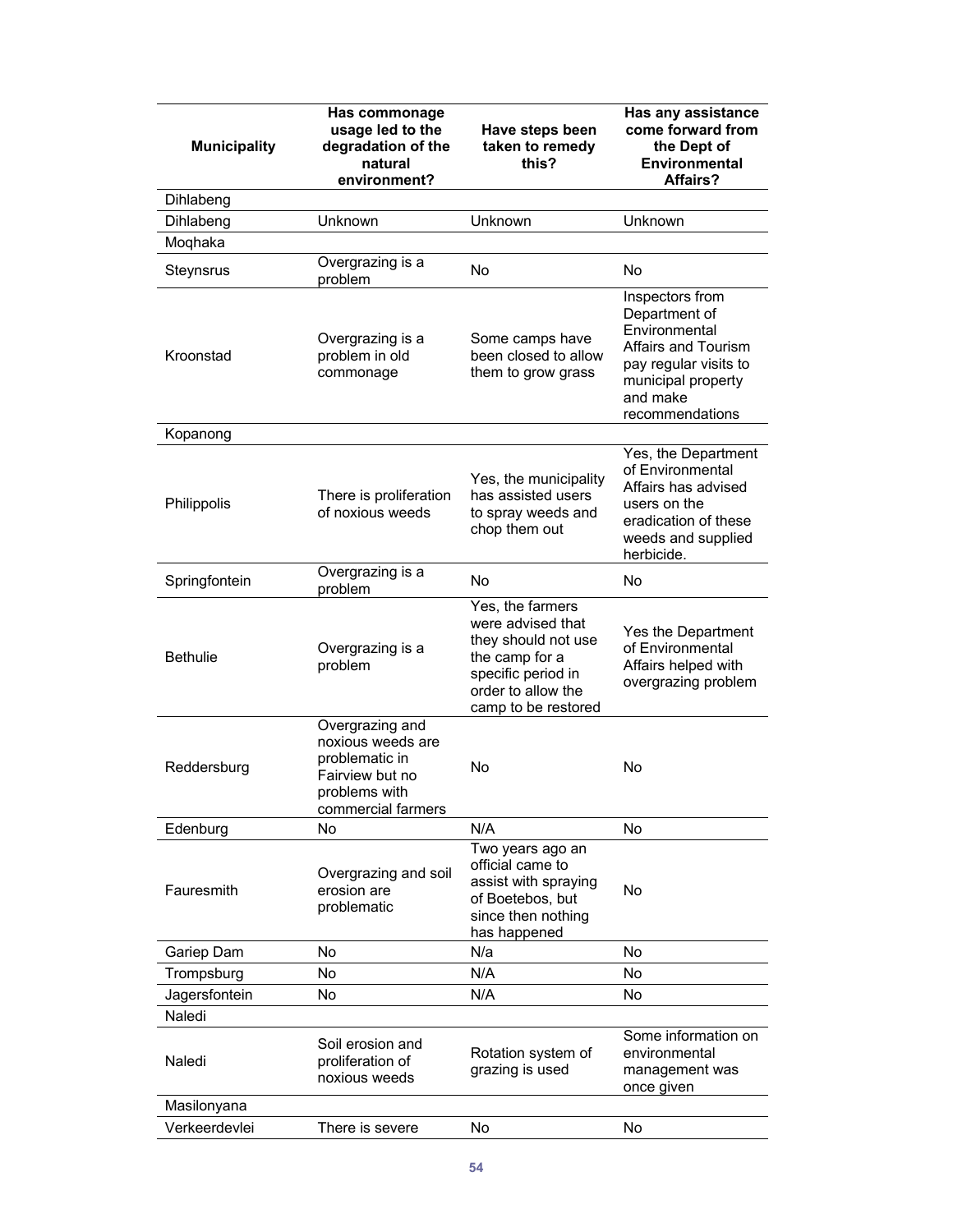| <b>Municipality</b> | Has commonage<br>usage led to the<br>degradation of the<br>natural<br>environment? | Have steps been<br>taken to remedy<br>this?                                                                                | Has any assistance<br>come forward from<br>the Dept of<br><b>Environmental</b><br>Affairs?                                          |
|---------------------|------------------------------------------------------------------------------------|----------------------------------------------------------------------------------------------------------------------------|-------------------------------------------------------------------------------------------------------------------------------------|
|                     | overgrazing and<br>noxious weeds                                                   |                                                                                                                            |                                                                                                                                     |
| Theunissen          | No                                                                                 | Not necessary                                                                                                              | <b>No</b>                                                                                                                           |
| Soutpan             | N/A                                                                                | N/A                                                                                                                        | N/A                                                                                                                                 |
| <b>Brandfort</b>    | No                                                                                 | N/A                                                                                                                        | No                                                                                                                                  |
| Winburg             | No                                                                                 | N/A                                                                                                                        | No                                                                                                                                  |
| Ngwathe             |                                                                                    |                                                                                                                            |                                                                                                                                     |
| Ngwathe             | Overgrazing and soil<br>erosion are<br>problems                                    | Users were told to<br>stop grazing in<br>overgrazed camps                                                                  | Yes                                                                                                                                 |
| Nala                |                                                                                    |                                                                                                                            |                                                                                                                                     |
| <b>Bothaville</b>   | Overgrazing is a<br>problem                                                        | DoA helps to<br>educate users about<br>prevention of<br>overgrazing                                                        | No                                                                                                                                  |
| Wesselsbron         | Overgrazing and soil<br>erosion are<br>problems                                    | DoA helps to<br>educate users about<br>the prevention of soil<br>erosion and<br>overgrazing                                | No                                                                                                                                  |
| Mafube              |                                                                                    |                                                                                                                            |                                                                                                                                     |
| Mafube              | Noxious weeds have<br>been a problem                                               | The municipality and<br>the DEAT assisted in<br>identifying such<br>weeds and the<br>municipality<br>removed them          | Yes, identifying<br>noxious weeds and<br>educating users as<br>well as the<br>municipality on the<br>side effects of such<br>weeds. |
| Matjhabeng          |                                                                                    |                                                                                                                            |                                                                                                                                     |
| Matjhabeng          | Overgrazing and<br>noxious weeds are a<br>problem                                  | Users are being<br>warned of the<br>adverse results of<br>overgrazing                                                      | No                                                                                                                                  |
| Tokologo            |                                                                                    |                                                                                                                            |                                                                                                                                     |
| <b>Boshof</b>       | Noxious weeds are a<br>problem                                                     | Removal of noxious<br>weeds                                                                                                | Yes, through<br>identification of<br>noxious weeds                                                                                  |
| Hertzogville        | Overgrazing and<br>noxious weeds are a<br>problem                                  | Monitoring that the<br>number of livestock<br>using the camp are<br>not overwhelming<br>and also removing<br>noxious weeds | Yes, through<br>educating farmers<br>not to overgraze the<br>camps and also<br>identification of<br>noxious weeds                   |
| Dealesville         | Noxious weeds are a<br>problem                                                     | Removal of noxious<br>weeds                                                                                                | Yes, through<br>identification of<br>noxious weeds                                                                                  |
| Setsoto             |                                                                                    |                                                                                                                            |                                                                                                                                     |
| Ficksburg           | Overgrazing is partly<br>a problem                                                 | DoA extension<br>officer gives advice<br>on land rehabilitation                                                            | No                                                                                                                                  |
| Senekal             | Soil erosion is partly<br>a problem due to<br>heavy rains and                      | DoA extension<br>officers advise on<br>how to deal with soil                                                               | No                                                                                                                                  |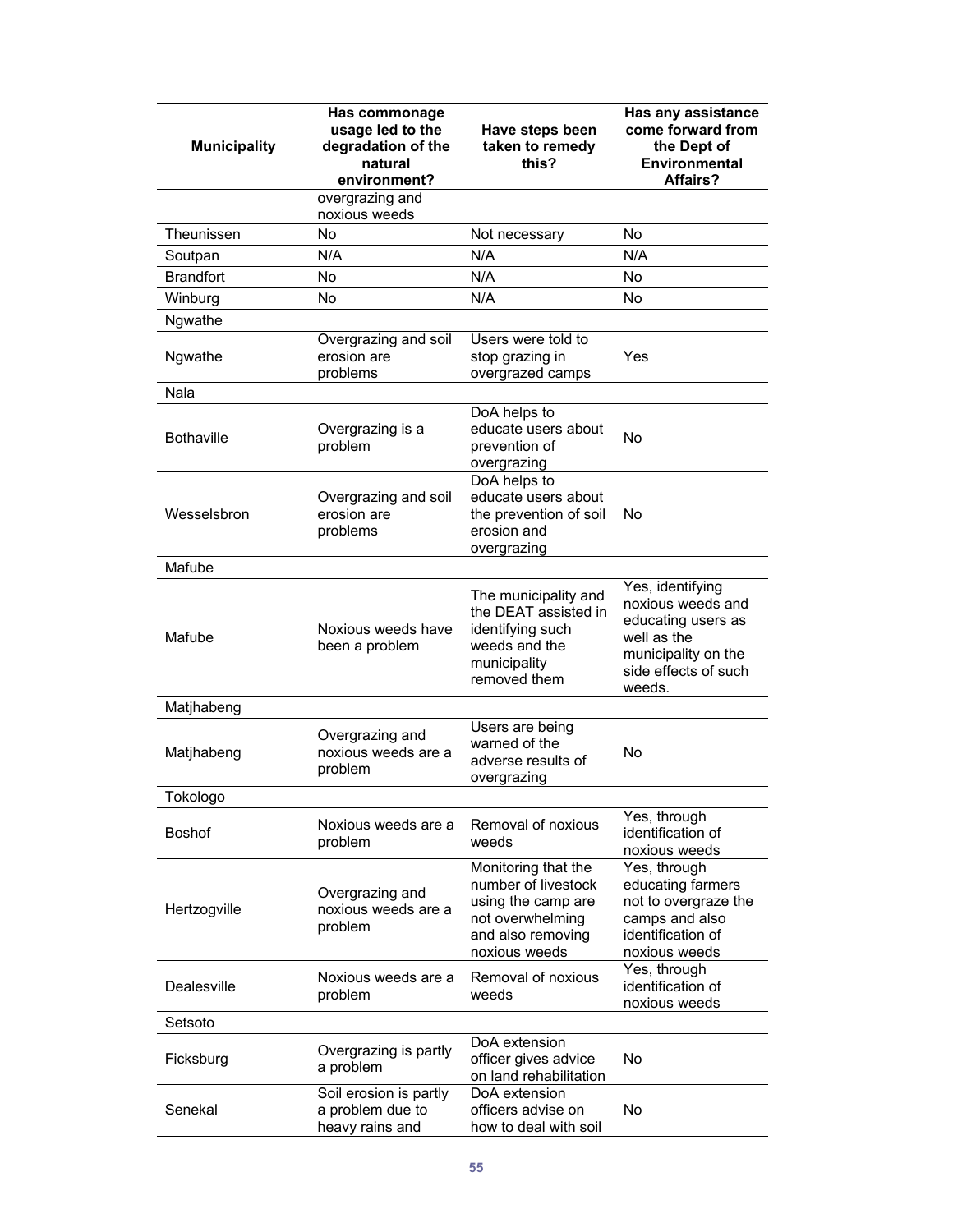| <b>Municipality</b> | Has commonage<br>usage led to the<br>degradation of the<br>natural<br>environment?                                                                                                                                                     | Have steps been<br>taken to remedy<br>this?                                                        | Has any assistance<br>come forward from<br>the Dept of<br>Environmental<br>Affairs? |
|---------------------|----------------------------------------------------------------------------------------------------------------------------------------------------------------------------------------------------------------------------------------|----------------------------------------------------------------------------------------------------|-------------------------------------------------------------------------------------|
|                     | winds                                                                                                                                                                                                                                  | erosion                                                                                            |                                                                                     |
| Clocolan            | Overgrazing and soil<br>erosion are<br>problematic                                                                                                                                                                                     | DoA extension<br>officers advise on<br>how to prevent<br>overgrazing that<br>leads to soil erosion | No                                                                                  |
| Marquard            | Overgrazing and soil<br>erosion are<br>problematic                                                                                                                                                                                     | DoA extension<br>officers provide<br>advice on how to<br>prevent overgrazing<br>and soil erosion   | No                                                                                  |
| Nketoana            |                                                                                                                                                                                                                                        |                                                                                                    |                                                                                     |
| Nketoana            | The commonage<br>has not experienced<br>environmental<br>deterioration<br>because the<br>municipality and<br>DoA always advise<br>farmers on<br>prevention of<br>overgrazing and to<br>keep a limited<br>number of stock in a<br>camp. | N/A                                                                                                | No                                                                                  |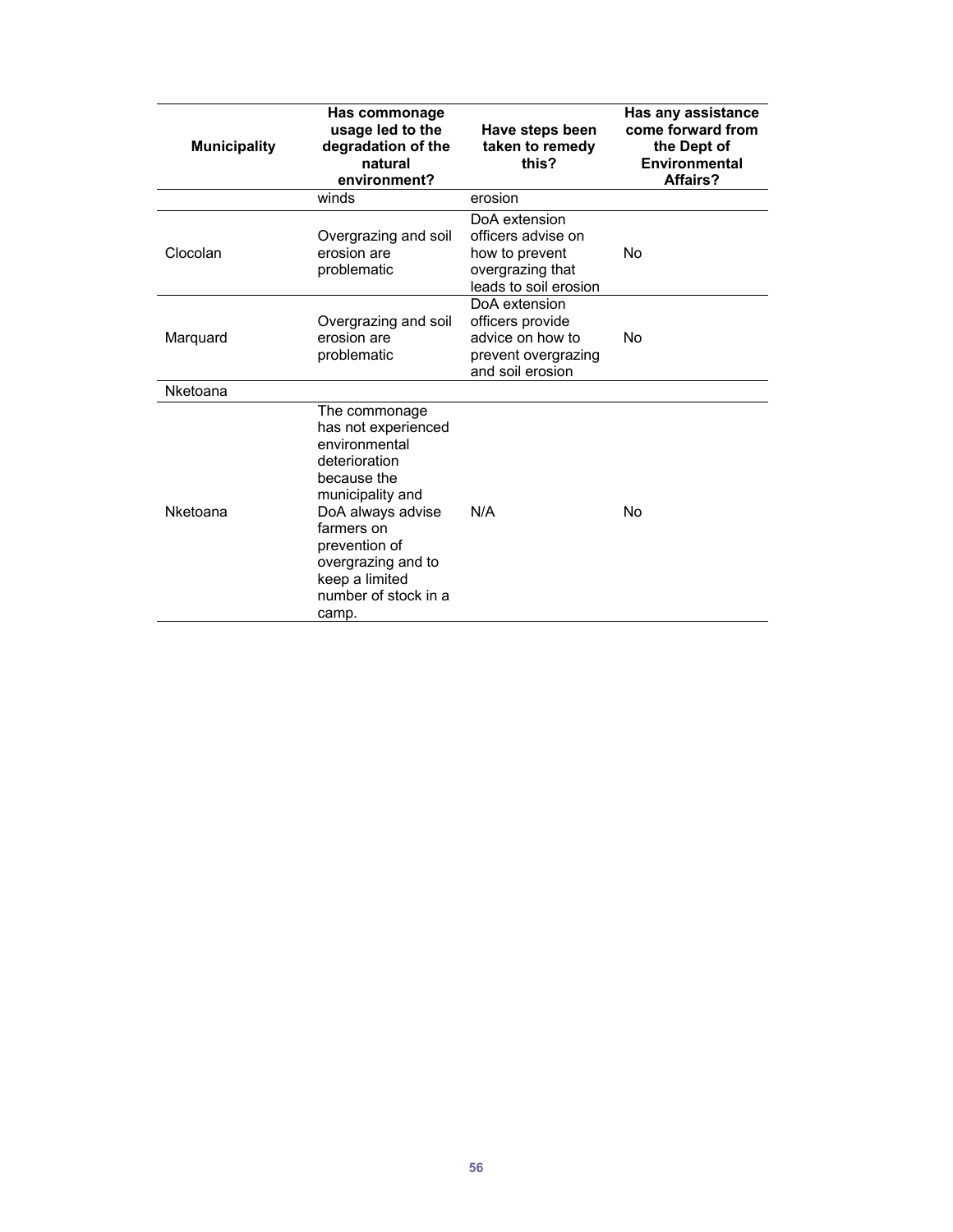## **8. In-depth interviews and site visits: Case studies**

### **8.1. Case study No. 1: Mantsopa Municipality**

Mantsopa Municipality consists of four towns viz. Ladybrand (capital), Hobhouse, Thaba Patchoa and Tweespruit. Towns that were visited for in-depth interviews and site visits were Ladybrand and Hobhouse. The reason why these two towns were selected is that besides practicing livestock and crop farming on municipal commonage, there are also LED projects underway.

#### **(a) Usage of municipal commonage in Ladybrand**

The municipal commonage land in Ladybrand is used for stock farming, crop farming, the Vumani project as a centre for street kids and the Ikaheng project as a centre for disabled children. Both emerging and commercial farmers use municipal commonage land. Commercial farmers hire the ploughing fields from the municipality, while emerging farmers, organized into an association called Mafa Farmers Association, practice livestock as well as crop farming on the commonage. Mafa Farmers Association has 60 members, of which 40 practice crop farming and 20 stock farming.

The chairperson of Mafa Association, Mr. M. Moliane, said that in the year 2000 they formed a group of 10 people and approached the municipality for grazing land. The municipality interviewed them, enquiring how they were to use the commonage and after learning that they were to practice stock farming, they were given land and the municipality further advised them to consider crop farming. After a year, when new members had joined the association, some members started crop farming.

Mr. Moliane said that the main problem facing stock farmers is a lack of drinking water for livestock. Furthermore, fences are not in a good condition and as a result their livestock becomes involved in road accidents as the camps are adjacent to the tarred road. According to him, they have reported the matter to the municipality, but nothing has happened yet. Shortage of water and bad condition of fences are disturbing issues for stock farmers because they pay R2 400 per month to the municipality and as such expect the municipality to assist them with the maintenance of infrastructure. According to Mr. Moliane, stock farmers approached DoA to provide water for livestock, but up to now nothing has materialized.

Mr. Moliane said that they have signed a contract of 10 years with the municipality, with a view to deciding thereafter whether they could still use the commonage or otherwise open the way for other people who want to start farming. There is no formal policy spelling out the number of cattle a user should attain before becoming compelled to look for his own land. Emerging farmers buy medicines for livestock at their own cost. The only way that stock farmers generate income is through selling their stock to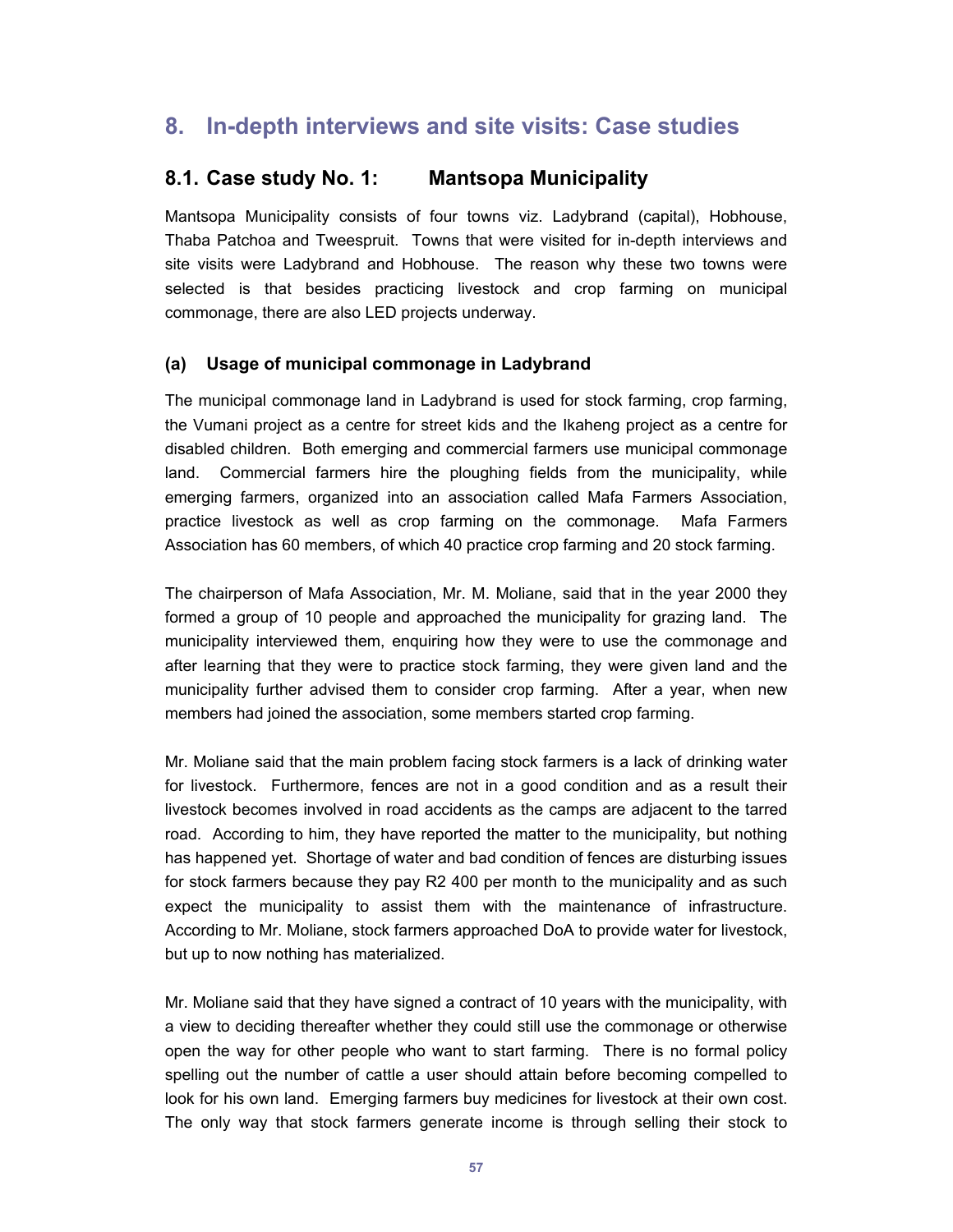surrounding households. Crop farmers are also part of the 10-year contract. Crop farmers co-operate with one commercial farmer because he has the necessary experience in crop production and above all he has the machinery to plough big fields. Emerging crop farmers have signed a three-year contract with the commercial farmer and of the total production, they receive 15% while the commercial farmer gets 85%. Produce is sold to the market and the 15% they get amounts in total to R62 000. From their 15% share, they have managed to buy one tractor. They would like to acquire their own machinery so that they could benefit from the total production. It transpired that crop farmers also use their 15% to buy seed. There is a need for them to become self-sustaining so that they could benefit from the entire production. Mr. Moliane said that crop farmers pay the municipality about R26, 000 per month. The main challenge facing crop farmers is to secure funding in order to buy their own machinery.

Municipal commonage land has a centre for street children called the Vumani project. Within the centre, there is a vegetable garden which street kids work on when not at school. The Department of Social Welfare funded the centre. Currently, 17 children are staying in the centre. The centre has formed a partnership with Chinese people working with rehabilitation centres and who assist them with seeds to grow vegetables in the centre. These are then sold to surrounding areas as well as used for domestic consumption at the centre. The amount of funding put into the centre is unknown. A local social worker and Community Policing Forum assisted in identifying street kids for the centre, while a volunteer looks after the children.

Challenges facing the centre include lack of funding to initiate projects that will keep the children busy e.g. sport events, as well as lack of funding to maintain the centre. Some children do not participate in the vegetable garden and others do not attend school. Another challenge is that some children go back to streets in town and only come back during the evening to sleep. The centre does not pay any rental to the municipality.

The Ikaheng project is a centre for disabled children on the municipal land. There are about 34 people who stay in the centre. The building was constructed by the municipality and an amount of R15 000 was donated by the municipality for basic needs. An amount of R35 000 was donated by the Department of Social Welfare for basic needs of the centre, which also paid R31 000 in response to a claim on behalf of disabled people. Supervisors in the centre submit reports to the various funders on how money is spent. Supervisors are volunteers who have received training on home-based care from the Department of Labour. A local social worker regularly visits the centre and monitors it's operation. The centre has a vegetable garden and volunteers from the community work on it. The centre pays an amount of R50 to the municipality monthly.

The main challenge facing the centre is to obtain more funding to extend the building in order to accommodate more people.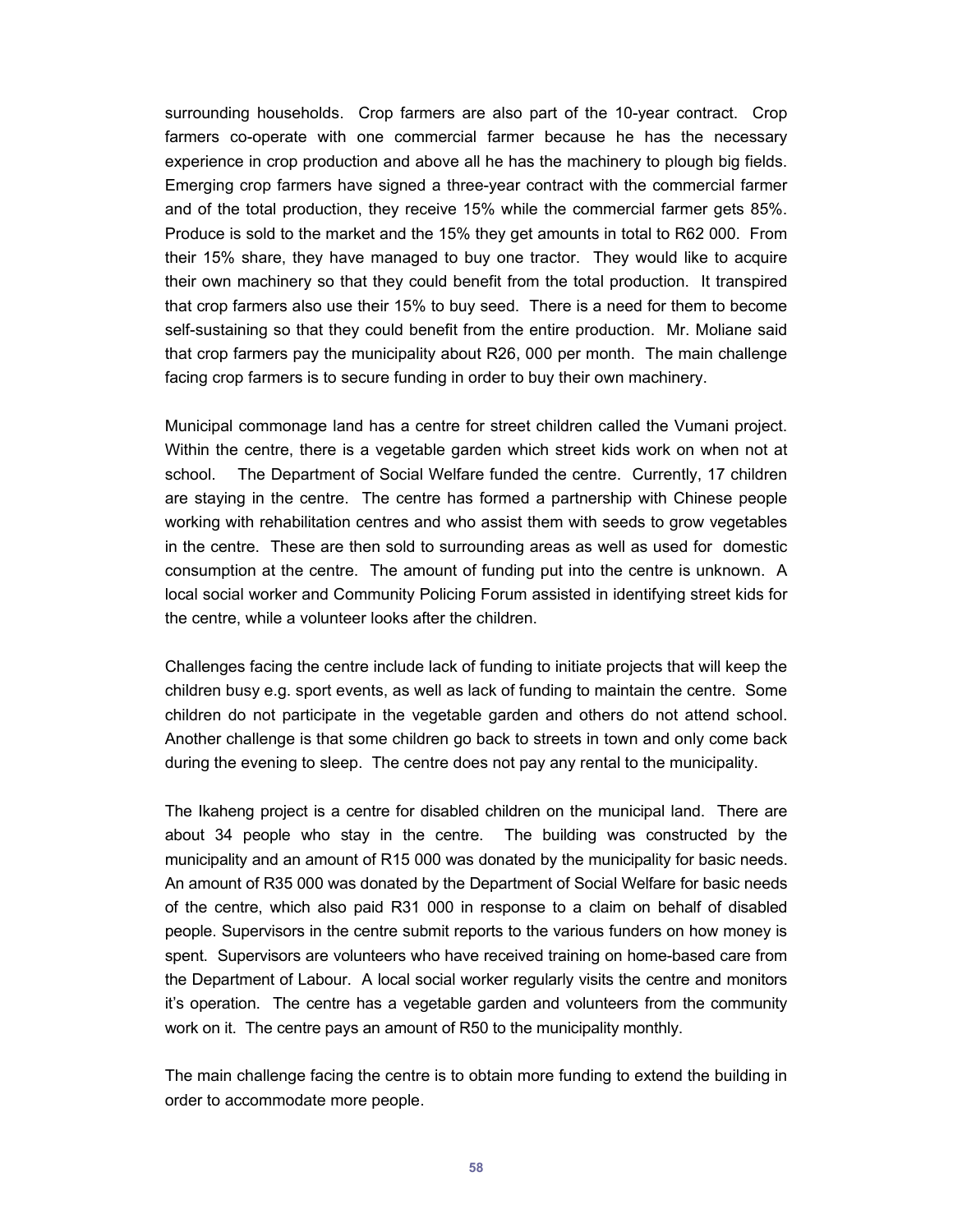#### **(b) Usage of municipal commonage in Hobhouse**

At Hobhouse, municipal commonage land is used for cattle grazing by emerging farmers and for a piggery project. Cattle owners pay to the municipality a sum of R2, 20 per head per month for 1-5 heads of cattle, R8, 55 per head for 6-9 heads of cattle and R11 per head per month for 10 and more heads of cattle. There is no formal association that they belong to. Commonage camps experience a shortage of water and fences are in poor condition. Since the users do not have a formal association, it is difficult for the municipality to assist them because they are not organised.

The piggery project has been funded from an LED fund and a sum of R1 million was donated. Beneficiaries were selected on the basis of their business plans.

During the initial stages of the project, there were 15 people but now only three are left. Botle Consultants of Botshabelo assisted beneficiaries with the business plans. The project started in year 2000 and did not sustain itself because beneficiaries did not have the required experience and business management skills, while material for the pigsty got lost. The manager of the project was paid R1500 a month while workers were paid R400 but when the money dried up, the project was nearly closed. The municipality requested for more funding from DPLG, in response to which a sum of R300 000 was donated from LED fund to sustain the project. Presently, three people are left, but they do not receive any salaries because the available money is being used to buy feed for the pigs and electricity being used in the pigsties. An amount of R200 is being paid to the person who looks after the pigs at night. The remaining three people were part of the initial group, but agreed to work on the project only as volunteers. The municipality is considering these persons as committed and experienced from past mistakes. There are about 126 pigs, 2 boars, 18 sows, 32 weaned piglets, 21 market pigs and 62 unweaned piglets. Pork is sold to butcheries but little income is generated because of lack of transport to butcheries elsewhere. The municipal bakkie is not suitable for the purpose. Moreover, there is a need to improve the gates of the pigsties, because it often results in pigs going missing.

The solution would seem that in order for the projects to be sustainable, beneficiaries should be trained in project management, business management conflict resolution and marketing skills. There should be constant monitoring and evaluation by funders so that whenever problems occur, they could be addressed before a project collapse.

### **8.2. Case study No. 2: Tswelopele Municipality**

Tswelopele municipality is made up of two towns, namely Bultfontein (as capital) and Hoopstad. Both towns were visited for in-depth interviews and site visits. The municipal commonage land is used for livestock farming, crop farming, vegetable gardening and a poultry project.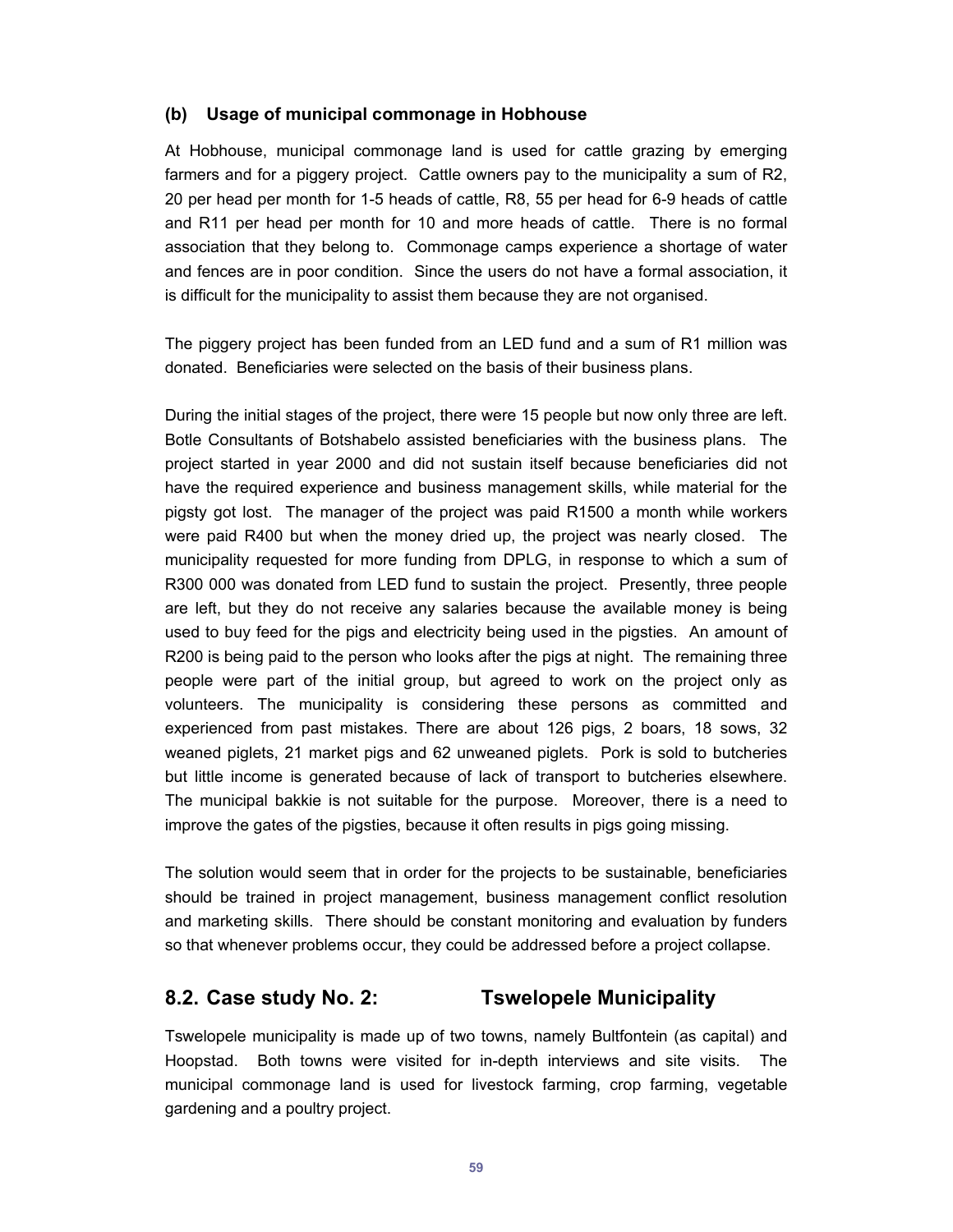#### **(a) Usage of municipal commonage in Bultfontein**

In Bultfontein, municipal commonage land is used for cattle farming, crop farming, vegetable gardening and growing of poultry. Emerging farmers practicing cattle farming are organised into the Phahameng Rural Association, while those growing maize and sunflower are organised into the Phahameng Farmers Association. Those involved in poultry are organised into the Magakajeng Poultry Association, while vegetable growers are organised into the Ithabeleng Vegetable Garden. Two members from each association get elected to the Commonage Management Committee.

Mr. M.D. Panyane, who is a member of the Phahameng Rural Association, said that each member pays to the municipality a sum of R10 per hectare annually. A sum of R20 is payable to the committee for membership. According to Mr. Panyane, livestock farmers own cattle only. The association is made up of 120 members. The users obtained access to the camps after having approached the municipality, which responded together with DoA. The latter was involved because it provides Community Project Funds (CPF) to people to start projects on municipal commonage. The condition was that people had to belong to an association hence the formation of the Phahameng Rural Association. The contract that the association has with the municipality is for 10 years, after which the CMC will meet with the municipality and shed more light on the future usage of the commonage.

DoA supports emerging farmers through prescribing to them good medicines for their livestock and marking of the stock. Marking is done in order to assist the owners to identify their stock easily. DLA assist cattle owners by building kraals in the commonage so that livestock could be kept in. According to the cattle owners, they generate income through selling their cattle but do not supply butcheries with beef because their stock is still growing. Once one owner has more than 20 heads of cattle and the abattoir is available, such an owner could start selling meat to the butcheries.

The main challenge facing livestock farmers is the shortage of water for their cattle. Another challenge is that fences are stolen. This leads to a situation where the cattle move around and cause road accidents. Shortage of fences also leads to stock theft, with the police not responding quickly when cattle owners report acts of theft. According to cattle farmers, they have approached the municipality to assist with water, but the municipality has not yet helped them. On the other hand, the municipality wants to develop a pound so that stray animals could be confined.

Crop farmers are organized into the Phahameng Farmers Association. This association consists of 20 members and they produce wheat and sunflowers. They have a contract with one commercial farmer who assist them with his labour and machinery e.g tractors. Produce is sold into big markets at Bultfontein and Kimberley. Of the total produce, emerging farmers get 18% while the rest goes to the commercial farmer. Mr. Mchachu, CMC member, said that last season they generated R46 000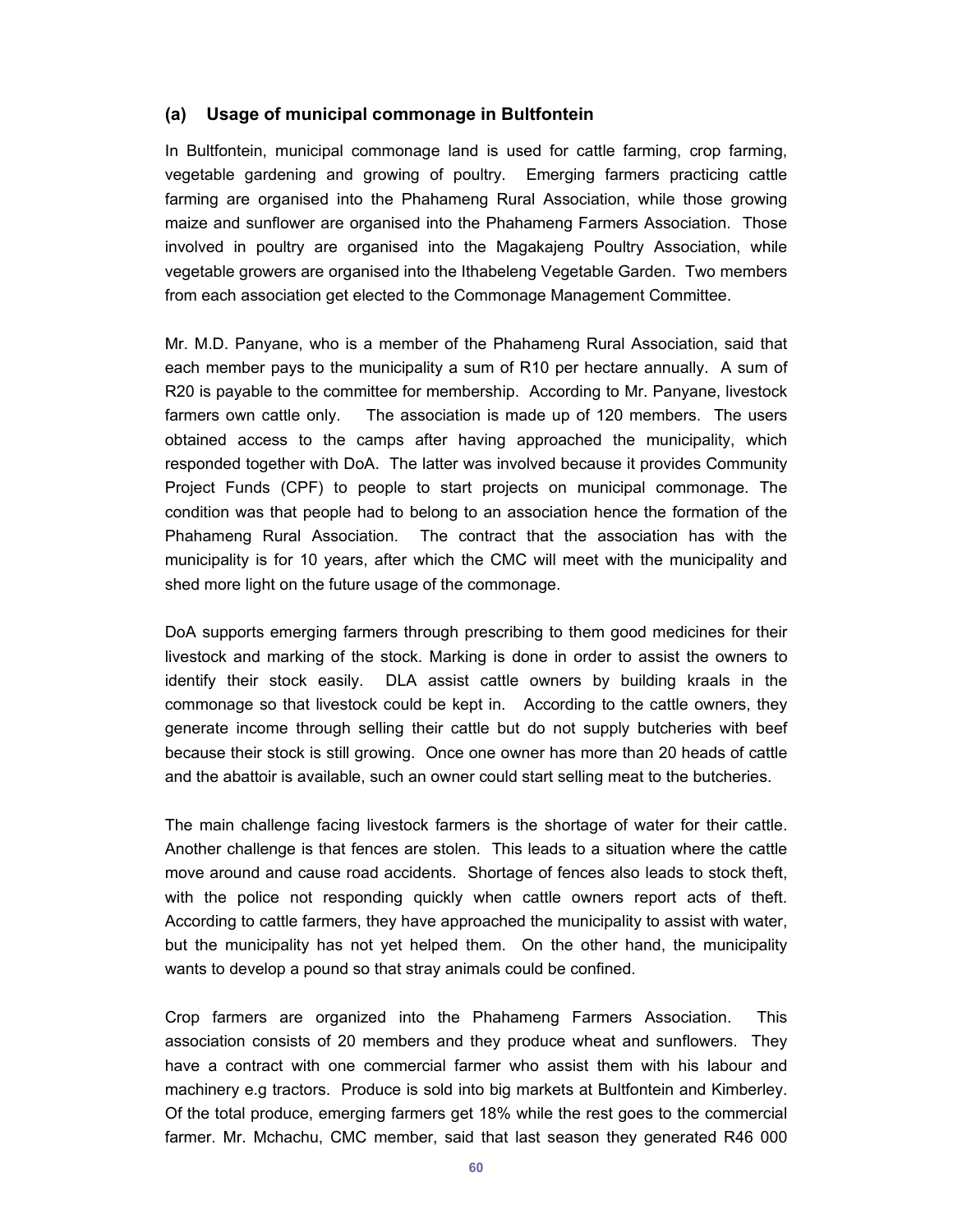from wheat sold and they have a bank account with ABSA. With the money generated, they managed to buy a tractor and would like to buy more machinery. They have a contract for 3 years with the commercial farmer. According to Mr. Mchachu, crop farmers do not generate enough income from the partnership with the commercial farmer because a substantial share goes to the latter. However, the contract with the commercial farmer expires at the end of October 2003 and they intend that for future arrangements they would hire and pay the farmer as and when needed, succeeding in so doing to generate profit.

Poultry farmers are organized into the Magakajeng Poultry Association. There are eight houses for chickens, but only five are being used because of the limited number of chickens. There is thus a need for more stock. When this project started, there were 32 people but now only 10 are left because of expected levels of income not realised.

A total of 32 people approached DoA for funding, obtaining R320 000 from CPF for buildings and infrastructure. The requirement was that they contribute 5%. To obtain this, some members worked in Welkom in a project to pack books that government is distributing to schools. In this way the R32 000 was raised as the 5 % for CPF. Each member contributed R100 hence the 5 % target was met and CPF issued the funding. Initially, Eskom assisted with electricity, but at present the project has to generate funds to sustain itself, which is however not happening because there are no abattoirs and no market to sell to. The little that is generated goes for electricity and feed. Mr. Nkoi, LED Officer, said that the profit is very low, and accordingly there is a need to identify a big market and to supply local butcheries. This has, however, not materialised as yet because people working in the project are not skilled enough to do market research. Nevertheless, the municipality together with the Department of Labour intends training the 10 people left in business management skills so that they could become self-reliant and be able to maintain the project. According to Mr. Nkoi, people on the project used to earn R150 per month, but this has now stopped because the project does not generate sufficient funds.

The residents need more funding to buy more chickens and to construct abattoirs. These people said that they do not receive any remuneration, but are hopeful that with the necessary business management skills the project could sustain itself and they too could earn a living. According to them, it is better to work on the project, with no financial remuneration, rather than staying idle in the township.

People growing vegetables are organized into the Ithabeng Vegetable Garden. There were about 17 people when the vegetable garden started, but presently only three are left. The project was originally funded by CPF to the tune of R90 000 and they also supplied seeds. The project collapsed because of lack of management skills. There was no aftercare because the extension officer from DoA was working mainly in Hoopstad. People paid themselves while the project was not generating income.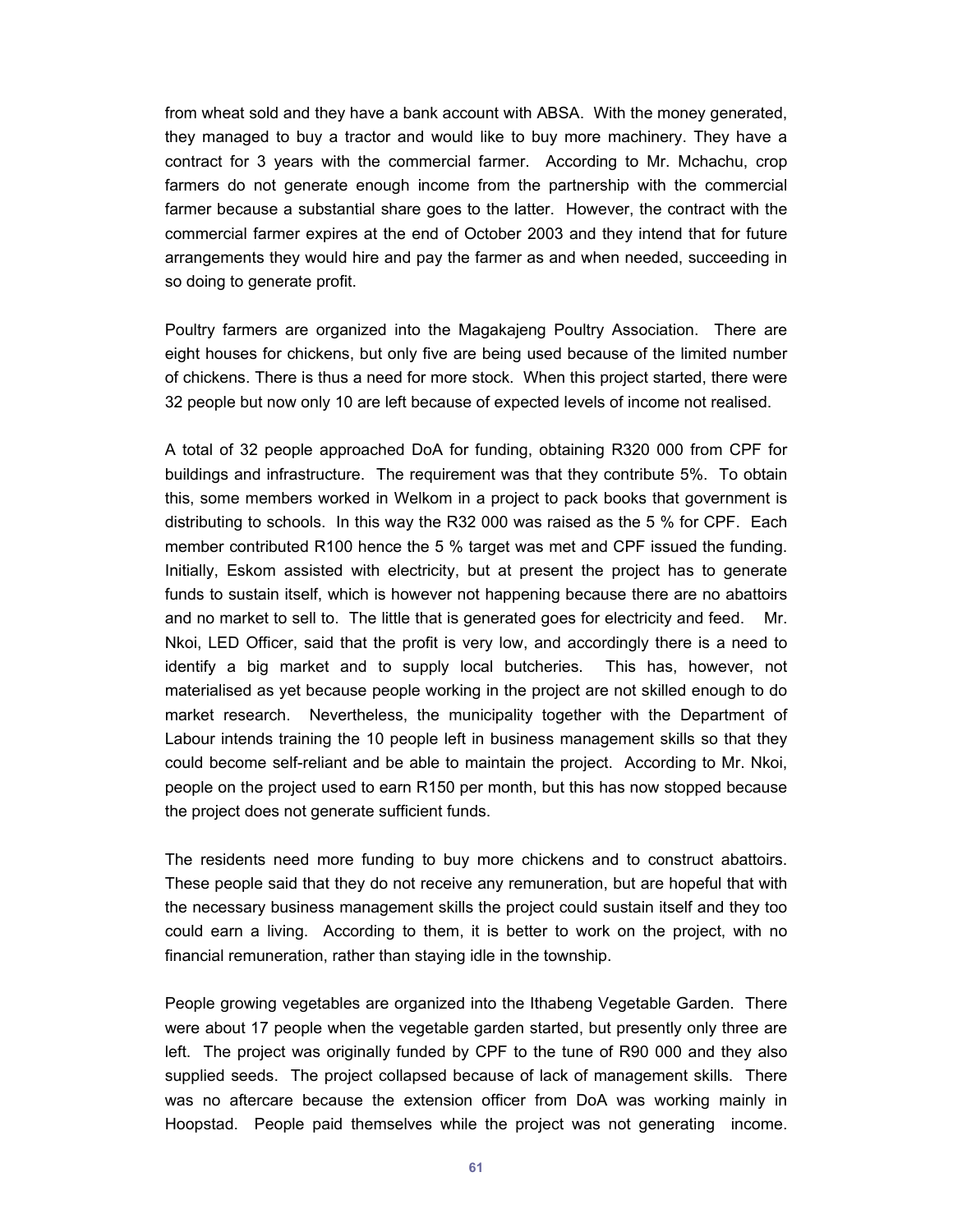Money was spent on infrastructure e.g. fences, while payment for water was done to the municipality. It seems on the whole, the project collapsed because of the misuse of funds and a lack of skills. The municipality consequently disbanded the association and currently only three people are growing vegetables. They sell to the local clinics, schools and households, but profit is low. These people are working on condition that they can use their equipment for a trial period of three months, after which, if the municipality is convinced that they are committed, they would be supplied with equipment to grow more vegetables. The viewpoint of the municipality, based on past experience, is that they want only people with commitment.

According to the people currently working in the garden, their main challenge is to obtain water for irrigation purposes and in this regard wish the municipality to subsidise them.

#### **(b) Usage of municipal commonage in Hoopstad**

Municipal commonage in Hoopstad is used for cattle grazing, but because there is no organized structure as such, the municipality finds it difficult to assist emerging farmers. Be as it may, the municipality is encouraging emerging farmers to form associations so that they could apply for funding to start projects. The policy of the government is that people should be organised so that they could benefit from government-initiated projects as groups and not as individuals. The municipality, together with DLA and DoA, is planning a meeting with stockowners in order to formulate a policy on usage of commonage at Hoopstad.

### **8.3. Case study No. 3: Kopanong Municipality**

Kopanong municipality is made up of the nine towns of Trompsburg (capital), Edenburg, Reddersburg, Philippolis, Jagersfontein, Springfontein, Bethulie, Gariep and Fauresmith. The towns visited for in-depth interviews and commonage site visits are Trompsburg, Edenburg, Reddersburg and Philippolis.

Mr. P. M. Makau (Manager: Technical Services) said that commonage management is not included in the Kopanong IDP. According to him, the company that was contracted to assist the municipality with IDP formulation did not pay attention to the commonage; it only focused on amalgamation issues. The name of the company is Africon and is based in Bloemfontein. The municipality has since realised that there is a pressing need to have a concrete policy on commonage and therefore during the review of the IDP, commonage is to be included. Council is still to decide on a company to assist in the review of the IDP.

There are unit supervisors in most of the towns, except Jagersfontein and Springfontein, while in Edenburg there is a temporary supervisor. Unit supervisors are responsible for commonage management and use their discretion regarding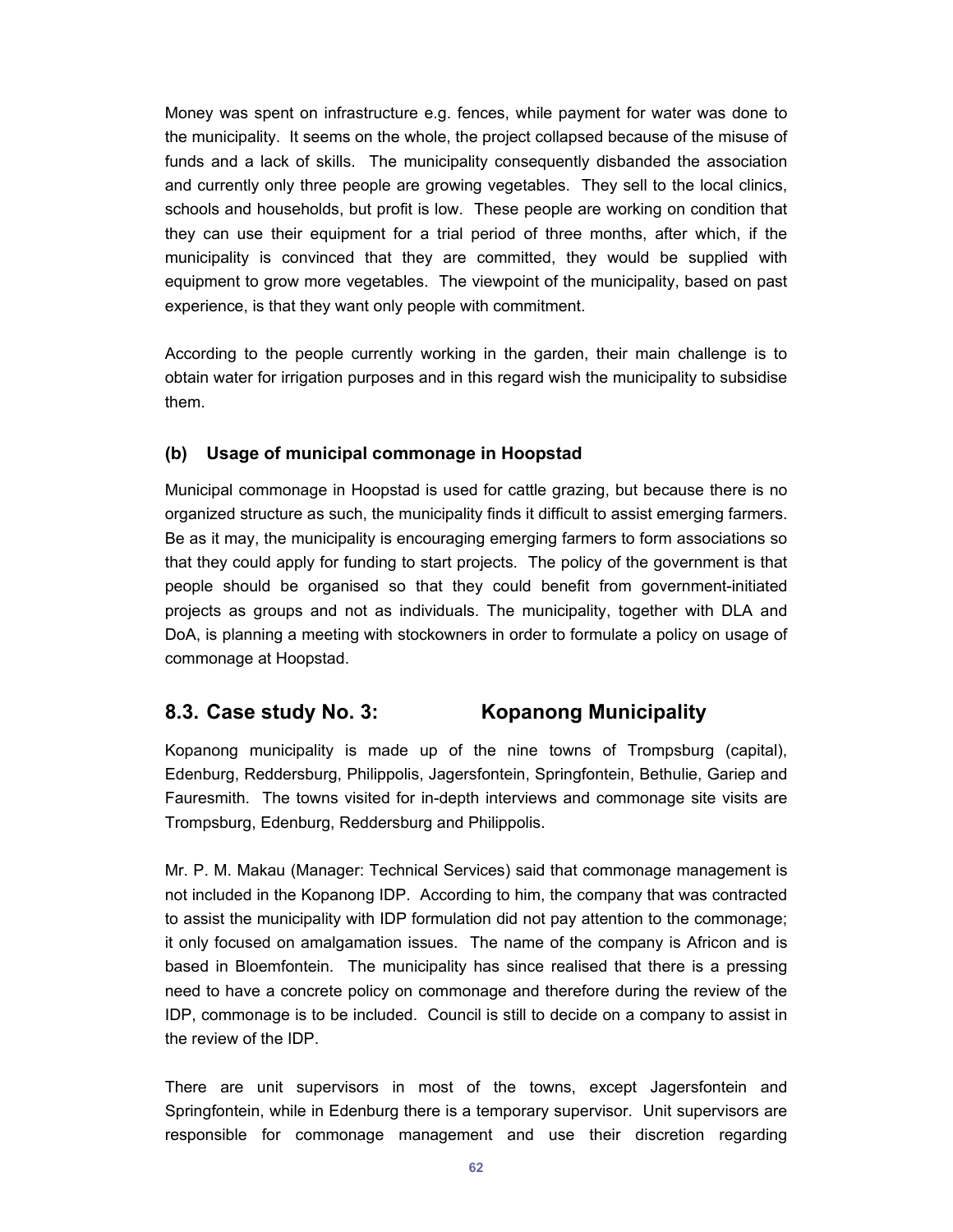infrastructural maintenance, e.g. they could authorise repairing of pipes but when it comes to more substantial issues, e.g. issuing out of contracts, they report to head office. Technical supervisors in outlying towns report to the technical manager for any job they do.

Regarding the appointment of unit supervisors in Springfontein, Jagersfontein and Edenburg, the municipal manager is planning to appoint such candidates and submit a report to Council.

#### **(a) Usage of municipal commonage in Trompsburg**

In Trompsburg, municipal commonage land is used for livestock farming, e.g. cattle and sheep farming. According to Mr. Malherbe, unit supervisor, there are five municipal farms in Trompsburg. Both the commercial farmers and emerging farmers utilize the farms.

Mr. T. Monyetsane and Mr. J. Ntlati (both emerging farmers) said that they are organised into the Madikgetla Farmers Association, and utilize three camps, i.e. Bakalskorp camp, Grasfontein camp and a Location camp, all of which are used for cattle grazing. There are fields that are not ploughed because of lack of irrigation water. Madikgetla Farmers Association consists of 44 members. The number of head of cattle per person varies in that some people own five while others have 20. Each cattle owner pays a sum of R30 per head and with this money the association purchases medicine for the stock. The association keeps an account at First National Bank and spends money on medicine for stock.

The association obtained access to the camps after approaching the municipality. The prerequisite was that emerging farmers be organised because commonage land is for collective use. No policy stipulates how many cattle one should have in order to leave the commonage and rent private land. Since there are three farms, stock are rotated around the farms in order to avoid overgrazing. The DoA extension officer provides advice on the prevention of overgrazing and marking of the stock. According to Madikgetla representatives, the main problems in the camps are scarcity of water and fences in poor condition. They received the camps with these problems and when they report to the municipality, they do not get assistance and therefore refuse to pay any rentals. Instead they repair fences on their own and only pay when the municipality assists them in improving the condition of the camps. They would like to plough the fields but are hampered by a lack of machinery and water. All these concerns have been laid before the municipality but to no avail. Therefore the only way they at present see clear, is to generate income through selling stock to local residents.

The main challenge facing Madikgetla Association is a need for more camps with water and proper infrastructure because stock is expanding. They would like to start ploughing the fields, provided water for irrigation is available.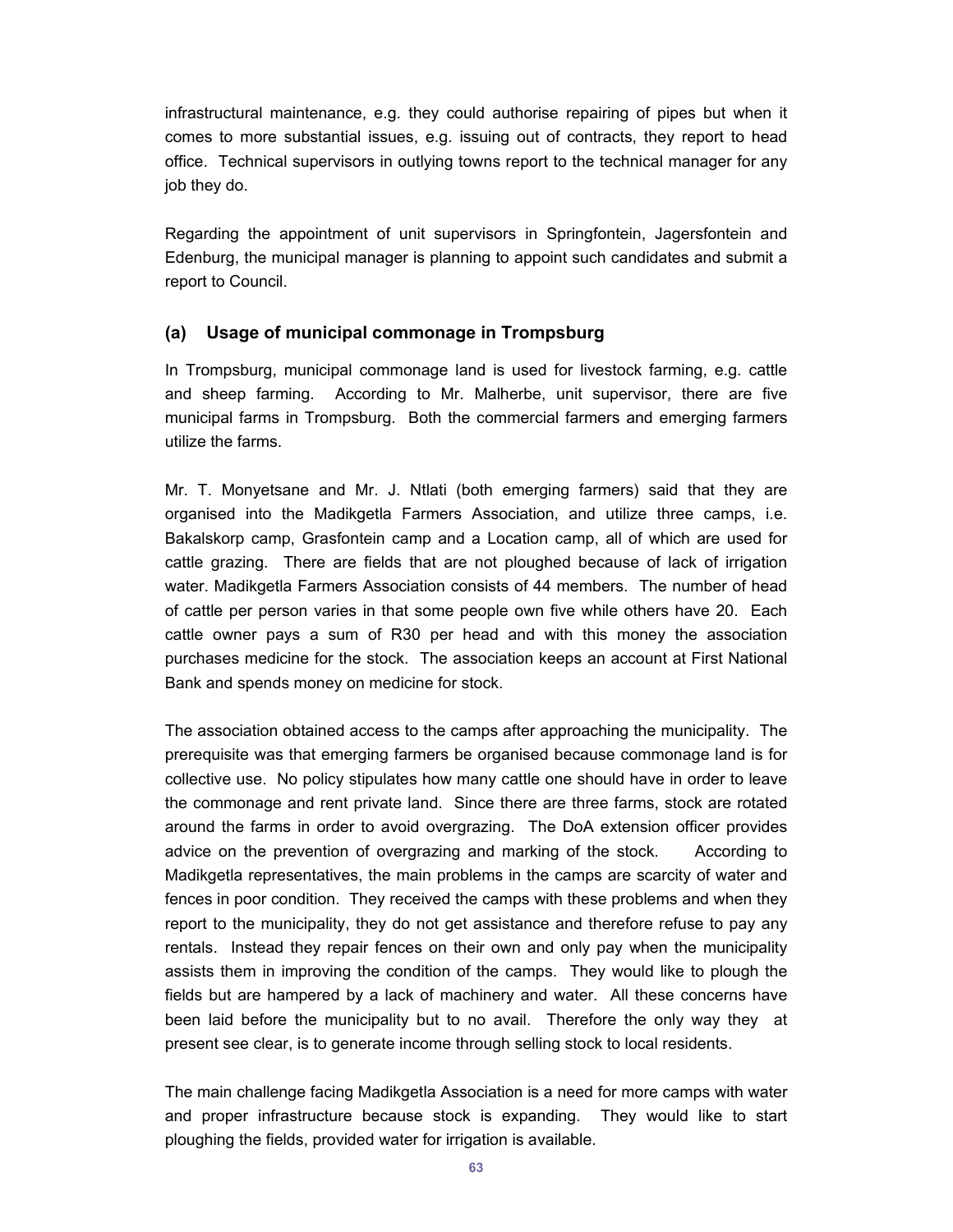#### **(b) Usage of municipal commonage in Edenburg**

There are eight municipal commonage farms in Edenburg, with three rented out to commercial farmers, while emerging farmers use five farms. According to Mr. T. Hobe (acting unit supervisor), commercial farmers are supposed to pay to the municipality between R10, 379, 70 and R18, 645,45 depending on the size of the hectares, while emerging farmers are supposed to pay between R1 337,80 and R2 205, 00. Both groups last paid the municipality in March 2002. The municipality has sent them reminding letters, but to no avail.

Emerging farmers are organised into the Dihwai Farmers Association with 50 members practicing livestock farming e.g. cattle, sheep and horses. After negotiations between the DLA and the municipality, emerging farmers were given land on condition that they would pay rent to the municipality. Emerging farmers have been using the farm for the past three years. The contract stipulates that when a farmer has accumulated more than 40 heads of cattle, he should look for his own land, thus creating space for new emerging farmers on the commonage.

Selling of cattle and wool is the means through which emerging farmers generate income. This is because they are still developing and do not have the number of livestock justifying selling to big markets.

Challenges facing emerging farmers include a need for more camps as a result of increasing farmers, a need for tractors to plough fields and a need for water for livestock and crops. The municipality has promised to assist them with more watered camps but nothing has materialised yet. Therefore, emerging farmers feel that they have been thrown into the deep end, because the municipality, DLA and DoA have all failed to support them.

#### **(c) Usage of municipal commonage in Reddersburg**

Four municipal commonage camps are rented to commercial farmers, who pay according to the size of camps. Commercial farmers have contracts of three years. On the other hand, emerging farmers use two municipal farms that are divided into 14 camps. They do not pay. Emerging farmers are organized into Ikaheng Animal Emerging Farmers and use the commonage mostly to graze their stock. According to Mr. M. Modise, unit supervisor, in 1999 a poultry project funded from the LED fund collapsed as a result of mismanagement of funds and lack of business management skills. Ever since emerging farmers utilize the commonage mostly for livestock grazing and to a lesser extent for crop farming.

Ikaheng Association is made up of 47 members, 41 being cattle and sheep owners while six practice crop farming. Emerging farmers got access to the camps after approaching the municipality when it was announced that commonage land was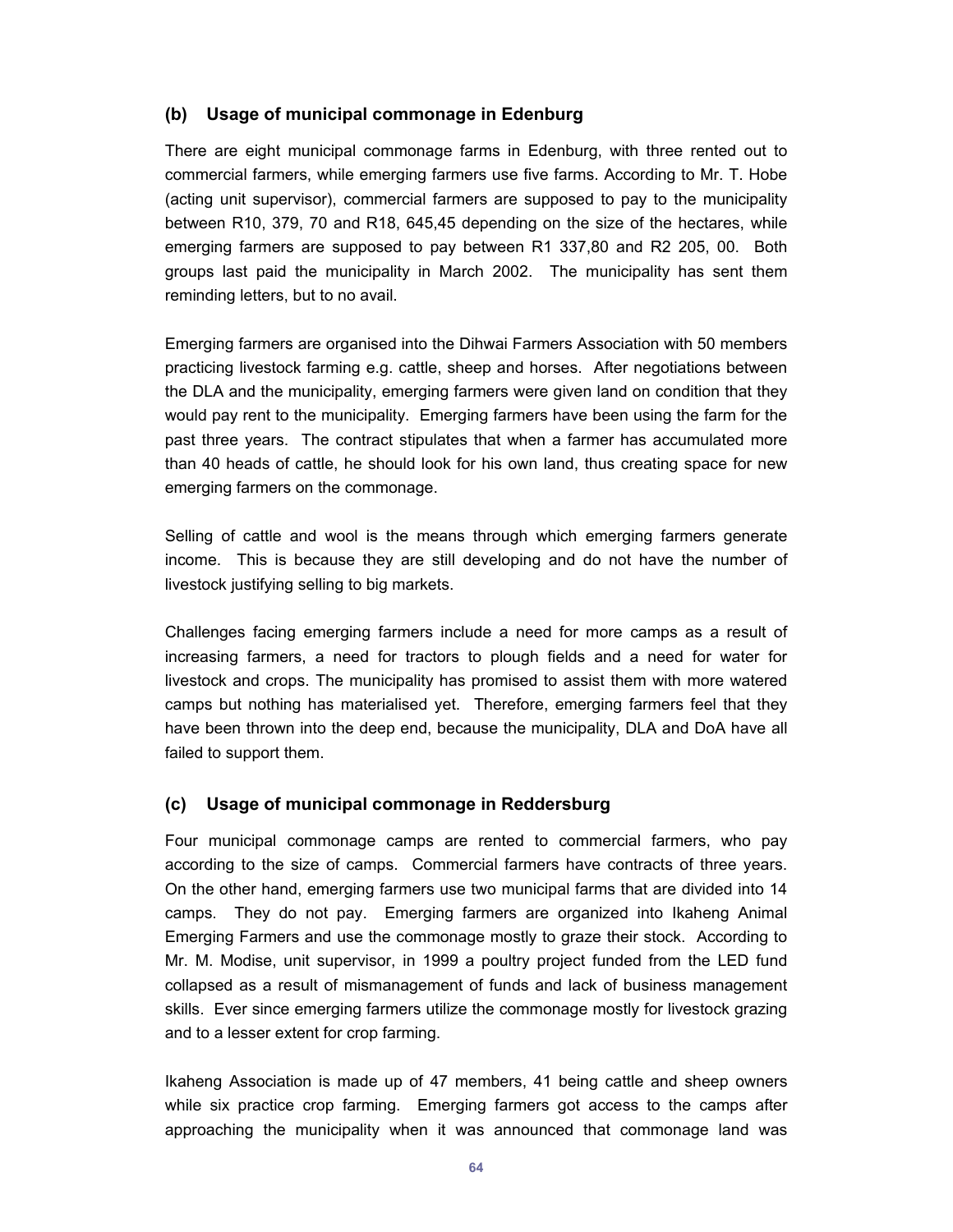available to prospective farmers. The precondition was again that people should be organized into an association, as commonage is meant for community utilisation and not individuals.

According to a sheep owner of the Ikaheng Association, he used to pay the association an amount of R30 but this has stopped because there is no financial accountability by the executive. According to him, he started with sheep farming because sheep grow fast enabling him to generate funds with a view to buying cattle for cattle farming. However, these plans have not been realized because the association is characterised by internal squabbling to the extent that members have reported the matter to the municipality in order to obtain separate camps. The municipality referred them to the Speaker of the municipality and a meeting is scheduled for the near future. Since the Speaker is a farmer, he is regarded as in a better position to attend to the matter. It should be observed, however, that emerging farmers are not happy about this decision because the Speaker is regarded as a political figure with no real expertise in farming.

The desire expressed by emerging farmers is to have the association disbanded because it does not serve their needs and interests. They said the chairperson favours certain people informing them about new developments and leaving others uninformed. The unit supervisor agreed that emerging farmers are not united, but said he cannot do anything as the matter is to be handled by the municipal Speaker. According to the unit supervisor, the association has to be separated and those who are committed to do farming should be protected by a commonage policy while the municipality should take steps against those who utilize commonage irresponsibly. The general feeling amongst emerging farmers is that the municipality must adopt a clear policy on how to encourage communal farming and how to deal with people with selfish interests.

#### **(d) Usage of municipal commonage in Philippolis**

In Philippolis, municipal commonage is divided into five camps and used for stock farming. Users of the commonage are organised into a stock committee of 35 members, with seven members forming an executive council and each member paying R120 subscription monthly. Users keep a bank account with First National Bank. Users of the commonage gained access to commonage land through council resolution that commonage be made available to an organised group of emerging farmers. Emerging farmers obtained access to one camp in 1993 and to other camps during the following years.

The stock committee consists of owners of sheep, goat and cattle. There are about 80 heads of cattle, 25 cows and +- 800 sheep and goats together. Individual ownership varies from five to 10 heads of cattle while with sheep other users own 100 each. According to Mr Khooa, chairperson of the stock committee, they use the subscription fee to pay the municipality and buy medication for their stock. The contracts do not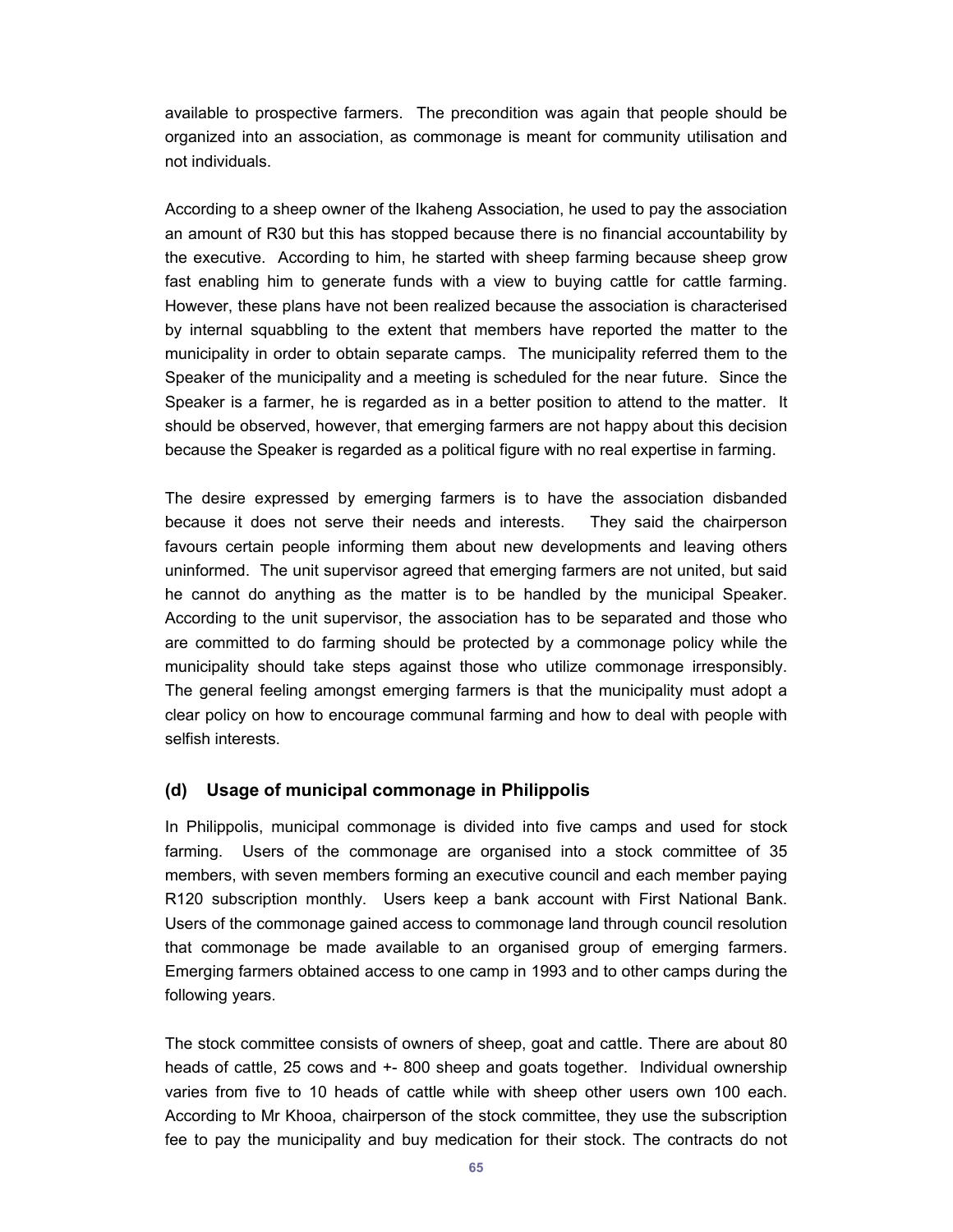spell out as to what stage exactly a user should leave the commonage and become self-reliant. According to Mr. Khooa, there is a dire shortage of camps because users own large numbers of sheep and goats. The stock committee has requested more camps from the municipality but nothing has transpired. The committee is open and accommodative in the sense that people who used to work for commercial farmers but have lost their jobs are welcome to join the committee provided they produce a formal letter of request. Such people come with their stock and on the basis of their formal letters they are accepted to the committee.

The committee pays an amount of R11 000 to the municipality per annum. According to Mr. Sobantu, a member of the stock committee, the latter has requested the municipality to disband the current contract because it was concluded when the erstwhile Transitional Local Councils were still operational. However, it is felt that after the amalgamation process, there should be a new contract similar to that for the other towns of Kopanong Municipality. Another concern of the committee is that the amount they pay to the municipality is too much and differs from other towns. Mr. Sobantu said that they have proposed to the municipality that a clear policy on commonage be adopted with similar levels of rentals for all Kopanong towns. As yet no response has been forthcoming from the municipality.

Emerging farmers did indicate that they have good working relations with white commercial farmers who advise them on farming related issues. Emerging farmers said that they generate income through selling their stock. According to Mr. Khoa, emerging farmers breeding goats co-operate with a commercial farmer who transports their goats to the Kimberley market. Mr Khooa sells mutton to butcheries in Philippolis and Colesberg. 1 kg costs R18, 60 while a whole sheep costs R400. Mutton is in demand and therefore has a good market. However, for emerging farmers who do not have transport, it is difficult to sell to surrounding areas.

#### **(e) Challenges facing emerging farmers**

One of the challenges facing emerging farmers is a need for more camps in order to accommodate more stock coming with newcomers as well as the ever-expanding sheep and goat numbers of the old members of the stock committee. A further challenge relates to vandalism on the commonage. Fences get stolen while people from the township cut down trees for personal use. This is because community members have a misperception that commonage land belongs to the whole community and hence every community member could do as he or she pleases. This has a negetative impact on because stock moves around with out being protected by fence and easily get stolen. Users have reported the matter to the municipality but nothing has as yet been done. Mr. Khooa indicated that commonage users repaired some 500m to 800m of fence that was stolen. Water pipes are also in poor condition, with the matter reported to the municipality but to no avail. Mr. Khooa said as a consequence he decided to rather install his water pipes himself.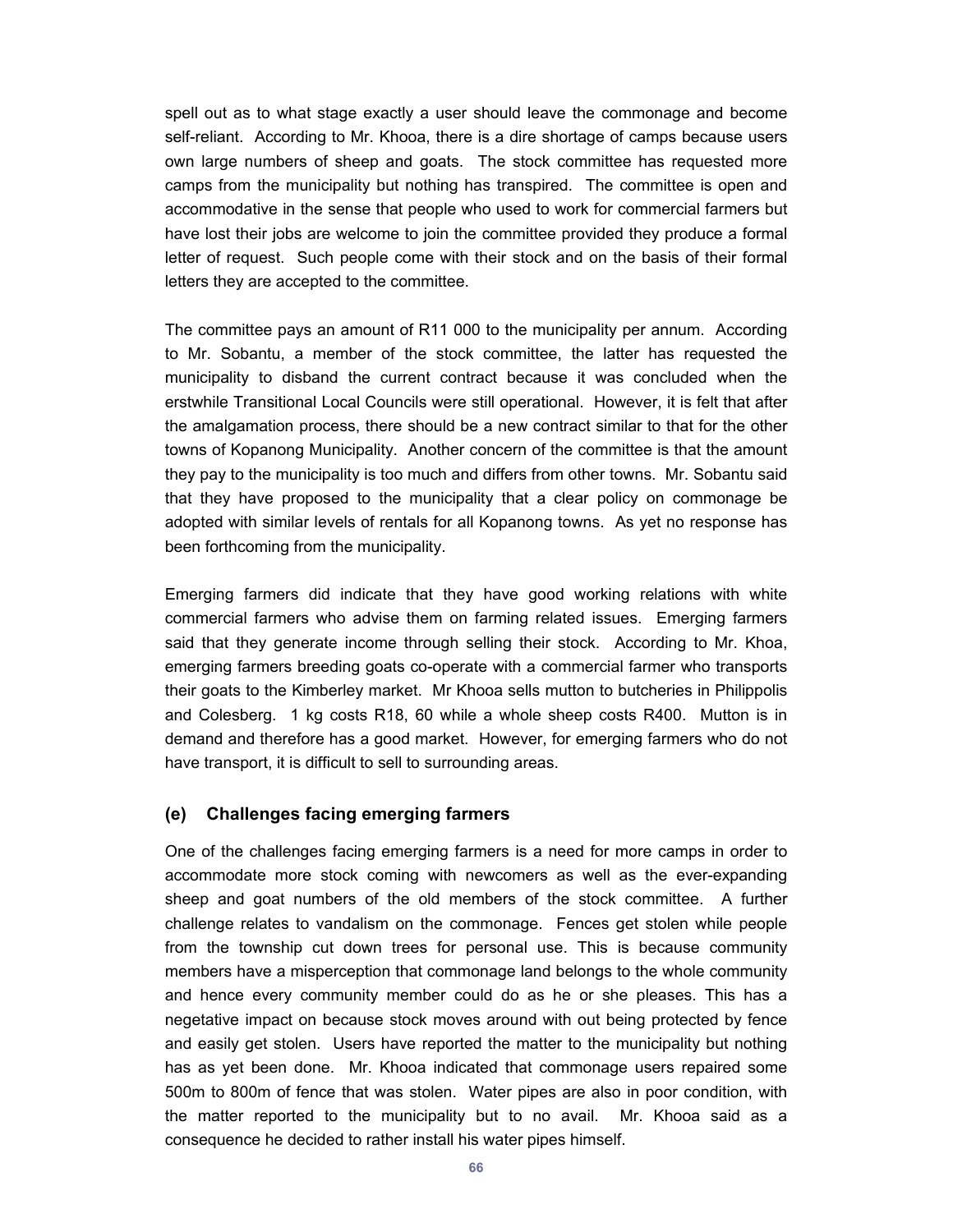Another challenge facing emerging farmers relates to township residents who own pigs but do not want to join the stock committee in order for their pigs to be kept in the commonage. According to stock committee members, people who own pigs refused to join the stock committee because they did not want to pay a subscription fee of R120. They argue that their pigs have nothing to feed on in the commonage and that they rather keep them in their backyards in order to feed them. However, such pigs contribute to making the town untidy and environmentally unhygienic. It is difficult to assist pig owners on how to prevent and cure diseases because the owners are not part of the committee. Pigs also spread diseases because they move around the whole area. Stock committee has reported the matter to the municipality and requested the municipality to invite environmental officers to workshop pig owners on environmental risks as a result of their pigs moving around residential areas.

Emerging farmers have moreover to cope with the problem of dogs killing their sheep. Since some fences are stolen, dogs easily access commonage and kill sheep. Some boys from the township go hunting on commonage with their dogs. Mr. Khooa indicated that he has lost 50 sheep to dogs. The committee has reported the matter to the municipality, South African Police Services and the magistrate but nothing has happened yet. To resolve the matter, the committee has called the boys and told them that they should not hunt on the commonage as this is against municipal regulation. It should be mentioned that this is not a solution to the problem because at times dogs just go to the camps and kill sheep, so there is a need for a comprehensive approach by all interested parties to combat these losses.

According to the stock committee, they find it difficult to raise the money that they are supposed to pay to the municipality and that consequently they resort to selling their stock in order to raise the funds. So, there is a need for the municipality to lower rates and establish a uniform level of rentals for all towns. Emerging farmers indicated that they approached the Land Bank to secure funding but were not successful because they were expected to pay during the first month without having generated profit. So they felt this result in exacerbating poverty. Members of the stock committee indicated that they need advice on how to secure funding, while DoA should make its extension officers available to offer agricultural assistance.

Members of the stock committee further expressed the need to undergo skills development programmes. According to them, development programmes in southern part of Kopanong Municipality are few and far between, while they feel the treatment they receive from DoA is different from that of white farmers. For example, if a white farmer has lost some stock due to drought or theft, DoA compensates such a farmers with funds whereas emerging farmers do not receive anything. For instance, Mr. Khooa said that dogs killed 50 of his sheep but he never received any compensation.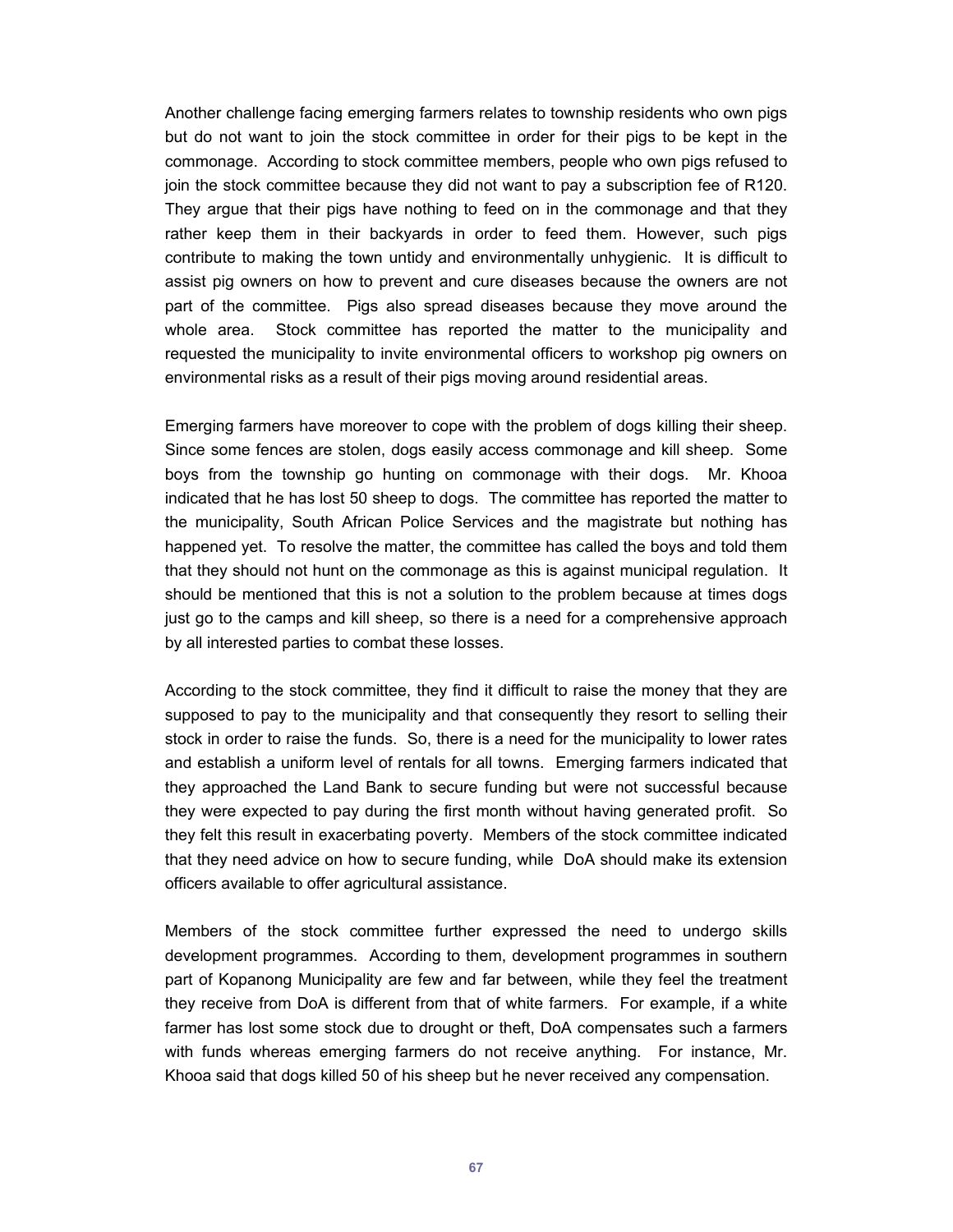Seven emerging farmers are maintaining a dairy with machinery and cows purchased by DoA from a commercial farmer. According to these farmers, the dairy has a good income-yielding potential but the problem is that DoA does not assist with funding with the result that the little they get from selling milk is spent on feed for the cows. One barrel of feed costs R22 and cows need 10 barrels a day. According to the stock committee, they would like to start crop farming but the question is how to procure machinery to plough fields. If this could be done they would also grow feed for their dairy cows. They said they brought these issues to the attention of the municipality and DoA, but to no avail.

Members of the stock committee noted that there is a gap between their committee and the municipality. They said that they would like to work with the municipality in a constructive way and wish that communication with the municipality be improved. According to the members of the committee, they have proposed the formation of a committee that would be representative of all nine towns and which would discuss issues relating to commonage development and management. According to them, there is no platform where they could discuss commonage issues with the municipality. So far their submissions to the municipality have not yet elicited any response.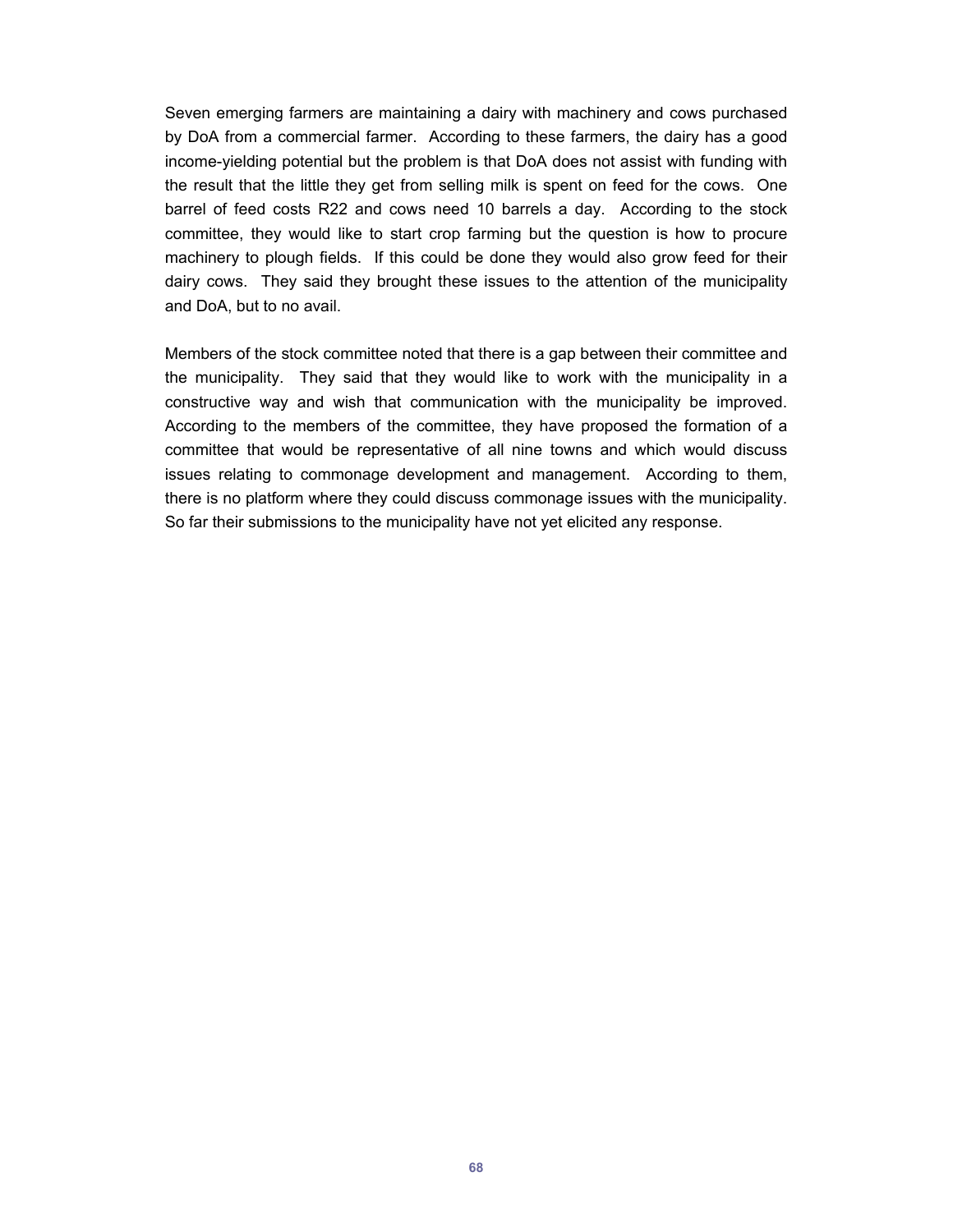## **Conclusion**

The land reform policy of the government has placed municipalities at the forefront of redistributing land to previously disadvantaged communities. In this respect, municipalities are expected to make their commonage land available to emerging farmers so that they could earn a livelihood from farming and become viable commercial farmers.

Amalgamation of municipalities has put municipal land in a new context, as municipalities now have to develop and implement administrative and developmental programmes for their residents. In this transformation process municipalities are expected to be developmental driving forces for their residents. To this end, commonage – old and new – is one of the programmes that municipalities should utilise to ensure that land is not only redistributed, but also serves to improve the lives of people.

Some of the challenges facing municipalities originate from a lack of support by DLA, DoA, DLGH and DEAT. In practice these government departments have a definite role to play in ensuring that commonage management is successful and that the desired goals are met. DLA, DoA and DLGH in particular should assist municipalities with policies directing who has access to the commonage and how the commonage should be utilised, taking into consideration the differing interests of commonage users. Such policies should provide a framework within which the users would utilise commonage.

Municipalities also lack qualified personnel to administer and manage commonage usage, while moreover they experience a chronic lack of funds. Municipalities need officials with agricultural background to effectively deal with commonage management. Municipalities furthermore experience contractual problems with users of the commonages in the sense that commonage land is given to groups not individuals, and that the municipalities do not have the policies in place to provide guidance on how different groups should utilize the same commonage. It goes without saying that it is more difficult to enter into a contract with a group of people rather than with one individual. This has especially been evident where commonage users did not pay the municipality and could not be followed up because the contract is with the group and not with an individual. Another problem concerns funding generated from commonage being used for other municipal items. It is therefore advisable that income generated from commonage should be used to train and educate emerging farmers and also maintain and upgrade commonage thus reaching development goals through the commonage itself.

Another practical problem manifests with government departments initiating projects on commonage but failing to provide the necessary back-up support, expecting that to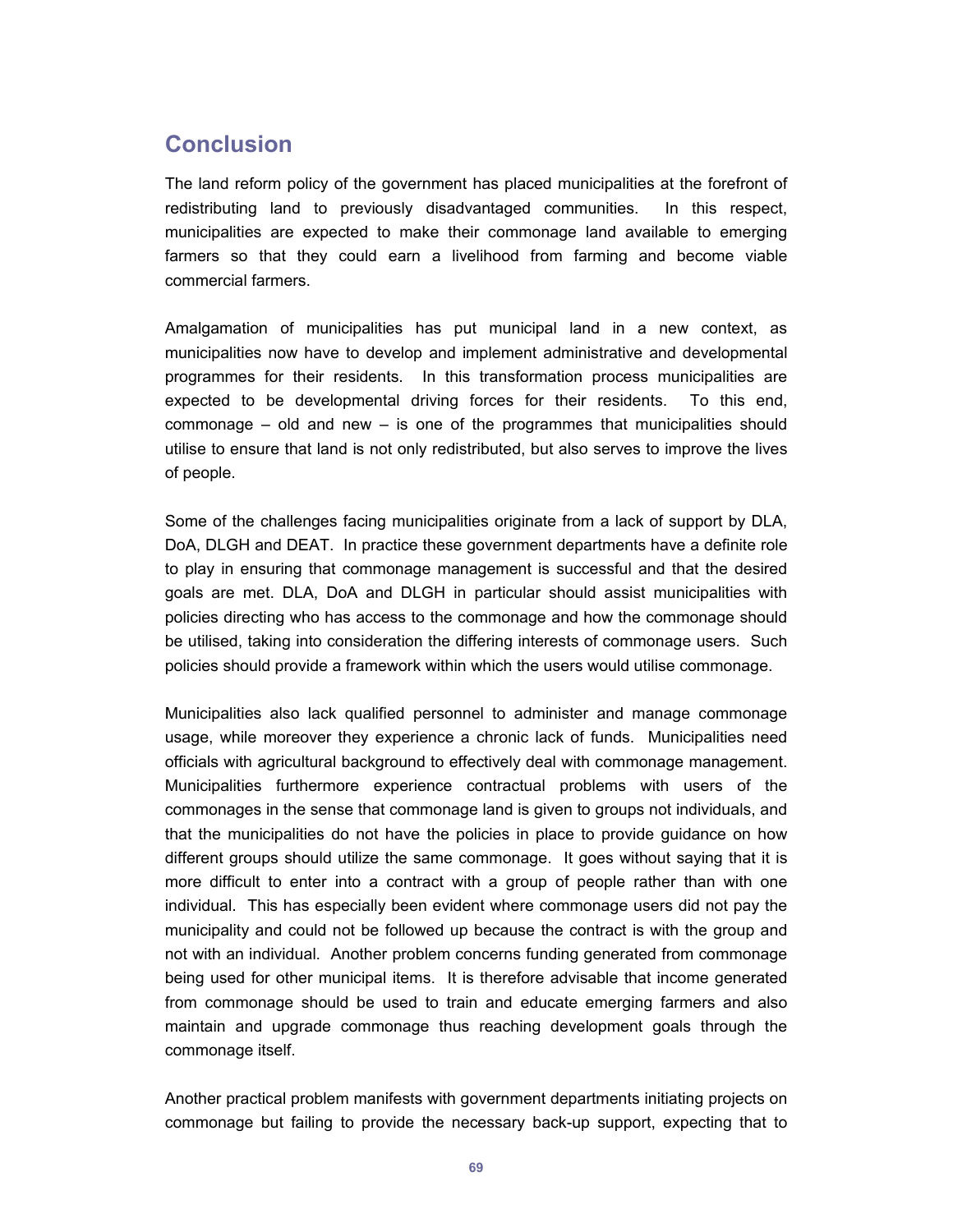come from municipalities. It needs therefore to be stated unequivocally that efficient, viable and sustainable commonage management is the inevitable joint task of municipalities, the relevant government departments, NGOs, commonage users and civil society in order that commonage could assume its rightful role as a strategic means to improve the standard of living of people.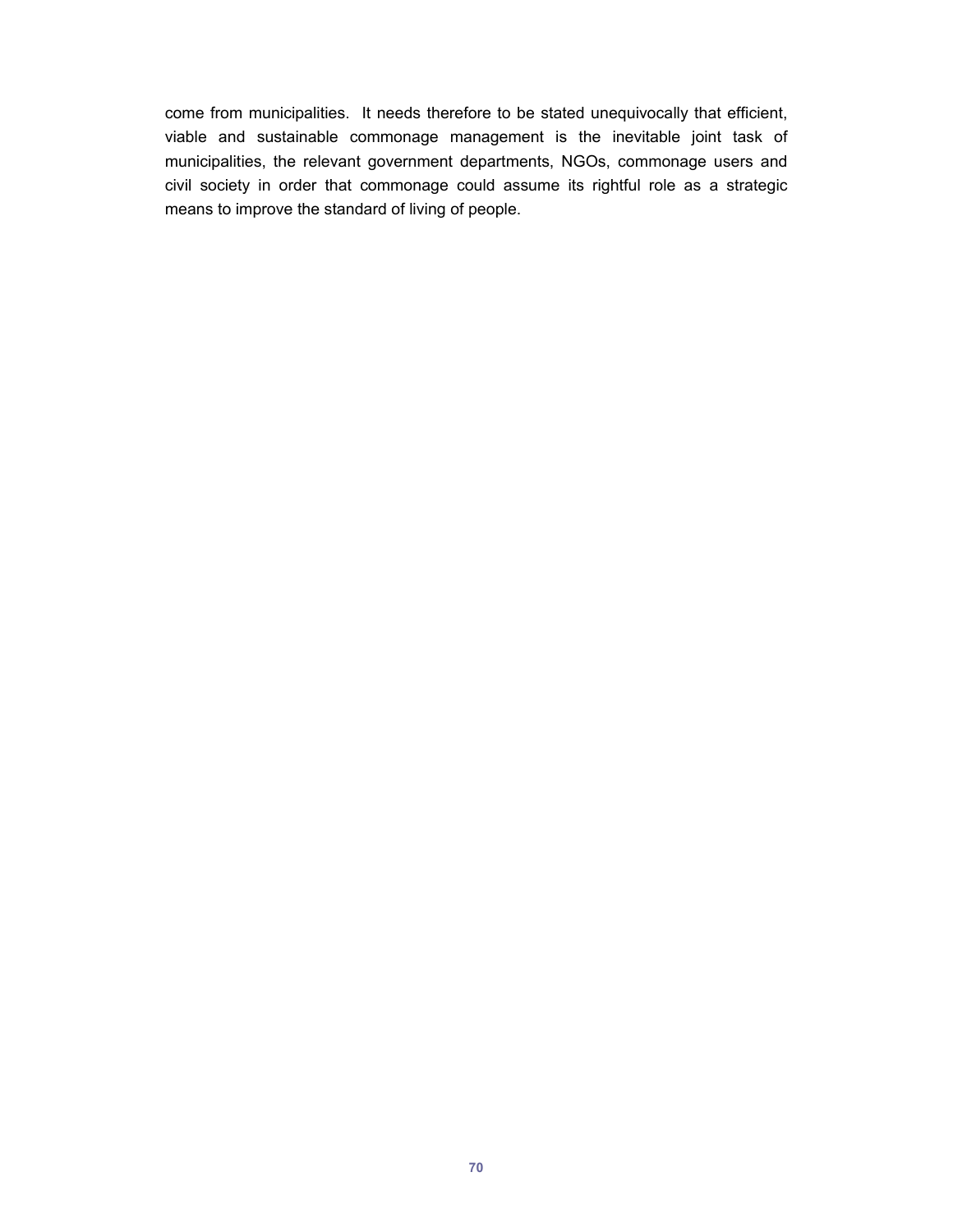# **10. Names of interviewees**

| <b>Municipality</b>     | <b>Name</b>      | <b>Position</b>                            | <b>Telephone</b> |
|-------------------------|------------------|--------------------------------------------|------------------|
| 1. Letsemeng            | Ms. N. Bloem     | <b>Acting Town Clerk</b>                   | (053) 205 0007   |
| 2. Metsimaholo          | Mr. A. Cronje    | Head Admin, Unit                           | (016) 976 0029   |
| 3. Phumelela            | Mr. P. Cindi     | Coordinator                                | (058) 913 1222   |
| 4. Tswelopele           | Mr.A Lobuschagne | E.H. Practitioner                          | (051) 853 1111   |
| 5. Maluti-a-<br>Phofung | Mr. Nyende       | <b>Corporate Services</b>                  | (058) 622 1061   |
| 6.Mohokare              | Mr. L. Higgs     | Housing Official                           | (051) 673 1018   |
| 7. Mangaung             | Mr. Matlole      | <b>Corporate Services</b>                  | (051) 405 8911   |
| 8. Mantsopa             | Mr. M. Mashapha  | <b>Technical Services</b>                  | (051) 924 0654   |
| 9. Dihlabeng            | Mr. M.Molaba     | ActingCommonage<br>Manager                 | (058) 303 5732   |
| 10. Moghaka             | Mr. S.S. Brits   | Head: Admin. Unit                          | (056) 216 9911   |
| 11. Kopanong            | Mr. J. Bhoshoff  | Ass. Manager:<br><b>Technical Services</b> | (051) 713 9200   |
| 12. Naledi              | Mr. R. Moche     | Administrator                              | (051) 541 0012   |
| 13. Masilonyana         | Mr. Moletsane    | Municipal Manager                          | (057) 733 0106   |
| 14. Ngwathe             | Mr. M. Mapena    | CommunityService                           | (056) 811 2131   |
| 15. Nala                | Mr. M.Moletsane  | Municipal Manager                          | (056) 5149200    |
| 16. Mafube              | Mr. K. Mahlangu  | <b>Municipal Manager</b>                   | (058) 8131051    |
| 17. Matjhabeng          | Mr. F. Nieuwoudt | Manager: Projects                          | (057) 3921500    |
| 18. Tokolong            | Mr. Lehloenya    | <b>Municipal Manager</b>                   | (053) 5410014    |
| 19. Setsoto             | Mr. Mokwane      | <b>Corporate Services</b>                  | (051) 9332322    |
| 20. Nketoana            | Mr. Maxatshwa    | <b>Municipal Manager</b>                   | (058) 8632811    |

### **10.1. Municipal officials interviewed telephonically**

### **10. 2. Municipal officials and commonage users interviewed during site visits**

| <b>Municipality</b> | Name              | <b>Position</b>                                   | <b>Telephone</b> |
|---------------------|-------------------|---------------------------------------------------|------------------|
|                     | Mr. Mashapa       | Head: Technical Dept.                             | 0824518857       |
|                     | Mr. P. Chalale    | <b>LED Officer</b>                                | 0844510627       |
| 1. Mantsopa         | Ms. M. Khaile     | Beneficiary on piggery<br>project                 | N/A              |
|                     | Ms. M. Majola     | Beneficiary on piggery<br>project                 | N/A              |
|                     | Mr. M. Moliane    | Chairperson of Mafa<br><b>Farmers Association</b> | N/A              |
|                     | Mr. M. Mahlanyane | Head: Community<br>Services                       | 0827716880       |
| 2. Tswelopele       | Mr. P.J. Nkoi     | <b>LED Officer</b>                                | 0732344048       |
|                     | Mr. Z.G. Mchachu  | CMC member                                        | 0834761003       |
|                     | Mr. M.D. Panyane  | <b>CMC</b> member                                 | N/A              |
| 3. Kopanong         | Mr. M. P. Makau   | Manager: Technical<br>Services                    | 0832575570       |
|                     | Mr. L. Jwaxa      | Assistant Manager:<br>Technical Services          | 0832575567       |